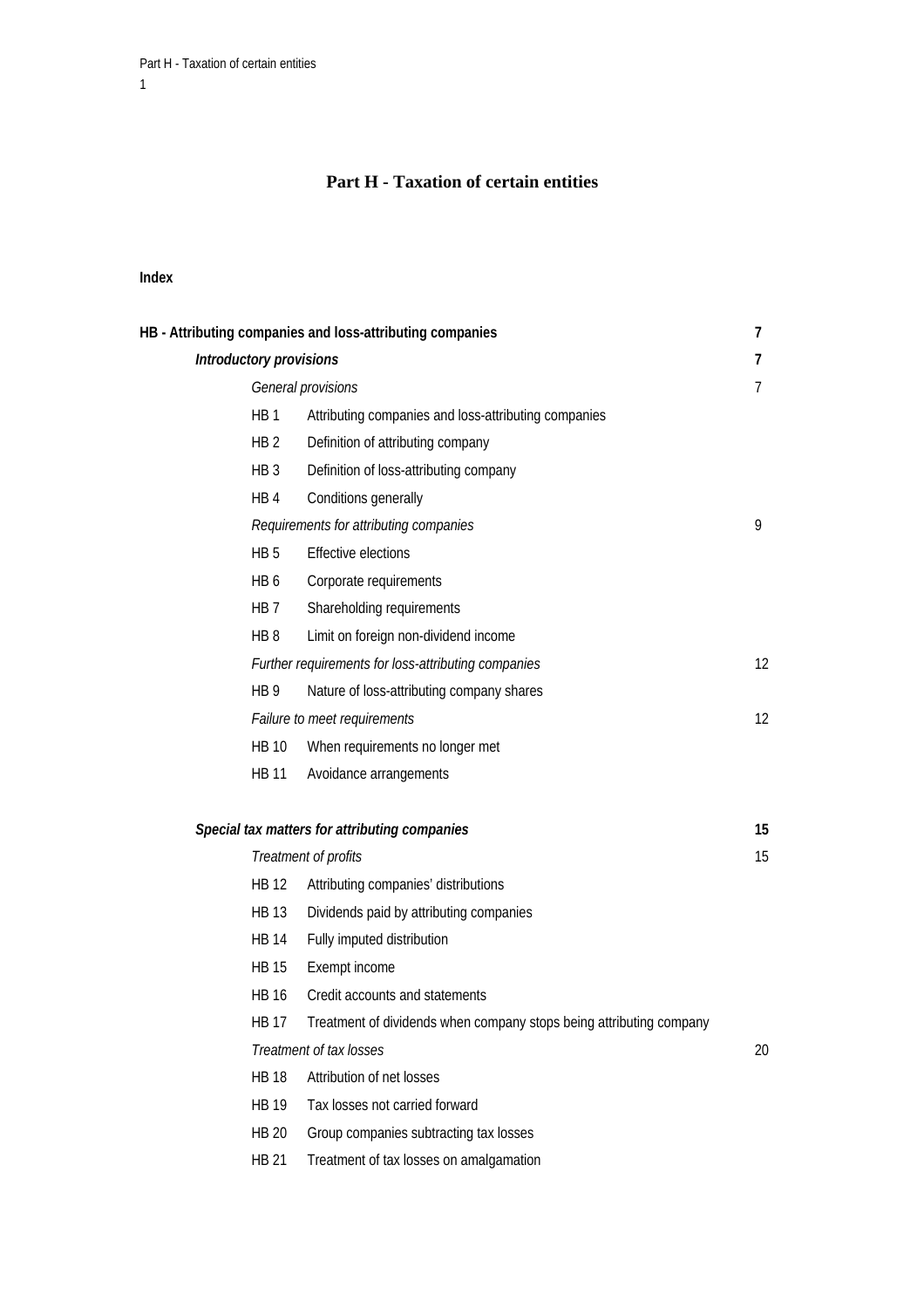|              | Treatment of dividends                                        | 22 |
|--------------|---------------------------------------------------------------|----|
| <b>HB 22</b> | Dividends derived by attributing companies                    |    |
|              | Matters relating to shareholders                              | 22 |
| <b>HB 23</b> | Shareholders' personal liability                              |    |
| HB 24        | Interest incurred on money borrowed to acquire shares         |    |
| <b>HB 25</b> | Assessments of shareholders' liabilities                      |    |
|              | Attributing company election tax                              | 24 |
| <b>HB 26</b> | Liability for attributing company election tax                |    |
| HB 27        | Calculating attributing company election tax                  |    |
| <b>HB 28</b> | Paying attributing company election tax                       |    |
|              | Special tax matters for loss-attributing companies            | 27 |
| <b>HB 29</b> | Treatment of net losses other than certain foreign losses     |    |
| <b>HB 30</b> | Treatment of certain foreign losses                           |    |
| HR 31        | Attribution when balance dates differ                         |    |
| HB 32        | Attribution when loss results in reduction in value of shares |    |
|              | Elections: attributing companies                              | 30 |
| <b>HB 33</b> | Elections by trustee shareholders                             |    |
| <b>HB 34</b> | Elections by majority shareholders                            |    |
| <b>HB 35</b> | When elections take effect                                    |    |
| HB 36        | Revocation of directors' elections                            |    |
| HB 37        | Revocation of shareholders' elections: by notice              |    |
| <b>HB 38</b> | Revocation of shareholders' elections: by event               |    |
| <b>HB 39</b> | Period of grace following death of shareholder                |    |
| <b>HB 40</b> | Period of grace following revocation of election              |    |
| <b>HB 41</b> | Period of grace following revocation of joint election        |    |
| <b>HB 42</b> | Period of grace for new shareholder                           |    |
|              | Elections: loss-attributing companies                         | 36 |
| <b>HB43</b>  | Elections by directors and shareholders required              |    |
| <b>HB 44</b> | Revocation of elections                                       |    |
|              | Effective interests in attributing companies                  | 38 |
| <b>HB 45</b> | Meaning of effective interest                                 |    |
| <b>HB 46</b> | Measuring effective interests                                 |    |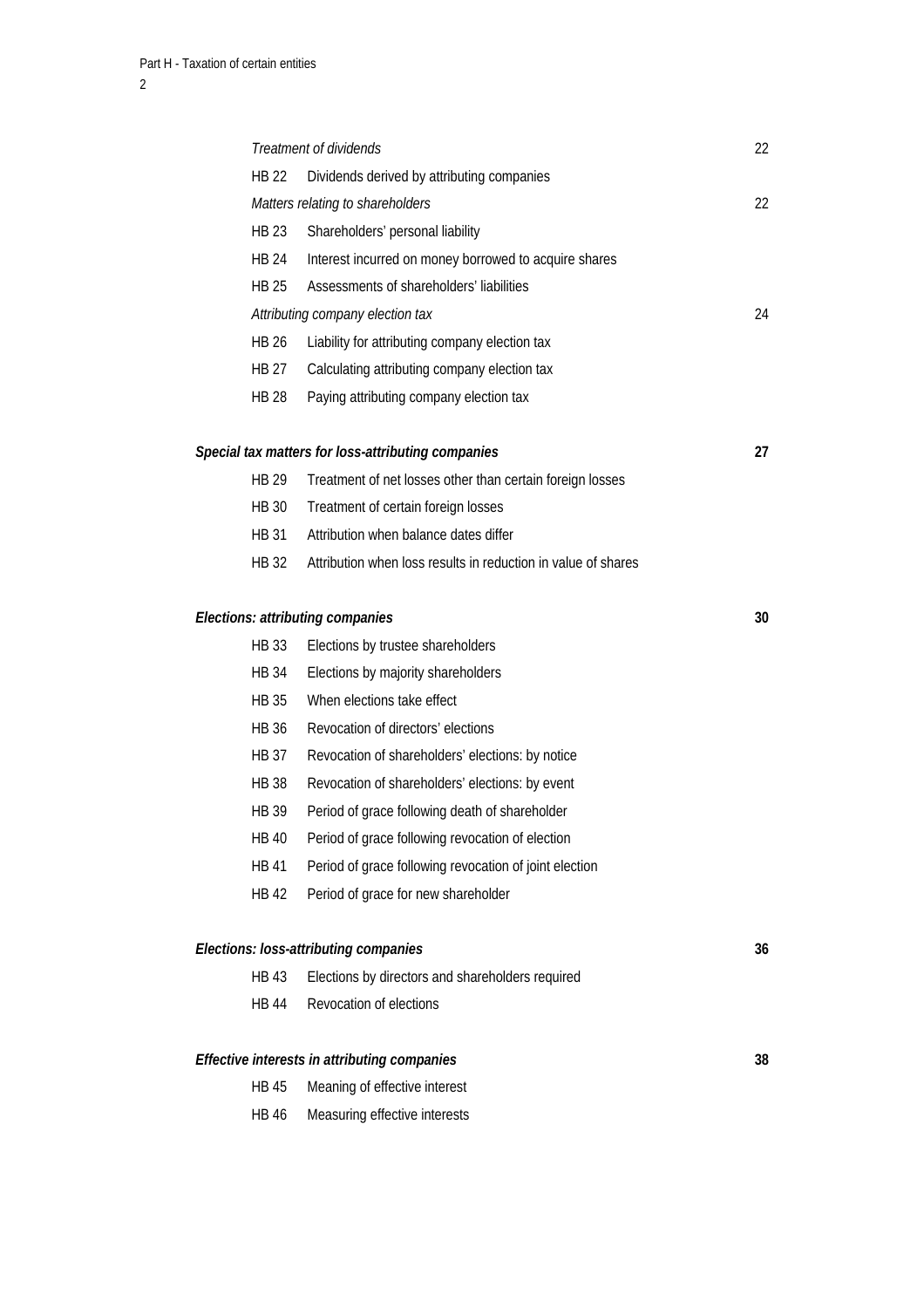| HC - Trusts |                 |                                                                             | 40 |
|-------------|-----------------|-----------------------------------------------------------------------------|----|
|             |                 | Introductory provisions                                                     | 40 |
|             | HC <sub>1</sub> | Outline of subpart                                                          |    |
|             | HC <sub>2</sub> | Obligations of trustees for calculating income and providing returns        |    |
|             | HC <sub>3</sub> | Multiple settlements                                                        |    |
|             | Trust income    |                                                                             | 41 |
|             | HC <sub>4</sub> | Amounts derived by trustees                                                 |    |
|             | HC <sub>5</sub> | Beneficiary income                                                          |    |
|             | HC <sub>6</sub> | Trustee income                                                              |    |
|             | HC <sub>7</sub> | Corpus of trust                                                             |    |
|             | HC <sub>8</sub> | Amounts received after person's death                                       |    |
|             |                 | Classification of trusts                                                    | 44 |
|             | HC <sub>9</sub> | Classifying trusts: complying, foreign, non-complying                       |    |
|             | <b>HC 10</b>    | Charitable trusts                                                           |    |
|             |                 | <b>Distributions from trusts</b>                                            | 47 |
|             | <b>HC 11</b>    | Distributions from trusts                                                   |    |
|             | <b>HC 12</b>    | Taxable distributions from non-complying and foreign trusts                 |    |
|             | <b>HC 13</b>    | Ordering rule for distributions from non-complying and foreign trusts       |    |
|             |                 | Tax treatment of amounts that beneficiaries derive from trusts              | 50 |
|             | <b>HC 14</b>    | Amounts derived as beneficiary income                                       |    |
|             | <b>HC 15</b>    | Taxable distributions from foreign trusts                                   |    |
|             | <b>HC 16</b>    | Taxable distributions from non-complying trusts                             |    |
|             | <b>HC 17</b>    | Distributions from complying trusts                                         |    |
|             | <b>HC 18</b>    | Distributions from community trusts                                         |    |
|             | <b>HC 19</b>    | Use of tax losses to reduce taxable distributions from non-complying trusts |    |
|             | <b>HC 20</b>    | Temporary absences of beneficiaries                                         |    |
|             |                 | Tax treatment of trustee income                                             | 54 |
|             | <b>HC 21</b>    | Trustees' obligations                                                       |    |
|             | HC 22           | Foreign-sourced amounts: non-resident trustees                              |    |
|             | HC 23           | Foreign-sourced amounts: resident trustees                                  |    |
|             |                 | Settlors and their liabilities                                              | 56 |
|             | <b>HC 24</b>    | Who is a settlor?                                                           |    |
|             | <b>HC 25</b>    | Transfers of value to trusts                                                |    |
|             | <b>HC 26</b>    | Activities treated as those of settlor                                      |    |
|             | <b>HC 27</b>    | Settlors' liability to income tax                                           |    |
|             | <b>HC 28</b>    | Treatment of foreign trusts when settlor becomes resident                   |    |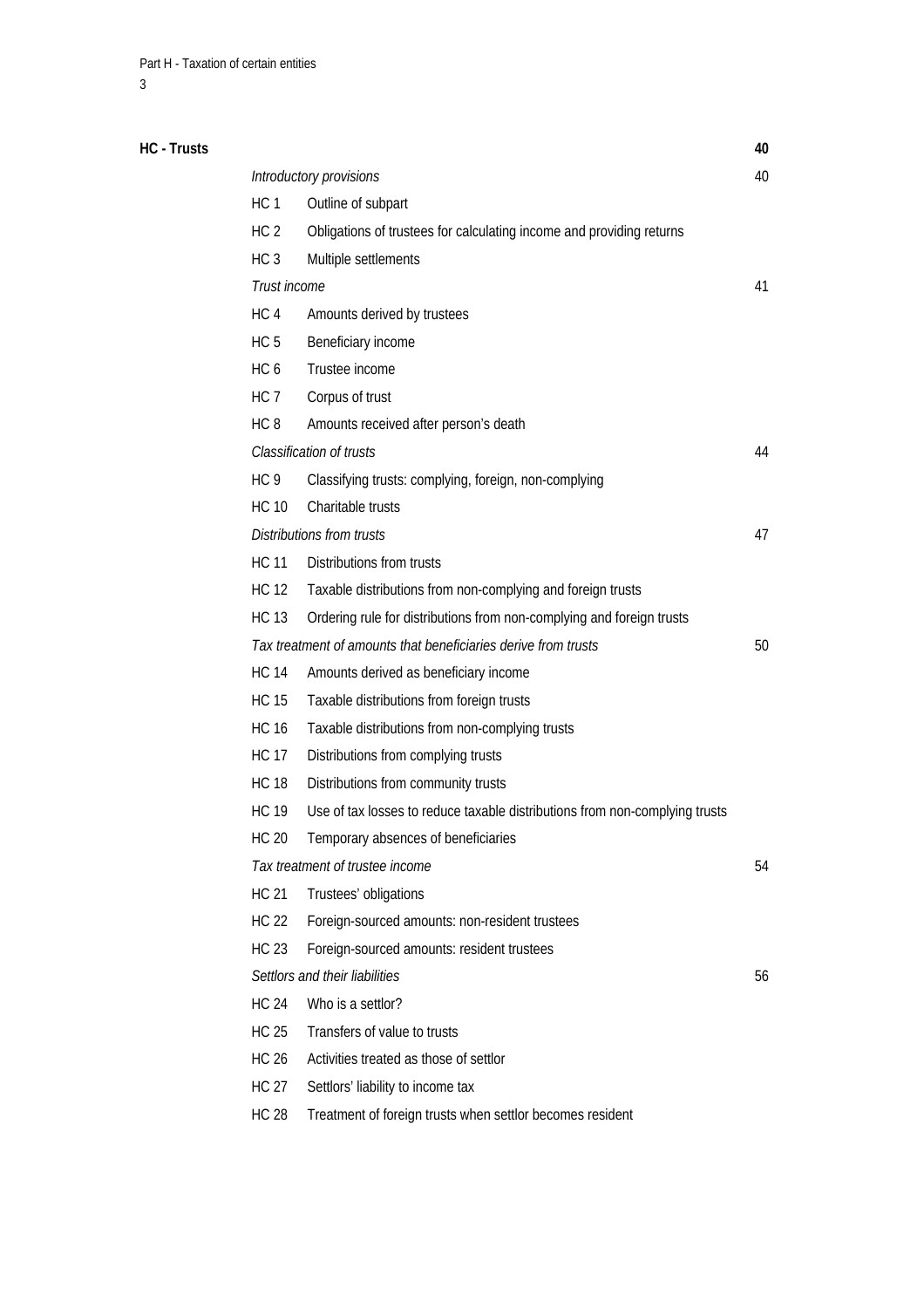|             |                 | Valuation of property, trading stock, and financial arrangements | 62 |
|-------------|-----------------|------------------------------------------------------------------|----|
|             | <b>HC 29</b>    | When existing trusts come into tax base                          |    |
|             |                 | Rate and payment of income tax                                   | 63 |
|             | <b>HC 30</b>    | Liability of trustee as agent                                    |    |
|             | <b>HC 31</b>    | Election to satisfy income tax liability of trustee              |    |
|             | <b>HC 32</b>    | Rate of tax: taxable distributions from non-complying trusts     |    |
|             | <b>HC 33</b>    | Rate of tax: beneficiary income of minors                        |    |
|             | <b>HC 34</b>    | Minors' beneficiary income from unrelated source                 |    |
|             | <b>HC 35</b>    | Minors' beneficiary income from testamentary trust               |    |
| HD - Agents |                 |                                                                  | 69 |
|             |                 | General provisions                                               | 69 |
|             | HD <sub>1</sub> | Outline of subpart                                               |    |
|             | HD <sub>2</sub> | Joint liability of principal and agent for tax obligations       |    |
|             | HD <sub>3</sub> | Agent's duties and liabilities                                   |    |
|             | HD <sub>4</sub> | Treatment of principals                                          |    |
|             | HD <sub>5</sub> | Matters between agents and principals                            |    |
|             | HD <sub>6</sub> | Rate of tax                                                      |    |
|             |                 | Particular cases                                                 | 73 |
|             | HD <sub>7</sub> | Circumstances giving rise to agency                              |    |
|             | HD <sub>8</sub> | Guardians                                                        |    |
|             | HD 9            | Mortgagees in possession                                         |    |
|             | HD 10           | Nominated companies                                              |    |
|             | <b>HD 11</b>    | Trusts                                                           |    |
|             | HD 12           | Unit trusts                                                      |    |
|             | HD 13           | Companies issuing debentures                                     |    |
|             | <b>HD 14</b>    | Shell companies                                                  |    |
|             | Absentees       |                                                                  | 78 |
|             | <b>HD 15</b>    | Agency in relation to absentees generally                        |    |
|             | <b>HD 16</b>    | Persons receiving absentees' income                              |    |
|             | <b>HD 17</b>    | Persons carrying on business for or with absentees               |    |
|             | <b>HD 18</b>    | Companies                                                        |    |
|             | HD 19           | Banking companies                                                |    |
|             | <b>HD 20</b>    | Trustees of group investment funds                               |    |
|             | HD 21           | Shipping businesses                                              |    |

HD 22 Persons remitting amounts outside New Zealand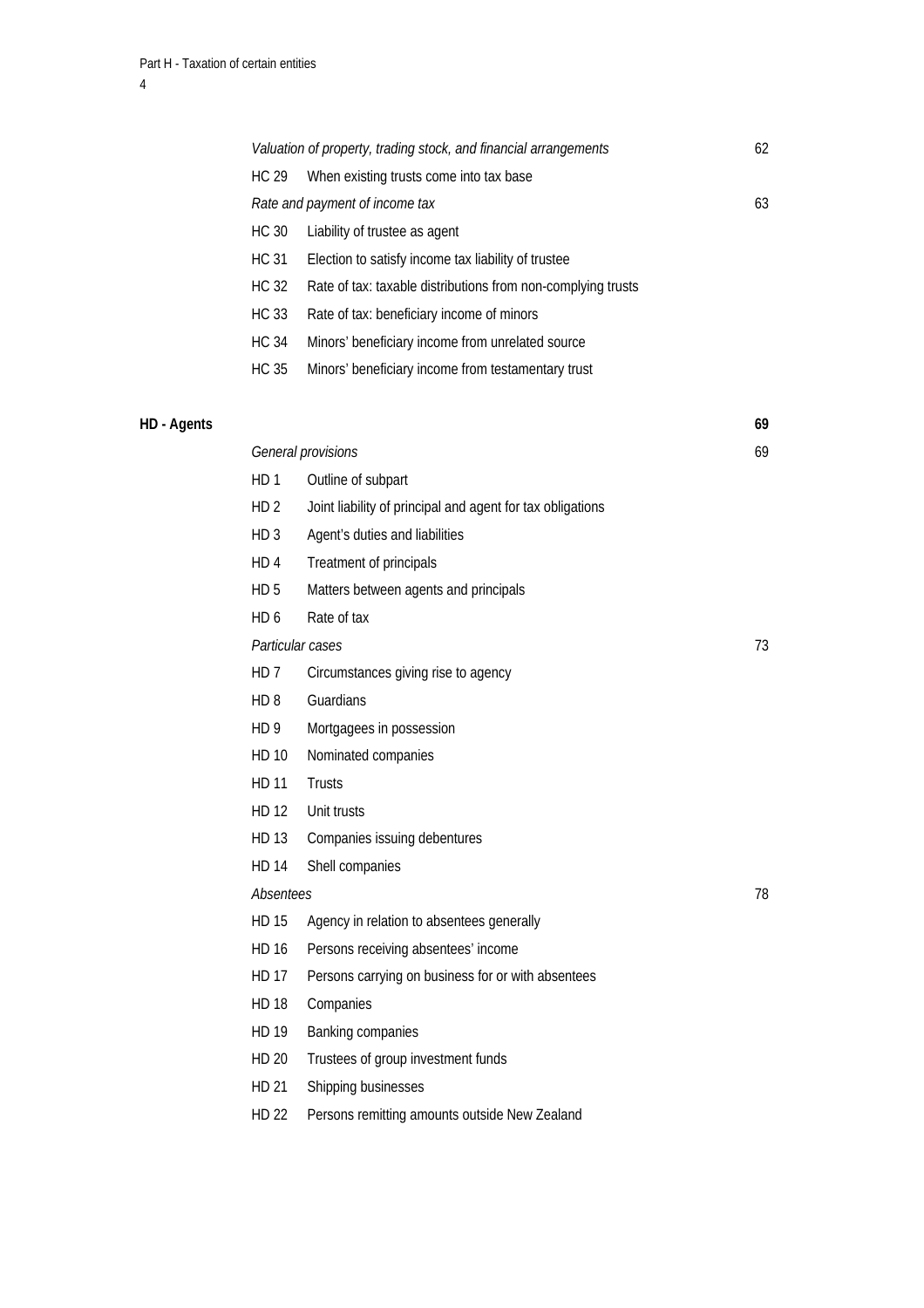#### *Non-residents* 81

- HD 23 Agency in relation to non-residents generally
- HD 24 Employers
- HD 25 Government pensions and payments under superannuation schemes
- HD 26 Persons buying goods from overseas

#### **HE - Mutual associations 84**

| HF 1 | Income and deductions of mutual associations                 |
|------|--------------------------------------------------------------|
| HF 2 | Classes of mutual transaction                                |
| HF 3 | Association rebate                                           |
| HE 4 | Apportionment when transactions with members and non-members |
| HE 5 | Association rebates paid by shares or credit                 |

# **HF - M**ā**ori authorities 87**   *Introductory provisions* 87 HF 1 Māori authorities and the Māori authority rules HF 2 Who is eligible to be a Māori authority? HF 3 Applying provisions to Māori authorities  *Māori authority distributions* 90 HF 4 What constitutes a Māori authority distribution? HF 5 Notional distributions of co-operative companies HF 6 Tax treatment of Māori authority distributions HF 7 Taxable Māori authority distributions HF 8 Proportional allocation *Changing status* 94 HF 9 Treatment of companies and trusts that choose to apply this subpart HF 10 Market value calculations *Māori authority elections* 95 HF 11 Electing to be a Māori authority **HG** - Other entities 97 HG 1 Partnerships and joint ventures HG 2 Group investment funds HG 3 Definitions for section HG 2: Group investment funds

HG 4 Government Superannuation Fund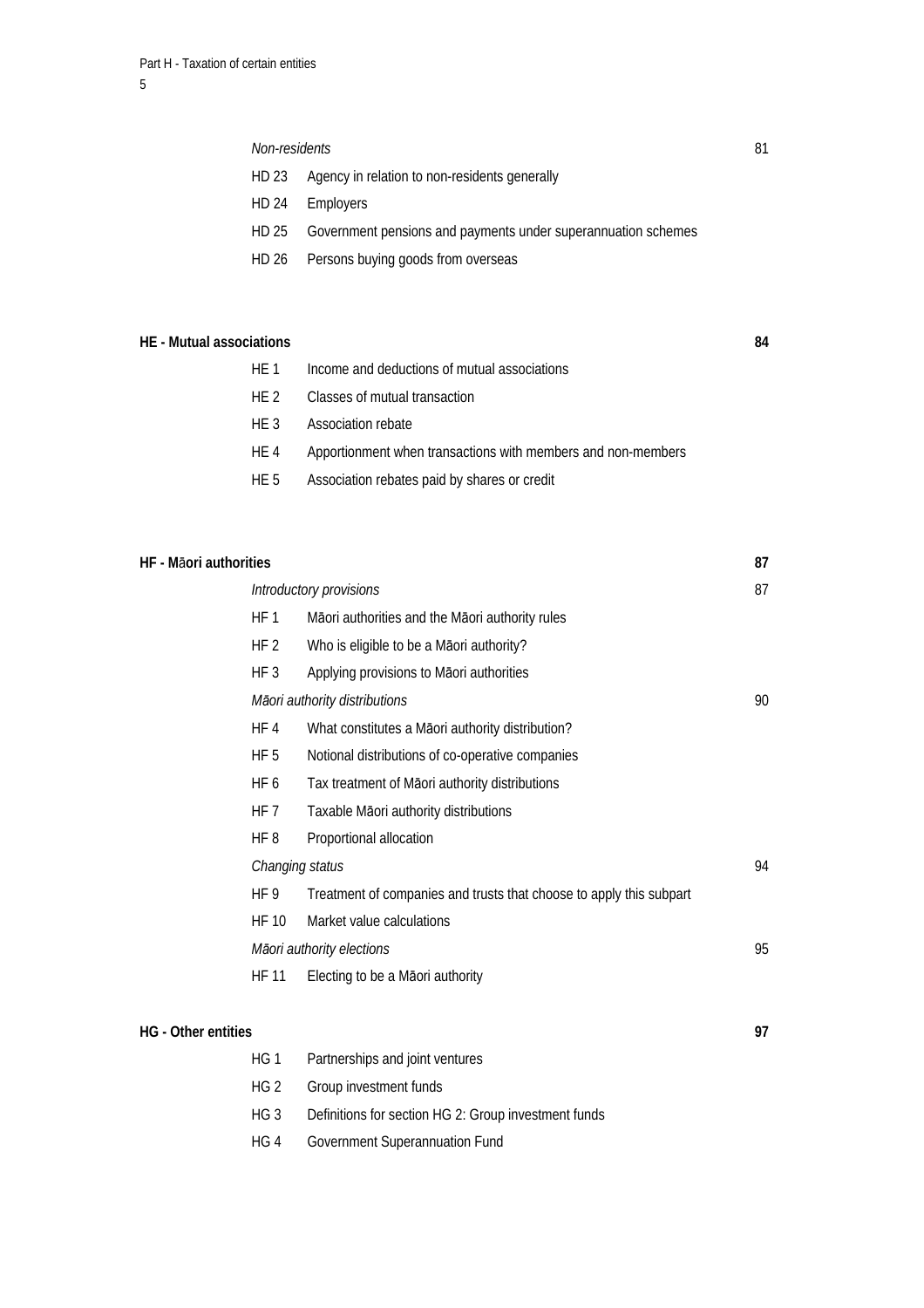# **HZ - Terminating provisions 102**

- HZ 1 Distributions from trusts of pre-1989 tax reserves
- HZ 2 Trusts that may become complying trusts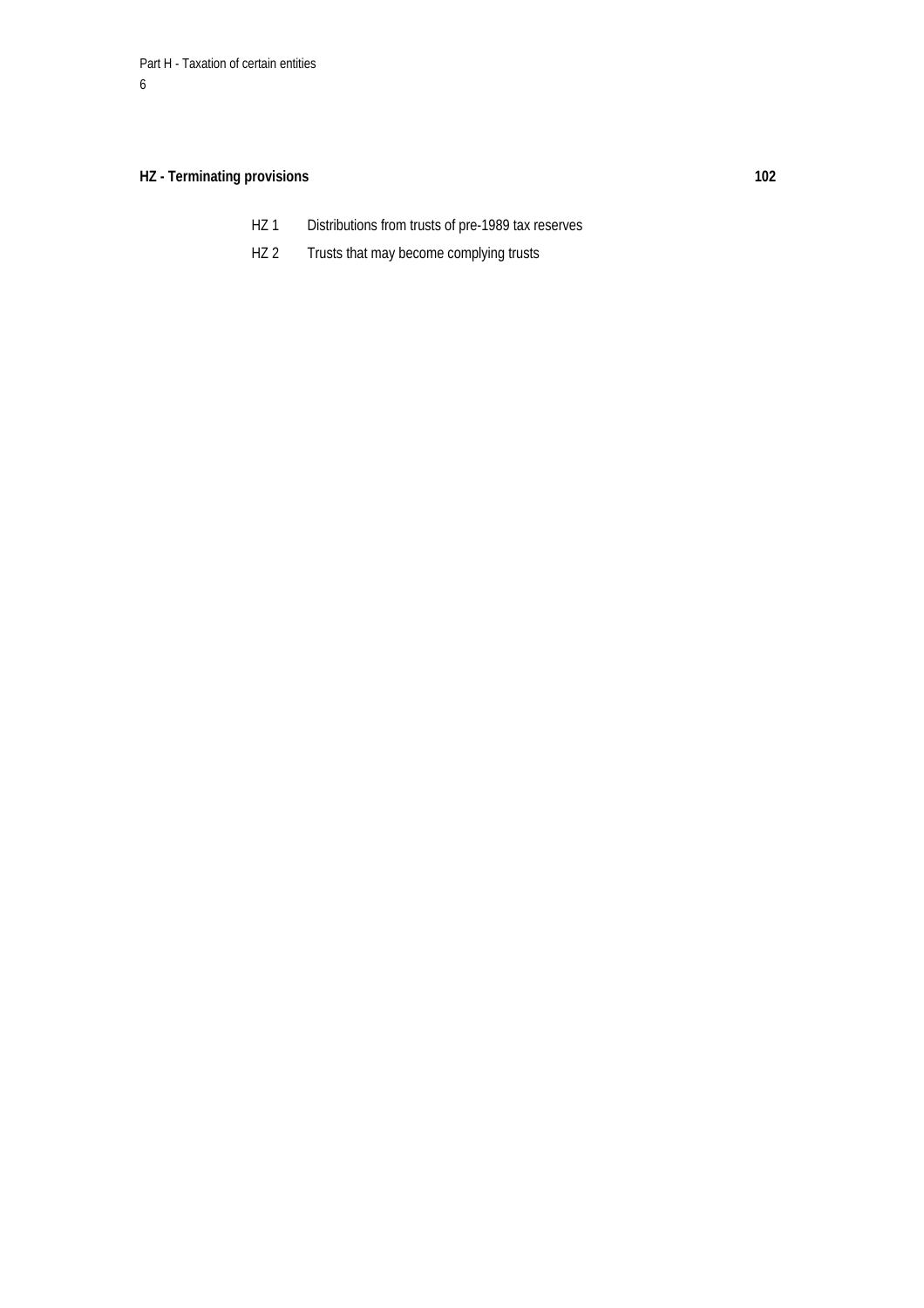# **Subpart HB — Attributing companies and loss-attributing companies**

# *Introductory provisions*

*General provisions* 

# **HB 1 Attributing companies and loss-attributing companies**

# *Distributing profits and attributing tax losses*

- (1) The rules in this subpart allow a company to choose, for taxation purposes,—
	- (a) to have a distribution of profits to shareholders treated in a similar way to drawings from a partnership's profits; and
	- (b) when it has only 1 class of shares, to have tax losses attributed to shareholders treated in a similar way to those of a partnership.

### *Requirements for attributing companies*

(2) An attributing company must meet the requirements of sections HB 5 to HB 8, and must maintain the requirements for an income year or particular period under section HB 4.

# *Requirements for loss-attributing companies*

(3) A loss-attributing company must be or must be eligible to be an attributing company, and must meet the shareholding requirements in section HB 9.

# *Elections required*

(4) For a company to be an attributing company or a loss-attributing company, all the directors of the company, and every shareholder in the company with legal capacity, must sign an election under section HB 5. An exception applies for a minority shareholder in the situation described in section HB 34.

# *Shareholders' personal liability*

(5) A shareholder who makes an election referred to in subsection (4) must agree to take personal liability to the extent described in section HB 23.

**Defined in this Act**: attributing company, company, director, income year, loss-attributing company, share, shareholder, tax loss

| Origin: | (1) | HG 1(c), (d)             |
|---------|-----|--------------------------|
|         | (2) | HG $3(1)$ , HG $4(1)(a)$ |
|         | (3) | HG 14(c)                 |
|         | (4) | HG 4(1)(b)               |
|         | (5) | HG 4(1)(b)               |
|         |     |                          |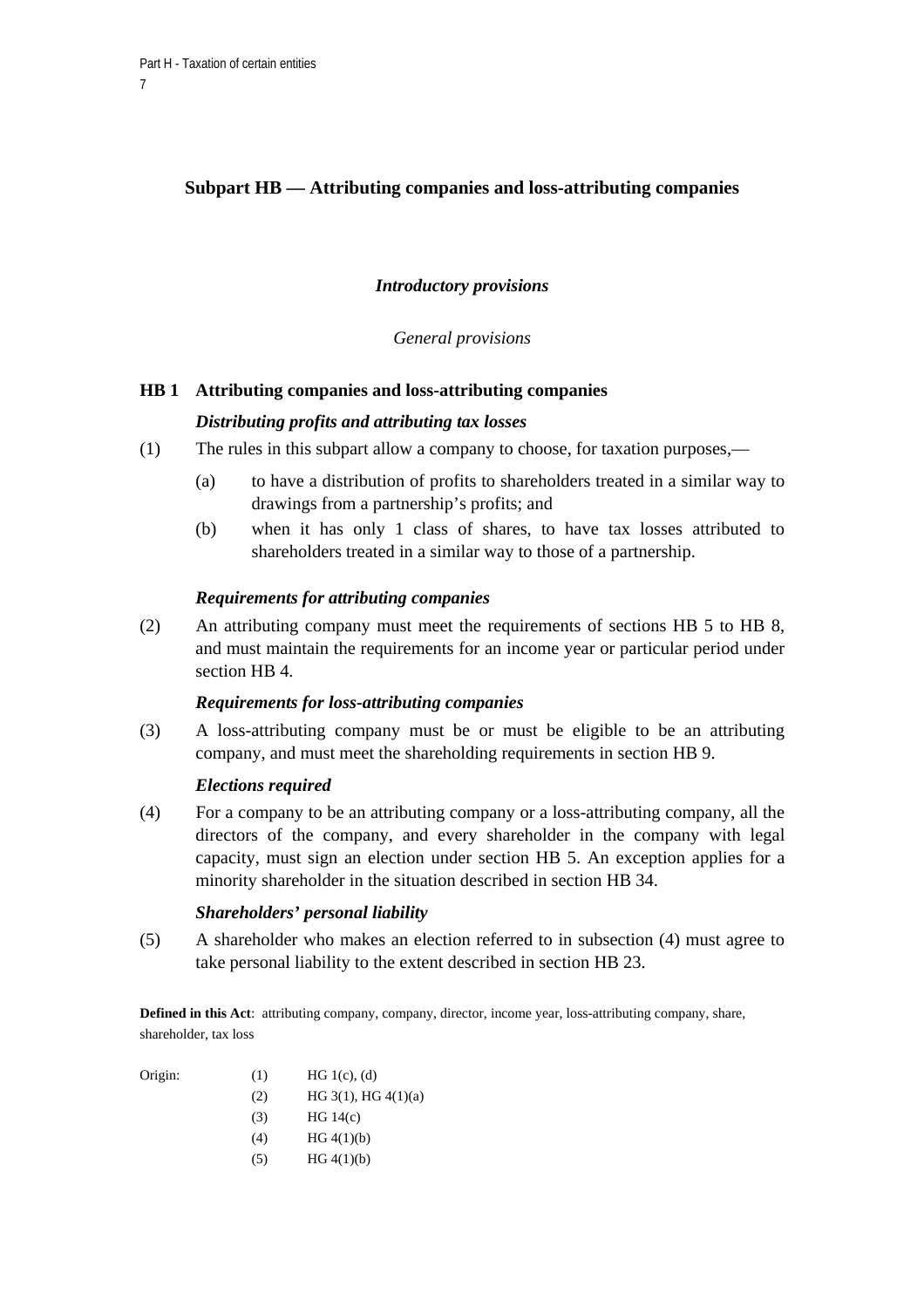#### **HB 2 Definition of attributing company**

In this Act, an **attributing company** means a company other than a unit trust that, for the whole of a relevant income year or particular period, meets the requirements of sections HB 5 to HB 8.

**Defined in this Act**: attributing company, company, income year, this Act, unit trust

Origin: OB 3(1)

#### **HB 3 Definition of loss-attributing company**

In this Act, a **loss-attributing company** means an attributing company that, for the whole of a relevant income year or particular period, meets the requirements of section HB 9. If section HB 11 applies, the company is not eligible to be a loss-attributing company.

**Defined in this Act**: attributing company, income year, loss-attributing company, this Act

Origin: HG 14

#### **HB 4 Conditions generally**

#### *Becoming and continuing as attributing company*

(1) The requirements set out in sections HB 5 to HB 8 are preconditions of, and ongoing conditions applying in, an income year or particular period in relation to the status of attributing company and loss-attributing company. For a company to become and to continue as an attributing company, the requirements in those sections must be met.

# *Losing status*

(2) Sections HB 10 and HB 11 apply after the status is gained in relation to failure to maintain the requirements and avoidance arrangements.

**Defined in this Act**: arrangement, attributing company, company, income year, loss-attributing company

Origin: (1) OB 3(1) (2) HG 7, HG 14(d)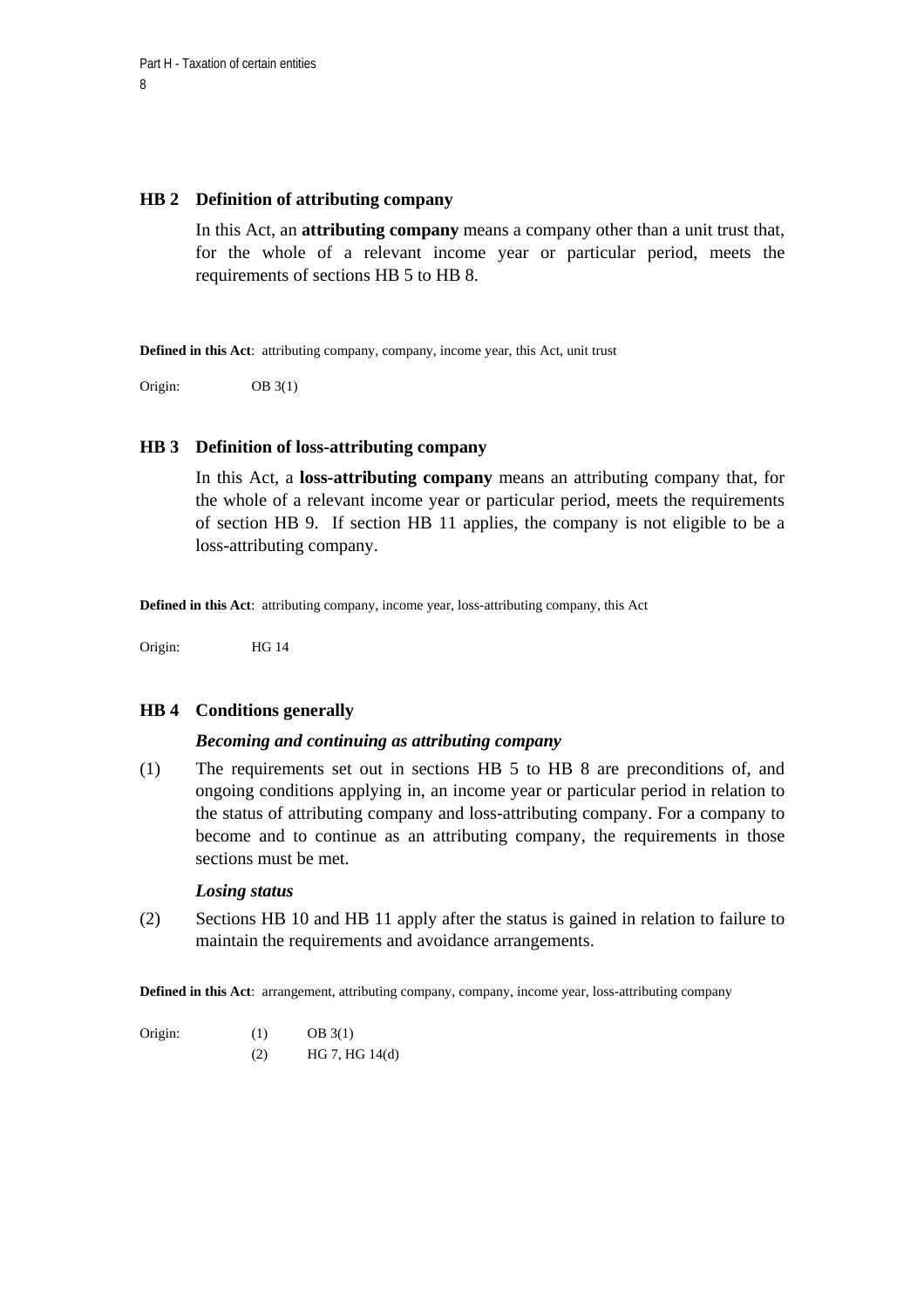# *Requirements for attributing companies*

# **HB 5 Effective elections**

### *Making elections*

(1) For the purposes of sections HB 2, HB 4, and HB 10, and having met the requirements in sections HB 5 to HB 8, a company may be an attributing company or a loss-attributing company in an income year or particular period only if all the directors of the company and every shareholder in the company who has legal capacity sign and provide to the Commissioner an election stating that the company is to be an attributing company. Sections HB 32 to HB 44 deal with the elections in detail.

### *Elections remaining in effect*

(2) The elections that the directors and shareholders have made must remain in effect for the income year or period, and must not have been revoked before the end of the income year or period.

#### *Director at time*

(3) For the purposes of an election, a person is considered a director of a company if they hold the office at the time the notice is provided.

**Defined in this Act**: attributing company, Commissioner, company, director, income year, loss-attributing company, notice, shareholder

| Origin: | (1) | OB $3(1)(f)$ , HG $3(1)$ , HG $4(1)$ , HG $14(a)$ , (b) |
|---------|-----|---------------------------------------------------------|
|         | (2) | OB $3(1)(f)$ , HG $3(1)$ , HG $4(1)$ , HG $14(a)$ , (b) |
|         | (3) | HG 3(1)                                                 |

# **HB 6 Corporate requirements**

#### *Closely held company*

- (1) For the purposes of sections HB 2, HB 4, and HB 10, an attributing company must, in an income year or particular period,—
	- (a) have 5 or fewer shareholders who meet the requirements of section HB 7; or
	- (b) be a flat-owning company.

#### *Exclusions*

- (2) A company is not eligible to be an attributing company if, at any time in an income year or particular period, it is—
	- (a) a company that is not resident in New Zealand; or
	- (b) a company that is resident in New Zealand but is treated under and for the purposes of an agreement, as not resident in New Zealand; or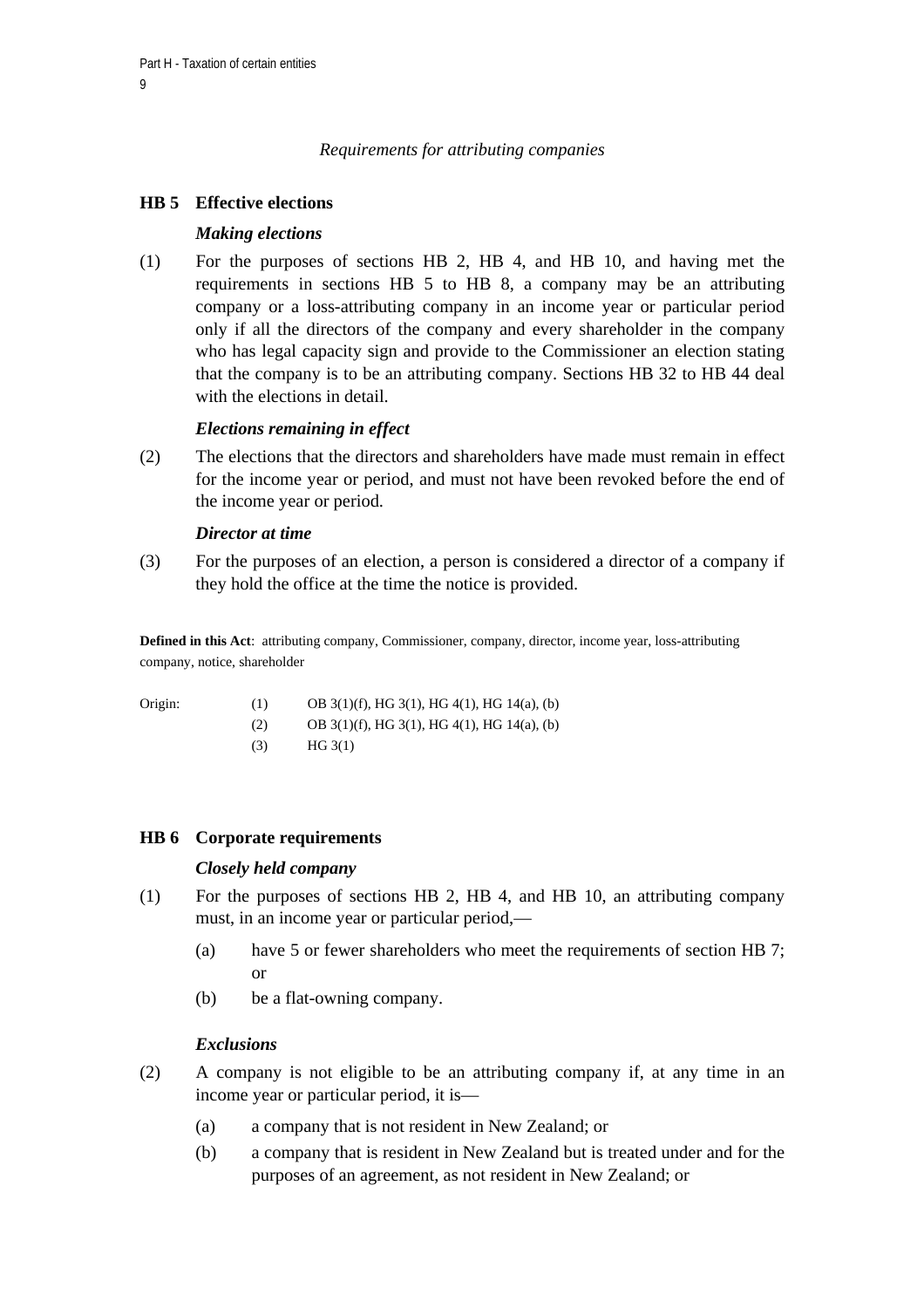(c) no longer an attributing company under section HB 10(2) because it has stopped being a loss-attributing company.

**Defined in this Act**: attributing company, company, flat-owning company, income year, loss-attributing company, resident in New Zealand, shareholder

| Origin:<br>(1) | HG 1(a), (b), OB $3(1)(b)(ii)$ |
|----------------|--------------------------------|
|----------------|--------------------------------|

(2) OB 1 "foreign company", OB  $3(1)(a)$ ,  $(b)(i)$ ,  $(g)$ 

### **HB 7 Shareholding requirements**

#### *Natural persons, certain trustees, and attributing companies*

- (1) For the purposes of sections HB 2, HB 4, and HB 10, a shareholder in an attributing company must be, for an income year or particular period, 1 of the following:
	- (a) a natural person other than a trustee; or
	- (b) a trustee of a trust, but only if subsection (2) applies in relation to the dividends derived by the trustee; or
	- (c) another attributing company.

### *Dividends derived by trustees*

(2) For the purposes of subsection (1)(b), all dividends that the trustee of a trust derives from an attributing company in an income year must be beneficiary income of 1 or more persons who are not trustees or companies other than attributing companies. But this subsection does not apply to non-cash dividends other than taxable bonus issues.

#### *Special shareholding rules*

- (3) When the shares in an attributing company that has 5 or fewer shareholders are held by relatives, other companies, and trustees, the following special rules apply:
	- (a) if a shareholder in an attributing company is connected within the first degree of relationship to another shareholder in the company by either blood relationship, marriage, or adoption, they are treated as a single shareholder, and this treatment continues while they remain a shareholder in the company despite any later death or dissolution:
	- (b) shares in an attributing company that are held by another company are treated as held by the shareholders in that other company:
	- (c) if a shareholder in an attributing company is a trustee, the shareholders are counted (without the trustee) as the larger of the following:
		- (i) the group who signed the election; or
		- (ii) the group who derived beneficiary income from dividends from the attributing company in the period between the first day of the 1991–92 income year and the time of counting.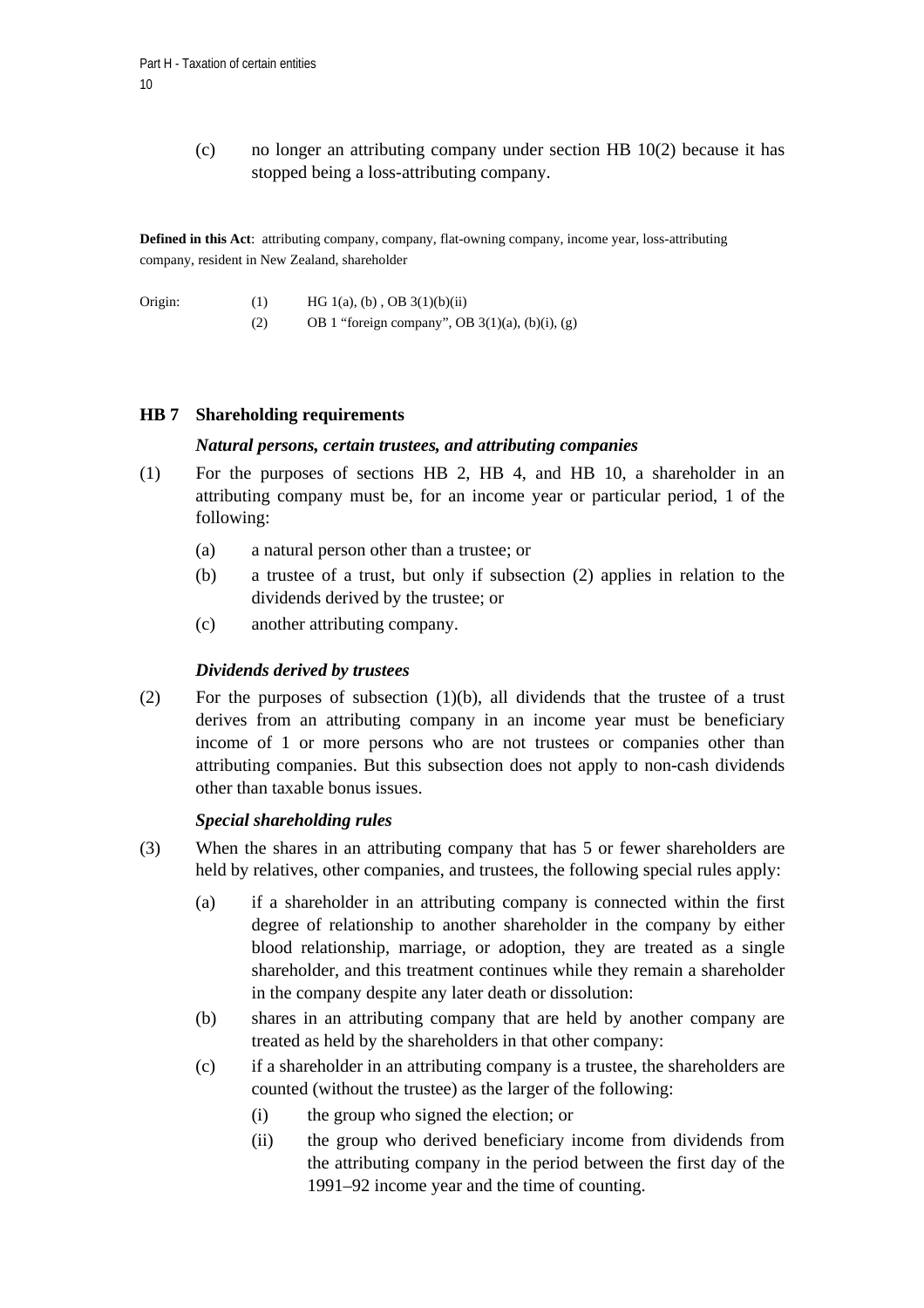**Defined in this Act**: attributing company, beneficiary income, bonus issue, company, dividend, income year, noncash dividend, relative, share, shareholder, taxable bonus issue, trustee

Origin:  $(1)$  OB  $3(1)(c)$ (2) OB  $3(1)(c)(ii)$ (3) OB 3(3)

### **HB 8 Limit on foreign non-dividend income**

### *Dollar limit*

- (1) For the purposes of sections HB 2, HB 4, and HB 10, the foreign non-dividend income of an attributing company in an income year must be no more than \$10,000 after deducting the smaller of—
	- (a) any part that is income under section CC 3 (Financial arrangements); or
	- (b) 10% of the gross income of the company for the income year.

### *Change in threshold*

(2) The Governor-General may make an order in Council increasing the sum set out in subsection (1). The order may apply from the start of the income year in which it is made, or to amounts of income derived after the date on which the order is made.

**Defined in this Act**: amount, attributing company, financial arrangement, foreign non-dividend income, gross, income, income year

| Origin: | (1) | OB 3(1)(d) |
|---------|-----|------------|
|         | (2) | OB 3(4)    |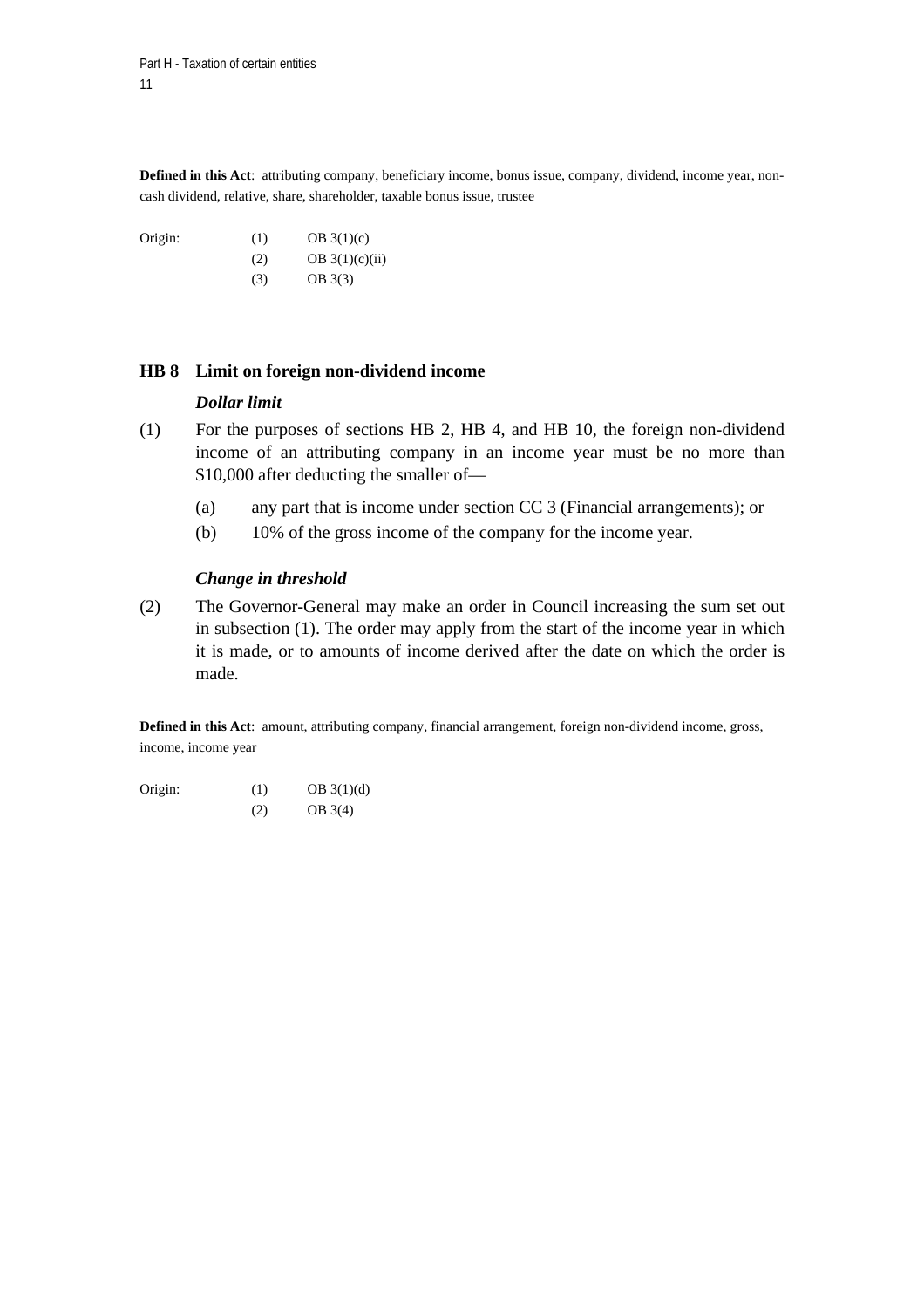*Further requirements for loss-attributing companies* 

### **HB 9 Nature of loss-attributing company shares**

For the purposes of sections HB 2, HB 4, and HB 10, all shares in a lossattributing company must carry—

- (a) the same right to exercise voting power and to take part in decisionmaking on—
	- (i) the distributions to be made by the company; and
	- (ii) the company's constitution; and
	- (iii) varying the capital of the company; and
	- (iv) appointing or electing directors of the company; and
- (b) the same rights (in priority, amount payable per share, and so on) when the company distributes its profits or its assets, if the company acquires, redeems, or cancels its shares, or in another way reduces or returns its share capital, whether on liquidation or not.

**Defined in this Act**: cancellation, loss-attributing company, director, pay, share

Origin: HG 14(a), (b)

#### *Failure to meet requirements*

#### **HB 10 When requirements no longer met**

#### *Changed circumstances*

(1) If, through changed circumstances, an attributing company no longer meets the requirements set out in sections HB 5 to HB 8, it stops being an attributing company. This subsection applies whether or not it is, or could be, known at the time the circumstances arise that the company is no longer eligible.

#### *Attributing companies: from start of income year of change*

(2) If a company no longer meets the requirements to be an attributing company at some time in an income year, it is treated as no longer an attributing company from the start of the income year in which the change of circumstances occurs. Subsection (5) overrides this subsection.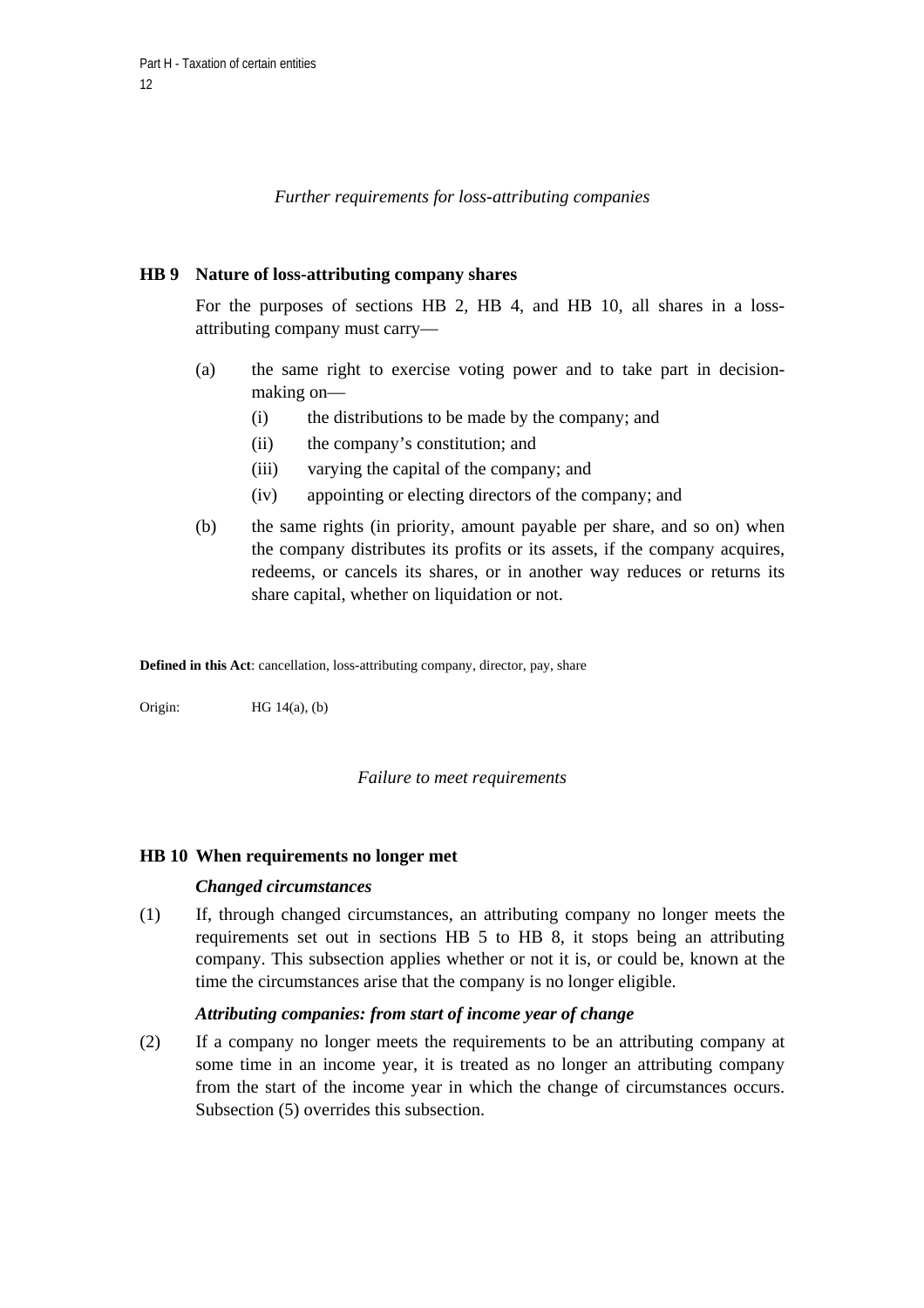# *Loss-attributing companies*

(3) If a company is a loss-attributing company in an income year, but does not meet the requirements for the next income year, it is treated having stopped being an attributing company from the start of that next income year. However, the company may become an attributing company again if it later meets the requirements.

# *Distribution of dividends*

- (4) A company does not stop being an attributing company merely because it does not comply with section HB  $23(1)(b)$  and (2) if—
	- (a) the dividends available to be distributed are beneficiary income; and
	- (b) some dividends derived by the trustee from the company have vested or have been distributed as beneficiary income.

# *Deferring date*

- (5) On an application by an attributing company, the Commissioner may defer the date on which the company stops being an attributing company to the start of a later income year if—
	- (a) the company did not know, and could not reasonably be expected to have known, at the time the circumstances arose that it no longer met the requirements; and
	- (b) in the circumstances, it would be a disproportionately harsh or inappropriate outcome.

# *Examples for subsection (5)(a)*

- (6) Examples of the circumstances that might apply in subsection (5)(a) are a reasonable expectation or belief that—
	- (a) the company would continue to meet the requirements through an extension under section HB 39, or HB 40, or HB 42; or
	- (b) an amount of foreign non-dividend income that the company derives would not breach the threshold in section HB 8; or
	- (c) the dividends referred to in section HB 7(2) would be distributed as beneficiary income.

# *Examples for subsection (5)(b)*

- (7) Examples of the circumstances that might apply in subsection  $(5)(b)$  are—
	- (a) the length of time between the start of the income year and the date of the change in circumstances:
	- (b) the length of time between the date of the change in circumstances and the date when the company knew, or could reasonably be expected to have known, that the requirements were not met:
	- (c) the sorts of transactions that the company made during the periods of time described in paragraphs (a) and (b)*.*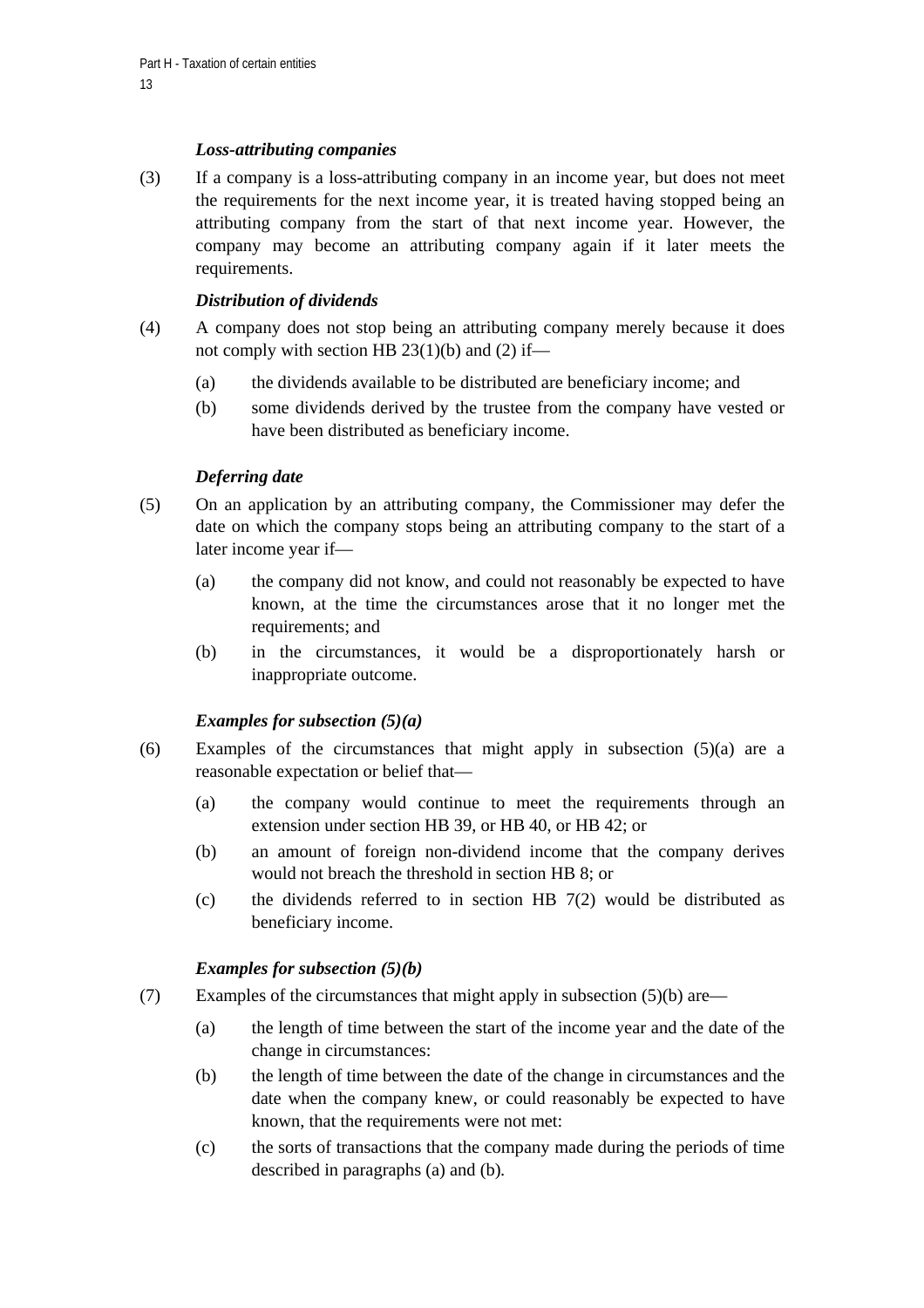**Defined in this Act**: attributing company, beneficiary income, Commissioner, company, dividend, foreign nondividend income, income year, loss-attributing company, trustee

| Origin: | (1)      | HG 7(1)      |
|---------|----------|--------------|
|         | (2)      | HG 7(1)      |
|         | (3)      | <b>HG 18</b> |
|         | (4)      | OB 3(3A)     |
|         | (5)      | HG 7(2)      |
|         | (6)      | HG 7(2)      |
|         | $\prime$ | HG 7(2)      |

#### **HB 11 Avoidance arrangements**

#### *Failure to meet requirements*

(1) In an income year or particular period in which a company is a loss-attributing company, if a share in the company is, or has been, part of an arrangement whose purpose is to defeat the intent and application of the rules in this subpart, the company is no longer eligible to be a loss-attributing company.

#### *Series of arrangements, and 1 among other purposes*

- (2) In subsection (1), the arrangement referred to—
	- (a) includes a series of related or connected arrangements; and
	- (b) may have more than 1 purpose, and it is sufficient that 1 purpose among those other purposes has the effect described.

**Defined in this Act**: arrangement, company, income year, loss-attributing company, share

| Origin: | (1) | HG 14(d) |
|---------|-----|----------|
|         |     |          |

 $HG 14(d)$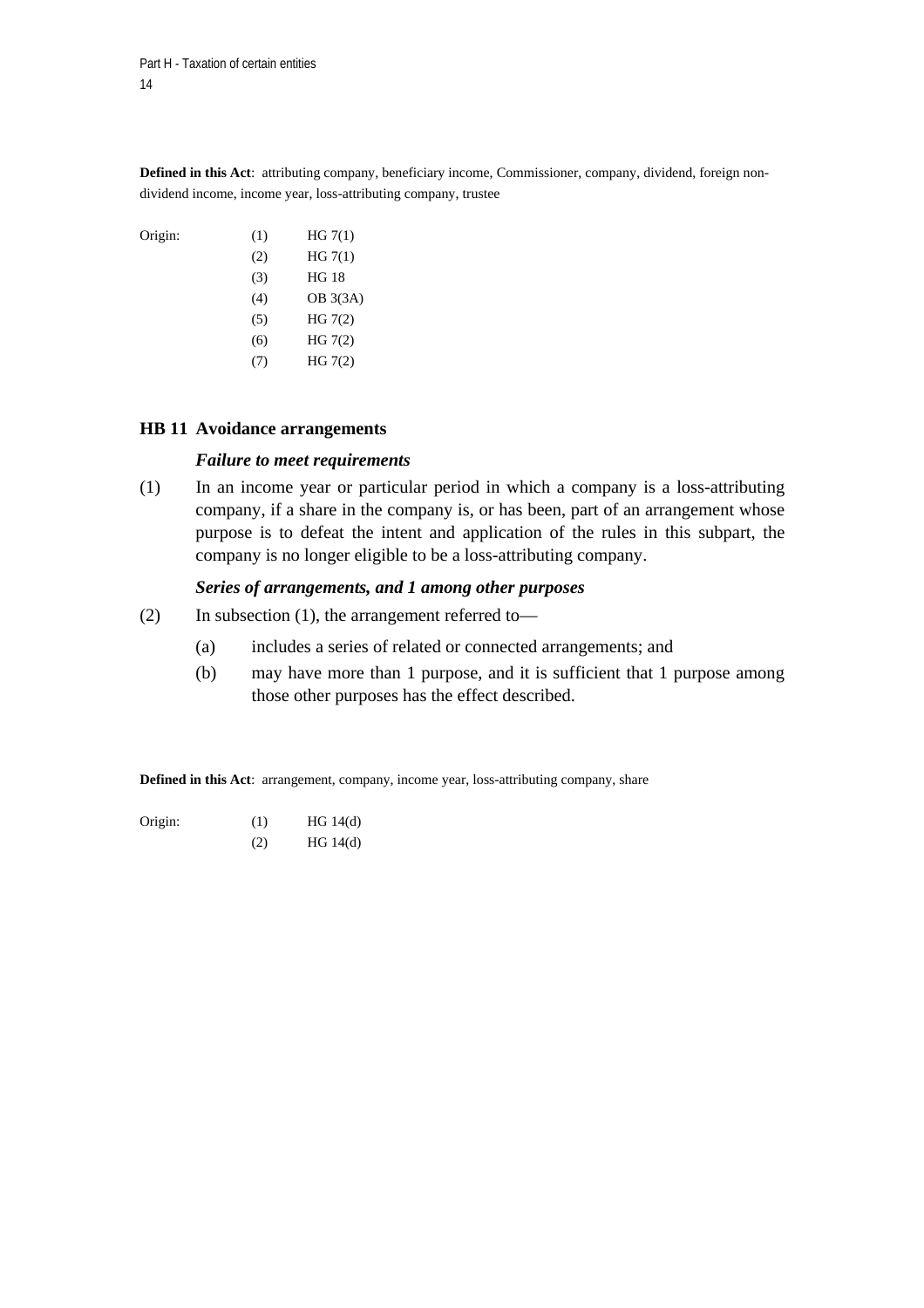#### *Special tax matters for attributing companies*

#### *Treatment of profits*

#### **HB 12 Attributing companies' distributions**

A distribution that is a transfer of value to the shareholders of an attributing company must be treated as set out in sections HB 13 to HB 17.

**Defined in this Act**: attributing company, shareholder, transfer of value

Origin: HG 1(c)

### **HB 13 Dividends paid by attributing companies**

#### *General treatment*

(1) A dividend that an attributing company pays to a person resident in New Zealand is exempt income under section CW 11C (Dividends paid by attributing companies) to the extent to which it is more than a fully imputed distribution under section HB 14.

# *When shareholder has non-standard balance date*

(2) A dividend that an attributing company pays to a person resident in New Zealand, when the person has a non-standard balance date and the dividend is derived after the end of the tax year but before their balance date, is allocated to the day after the balance date.

#### *Resident withholding income*

(3) A dividend that an attributing company pays to a person resident in New Zealand does not constitute resident withholding income under the RWT rules.

**Defined in this Act**: attributing company, dividend, exempt income, non-standard balance date, pay, resident in New Zealand, resident withholding income, shareholder, tax year

| Origin: | (1) | HG 9(1), HG 13   |
|---------|-----|------------------|
|         |     | $TTCM$ $AT$ $AT$ |

- $HG 13(1)(c)$ 
	- $HG 13(1)(b)$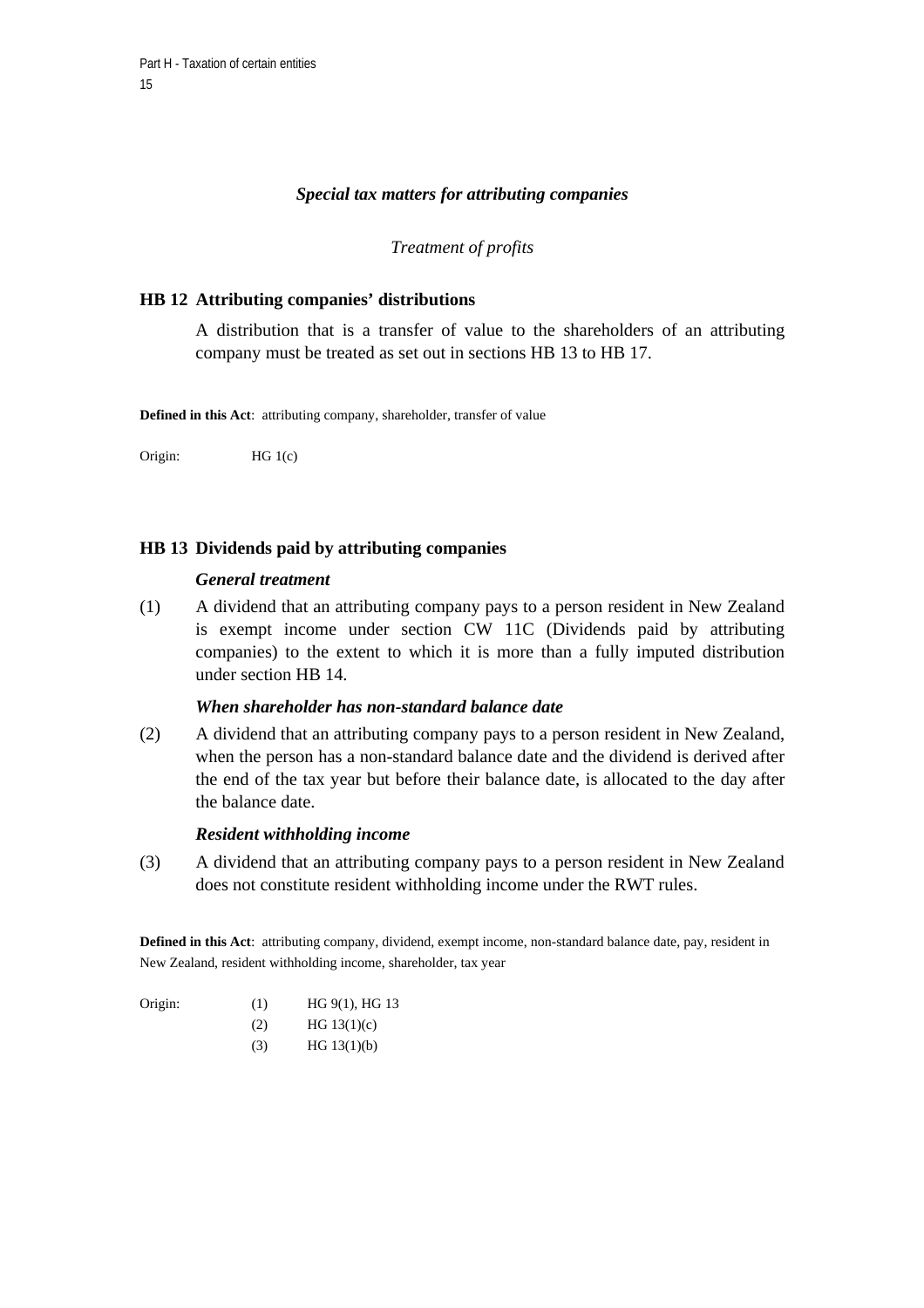# **HB 14 Fully imputed distribution**

# *When this section applies*

(1) This section applies if an attributing company with an imputation credit account or a dividend withholding payment account pays a dividend in an imputation year to a person resident in New Zealand. However, this section does not apply to noncash dividends other than taxable bonus issues.

# *Calculating amount of fully imputed distribution*

(2) The amount of a fully imputed distribution is calculating using the formula—

```
attached imputation credit + attached dividend withholding payment credit
                 basic rate of tax.
```
- (3) In the formula in subsection  $(2)$ ,
	- (a) **attached imputation credit** is the amount determined under subsection (4), and the amount is zero if no imputation credit is attached:
	- (b) **attached dividend withholding payment credit** is the amount determined under subsection (5), and the amount is zero if no dividend withholding payment credit is attached:
	- (c) **basic rate of tax** is basic rate of income tax for companies expressed as a percentage set out in schedule 1, part A, clause 5, applying for the income year of the shareholder in which the dividend is derived.

# *Imputation credit account company*

- (4) An attributing company that is an imputation credit account company is treated as having attached an imputation credit to the dividend. The amount of the imputation credit is the lesser of—
	- (a) the maximum imputation credit that may be attached to the dividend under section ME 8(1) (Allocation rules for imputation credits); and
	- (b) an amount calculated using the formula in subsection (6)*.*

# *Dividend withholding payment account company*

- (5) An attributing company that is dividend withholding payment account company is treated as having attached a dividend withholding payment credit to the dividend. The amount of the imputation credit is the lesser of—
	- (a) the maximum dividend withholding payment credit that may be attached to the dividend under sections ME 8(1) and MG 10(1) (which relate to imputation credits), taking into account any imputation credit attached to the dividend under subsection (4); and
	- (b) an amount calculated using the formula in subsection (6).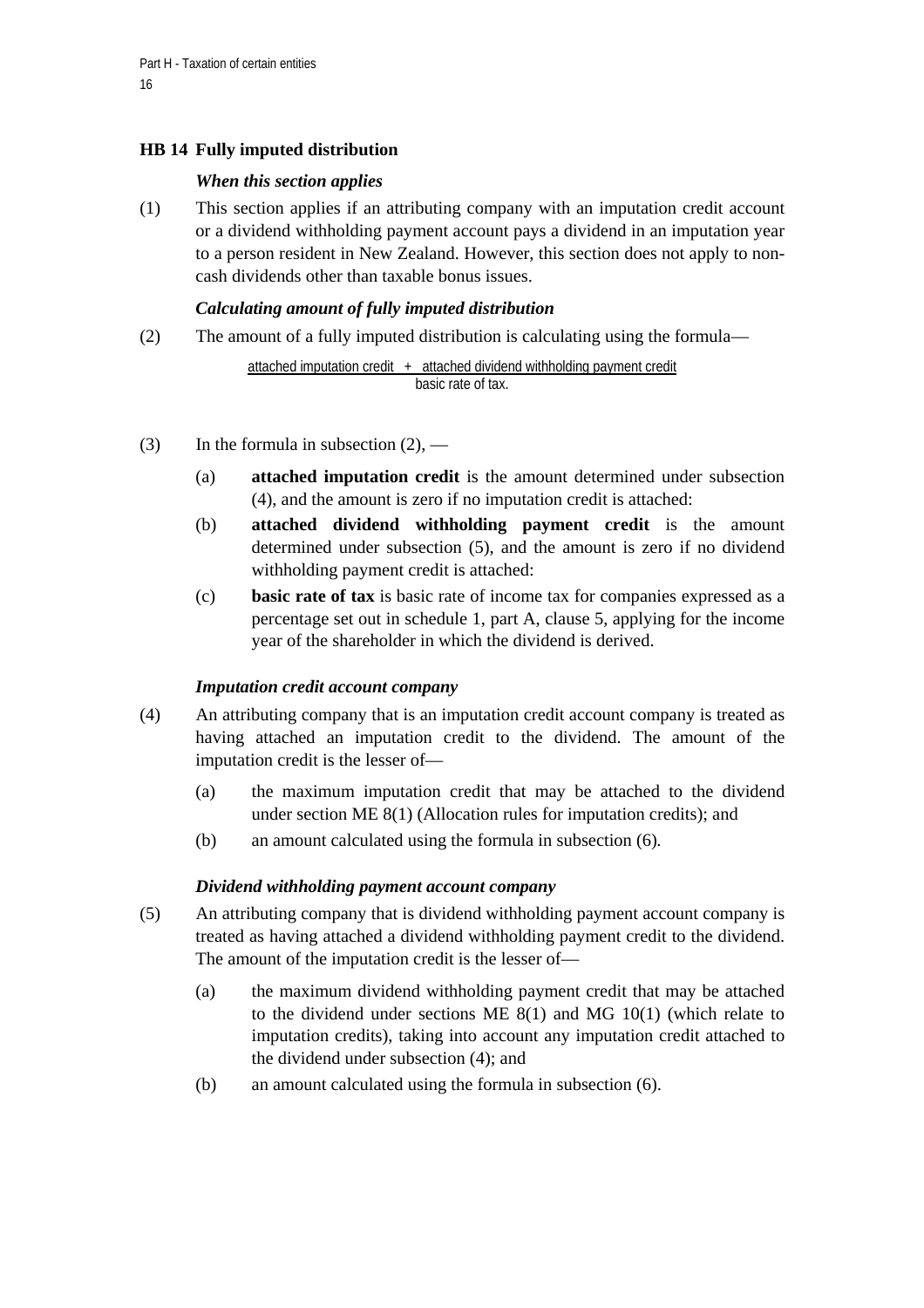# *Formula*

(6) The formula referred to in subsections (4) and (5) is—

attached credits x amount of dividend amount paid before credits attached.

### *Items in formula*

- (7) In the formula in subsection  $(6)$ ,—
	- (a) **attached credits** is the balance in the company's imputation credit account or dividend withholding payment account, whichever is applicable, on the last day of the imputation year in which the dividend is paid before any debit is made for attaching the relevant imputation credits or dividend withholding payment credits to the dividends paid in the imputation year:
	- (b) **amount of the dividend** is the amount before imputation credits or dividend withholding payment credits, whichever is applicable, are attached:
	- (c) **amount paid before credits attached** is the total amount of dividends paid by the company during the imputation year before attaching any imputation credits, excluding non-cash dividends other than taxable bonus issues.

# *Relationship with imputation rules and dividend withholding payment rules*

(8) An attributing company may attach imputation credits or dividend withholding payment credits to dividends only under this section.

# *Relationship with section HB 15*

(9) If part of the dividend is exempt income under section HB 15, the amount of an imputation credit or dividend withholding payment credit is treated as attaching to the part that is not exempt income.

**Defined in this Act**: amount, attributing company, bonus issue, dividend, dividend withholding payment, dividend withholding payment account, dividend withholding payment account company, dividend withholding payment rules, exempt income, imputation credit, imputation credit account, imputation credit account company, imputation rules, imputation year, non-cash dividend, pay, resident in New Zealand, shareholder, taxable bonus issue

| Origin: | (1) | HG $13(1)(a)$ , $(2)-(4)$ |  |
|---------|-----|---------------------------|--|
|         | (2) | HG $13(1)(a)(i)$          |  |
|         | (3) | HG $13(1)(a)(i)$          |  |
|         | (4) | HG 13(3)                  |  |
|         | (5) | HG 13(4)                  |  |
|         | (6) | HG 13(3)                  |  |
|         | (7) | HG 13(3)                  |  |
|         | (8) | HG 13(2)                  |  |
|         | (9) | HG $13(1)(a)$             |  |
|         |     |                           |  |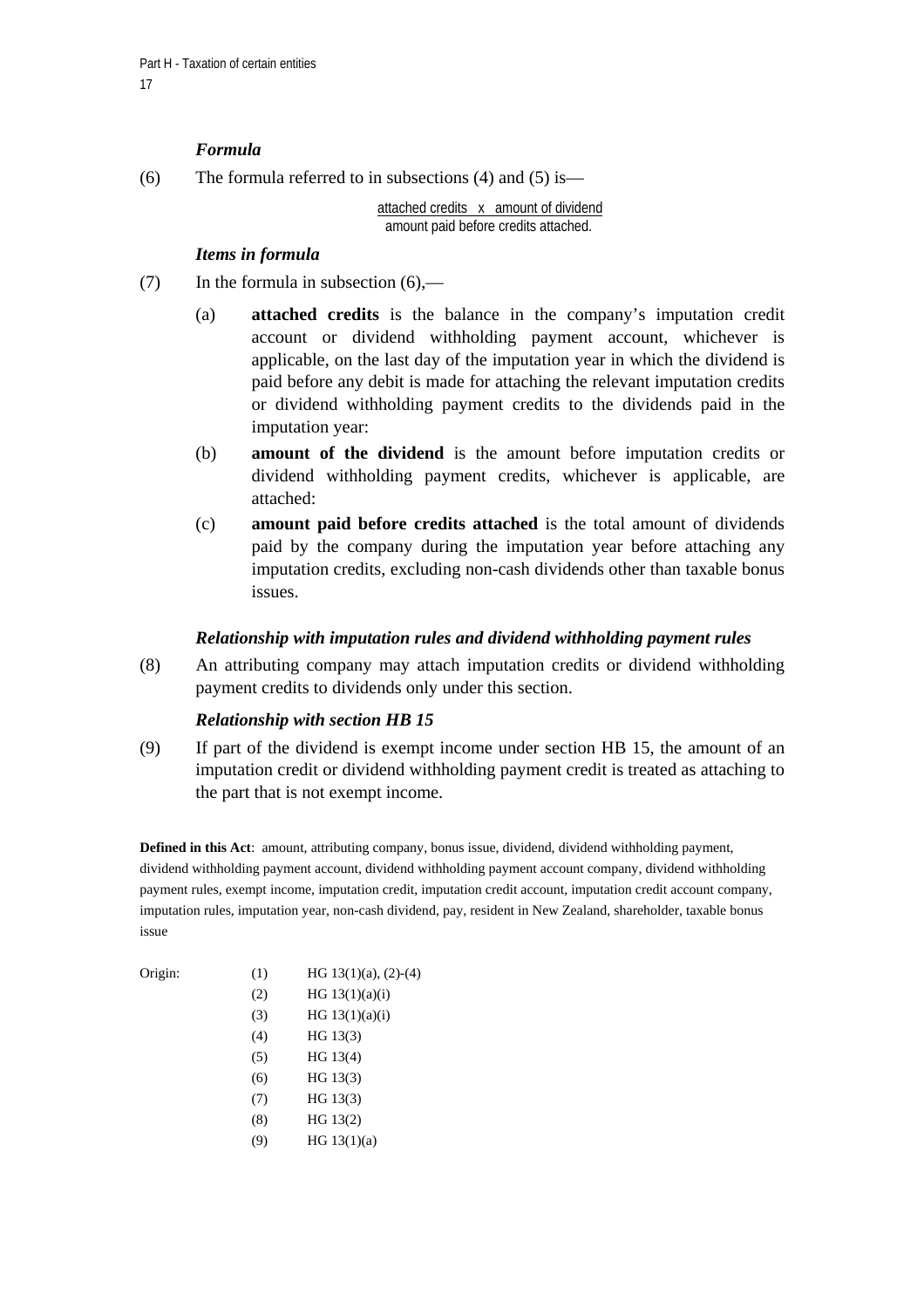### **HB 15 Exempt income**

#### *When amount exempt*

(1) To the extent to which the amount of a dividend that an attributing company pays to a person resident in New Zealand is more than a fully imputed distribution of the company under section HB 14, the amount is exempt income of the person under section CW 11C(1) (Dividends paid by attributing companies).

### *Beneficiary income*

(2) For the purposes of subsection (1), if an attributing company pays a dividend to a trustee shareholder that is or becomes beneficiary income of a beneficiary resident in New Zealand, the dividend is exempt income of the beneficiary under section  $CW 11C(2)$  as if the beneficiary were the shareholder referred to in section HB 14.

**Defined in this Act**: amount, attributing company, beneficiary income, dividend, exempt income, income year, pay, resident in New Zealand, shareholder, trustee

Origin: (1) HG  $13(1)(a)(i)$ (2) HG 13(1A)

#### **HB 16 Credit accounts and statements**

#### *When this section applies*

(1) This section applies when an attributing company pays a dividend that is treated either as a fully imputed distribution under section HB 14 or as exempt income under section HB 15.

#### *Credit accounts*

(2) For the purposes of sections ME 5 (Debits arising to imputation credit account) and MG 5 (Debits arising to dividend withholding payment account), if an imputation credit or a dividend withholding payment credit is attached to the dividend, the amount of the credit is debited to whichever is applicable of the company's imputation credit account or dividend withholding payment credit account. The debit arises on the day the company pays the dividend.

#### *Treatment of certain debits in imputation credit account*

(3) The treatment of a refund of an amount of income tax that arises as a debit to an attributing company's imputation credit account is dealt with in section ME 9(7) (Further tax payable where end of year debit balance, or when company ceases to be imputation credit account company).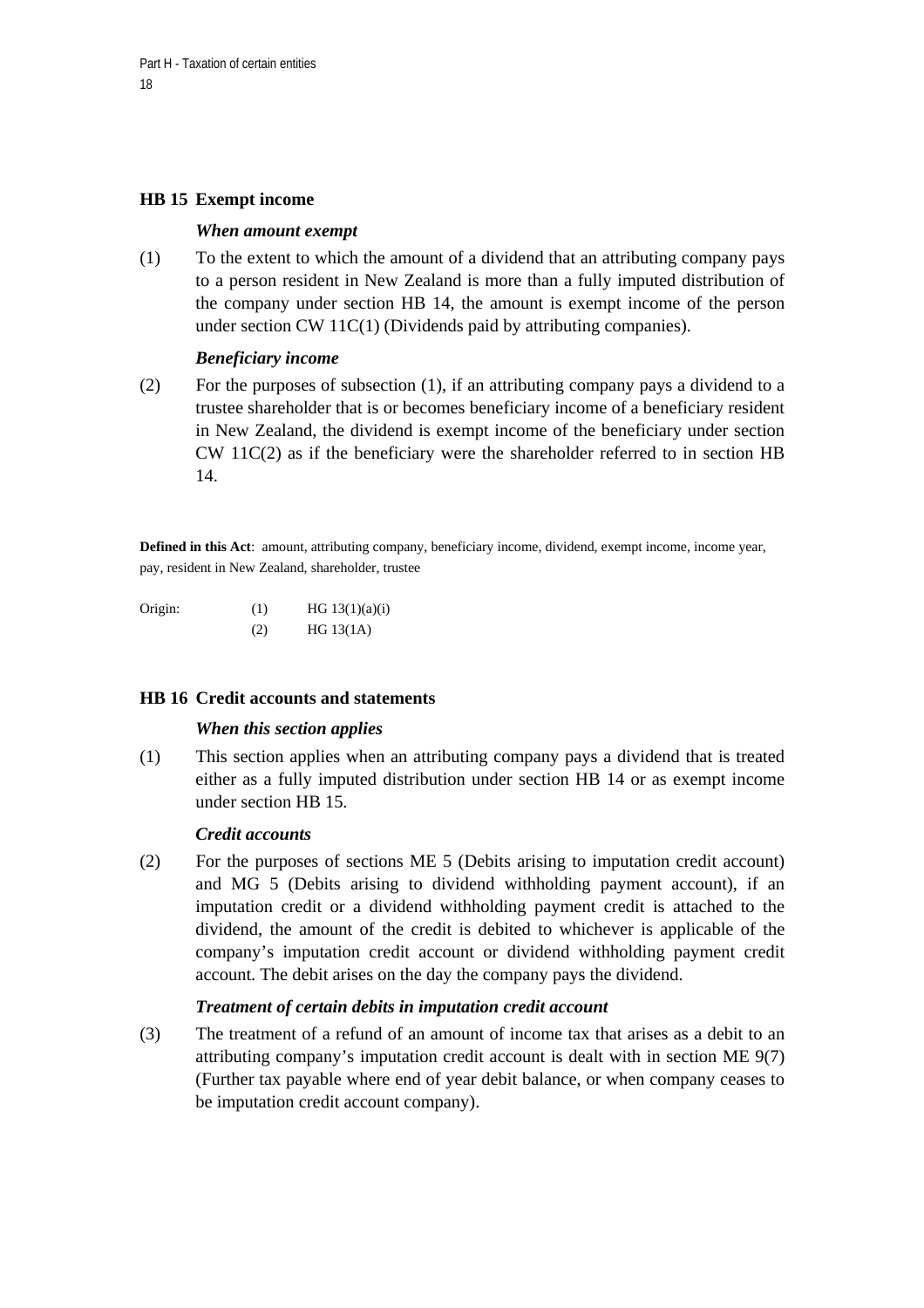### *Dividend statements*

- (4) For all dividends, whether or not credits have been attached, the company must complete the following statements detailing the extent to which the dividends are assessable income or exempt income:
	- (a) a company dividend statement under section 67(1) of the Tax Administration Act 1994; and
	- (b) a shareholder dividend statement under section 29 of the Tax Administration Act 1994.

### *Date for completing statements*

(5) The company must complete the statements referred to in subsection (4) by 31 May after the end of the imputation year in which it paid the dividends.

### *Non-cash dividends*

(6) In addition to the information required in a shareholder dividend statement, if a shareholder asks the company to include in that statement the amount of non-cash dividends that the company has paid to them in the imputation year, the company must provide the information.

**Defined in this Act**: assessable income, attributing company, company dividend statement, dividend, dividend withholding payment credit, dividend withholding payment credit account, exempt income, imputation credit, imputation credit account, imputation year, non-cash dividend, pay, shareholder, shareholder dividend statement

| Origin: | (1) | HG 13(5)            |
|---------|-----|---------------------|
|         | (2) | HG $13(5)(a)$ , (b) |
|         | (3) | ME 9(7)             |
|         | (4) | HG $13(5)(c)$ , (d) |
|         | (5) | HG $13(5)(c)$ , (d) |
|         | (6) | HG $13(5)(e)$       |

#### **HB 17 Treatment of dividends when company stops being attributing company**

#### *When this section applies*

(1) This section applies when, in an income year, a company stops being an attributing company under section  $HB$  10(1) because it no longer meets the requirements set out in sections HB 5 to HB 8.

#### *Dividends distributed in imputation year*

(2) Section HB 14 applies to dividends distributed in the part of the imputation year from the first day of that year to the day before the date on which the company stops being an attributing company. References in that section to an imputation year should be read as references to that part of the year.

#### *Group companies: common interests*

(3) On the day before the date on which the company stops being an attributing company, the company's imputation credit account and dividend withholding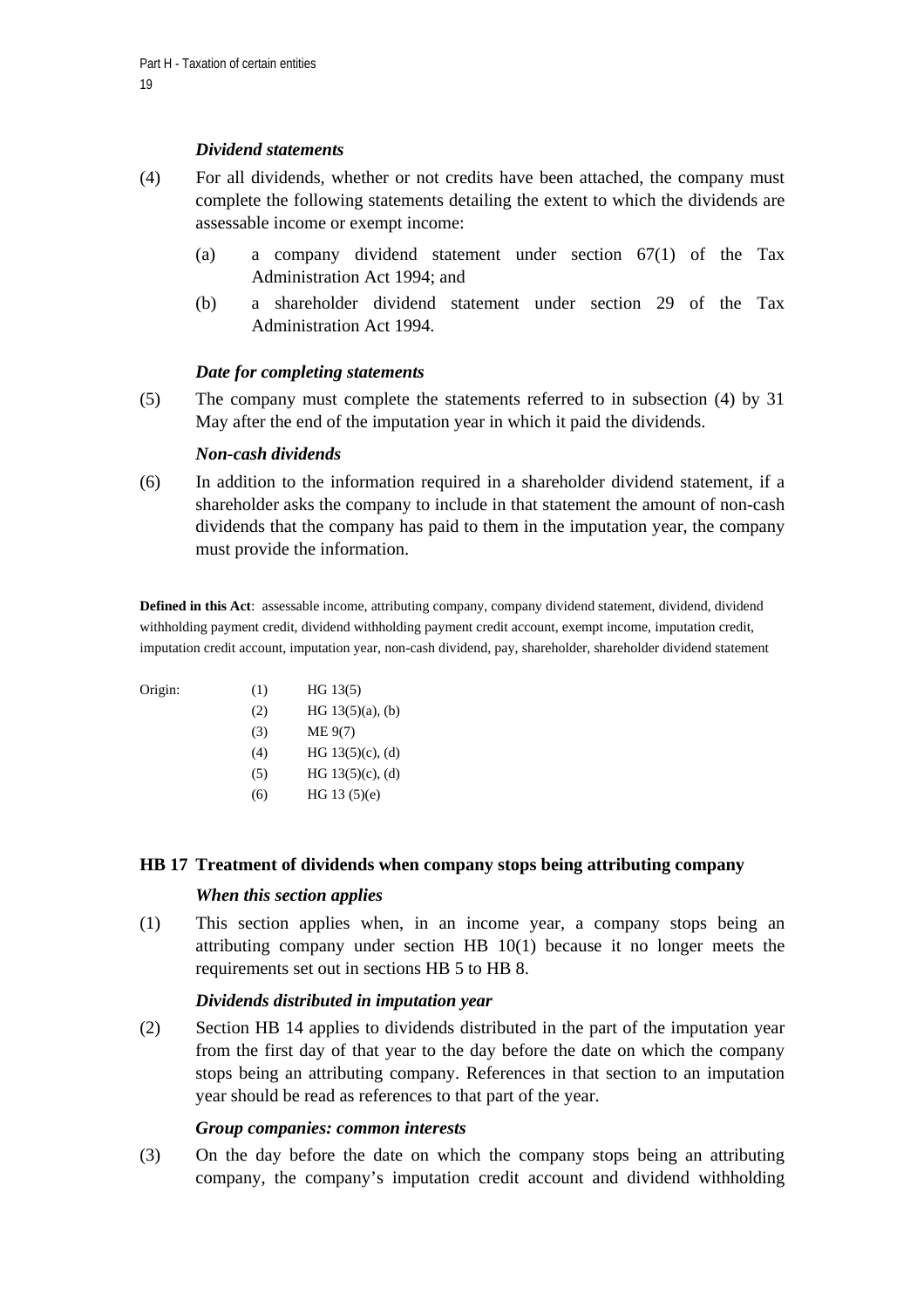payment credit account are debited under sections ME  $5(1)(i)$  and MG  $5(1)(i)$ (which relate to debits arising to credit accounts) by the lesser of—

- (a) the balance of the credit account on that day after any credits are attached under section HB 14; and
- (b) the largest debit to the credit account that would have arisen before that day if section ME  $5(1)(i)$  or MG  $5(1)(i)$  had applied.

**Defined in this Act**: attributing company, company, dividend, dividend withholding payment credit account, imputation credit account, imputation year, income year

| Origin: | (1) | HG $13(6)(a)$ |
|---------|-----|---------------|
|         | (2) | HG 13(6)(b)   |
|         | (3) | HG $13(6)(b)$ |

# *Treatment of tax losses*

#### **HB 18 Attribution of net losses**

A net loss of a loss-attributing company is treated as a loss incurred by the shareholders of the company under sections HB 29 to HB 32.

**Defined in this Act**: loss-attributing company, net loss, shareholder

Origin: HG 1(d), HG 9(2), HG 16

#### **HB 19 Tax losses not carried forward**

In an income year in which a company that is not an attributing company becomes an attributing company, a loss balance that the company has may not be carried forward under subparts IA and IQ (which relate to tax losses generally and foreign losses in particular) to the income year or to later income years.

**Defined in this Act**: attributing company, company, income year, loss balance

Origin: HG 11(3)

#### **HB 20 Group companies subtracting tax losses**

#### *When this section applies*

(1) This section applies if an attributing company is in the same group of companies as a company with a tax loss (**company A**).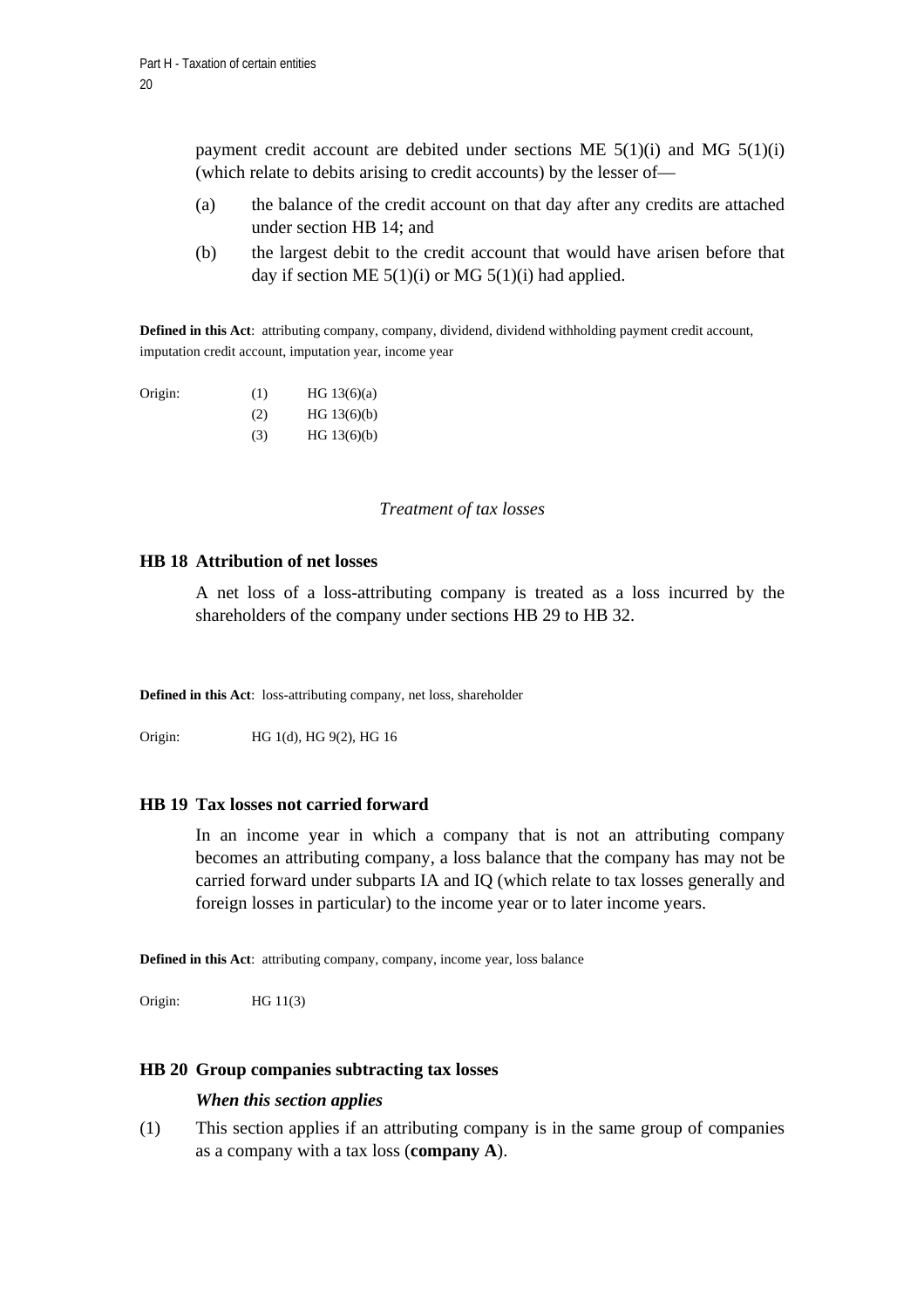#### *When tax losses available*

- (2) The amount of company A's tax loss is available to the attributing company to subtract from its net income under section IA 3(2) (Using tax losses in tax year) only if—
	- (a) company A is also an attributing company; and
	- (b) the requirements in sections IC 5 to IC 10 (which relate to the grouping of tax losses) are met.

**Defined in this Act**: amount, attributing company, company, group of companies, net income, tax loss, tax year

Origin: (1) HG 10(b) (2) HG 10(b)

### **HB 21 Treatment of tax losses on amalgamation**

If a company that is not an attributing company amalgamates with an attributing company and ceases to exist on amalgamation, the amalgamating company's loss balance is not carried forward under subpart IA (General rules for tax losses) from earlier income years either to the income year of the amalgamation or to later income years.

**Defined in this Act**: amalgamation, attributing company, company, income year, loss balance, tax loss

Origin: HG 11(3A)

*Treatment of dividends* 

# **HB 22 Dividends derived by attributing companies**

# *What this section applies to*

- (1) This section applies to a dividend—
	- (a) that a company derives after it becomes an attributing company; and
	- (b) to which section CW 10 (Dividend within New Zealand wholly-owned group) or CW 11 (Dividend of conduit tax relief holding company) applies.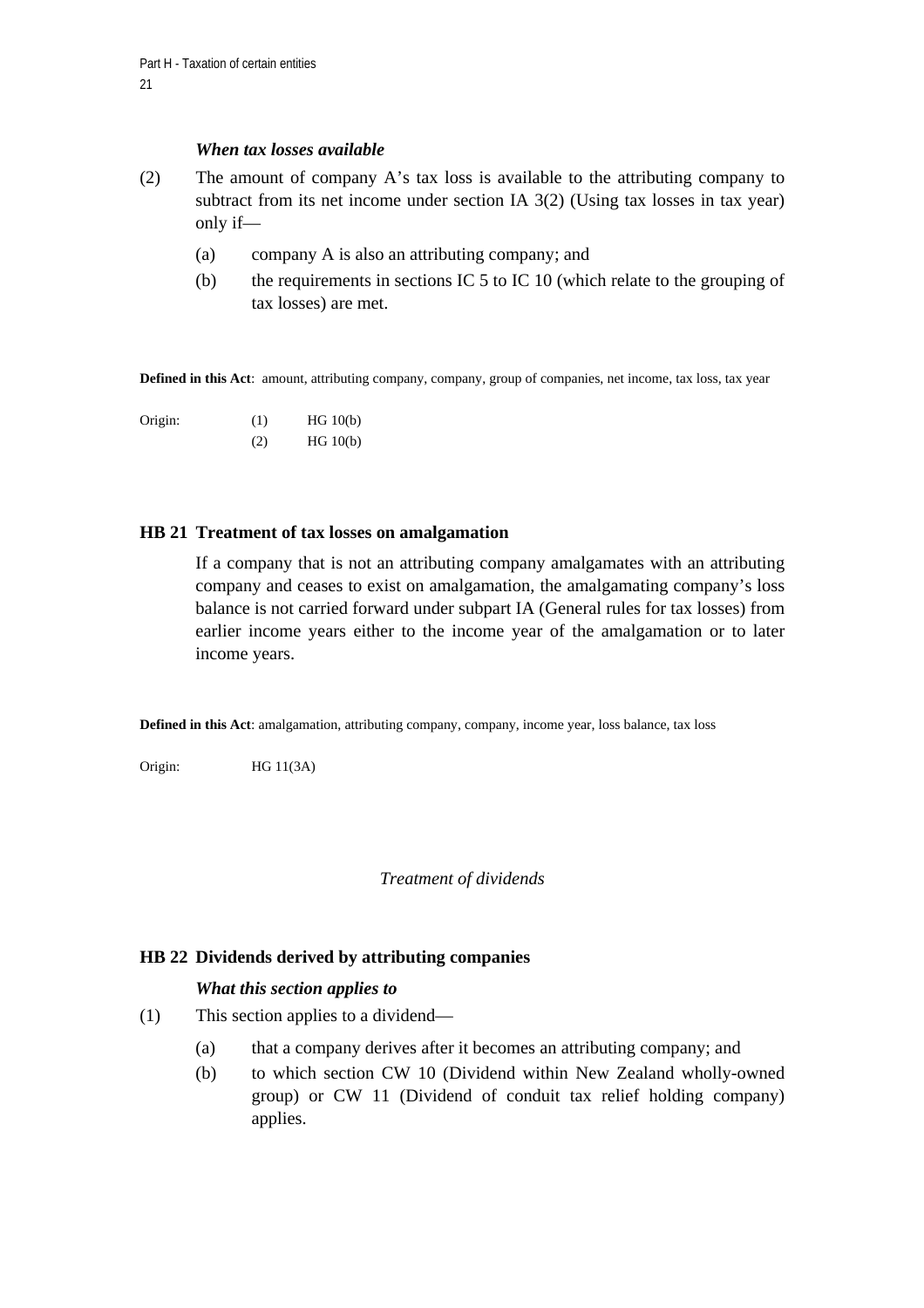#### *Dividend not exempt income*

(2) The dividend is not exempt income under sections CW 10 and CW 11, except to the extent to which section CW 9 (Dividend derived by company from overseas) applies to it.

**Defined in this Act**: attributing company, company, conduit tax relief holding company, dividend, exempt income, wholly-owned group

Origin: (1) HG 10(a), HG 13(1)(aa)  $HG 10(a)$ 

*Matters relating to shareholders* 

# **HB 23 Shareholders' personal liability**

# *Agreement required for election*

- (1) A person making an election as shareholder under section HB 5 must agree for an income year in which the election is in effect, to take personal liability on the basis of their effective interest in the company—
	- (a) for their share of the company's income tax liability for the income year; and
	- (b) if the company has made an election as shareholder in another company, for any income tax payable for the income year.

# *Trustee shareholders*

- (2) A person making an election as trustee under section HB 33 must agree to take personal liability under subsection (1), modified as follows:
	- (a) the trustee together with every beneficiary who has legal capacity must make the election; and
	- (b) the personal liability is limited to the extent of the net assets of the trust; and
	- (c) if the election is made for a majority shareholding under section HB 34, the personal liability includes the effective interests of the minority shareholding.

# *Majority shareholders*

(3) One or more persons whose effective interests in a company at a particular time add up to 50% or more, may make an election under section HB 34, agreeing to take personal liability described in subsection (1) in relation to the effective interests in the company of the minority shareholding.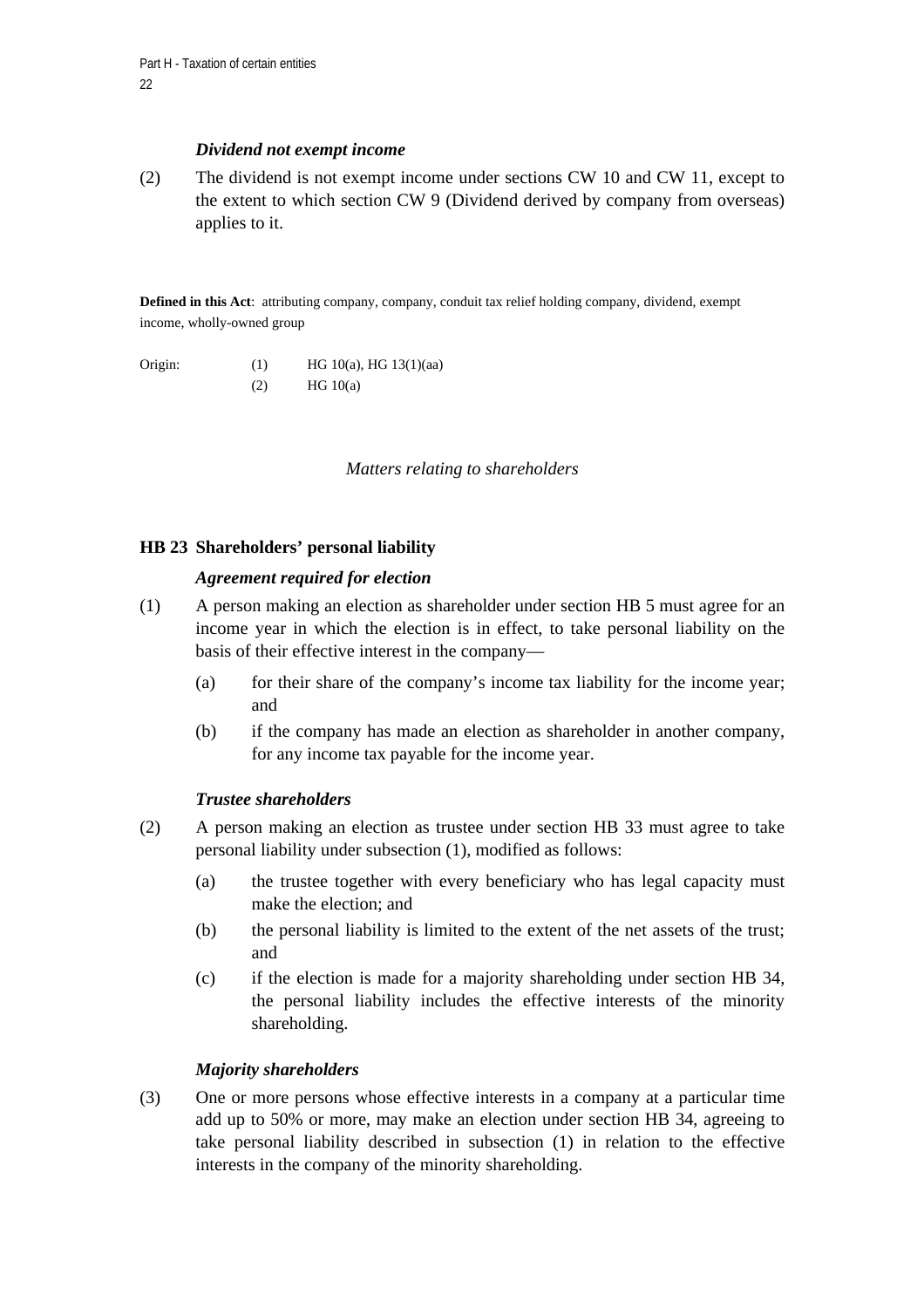# *Beneficiaries*

(4) In subsection (1), the person includes a beneficiary who makes an election under section HB 33, or a person who assumes liability on their behalf.

# *Nature of liability*

(5) In sections HB 12 to HB 32, when more than 1 person agrees to take personal liability for a percentage of an income tax liability or for income tax payable in an income year, the liability is joint and several.

**Defined in this Act**: company, effective interest, income tax, income tax liability, income year, pay, shareholder, trustee

Origin:

| (1) | HG 4(1)(b) |
|-----|------------|
|     |            |

- $HG 4(2)(b)$
- $HG\ 4(3)(b)$
- $HG (4(2))$
- (5) HG  $4(1)(b)(ii)$ ,  $(2)(b)$ ,  $(3)(b)(ii)$

### **HB 24 Interest incurred on money borrowed to acquire shares**

### *When this section applies*

(1) This section applies in an income year for the purposes of determining the amount of a deduction when a shareholder in an attributing company incurs interest on money borrowed to acquire shares in the company.

#### *Deduction*

(2) The deduction that the shareholder has in the income year is limited to the amount set out in section DB 8A (Interest incurred on money borrowed to acquire shares in attributing companies).

**Defined in this Act**: amount, attributing company, deduction, income year, interest, share, shareholder

Origin: (1) HG  $9(3) - (5)$ (2) HG  $9(3) - (5)$ 

# **HB 25 Assessments of shareholders' liabilities**

The Commissioner may make an assessment of a shareholder's liability for their share of the income tax payable by an attributing company under section 92AB of the Tax Administration Act 1994. The shareholder is liable as agent for the company.

**Defined in this Act**: agent, attributing company, Commissioner, income tax, pay, shareholder

Origin: HG 8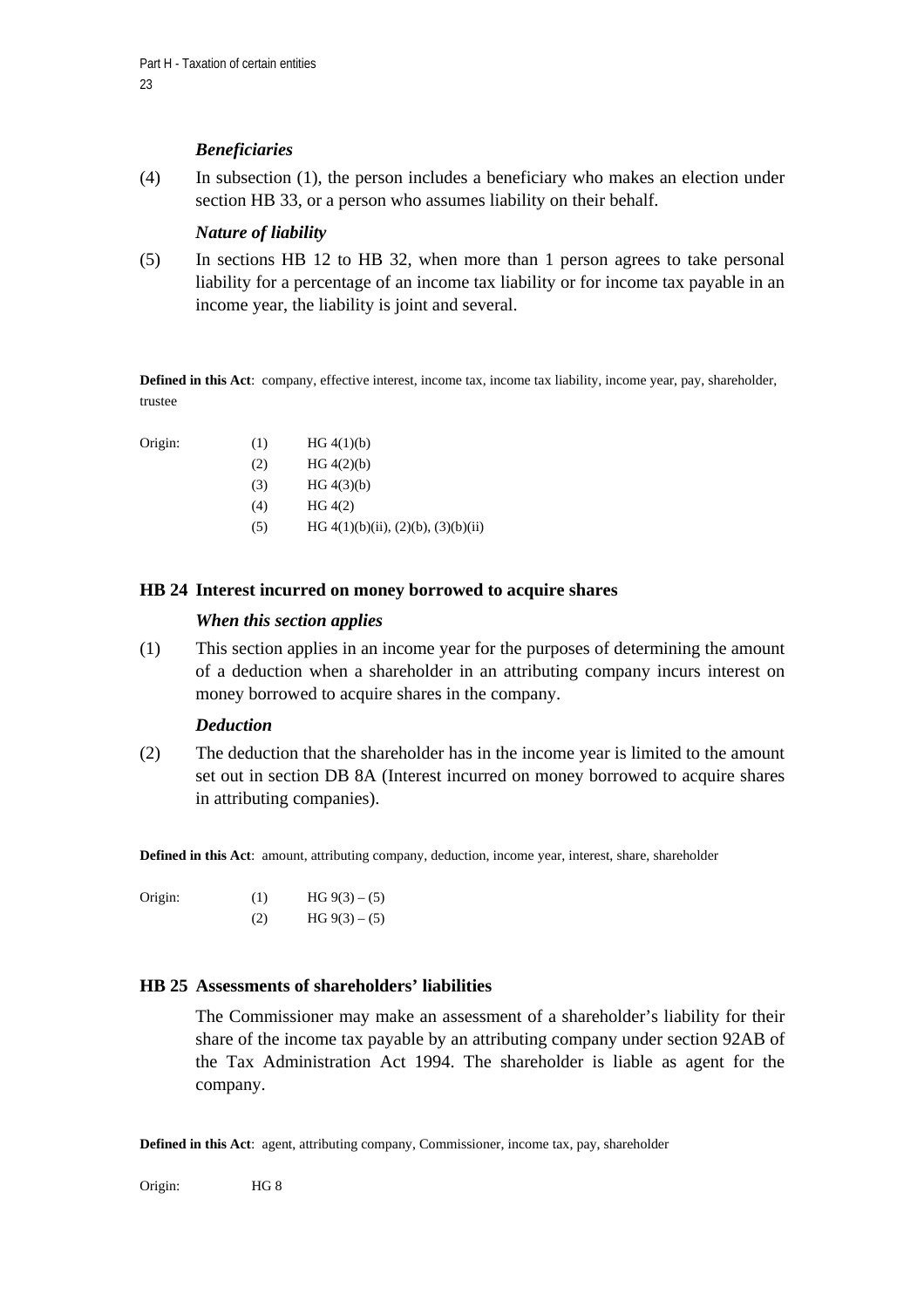#### *Attributing company election tax*

### **HB 26 Liability for attributing company election tax**

# *Payment of tax*

(1) A company that becomes an attributing company must pay in relation to the change in status an attributing company election tax of an amount calculated under section HB 27 by the date set out in section HB 28.

### *Payment on amalgamation*

(2) If a company that is not an attributing company amalgamates with an attributing company and ceases to exist on amalgamation, the amalgamated company must pay an attributing company election tax under subsection (1).

**Defined in this Act**: amalgamation, amount, attributing company, attributing company election tax, company, pay

Origin: (1) HG 11(1)  $(2)$  HG 11(1A)

# **HB 27 Calculating attributing company election tax**

#### *Formula*

(1) The amount of attributing company election tax that a company must pay under section HB 26 is calculated at the time that is immediately before the company becomes an attributing company using the formula—

(total dividends + account balances - assessable income -  $\frac{\text{account balances}}{\text{ax} \cdot \text{common}}$  x company tax rate company tax rate)

#### *Total dividends*

- (2) In the formula, **total dividends** is the sum of the amounts that would be dividends under this Act if the company, at the time referred to in subsection (1),—
	- (a) disposed of all its property, other than cash, to an unrelated person at market value for cash; and
	- (b) met all its liabilities at market value, excluding any income tax payable through disposing of the property or meeting the liabilities; and
	- (c) was liquidated, with the amount of cash remaining being distributed to its shareholders without imputation credits or dividend withholding payment credits attached.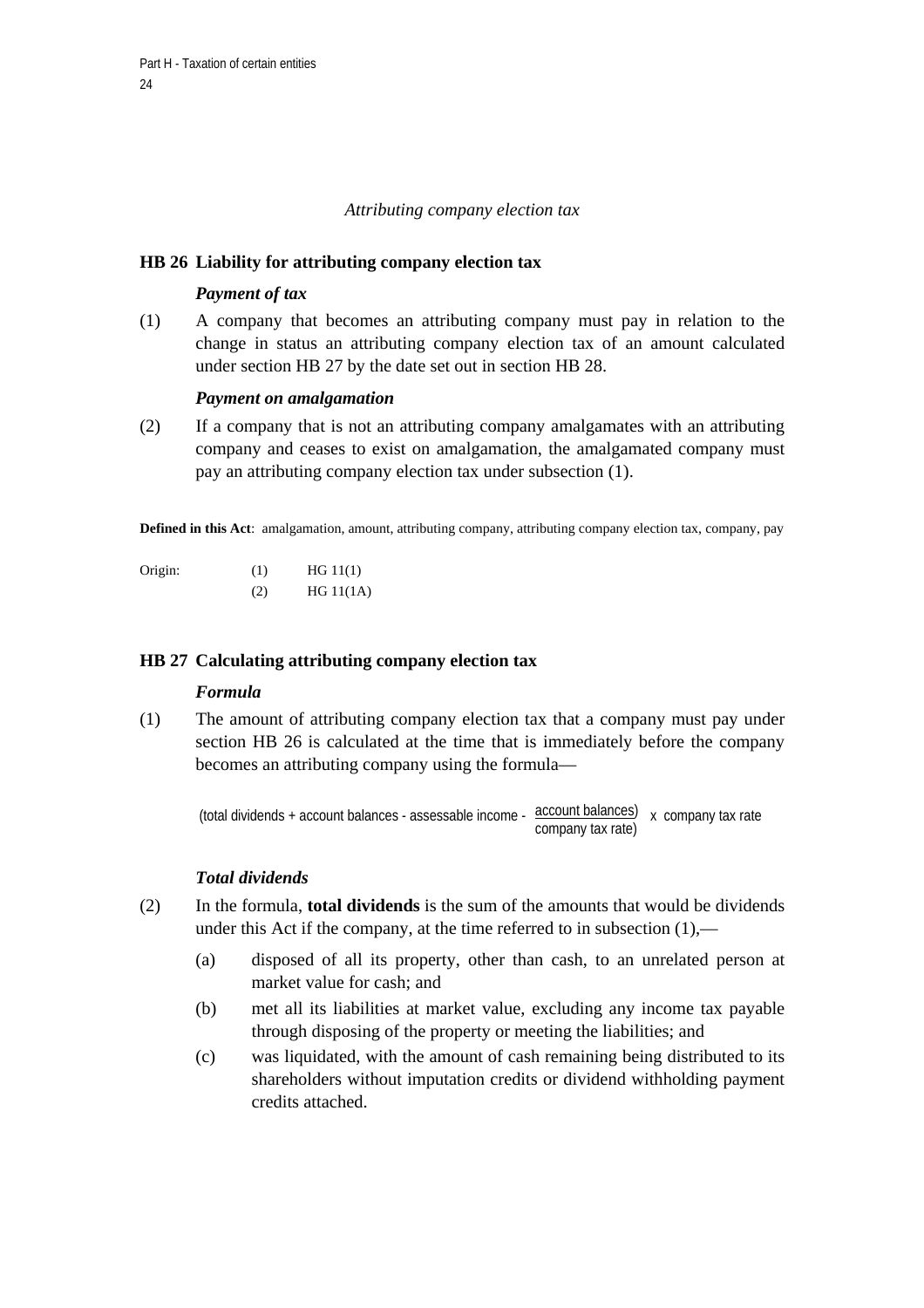#### *Account balances*

- (3) In the formula, **account balances** is the sum of the following amounts:
	- (a) the balance in the company's imputation credit account:
	- (b) the balance in the company's dividend withholding payment account:
	- (c) an amount of income tax payable for an earlier income year but not paid before the relevant date, minus any refund due for the earlier income year but paid after the relevant date:
	- (d) a dividend withholding payment payable for dividends received before the relevant date but not paid before the date, minus any refund made or due after that date for dividends received before that date.

### *Assessable income*

(4) In the formula, **assessable income** is the total assessable income that the company would derive by taking the actions described in subsection  $(2)(a)$  and (b) minus any deductions that the company would have for taking those actions.

### *Company tax rate*

(5) In the formula, **company tax rate** is the basic rate of income tax for companies applying in the relevant income year of the company. The rate is that stated in schedule 1, part A, clause 5, expressed as a decimal.

#### *Relevant date*

(6) In subsections (2) and (3), the relevant date for measuring items in the formula is immediately before the company became an attributing company or, as applicable, at the time the company ceased to exist.

#### *Income tax and refund*

- (7) For the purposes of subsection  $(3)(c)$ ,—
	- (a) income tax payable is income tax that would, when paid, give rise to a credit in the company's imputation credit account under section ME 4 (Credits arising to imputation credit account):
	- (b) a refund of income tax due is a refund paid, credited, or available to be credited, that would, when paid or credited, give rise to a debit to the company's imputation credit account under section ME 5 (Debits arising to imputation credit account):
	- (c) if the company pays income tax or a dividend withholding payment intending to reduce the amount of election tax, the amount of credit in the imputation credit account or dividend withholding payment credit account is reduced by the amount of the credit arising from the company's action, unless the purpose of the payment is merely incidental.

**Defined in this Act**: amount, assessable income, attributing company, attributing company election tax, basic rates, company, deduction, dividend, dividend withholding payment, dividend withholding payment credit, imputation credit, imputation credit account, income tax, income year, pay, shareholder, this Act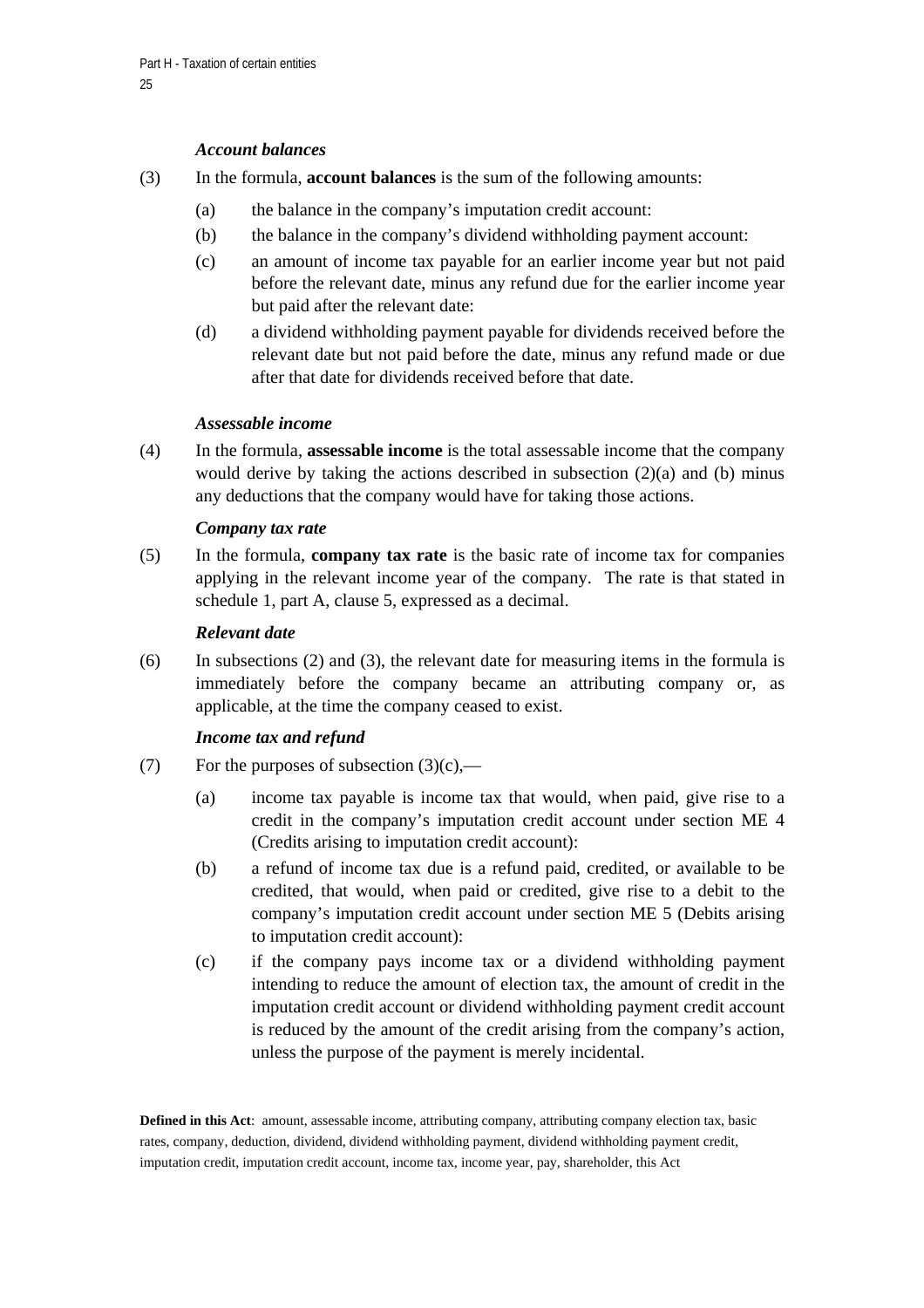Part H - Taxation of certain entities  $26$ 

Origin: (1) HG 11(2)

| (2) | HG 11(2)       |
|-----|----------------|
| (3) | HG 11(2)       |
| (4) | HG 11(2)       |
| (5) | HG 11(2)       |
| (6) | HG 11(1B), (2) |
|     | HG 11(2), (4)  |

### **HB 28 Paying attributing company election tax**

#### *When payment required*

(1) A company must pay an attributing company election tax under section HB 26 to the Commissioner no later than the company's terminal tax date for the relevant income year. The payment must be accompanied by the prescribed form.

#### *Relationship with tax legislation*

(2) The provisions of this Act and of the Tax Administration Act 1994 apply, modified as necessary, to the election tax and to related late payment penalties under section 139B of the Tax Administration Act 1994 as if it were a tax imposed under section BB 1 (Imposition of income tax). However, this section should not be read as including election tax or a related late payment penalty in the expressions **income tax** or **tax** for the purposes of the provisions listed in section OB 6(3) (Meaning of income tax) or the provisional tax rules, or section 120K of the Tax Administration Act 1994.

**Defined in this Act**: attributing company election tax, Commissioner, company, income year, pay, provisional tax rules, terminal tax date, this Act

| Origin: | (1) | HG 12(1) |
|---------|-----|----------|
|         | (2) | HG 12(2) |

*Special tax matters for loss-attributing companies* 

#### **HB 29 Treatment of net losses other than certain foreign losses**

#### *What this section applies to*

(1) This section applies in a tax year when a loss-attributing company has a net loss that does not include an attributed CFC loss or a FIF loss to which subsection (5) applies.

#### *Calculating amounts for shareholders with effective interests*

(2) Each shareholder in the company is treated as having incurred an amount of loss based on the percentage of their effective interest in the company. Subsection (5) extends the application of this subsection.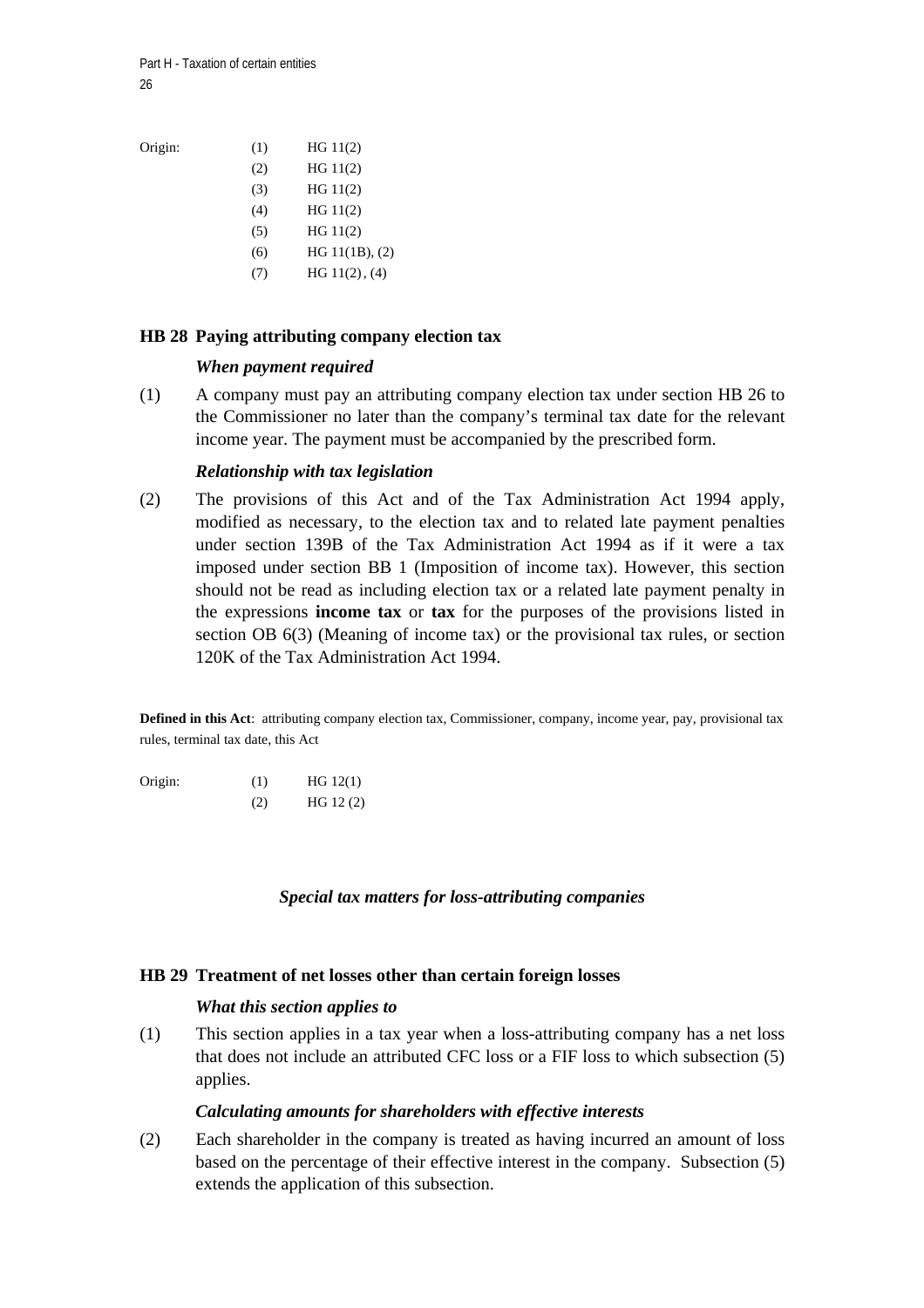# *Incurred in deriving income*

(3) The shareholder's amount of loss is treated as having been incurred in deriving their assessable income in the tax year or corresponding income year. Section HB 31 overrides this subsection.

# *Losses not carried forward*

(4) If the company has a loss balance remaining for a tax year after the uses described in section IA 3 (Using tax losses in tax year), the balance is not carried forward to the next income year, and section HB 19 applies.

# *Other foreign losses*

(5) If an election under section HB 30 has not been made in relation to the net loss then, to the extent to which the tax loss is an attributed CFC loss or a FIF loss, the amount is treated as if it were the shareholder's attributed CFC loss or FIF loss.

**Defined in this Act**: amount, assessable income, attributed CFC loss, effective interest, FIF loss, income year, loss-attributing company, loss balance, net loss, shareholder, tax loss, tax year

| Origin: | (1) | HG $17(1)(a)$ |
|---------|-----|---------------|
|         | (2) | HG $16(1)(a)$ |
|         | (3) | HG 16(1)(b)   |
|         | (4) | HG $16(1)(c)$ |
|         | (5) | HG 16(1)(b)   |
|         |     |               |

#### **HB 30 Treatment of certain foreign losses**

#### *Electing not to attribute foreign losses to shareholders*

(1) By making an election and notifying the Commissioner, a loss-attributing company may choose to exclude an attributed CFC loss or a FIF loss that it has in an income year that corresponds to a tax year from any net loss attributed to the company's shareholders under section HB 29.

#### *Treatment*

- (2) If an effective election exists in an income year, the amount of an attributed CFC loss or a FIF loss that a loss-attributing company has in the income year—
	- (a) may be carried forward under subparts IA and IQ (which relate to the treatment of foreign losses); and
	- (b) is not included in an amount of net loss attributed to a shareholder under section HB 29; and
	- (c) is not available for use under section HB 20.

# *Notice of election*

(3) Every person who is, at the time of notifying the Commissioner, a shareholder in the company must sign the notice of election. The notice must be provided before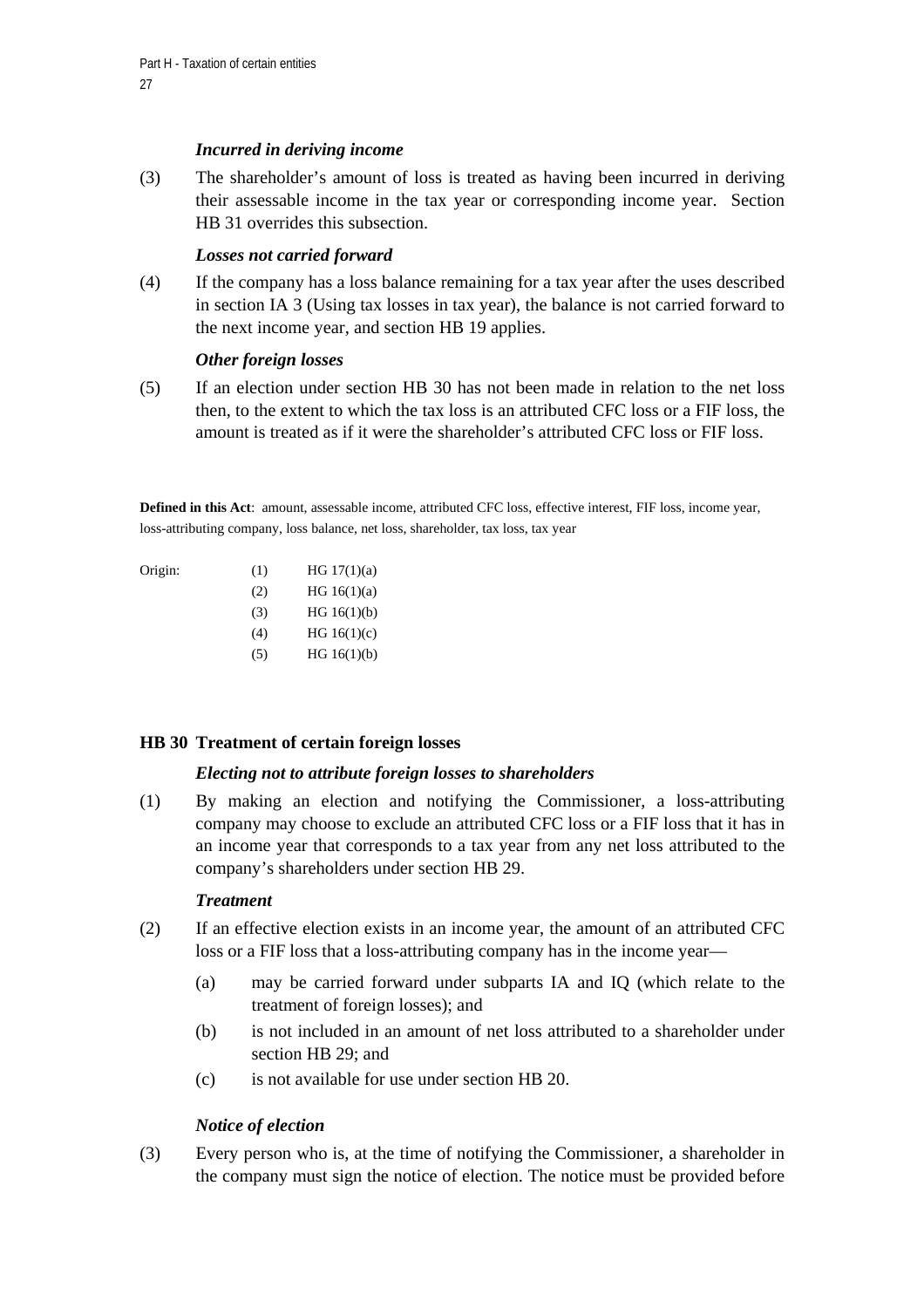the start of the income year in which the election is to apply or, if the company has not previously been required to provide a return of income, within the time allowed under section 37 of the Tax Administration Act 1994 for the company's first income year.

# *Effective election*

- (4) The notice of election is effective in an income year in which an election is to apply if—
	- (a) it is provided before the start of the income year; and
	- (b) the company remains an attributing company for the whole of the income year; and
	- (c) no revocation is in effect for the income year.

# *Revoking notice*

(5) A company may revoke an election made under this section only by providing a notice of revocation. Every person who is at the time of providing the notice a shareholder in the company must sign the notice of revocation.

# *When revocation takes effect*

(6) In the notice of revocation, the company may nominate an income year that is later than the year of notice as the income year in which the revocation takes effect, and it takes effect at the start of that income year. If the company does not nominate an income year in the notice, the revocation takes effect at the start of the income year in which the Commissioner receives the notice.

# *When losses carried forward*

(7) A revocation does not apply to an attributed CFC loss or a FIF loss that arose in an earlier income year which the company has carried forward under subparts IA and IQ (which relate to the treatment of foreign losses) to the income year in which the revocation takes effect.

**Defined in this Act**: amount, attributed CFC loss, attributing company, Commissioner, company, FIF loss, income year, loss-attributing company, net loss, notice, notify, return of income, shareholder, tax loss, tax year

| Origin: | (1) | HG 17(1)      |
|---------|-----|---------------|
|         | (2) | HG 17(1)      |
|         | (3) | HG $17(2)(b)$ |
|         | (4) | HG 17(2)      |
|         | (5) | HG 17(3)      |
|         | (6) | HG 17(3)      |
|         |     | HG 17(4)      |

Origin: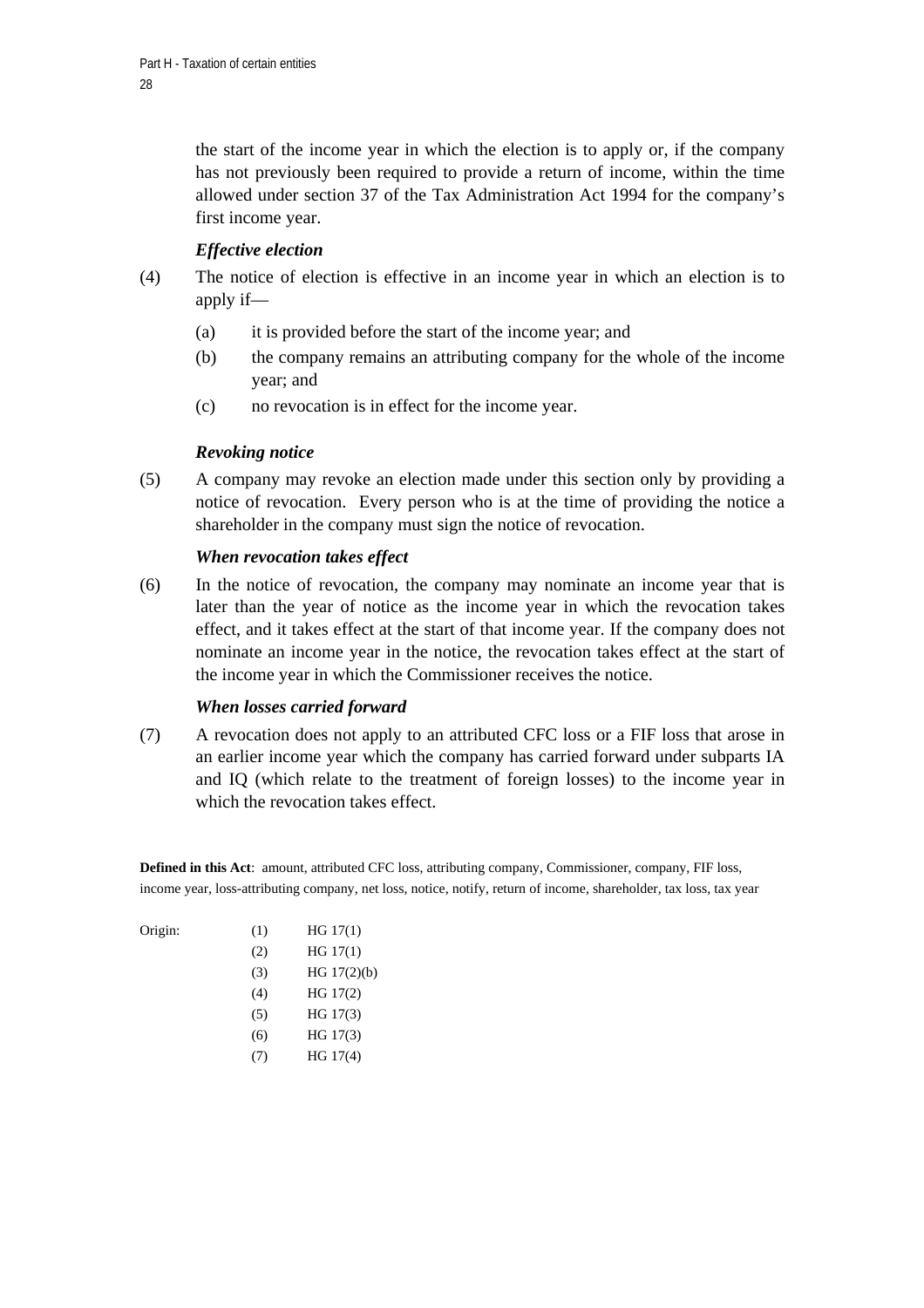# **HB 31 Attribution when balance dates differ**

# *When this section applies*

- (1) This section applies in an income year when—
	- (a) a loss-attributing company has a net loss; and
	- (b) an amount of the net loss is attributable to a shareholder under sections HB 18, HB 29(2), and HB 30; and
	- (c) the company or the shareholder, or both, have a non-standard balance date for the income year; and
	- (d) the company's balance date is later than the shareholder's balance date; and
	- (e) because of the difference in balance dates, the shareholder cannot practically quantify the amount of the net loss attributable to them in the time allowed under section 37 of the Tax Administration Act 1994 for providing their return of income.

### *When loss incurred*

(2) Despite section 38 of the Tax Administration Act 1994, the amount of the shareholder's net loss is treated as having been incurred on the first day of the next income year.

**Defined in this Act**: amount, income year, loss-attributing company, net loss, non-standard balance date, return of income, shareholder, tax loss

| Origin: | (1) | HG 16(2) |
|---------|-----|----------|
|         | (2) | HG 16(2) |

# **HB 32 Attribution when loss results in reduction in value of shares**

#### *When this section applies*

- (1) This section applies in an income year if—
	- (a) a loss-attributing company has a net loss that causes a reduction in the total value of shares in the company; and
	- (b) a shareholder who has an amount of the net loss attributed to them under sections HB 18, HB 29(2), and HB 30, suffers no, or substantially no, corresponding economic loss, whether because of a call option, a put option, or any other reason.

# *Treatment of shareholder, company, and amount*

(2) The shareholder is treated for the income year as having no amount of the company's tax loss component attributed to them. The amount must not be attributed to another shareholder, and section HB 19 applies.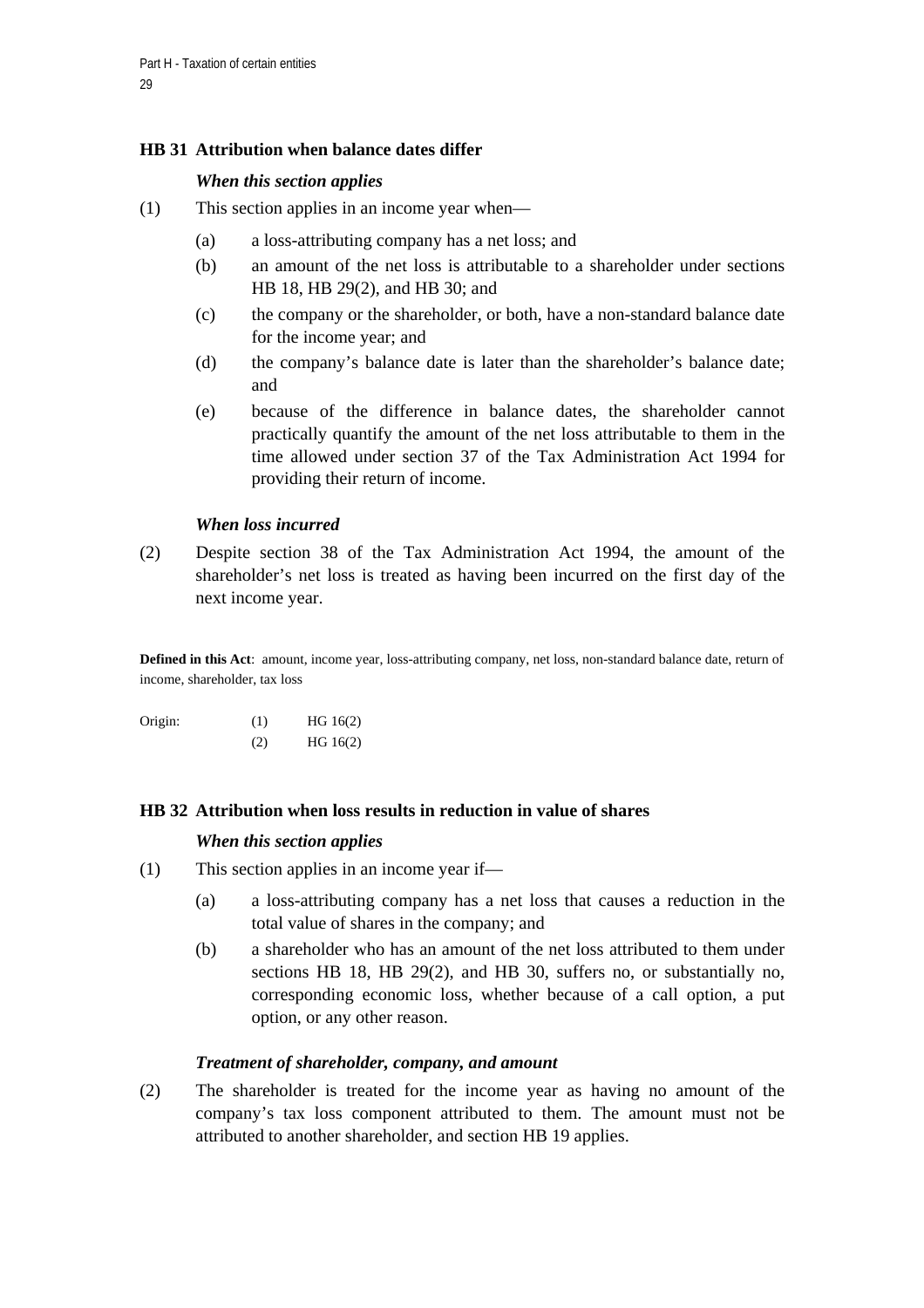**Defined in this Act**: amount, income year, loss-attributing company, net loss, share, shareholder, tax loss

Origin: (1) HG 16(3), (4)  $HG 16(3), (4)$ 

#### *Elections: attributing companies*

#### **HB 33 Elections by trustee shareholders**

If a shareholder referred to in section HB 5 is acting as trustee, they must make an election together with—

- (a) 1 or more beneficiaries of the trust who are natural persons with legal capacity; or
- (b) if no beneficiary has legal capacity, a natural person (who may also be the trustee) who assumes liability on behalf of the beneficiary or beneficiaries.

**Defined in this Act**: shareholder, trustee

Origin:  $HG\ 4(2)(a)$ 

#### **HB 34 Elections by majority shareholders**

#### *When this section applies*

(1) This section applies when 1 or more shareholders (the **majority**) in a company have, at the time of making an election, effective interests in the company amounting to 50% or more, and the effective interest of 1 or more other shareholders (the **minority**) is less than 50%.

#### *Majority assuming minority's liability*

(2) The majority may sign a notice of election, advising the Commissioner that the company is to be an attributing company. For the notice of election to be effective, the majority must agree to an extension of their personal liability under section HB 23(3).

#### *Minority treated as making election*

(3) The minority is treated as having made an election under section HB 5 in relation to their shareholding in the company at the time the election is made.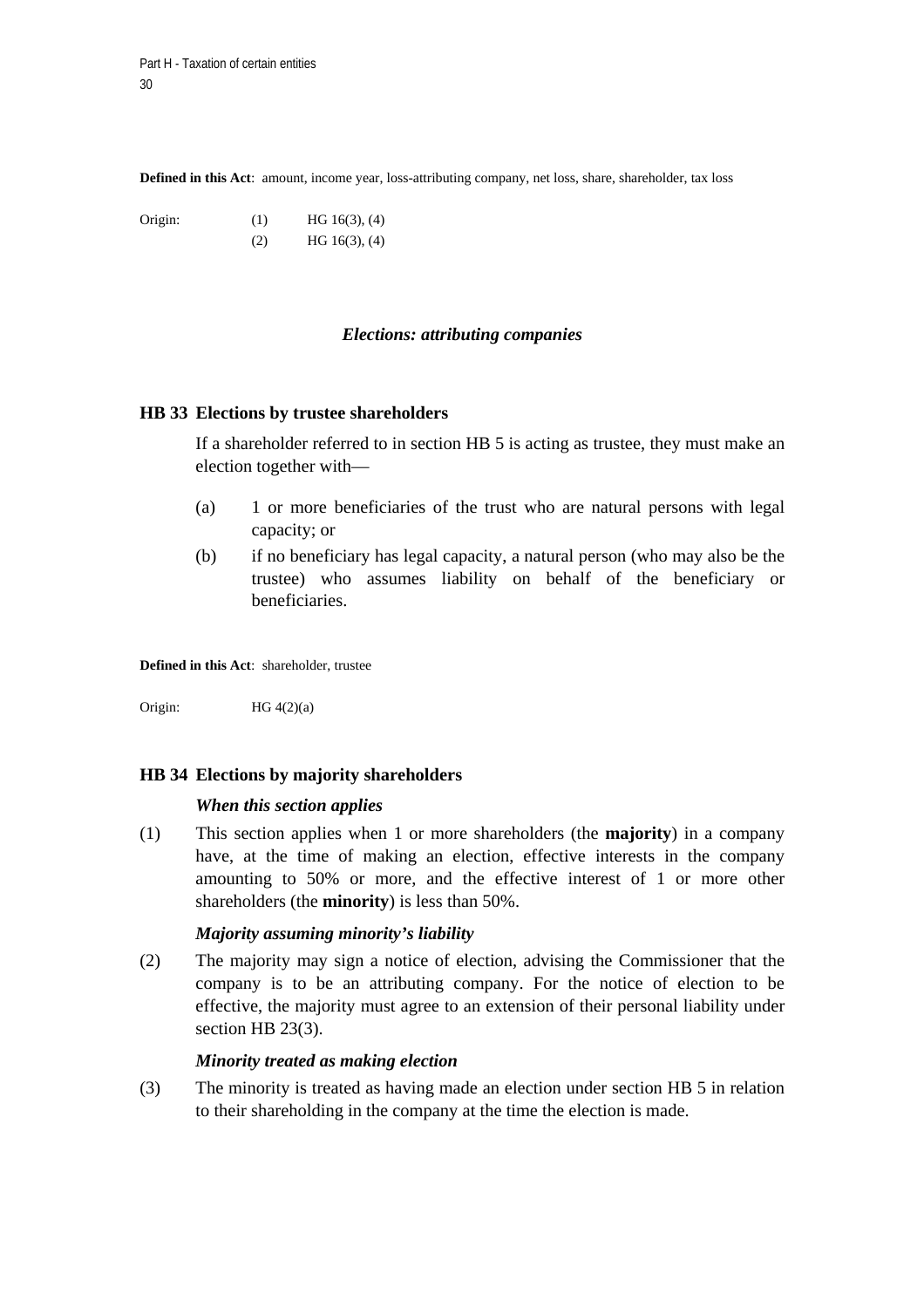#### *Election additional*

(4) An election under this section may be in addition to any other election a shareholder may make or have made under section HB 5.

**Defined in this Act**: attributing company, Commissioner, company, effective interest, notice, shareholder

| Origin: | (1) | HG 4(3) |
|---------|-----|---------|
|         | (2) | HG 4(3) |
|         | (3) | HG 4(3) |
|         | (4) | HG 4(3) |

#### **HB 35 When elections take effect**

### *When election takes effect*

(1) In a notice of election under section HB 5, an income year later than the year of notice may be nominated as the year in which the election is to take effect and, if so, the election takes effect at the start of that income year. If no income year is nominated in the notice, the election takes effect at the start of the income year following the year of notice.

### *Shareholder's election after company becomes attributing company*

(2) If a shareholder makes an election when the company is already an attributing company, the election takes effect when the Commissioner receives it.

# *Company's first income year*

(3) Despite subsection (1), if the company has not previously been required to provide a return of income, the first income year of the company may be nominated as the year in which the election is to take effect. The Commissioner must be advised of this decision in the notice of election to be received within the time allowed under section 37 of the Tax Administration Act 1994 for providing a return for the company's first income year.

# *Effective election*

(4) An election is effective until revoked.

**Defined in this Act**: attributing company, Commissioner, company, income year, notice, return of income, shareholder

| Origin: | (1) | HG $3(2)$ , HG $4(4)$ |
|---------|-----|-----------------------|
|         |     |                       |

- $HG(4(4)(b))$
- $HG 3(3), HG 4(5)$
- (4) HG 3(2)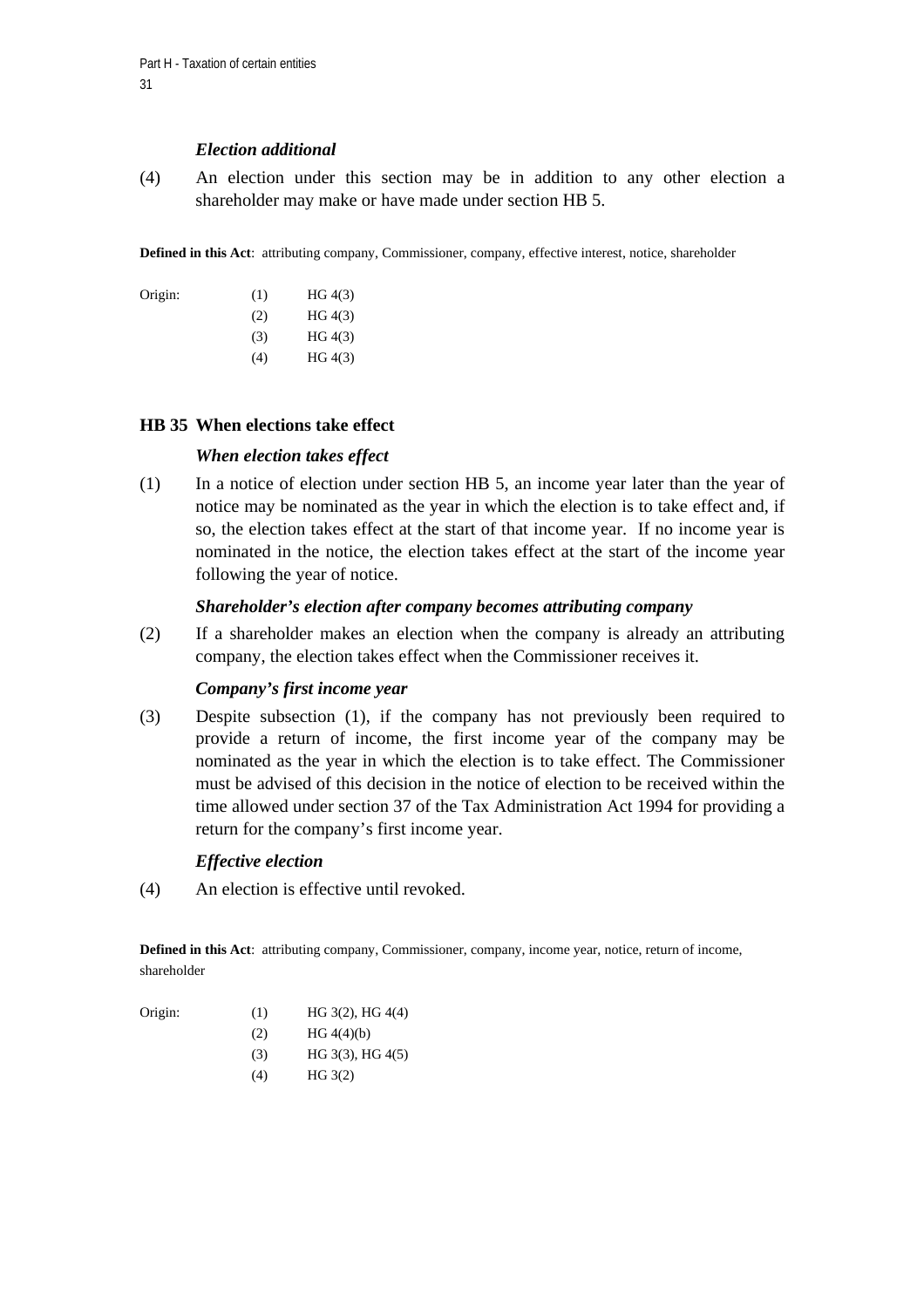# **HB 36 Revocation of directors' elections**

# *Revoking an election*

(1) An election by directors under section HB 5 may be revoked only by a resolution of the board of directors. The board must advise the Commissioner of the resolution by providing a notice of revocation.

# *When revocation takes effect*

(2) The revocation of an election takes effect at the start of the income year that the board nominates in the notice of revocation. If the board has not nominated an income year, the revocation takes effect at the start of the income year in which the notice of revocation is provided.

**Defined in this Act**: Commissioner, director, income year, notice

| Origin: | (1) | HG 3(4) |
|---------|-----|---------|
|         | (2) | HG 3(5) |

# **HB 37 Revocation of shareholders' elections: by notice**

### *Notice*

(1) A person who, as a shareholder in a company, has made an election under section HB 5, may revoke it by notifying both the company and the Commissioner.

# *When revocation takes effect*

(2) In the notice, the person may nominate an income year later than the year of notice as the income year in which revocation becomes effective, and the revocation takes effect at the start of that income year. If no income year is nominated, it takes effect at the start of the income year in which the Commissioner receives the notice.

# *Measuring effective interests*

- (3) For measuring the effective interest in the company (as defined in section HB 45 and measured under section HB 46) of the person revoking the election, the revocation takes effect—
	- (a) when both the company and the Commissioner have received the notice; or
	- (b) on a later date nominated in the notice.

# *Periods of grace and Commissioner's power to defer*

(4) Sections HB 10(5) and HB 39 to HB 42 (which relate to a company's failure to maintain the requirements and when periods of grace apply) override this section.

**Defined in this Act**: Commissioner, company, effective interest, income year, notice, notify, shareholder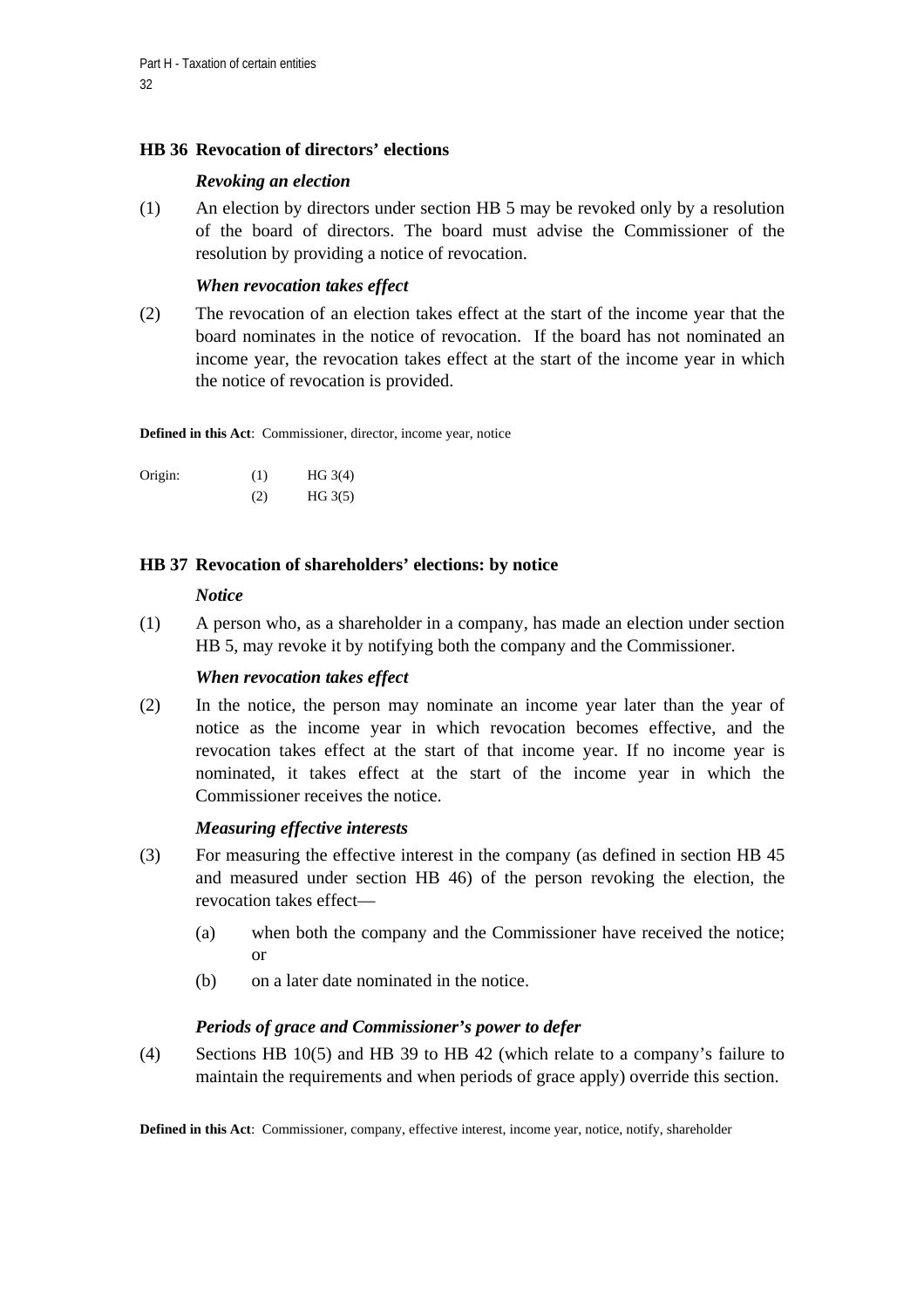| Origin: | (1) | HG 5(1)      |
|---------|-----|--------------|
|         | (2) | HG 5(1)(b)   |
|         | (3) | HG $5(1)(a)$ |
|         | (4) | HG 5(1)      |

### **HB 38 Revocation of shareholders' elections: by event**

#### *Event*

- (1) An election by a person as shareholder under section HB 5 is revoked if an event described in the following paragraphs occurs:
	- (a) the person dies:
	- (b) the person disposes of all of their shares, unless they dispose of them to an existing shareholder in the company for whom an effective election exists:
	- (c) if sections HB 33 and HB 34 apply, a beneficiary acquires legal capacity:
	- (d) if section HB 34 applies,—
		- (i) the effective interests of a minority shareholder increase to 50% or more; or
		- (ii) the total effective interests of the majority shareholder or shareholders fall below 50%:
	- (e) for an election made jointly by 2 or more persons, 1 person revokes the election or is treated as having revoked the election.

#### *When revocation by event takes effect*

(2) The revocation of an election under this section takes effect at the start of the income year in which the event occurred.

#### *Periods of grace and Commissioner's power to defer*

(3) Sections HB 10(5) and HB 39 to HB 42 (which relate to a company's failure to maintain the requirements and when periods of grace apply) override this section.

**Defined in this Act**: Commissioner, company, effective interest, income year, share, shareholder

| Origin: | (1) | HG 5(2) |
|---------|-----|---------|
|         | (2) | HG 5(2) |

 $HG 5(2)$ 

# **HB 39 Period of grace following death of shareholder**

#### *12-month period*

(1) Despite section HB 38(1)(a), a company does not stop being an attributing company because a shareholder or another person has died if, within 12 months of the death of the person, it meets the requirements of sections HB 5 to HB 8.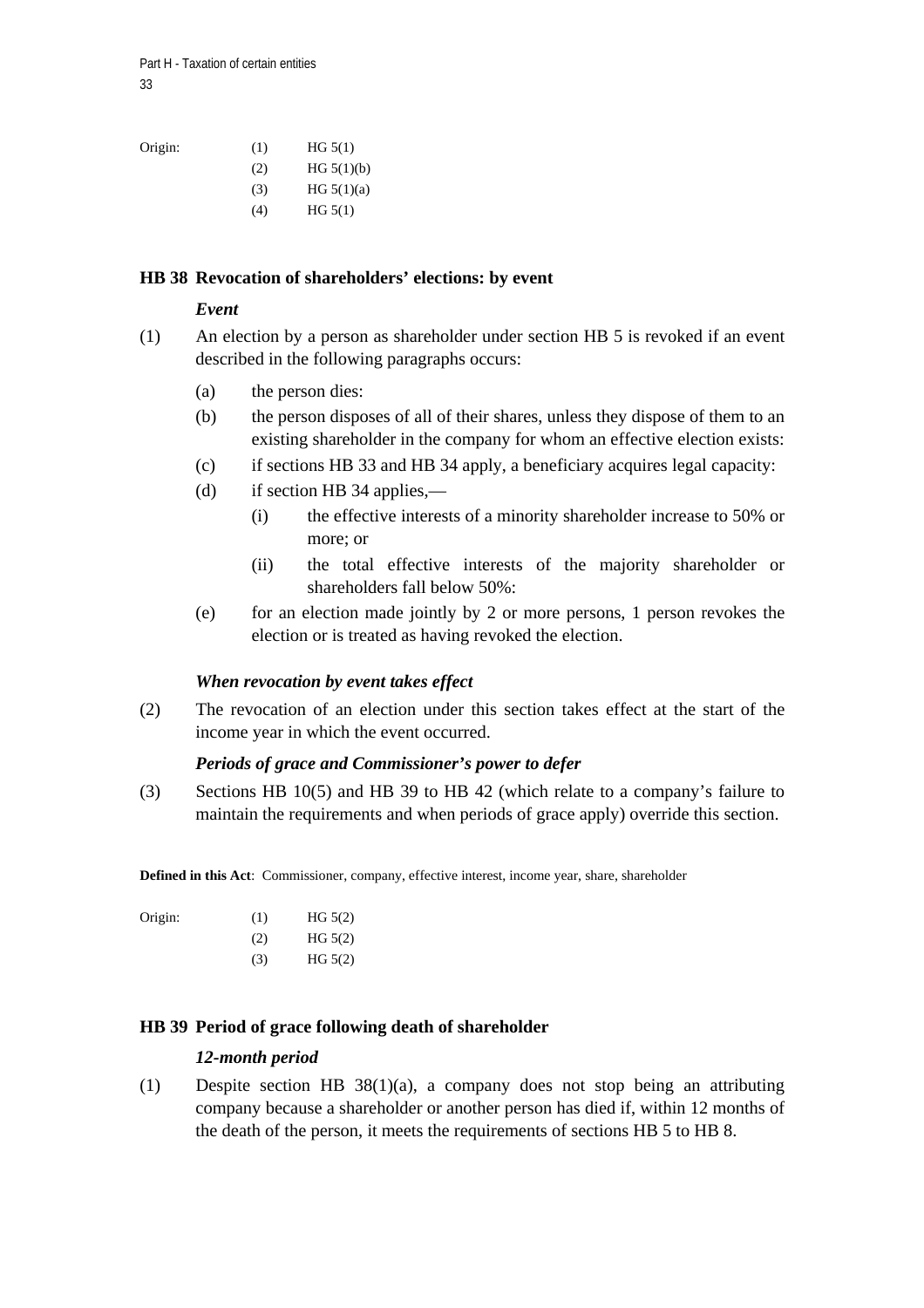# *Extension of time*

(2) The Commissioner may extend the 12-month period referred to in subsection (1) on the application of the company, the personal representative of the deceased person, or a person who is entitled as a shareholder to make an election under section HB 5.

**Defined in this Act**: attributing company, Commissioner, company, shareholder

| Origin: | (1) | HG 6(1) |
|---------|-----|---------|
|         | (2) | HG 6(1) |

### **HB 40 Period of grace following revocation of election**

### *When this section applies*

- (1) This section applies to a company that has been an attributing company but no longer meets the requirement in section HB 5 for an effective election through revocation of a shareholder's election under section HB 37 or HB 38. But this section does not apply when—
	- (a) the revocation is brought about by the death of a person; or
	- (b) a joint election is revoked.

#### *Revocation by notice*

(2) When section HB 37 applies, the company does not stop being an attributing company if, within 63 days of the date when the company received the notice of revocation, a person other than the shareholder who revoked the election makes an election relating to the whole of the relevant shareholding.

#### *Revocation by event*

(3) When section HB 38 applies, the company does not stop being an attributing company if, within 63 days of the date when the event that gave rise to the revocation occurred, an election relating to the whole of the relevant shareholding is made or is in effect.

# *Extension of time*

(4) In subsections (2) and (3), the Commissioner may extend the 63-day period on the application of the company or a person who is entitled to make an election under section HB 5.

**Defined in this Act**: attributing company, Commissioner, company, notice, shareholder

| Origin: | (1) | HG $6(2)(a)$ , $(b)$ |
|---------|-----|----------------------|
|         | (2) | HG $6(2)(a)$         |
|         | (3) | HG 6(2)(b)           |
|         | (4) | HG $6(2)(a)$ , (b)   |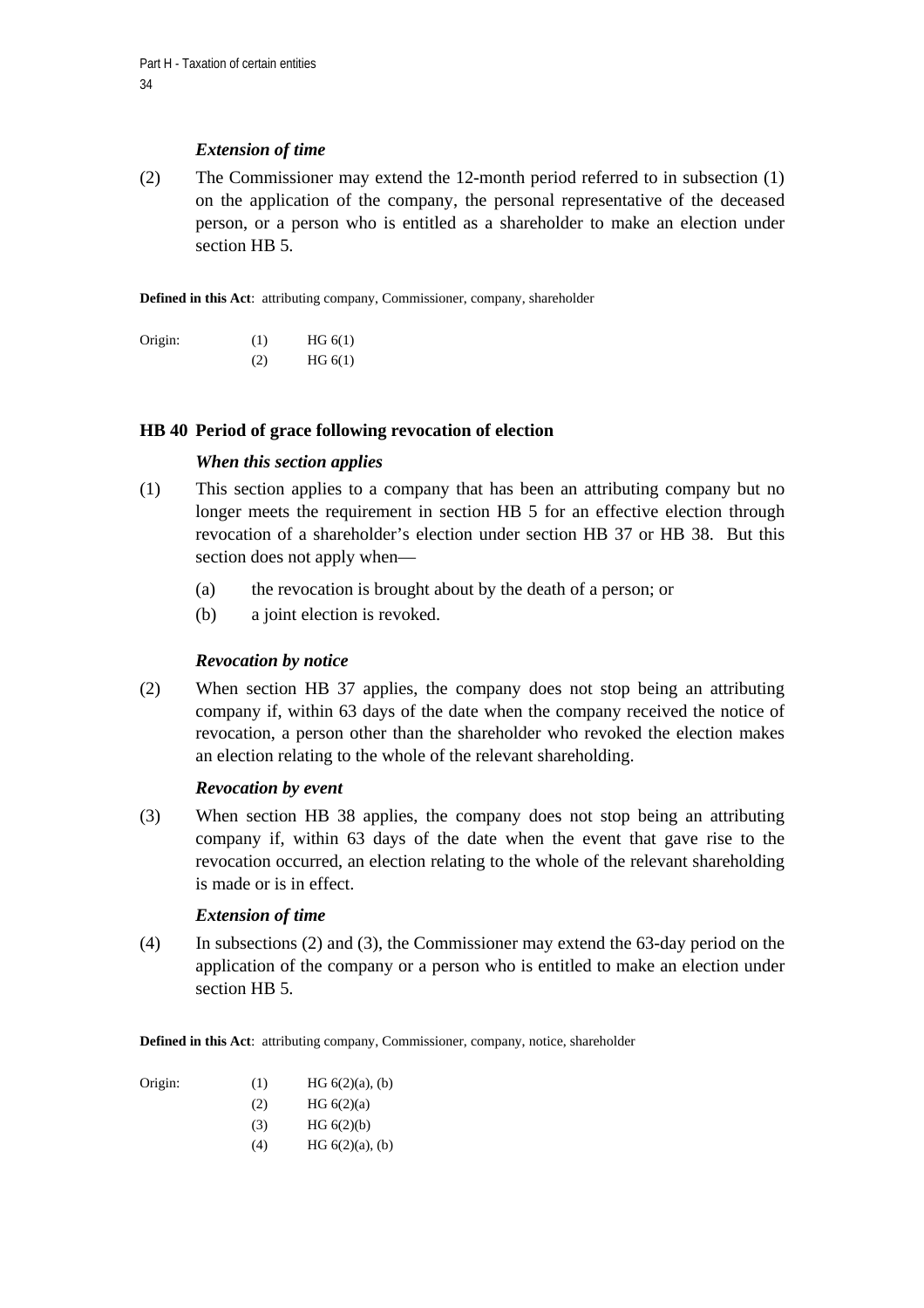# **HB 41 Period of grace following revocation of joint election**

### *When this section applies*

(1) This section applies to a company that has been an attributing company, but an election that shareholders have made jointly has been revoked through an event described in section HB 38.

# *Cause of revocation*

(2) The company does not stop being an attributing company if, within the relevant period in section HB  $39(1)$  or HB  $40(2)$  and (3), an election relating to the whole of the relevant shareholding is made.

**Defined in this Act**: attributing company, company, shareholder

Origin:  $(1)$  HG  $6(2)(c)$ (2)  $HG\ 6(2)(c)$ 

# **HB 42 Period of grace for new shareholder**

### *When this section applies*

- (1) This section applies to a company that has been an attributing company but fails to meet the requirement in section HB 5 for an effective election when—
	- (a) a person other than an existing shareholder acquires shares in the company; or
	- (b) an existing shareholder gains legal capacity.

# *Period for making election*

(2) The company does not stop being an attributing company if, within 63 days of the date on which either the shares were acquired or the shareholder gained legal capacity, an election relating to the whole of the relevant shareholding is made.

# *Extension of time*

(3) The Commissioner may extend the 63-day period in subsection (2) on the application of the company, the new shareholder, the existing shareholder, or a person who is entitled to make an election as shareholder under section HB 5.

**Defined in this Act**: attributing company, Commissioner, company, share, shareholder

| Origin: | (1) | HG 6(3) |
|---------|-----|---------|
|         | (2) | HG 6(3) |
|         | (3) | HG 6(3) |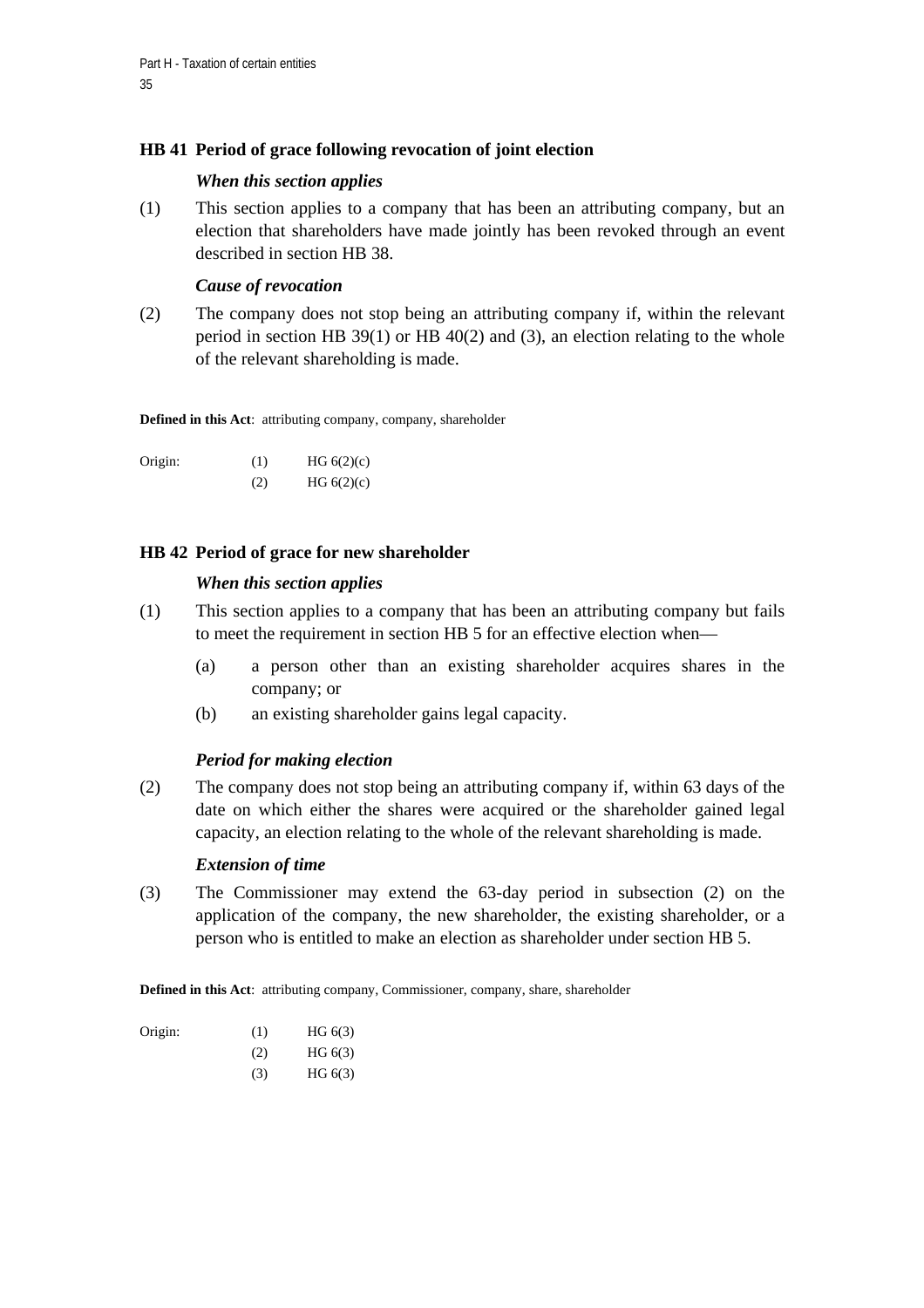# *Elections: loss-attributing companies*

#### **HB 43 Elections by directors and shareholders required**

### *Election and notification*

(1) For a company to become a loss-attributing company, every person who is a director of the company, and every shareholder in the company with legal capacity, must advise the Commissioner in a notice of election.

### *Minority shareholders*

(2) Despite subsection (1) and assuming the other requirements in sections HB 5 to HB 8 have been met, if a shareholder whose effective interest in a company is less than 50% has not signed the notice, the election is nevertheless effective if 1 or more shareholders in the company whose interests amount to more than 50% have signed the notice.

### *Notifying the Commissioner*

(3) The notice must be provided before the start of the relevant income year or, if the company has not previously been required to provide a return of income, within the time allowed under section 37 of the Tax Administration Act 1994 for providing a return for the company's first income year.

#### *Directors and shareholders at the time*

(4) A person is considered a director of a company under subsection (1) if they hold the office at the time the notice is provided. Similarly, a person is considered a shareholder if they have an effective interest in the company at the time the notice is provided.

**Defined in this Act**: Commissioner, company, director, effective interest, income year, loss-attributing company, notice, notify, return of income, shareholder

| Origin: | (1) | HG $14(c)(i)$  |
|---------|-----|----------------|
|         | (2) | <b>HG 14A</b>  |
|         | (3) | HG $14(c)(ii)$ |
|         |     |                |

# $(HG 14(c)(i))$

#### **HB 44 Revocation of elections**

Sections HB 33 to HB 42 apply to an election made under section HB 43 as if it were an election by a director or a shareholder under section HB 5.

**Defined in this Act**: director, shareholder

Origin: HG 15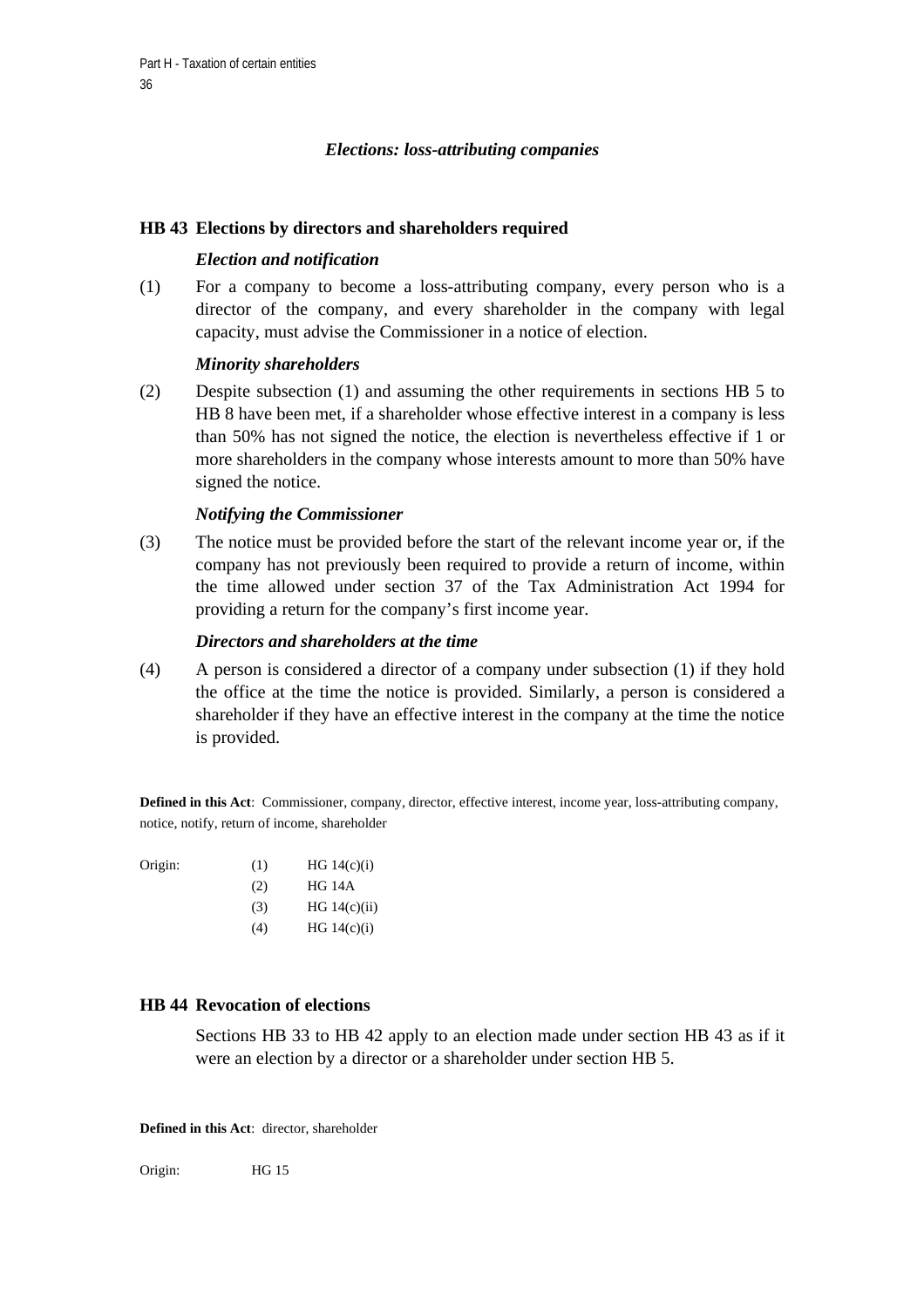## *Effective interests in attributing companies*

## **HB 45 Meaning of effective interest**

## *What this section does*

(1) This section defines an **effective interest** in a company, which is the measure of a person's liability under section HB 23.

## *Effective interest defined*

- (2) **Effective interest** for a person, a company, at a particular time or for an income year, means—
	- (a) the person's voting interest in the company at the time or for the income year, unless paragraph (b) applies:
	- (b) if there is a market value circumstance for the company at the time or at some time during the income year, the average of—
		- (i) the person's voting interest in the company at the time or for the income year; and
		- (ii) the person's market value interest in the company at the time or for the income year.

**Defined in this Act**: company, effective interest, income year, market value circumstance, market value interest, voting interest

| Origin: | (1) | OB 1 "effective interest" |
|---------|-----|---------------------------|
|         |     |                           |

(2) OB 1 "effective interest"

### **HB 46 Measuring effective interests**

## *Sections OD 2 to OD 5*

- (1) A person's voting interest and market value interest in a company is measured under sections OD 2 to OD 5. If the person is a company, the voting interest and market value interest are measured at a particular time or for an income year under those sections as if—
	- (a) the person were not a company; and
	- (b) sections OD  $3(3)(c)$  and (d), and OD  $4(3)(c)$  and (d) did not apply.

## *If interests vary during income year*

(2) If a person's voting interest or market value interest varies during an income year, the measure of their effective interest is the weighted average of their voting interest or market value interest, as applicable, for the income year.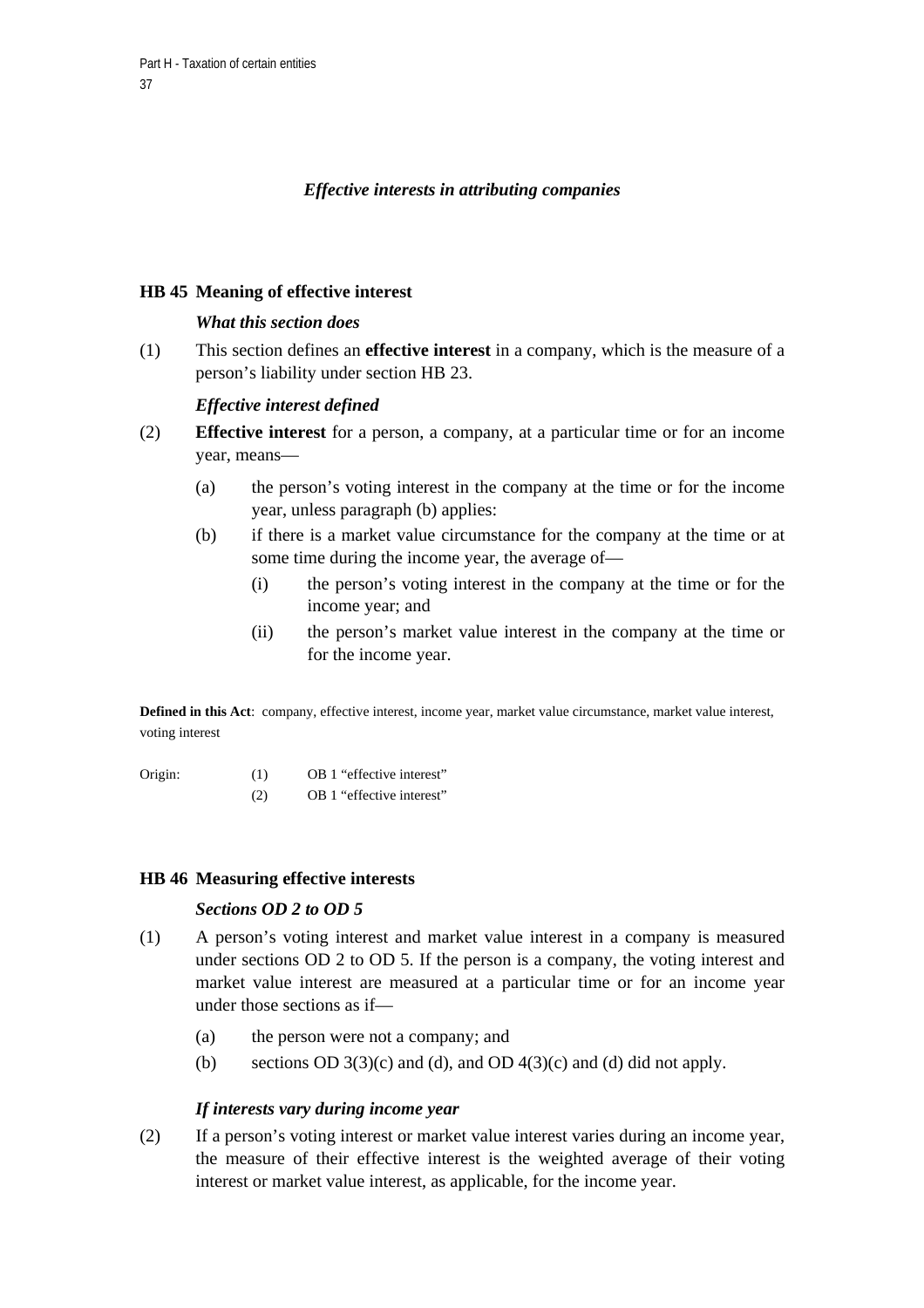## *If election made during income year*

(3) If a shareholder makes an election after the start of the income year, their voting interest and market value interest is measured from the earliest day in the income year when they became a shareholder in the company, even if the day is earlier than the date of the election.

## *Shareholders' interests after revocation*

(4) A person who revokes an election under section HB 37 or HB 38 is treated as having no voting interest and no market value interest for the period of the income year after the revocation takes effect unless they make a later election for the same income year. In this subsection, the person includes a trustee when an election is made under section HB 33 by a person other than the trustee.

# *When majority shareholders' liabilities excluded*

(5) If a majority shareholder has made an election and agreed under sections HB 23 and HB 34 to take personal liability to the extent of a minority shareholder's effective interest in the company, any effective interest for which the minority shareholder has agreed to be personally liable under section HB 23 is excluded in measuring the majority shareholder's effective interest.

## *Minority shareholder's liability after revocation*

(6) If a majority shareholder's election is revoked under section HB 37(1) or HB  $38(1)(d)$ , the effective interest of the minority shareholder for which the majority shareholder is liable is treated as zero for the part of the income year that follows the day on which the revocation takes effect.

**Defined in this Act**: company, effective interest, income year, market value interest, shareholder, trustee, voting interest

- Origin: (1) HG 2(a), OB 1 "effective interest"
	- $HG 2(b)$
	- $HG 2(c)(ii)$
	- (4) HG  $2(c)(i)$
	- $HG 2(d)(i)$
	- (6)  $HG 2(d)(ii)$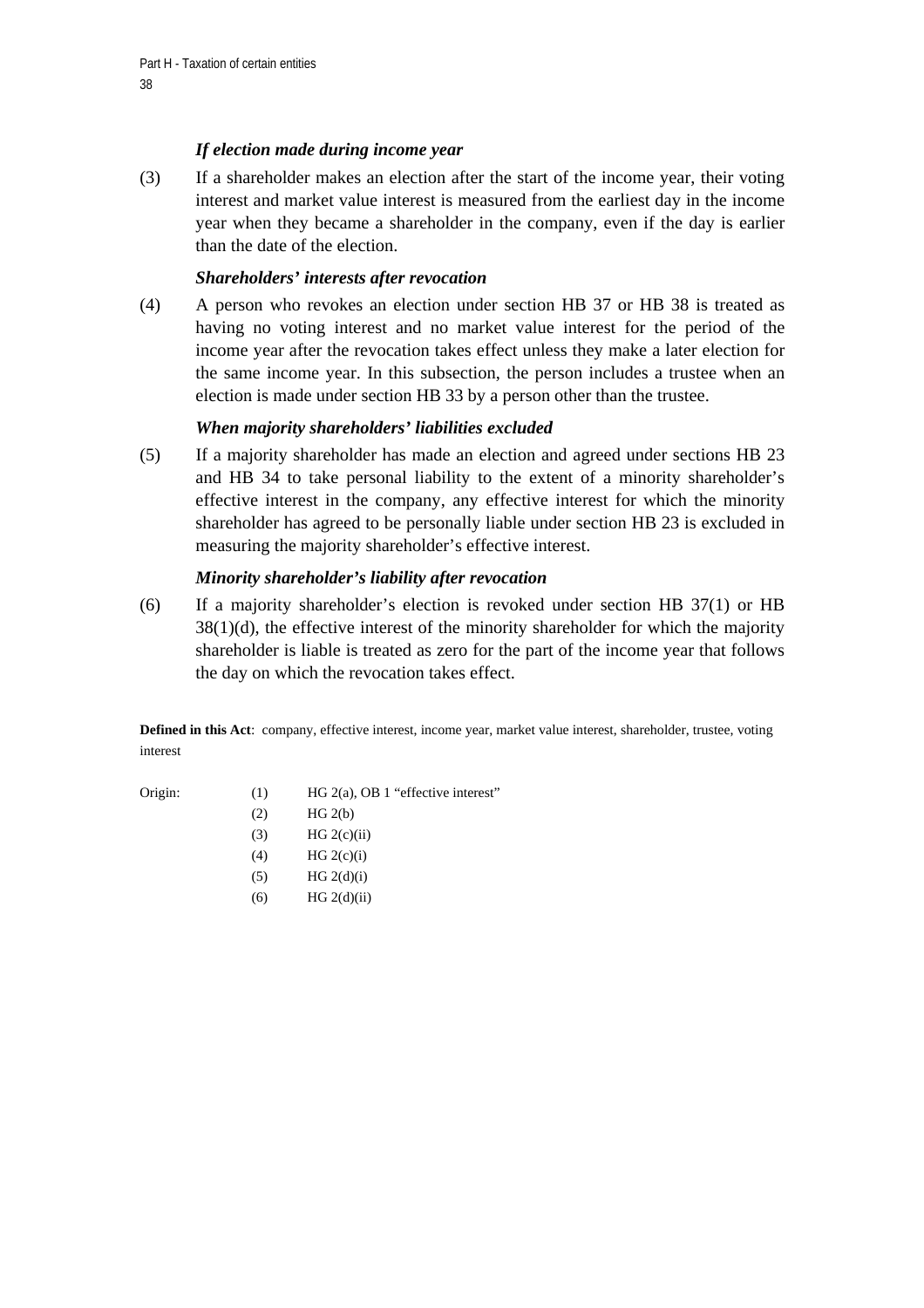# **Subpart HC — Trusts**

*Introductory provisions* 

# **HC 1 Outline of subpart**

### *What this subpart does*

- (1) This subpart, with the trust rules,—
	- (a) provides for the taxation of distributions from trusts, for this purpose defining—
		- (i) beneficiary income:
		- (ii) trustee income:
		- (iii) a taxable distribution.
	- (b) classifies trusts into the following 3 categories for the purposes of determining the treatment of distributions that are not beneficiary income:
		- (i) complying trusts; and
		- (ii) foreign trusts; and
		- (iii) non-complying trusts:
	- (c) determines who is a settlor, and sets out their income tax liability:
	- (d) sets out the treatment of trusts settled by persons becoming resident in New Zealand.

### *Disclosure requirements: non-resident trustees*

(2) Section 59 of the Tax Administration Act 1994 requires the disclosure of a settlement on a trust with a non-resident trustee.

### *Excluded: certain funds and distributions*

- (3) The trust rules do not apply to—
	- (a) unit trusts:
	- (b) group investment funds to the extent to which they are treated as companies under this Act:
	- (c) Maori authorities:
	- (d) a distribution under section HZ 1 (Distributions from trusts of pre-1989 tax reserves).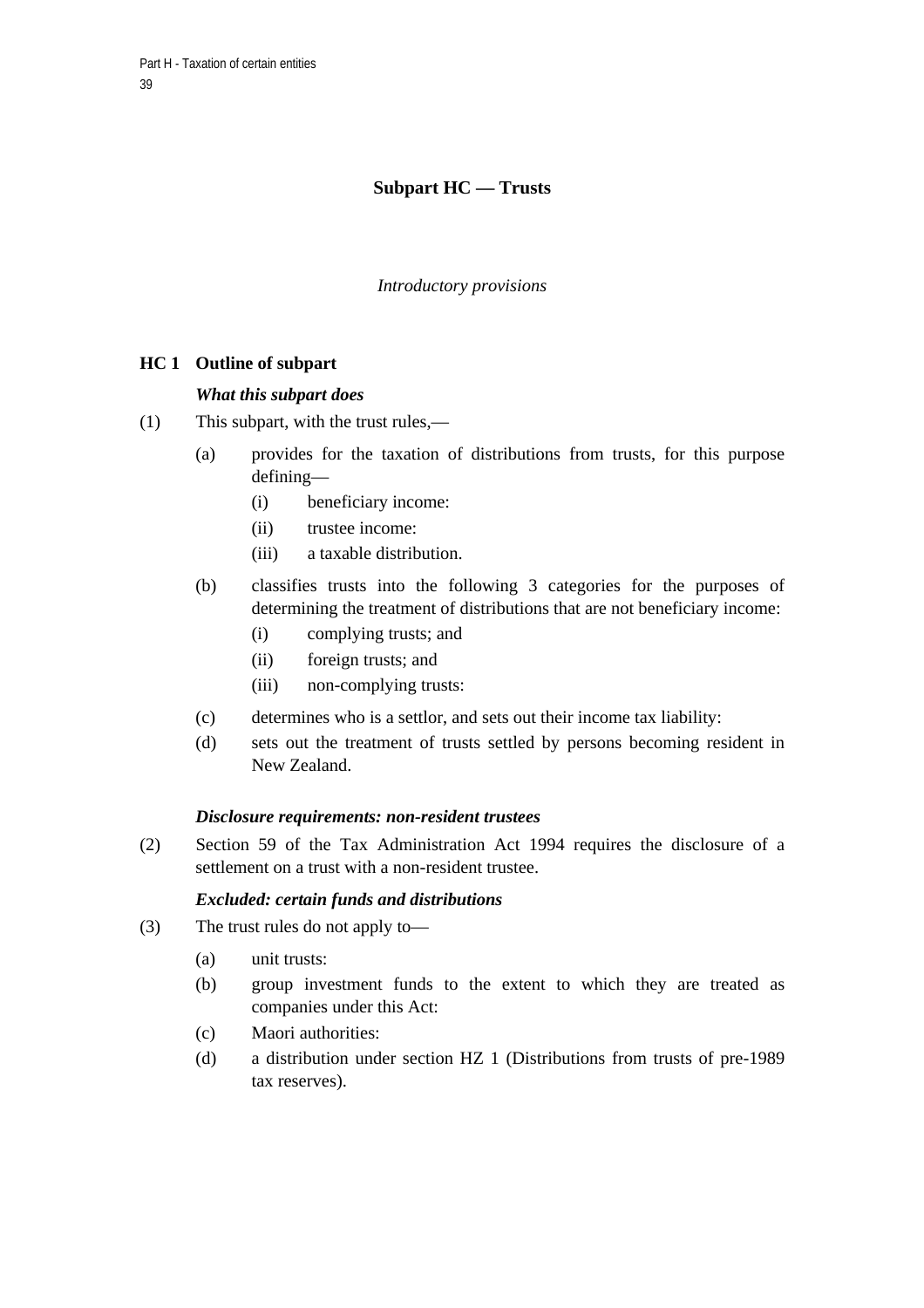**Defined in this Act**: amount, beneficiary income, complying trust, distribution, foreign trust, group investment fund, income tax liability, Maori authority, non-complying trust, non-resident, resident in New Zealand, settlement, settlor, taxable distribution, this Act, trust rules, trustee, trustee income, unit trust

Origin: (1) new (2) new (3) s 9, IT Amendment Act 1988 (No 5), HH 1(8), HH 3(6), HH 4(8)

### **HC 2 Obligations of trustees for calculating income and providing returns**

 For the purposes of the obligations imposed by section BB 2 (Main obligations), the trustees of a trust are treated, in their capacity as trustees, as if they were a single person, and must—

- (a) calculate the trust's taxable income for a tax year; and
- (b) for that tax year, provide a joint return of income for the trust under section 42(1)(a) of the Tax Administration Act 1994.

**Defined in this Act**: income, return of income, tax year, taxable income, trustee

Origin:  $HD 1(1)(a)$ 

### **HC 3 Multiple settlements**

For the purposes of this subpart, if a settlement is made on a trust and further settlements are made on the same terms, a trustee of the trust may treat all the settlements as 1 trust.

**Defined in this Act**: settlement, trustee

Origin: HH 1A

#### *Trust income*

### **HC 4 Amounts derived by trustees**

An amount of income derived in an income year by a trustee of a trust is either—

- (a) beneficiary income under section HC 5; or
- (b) trustee income under section HC 6.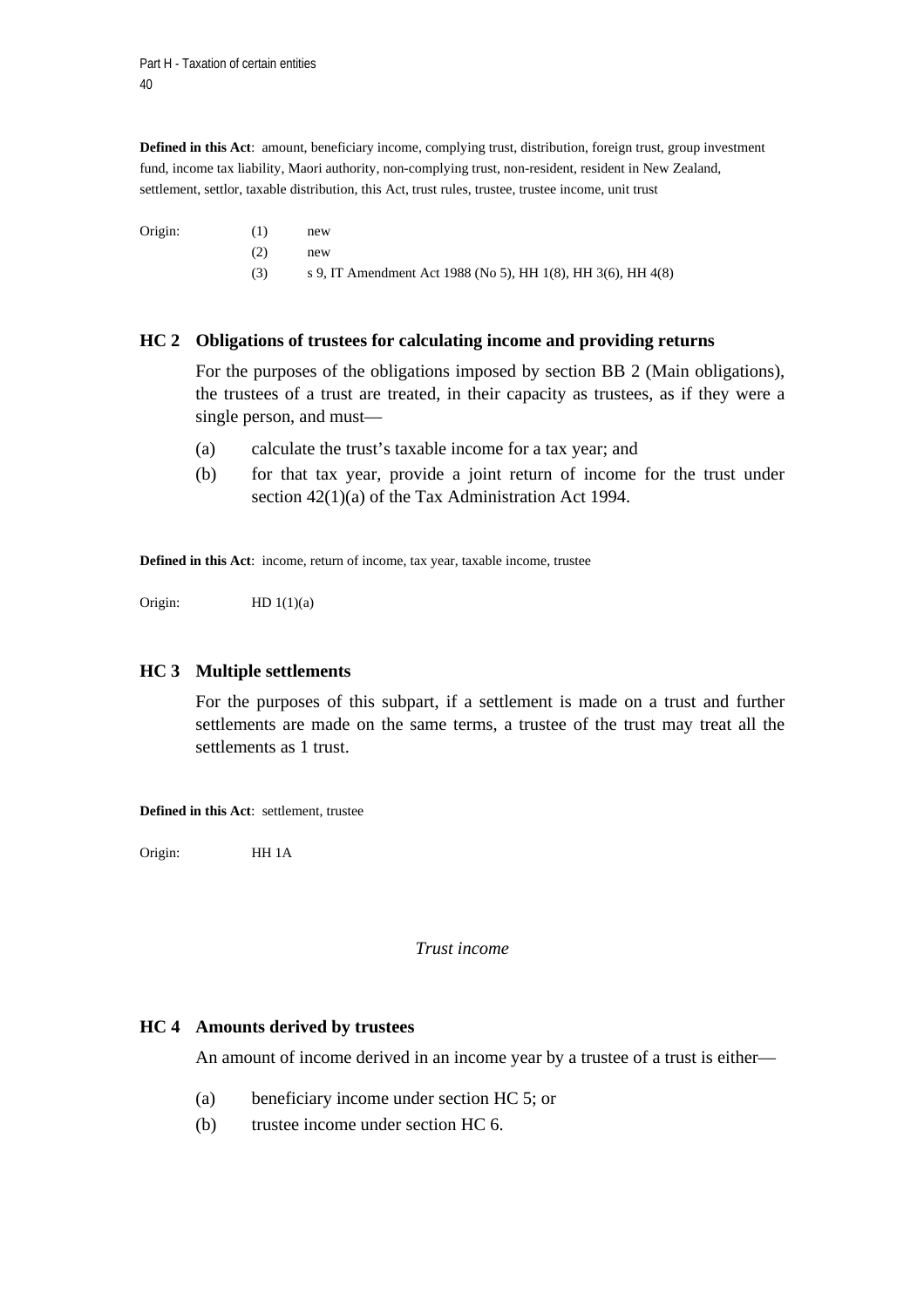**Defined in this Act**: amount, beneficiary income, income, income year, trustee, trustee income

Origin: OB 1 "beneficiary income", "trustee income"

## **HC 5 Beneficiary income**

#### *Meaning*

- (1) An amount of income derived in an income year by a trustee of a trust is **beneficiary income** to the extent to which—
	- (a) it vests absolutely in interest in a beneficiary of the trust in the income year; or
	- (b) it is paid or applied to or for the benefit of a beneficiary of the trust in the income year, or within 6 months after the end of the income year.

### *Exclusions*

- (2) Beneficiary income does not include—
	- (a) an amount of income derived by a trustee of a trust in an income year in which the trust is a superannuation fund; or
	- (b) an amount of income derived by a trustee that is income to which section CC 3(2) (Financial arrangements) applies.

**Defined in this Act**: amount, beneficiary income, financial arrangement, income, income year, pay, superannuation fund, trustee

Origin: (1) OB 1 "beneficiary income"

(2) OB 1 "beneficiary income"

## **HC 6 Trustee income**

### *Meaning*

(1) To the extent to which it is not beneficiary income, an amount of income derived by a trustee of a trust in an income year is **trustee income**.

### *Beneficiary income of minors*

(2) An amount of beneficiary income to which section HC 33 applies that is derived in an income year by a person who is a minor is treated as if it were trustee income for the purposes of determining the tax rate that applies, paying the tax, and providing returns of income.

### *Exclusions from corpus*

(3) The amount that is the market value of a property settlement referred to in section HC 7(3) to (5) is treated as trustee income of the trustee of the recipient trust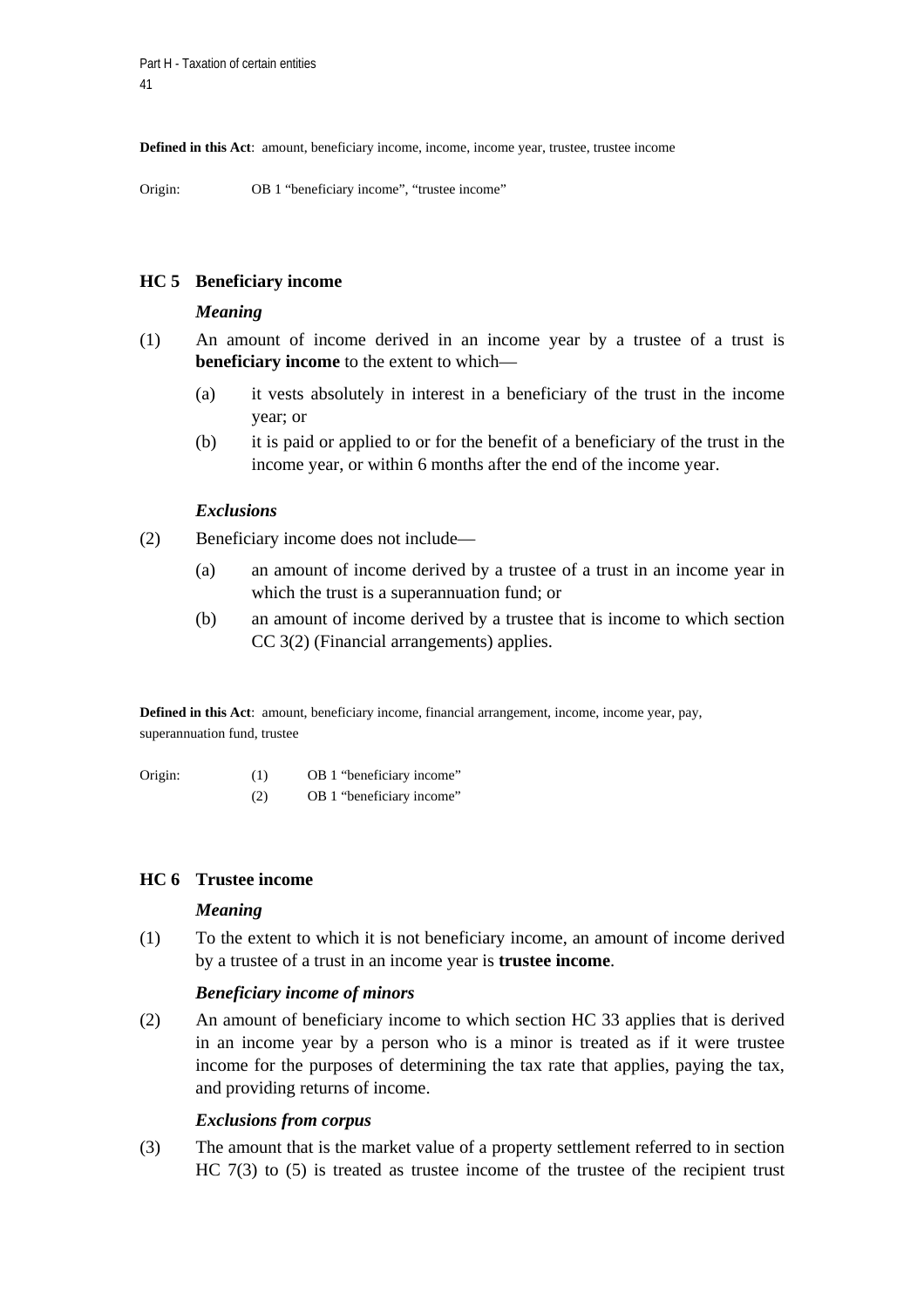derived in the income year of settlement, whether the settlement is made directly or indirectly, or by 1 transaction or a series of transactions.

**Defined in this Act**: amount, beneficiary income, corpus, income, income year, minor, pay, return of income, settlement, trustee, trustee income

| Origin: | (1) | OB 1 "trustee income" |
|---------|-----|-----------------------|
|         | (2) | HH $3A(1)(a)$         |
|         | (3) | HH1(7)                |

## **HC 7 Corpus of trust**

### *Meaning*

(1) In the trust rules, **corpus** means an amount that is equal to the market value of a settlement of property on the trust at the date of the settlement. Subsection (2) overrides this subsection.

#### *Settlements excluded from corpus*

(2) Corpus does not include an amount equal to the market value of the property settlements described in subsections (3) to (5).

#### *Settlement on another trust*

(3) A property settlement by a trustee of another trust is excluded from corpus to the extent to which, if the property were distributed to a beneficiary of the other trust, the beneficiary being resident in New Zealand, the distribution would be beneficiary income or a taxable distribution to that beneficiary.

#### *Deduction*

(4) A property settlement for which the settlor is allowed a deduction is excluded from corpus.

### *Income or dividend*

- (5) A property settlement is excluded from corpus if, but for the fact of the settlement,—
	- (a) it would be income of the settlor; or
	- (b) it would be a dividend liable to a dividend withholding payment under section NH 1 (Liability to make deduction in respect of foreign withholding payment dividend); or
	- (c) it would fall under paragraph (i) or (ii) if the settlor had been resident in New Zealand at the time of the settlement.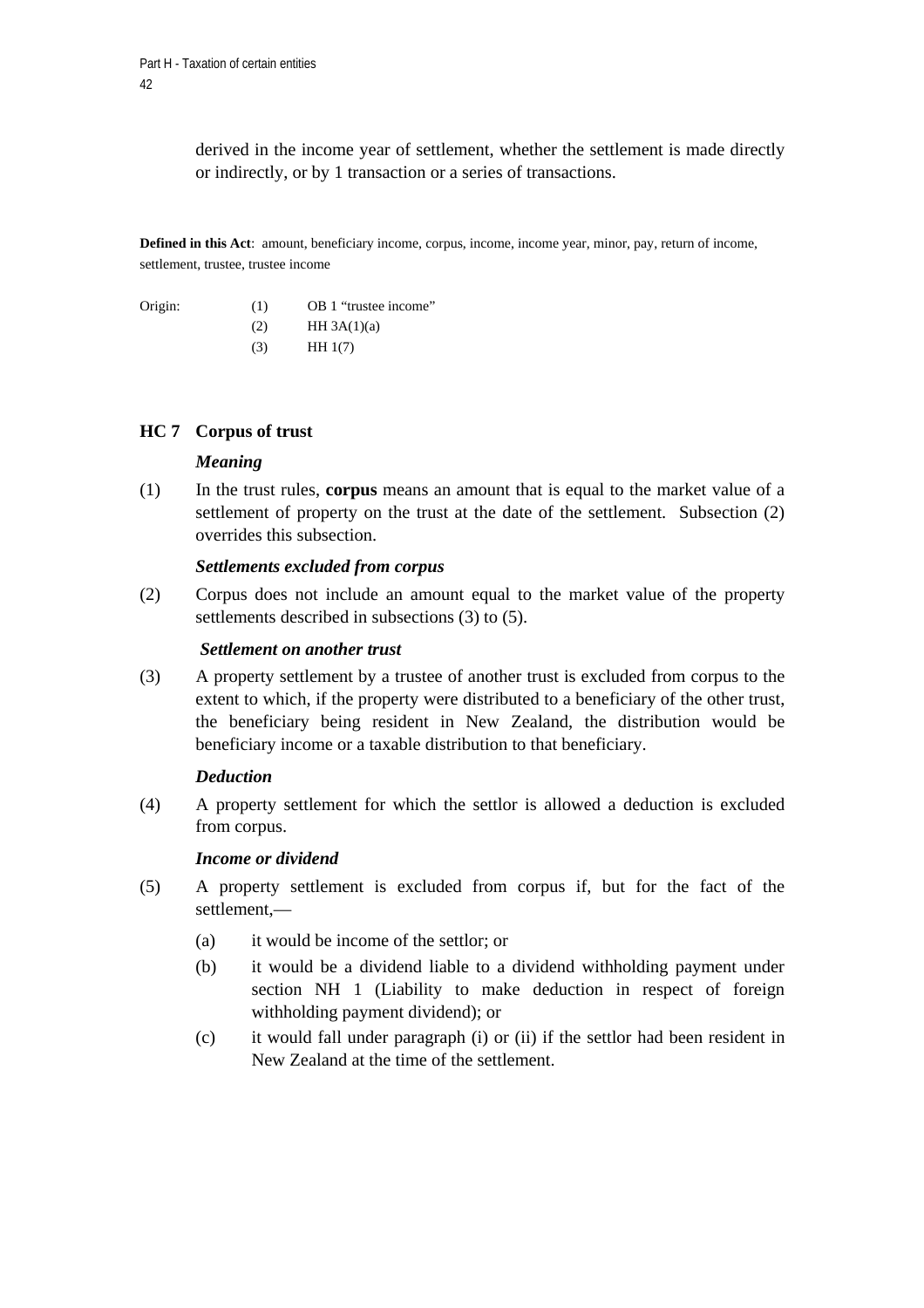Origin:

**Defined in this Act**: amount, beneficiary income, corpus, deduction, distribution, dividend, dividend withholding payment, income, foreign withholding payment dividend, income, resident in New Zealand, settlement, settlor, taxable distribution, trust rules, trustee

| (1) | OB 1 "corpus" (a)   |
|-----|---------------------|
| (2) | OB 1 "corpus" $(b)$ |
| (3) | OB 1 "corpus" (c)   |
| (4) | OB 1 "corpus" $(f)$ |
|     |                     |

(5) OB 1 "corpus" (d), (e)

## **HC 8 Amounts received after person's death**

An amount that a trustee of an estate of a deceased person receives in a tax year is treated as income derived by the trustee in the tax year under section CV 3 (Amounts received after person's death) if it is not income that the person derived during their lifetime but would have been included in the person's income had they been alive when it was received.

**Defined in this Act**: amount, income, tax year, trustee

Origin: HH 8

### *Classification of trusts*

## **HC 9 Classifying trusts: complying, foreign, non-complying**

### *Complying trusts*

- (1) At the time a distribution is made, a trust is a complying trust in relation to the distribution if—
	- (a) it meets both the following requirements:
		- (i) no trustee income derived during the life of the trust up to the time of distribution includes any non-resident withholding income, or non-resident foreign-sourced income, or exempt income under section CW 44C (Foreign-sourced amounts derived by trustees); and
		- (ii) the tax obligations in relation to the trustee's income tax liability have been satisfied for all income years in the life of the trust up to the time of distribution; and
	- (b) it is a superannuation fund.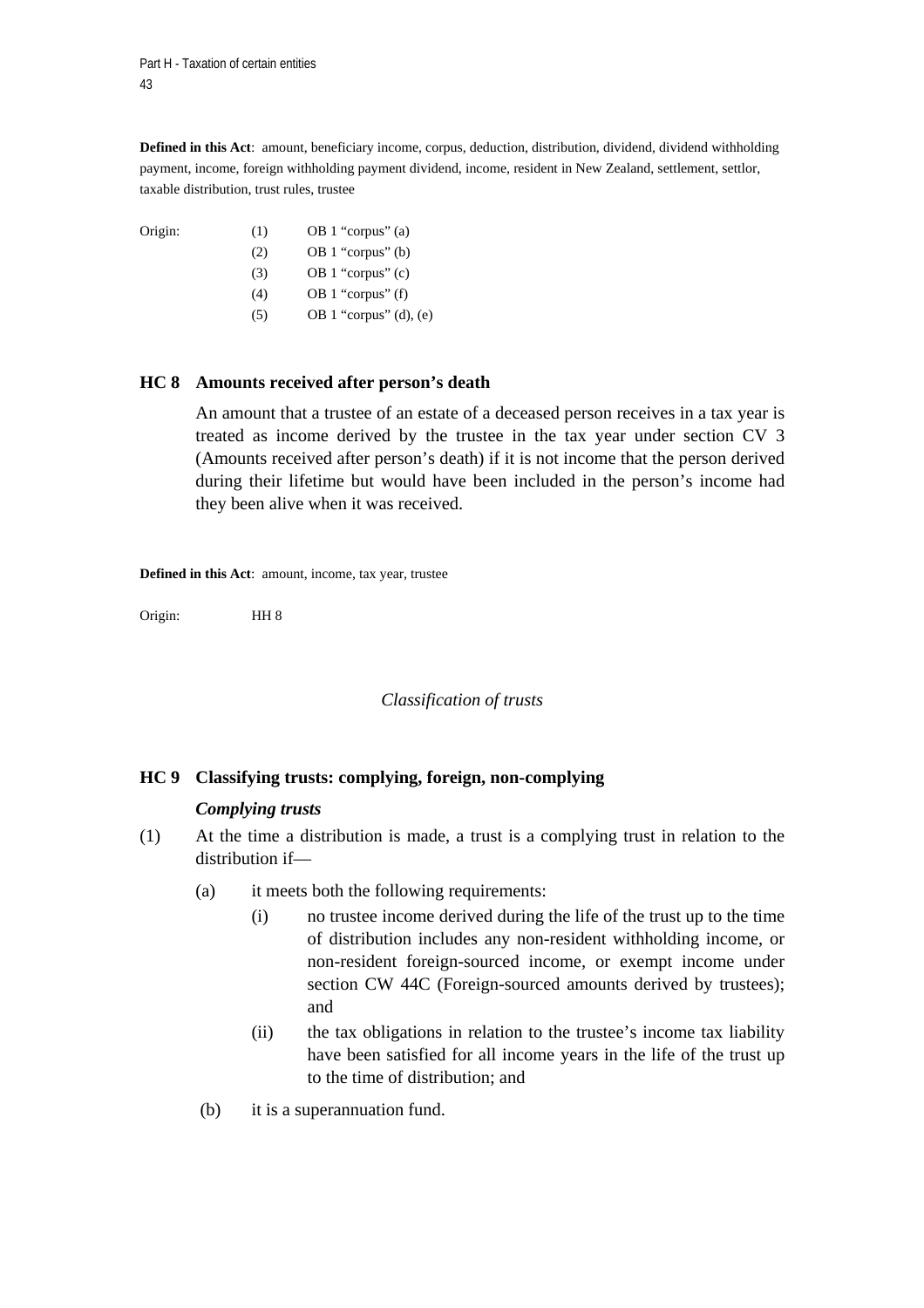## *Election by foreign trust to be complying trust*

- (2) A foreign trust may be a complying trust at the time a distribution is made by—
	- (a) making an election under section HC 28(2) within 12 months of the date on which the settlor becomes resident in New Zealand; and
	- (b) meeting the requirements of subsection  $(1)(a)$ .

## *Foreign trusts*

(3) A trust is a foreign trust in relation to a distribution if no settlor is resident in New Zealand at any time since the later of 17 December 1987 and the date on which a settlement was first made on the trust up to the time of distribution.

## *Non-complying trusts*

- (4) A trust is a non-complying trust in relation to a distribution if it is neither of the following:
	- (a) a complying trust; or
	- (b) a foreign trust.

## *Life of the trust*

(5) The life of the trust referred to in subsection (1) includes every income year from the start of the income year in which a settlement was first made on the trust up to the time of distribution.

### *Complying trusts: meeting requirements*

- (6) For the purposes of subsection  $(1)(a)$ ,—
	- (a) section HC 27(2)(e) does not apply in determining whether the requirements are met:
	- (b) the requirements may be met by a person who has made an election under section HC 31.

**Defined in this Act**: amount, complying trust, distribution, exempt income, foreign trust, foreign-sourced amount, income tax, income tax liability, New Zealand, non-complying trust, non-resident withholding income, resident in New Zealand, settlement, settlor, superannuation fund, trustee, trustee income

- 
- Origin: (1) OB 1 "qualifying trust"
	- $(HH 2(2))$
	- (3) OB 1 "foreign trust"
	- (4) OB 1 "non-qualifying trust"
	- (5) OB 1 "qualifying trust", "foreign trust"
	- $(HH 4(5)$  proviso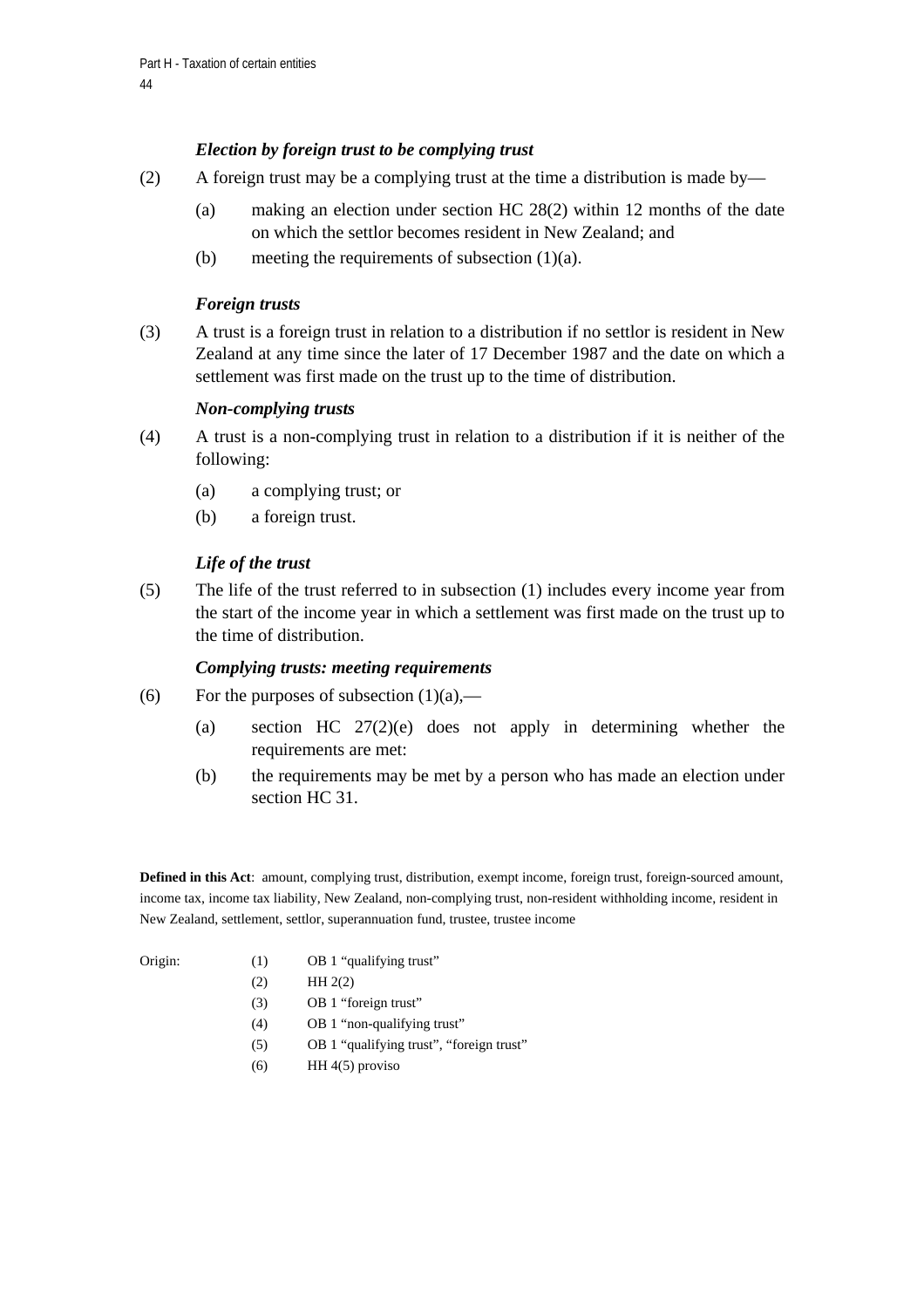## **HC 10 Charitable trusts**

In the trust rules, a trust is a **charitable trust** in an income year if—

- (a) all income accumulated by the trust is held for charitable purposes; and
- (b) any income derived by the trustee in the income year is exempt income under either section CW 34(1) (Charities: non-business income) or CW 35(1) (Charities: business income).

**Defined in this Act**: business, charitable purpose, charitable trust, exempt income, income, income year, trust rules, trustee

Origin: **HH 1(5)**, **HH 1(6)** 

## *Distributions from trusts*

## **HC 11 Distributions from trusts**

## *Transfers of value*

(1) A transfer of value from a trust to a person is a **distribution** if the cause of the transfer is a relationship between the trust and the person as a beneficiary of the trust.

## *Transfers to other trusts included*

- (2) A transfer of value under this section includes a settlement of property by a trustee on another trust when—
	- (a) the property would have been beneficiary income of, or a taxable distribution to, a beneficiary, had a distribution been made at the time to a person who was a beneficiary resident in New Zealand; or
	- (b) in a case to which sections EW 51 and EZ 36 (which relate to forgiveness of debt) apply, the property is an amount forgiven and treated as paid as described in section EW  $46(1)$  or (2), or EZ  $36(1)$ .

## *When distribution made*

(3) The distribution is made when what is transferred vests absolutely in interest in, is paid to, or is applied for the benefit of, the person.

### *Manner of distribution*

(4) A distribution may be made directly or indirectly, or by 1 transaction or a series of transactions that may be connected or unconnected.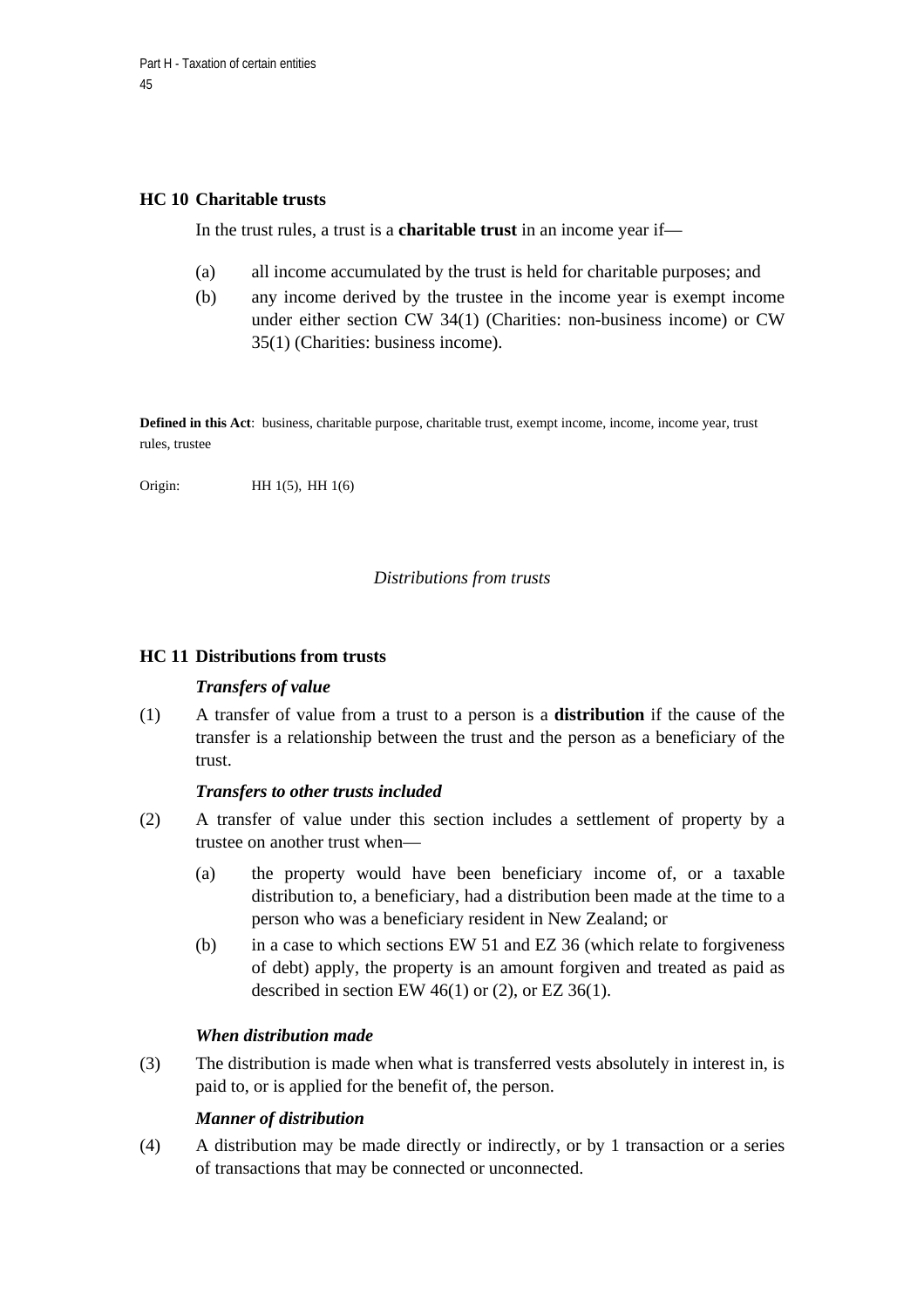## *Nature of beneficiary relationship*

(5) The fact that a person is, or will become, a beneficiary of a trust does not constitute the giving or receiving of value.

**Defined in this Act**: beneficiary income, distribution, pay, resident in New Zealand, settlement, taxable distribution, transfer of value, trustee

| Origin: | (1) | OB 1 "distribution" |
|---------|-----|---------------------|
|         | (2) | OB 1 "distribution" |
|         | (3) | OB 1 "distribution" |
|         | (4) | OB 1 "distribution" |
|         | (5) | OB 1 "distribution" |

### **HC 12 Taxable distributions from non-complying and foreign trusts**

### *What this section applies to*

(1) This section applies, in relation to a trust that is a non-complying trust or a foreign trust but not a superannuation fund, when a trustee makes a distribution.

## *Taxable distributions: non-complying trusts*

- (2) For a trust that is a non-complying trust at the time the distribution is made, a distribution to a beneficiary is a taxable distribution to the extent to which it is not a distribution of—
	- (a) beneficiary income; or
	- (b) a part of the corpus of the trust; or
	- (c) a payment or a transaction representing the corpus of the trust.

## *Taxable distributions: foreign trusts*

- (3) For a trust that is a foreign trust at the time the distribution is made, a distribution to a beneficiary is a taxable distribution to the extent to which it is not a distribution of—
	- (a) beneficiary income; or
	- (b) a part of the corpus of the trust; or
	- (c) a profit from the realisation of a capital asset or another capital gain except—
		- (i) a gain required to be taken into account for the purpose of determining an income tax liability, minus any capital loss that the trustee incurs in the income year in which the amount was derived:
		- (ii) a capital gain derived by the trustee (but not beneficiary income) whether derived through a transaction or series of transactions between the trustee and a person associated with them under section OD 7 (Defining when 2 persons are associated persons) or OD 8(3) (Further definitions of associated persons); or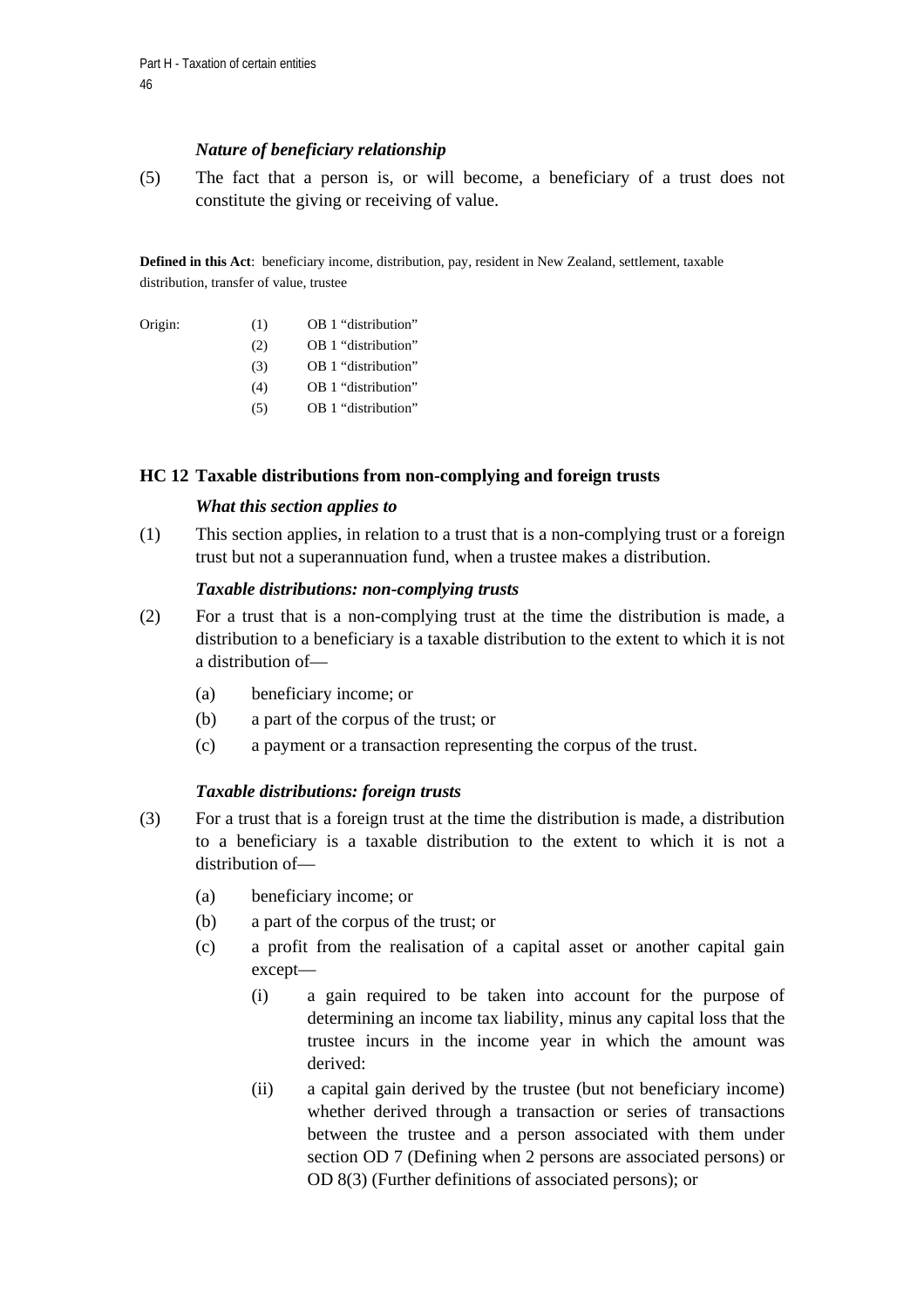(d) a payment or a transaction representing either corpus of the trust referred to in paragraph (b) or a capital gain referred to in paragraph (c).

## *Amounts not subject to ordering rule*

(4) An amount referred to section HC  $13(2)(c)$  is a taxable distribution.

## *Inadequate records*

(5) If, and to the extent to which, a trust's records do not allow an accurate determination of the elements of a distribution under this section, the distribution is a taxable distribution.

**Defined in this Act**: amount, associated person, beneficiary income, corpus, distribution, foreign trust, income tax liability, income year, non-complying trust, pay, superannuation fund, taxable distribution, trustee, trustee income

- 
- Origin: (1) OB 1 "taxable distribution"
	- (2) OB 1 "taxable distribution" (a), (b)
	- (3) OB 1 "taxable distribution" (c), (d)
	- $(HH 6(2)(c))$
	- $(HH 6(3))$

## **HC 13 Ordering rule for distributions from non-complying and foreign trusts**

## *When this section applies*

(1) This section applies for the purposes of the trust rules in an income year in relation to a distribution to a beneficiary by a trustee other than a distribution described in subsection (2).

### *Exclusions*

- (2) This section does not apply to the following distributions which are treated (except for the distribution described in paragraph (c)) as consisting of those amounts that reflect the terms of the trust or the terms of the exercise of the trustee's discretion:
	- (a) a distribution by the trustee of a complying trust is treated as exempt income under section CW 44B (Distributions from complying trusts), except when an election to pay income tax on trustee income has been made for the purposes of section HZ 2 (Trusts that may become complying trusts); or
	- (b) a distribution by the trustee of a non-discretionary trust—
		- (i) created by will or codicil, or by an order of court varying or modifying the provisions of a will or codicil; or
		- (ii) created on an intestacy or partial intestacy; or
		- (iii) on which no settlement has been made after 17 December 1987; or
	- (c) a distribution by a trustee to the extent to which it is made by disposing of property or providing services to a beneficiary in either case at less than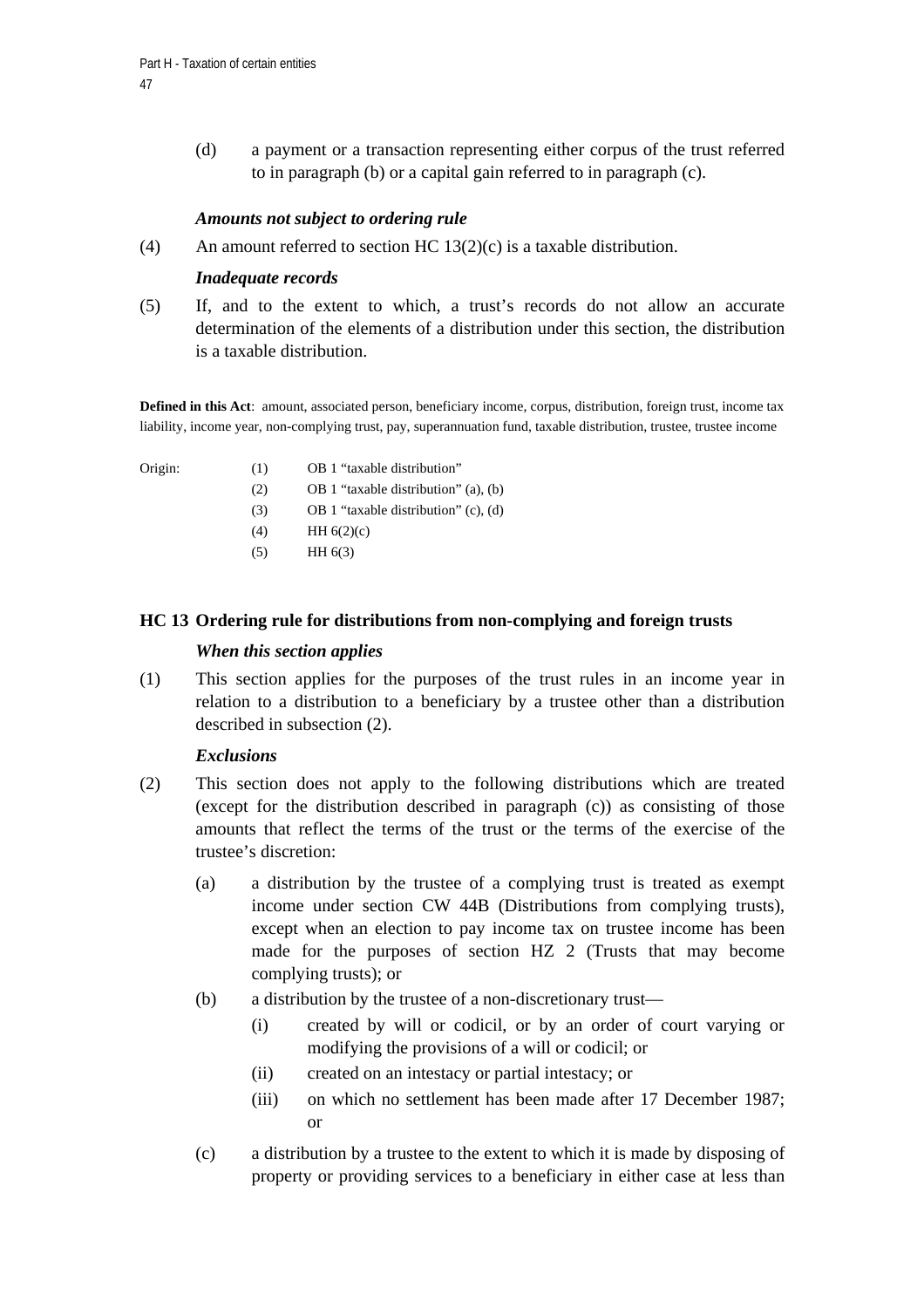market value, that is treated as a taxable distribution under section HC 12 (4); or

(d) a distribution from a trust (except a non-complying trust) settled by a natural person who, within 12 months of becoming a New Zealand resident, makes an election to which section HC 28 applies.

# *Order of elements of distribution*

- (3) The distribution is treated as consisting of the following elements (whether as part of an earlier or contemporaneous distribution from the trust in the income year), and is made in the following order, applying the next paragraph only if the amount of the distribution is more than the cumulative amounts described in that paragraph and any preceding paragraph:
	- (a) first, an amount of income that the trustee derives in the income year (whether, as between the parties to the trust, the income is treated as derived by a beneficiary or not) minus any deduction taken into account in the income year in calculating net or taxable income for the income year:
	- (b) secondly, an amount of income that the trustee has derived in earlier income years (but not beneficiary income) minus any deduction taken into account in calculating net or taxable income for the income year:
	- (c) thirdly, an amount that the trustee derives in the income year from the realisation of a capital asset of the trust or any other capital gain minus any capital loss that the trustee incurs in the income year:
	- (d) fourthly, an amount that the trustee derives in earlier income years from the realisation of a capital asset of the trust or other capital gain minus any capital loss that the trust incurs in the relevant income years:
	- (e) lastly, the corpus of the trust.

## *Transactions that are not genuine*

- (4) In the determination of the elements of a distribution to a beneficiary (**beneficiary A**), no amount of income or capital gain derived by the trustee of a trust is treated as having been distributed to another beneficiary of the trust (**beneficiary B**) if the effect is that some or all of the distribution to beneficiary A would treated as not being a taxable distribution, unless the distribution to beneficiary B meets all the following requirements:
	- (a) it is a genuine transaction; and
	- (b) it places the amount beyond the possession and control of the trustee in their capacity of trustee; and
	- (c) it does not itself constitute a settlement.

**Defined in this Act**: amount, beneficiary income, complying trust, corpus, deduction, distribution, foreign trust, income year, net income, New Zealand resident, non-discretionary trust, pay, settlement, taxable distribution, taxable income, trust rules, trustee, trustee income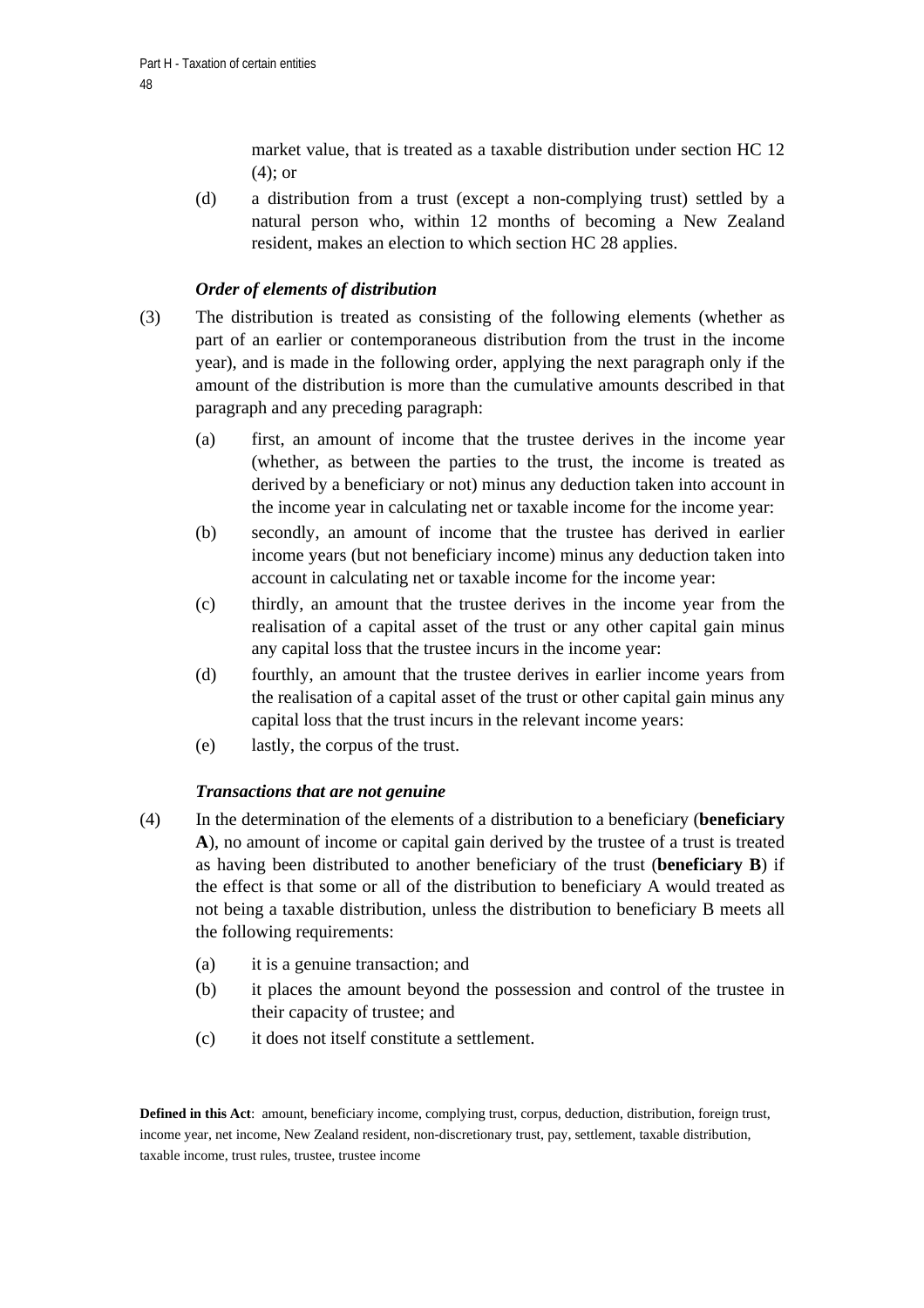Origin: (1) HH  $6(1)(c)$ , (2) (2) HH 6(2)  $(HH 6(1))$ 

- $(H)$  HH 6(4)
- *Tax treatment of amounts that beneficiaries derive from trusts*

### **HC 14 Amounts derived as beneficiary income**

An amount that a person derives in an income year as beneficiary income is income of the person under section CV 4(a) (Amounts derived from trusts), except to the extent to which it is beneficiary income to which section HC 33 applies.

**Defined in this Act**: amount, beneficiary income, income year

Origin: HH 3(1), HH 3A(1)(b)

#### **HC 15 Taxable distributions from foreign trusts**

An amount that a person derives in an income year as a taxable distribution from a foreign trust is income of the person under section CV 4(b) (Amounts derived from trusts).

**Defined in this Act**: amount, foreign trust, income, income year, taxable distribution

Origin: HH 3(1)

#### **HC 16 Taxable distributions from non-complying trusts**

#### *Excluded income*

(1) An amount that a person derives in an income year as a taxable distribution from a non-complying trust is excluded income of the person under section CX 44C (Taxable distributions from non-complying trusts).

#### *Relationship with other provisions*

(2) Although the amount referred to in subsection (1) is excluded income, section BF 1(b) applies to impose income tax on the amount. Section HC 19 applies to determine the amount on which the income tax is imposed, and section HC 32 sets the rate of tax for the purposes of section BF 1(b).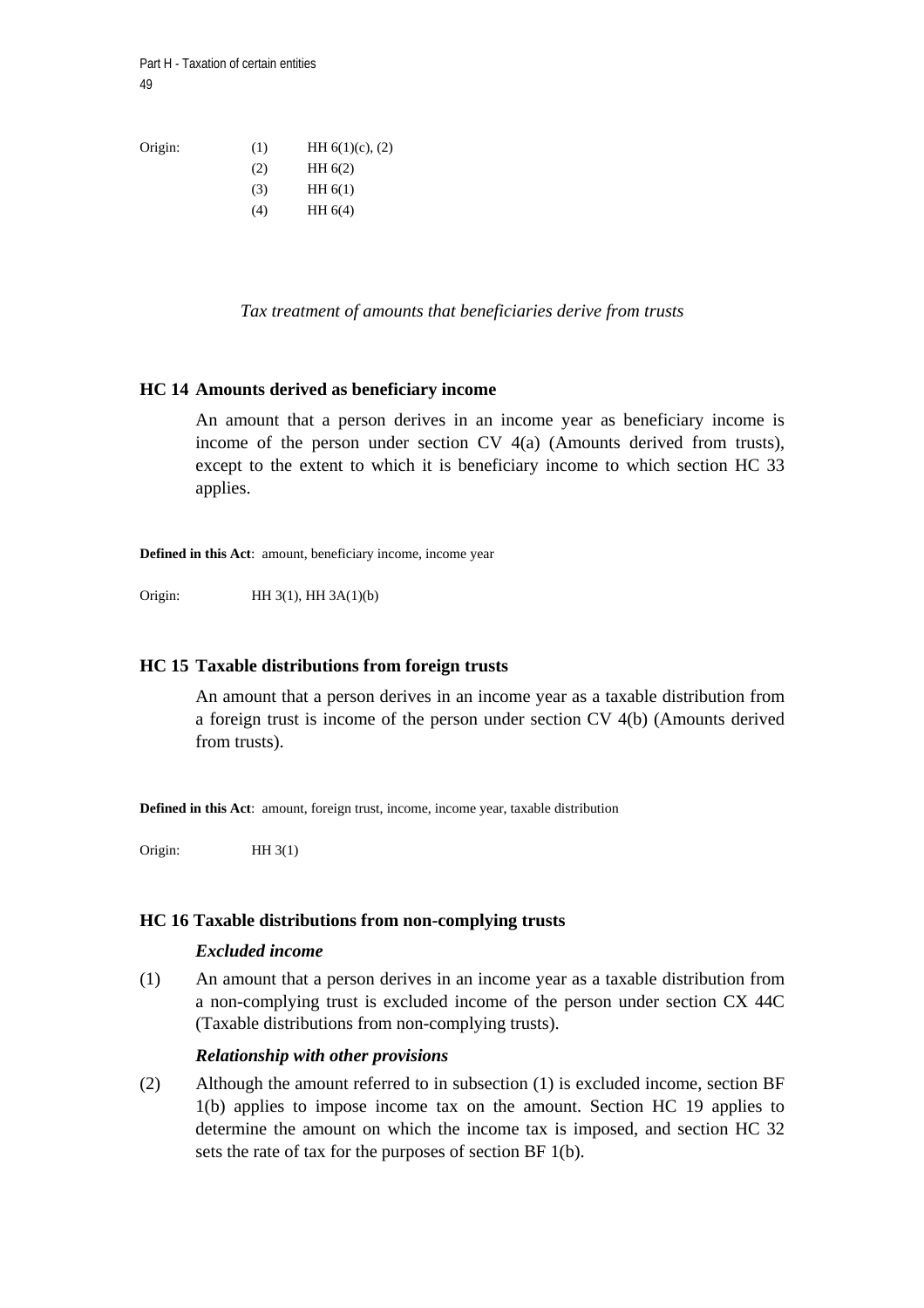**Defined in this Act**: amount, exempt income, income tax, income year, non-complying trust, taxable distribution

Origin:  $(1)$  HH 3(1) (2) BF 1(b), HH 3(4)

#### **HC 17 Distributions from complying trusts**

An amount that a person derives in an income year is exempt income of the person under section CW 44B (Distributions of complying trusts) if—

- (a) the amount is not beneficiary income; and
- (b) the amount is a distribution from a complying trust, other than a community trust; and
- (c) the person receives the amount as beneficiary of the trust.

**Defined in this Act**: amount, beneficiary income, community trust, complying trust, distribution, exempt income, income year

Origin: HH 3(5)

#### **HC 18 Distributions from community trusts**

#### *What this section applies to*

- (1) This section applies to an amount that a community trust distributes to a person to the extent to which it does not represent—
	- (a) income (but not beneficiary income) derived by the trustee in or before the 2003–04 tax year:
	- (b) corpus of the trust:
	- (c) a capital gain of the trust:
	- (d) a distribution, settlement, or dividend made or paid to the trust in the 2004–05 tax year on the winding up of a trust or company, when—
		- (i) the community trust provided the corpus of the trust and the trust would have been for charitable purposes but for the distribution, settlement, or dividend:
		- (ii) the company is wholly-owned by the community trust and would have been established, maintained, and carried on for exclusively charitable purposes but for the distribution, settlement or dividend.

#### *Income*

(2) Despite sections HC 12 and HC 17, the amount is income of the person under section CV 5 (Distributions from community trusts) if the person receives the amount as beneficiary of the trust.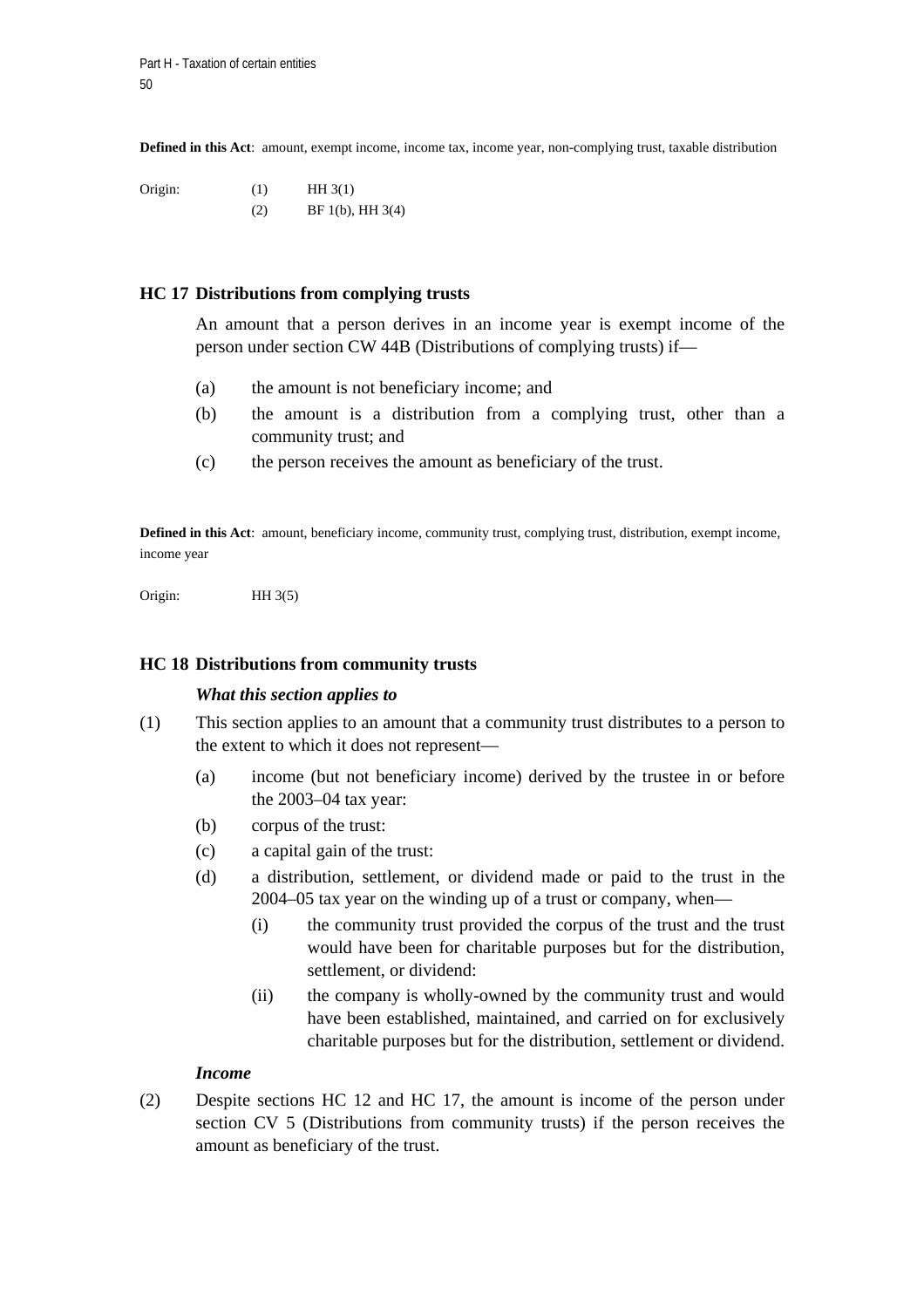**Defined in this Act**: amount, beneficiary income, charitable purpose, community trust, company, corpus, distribution, dividend, income, income year, pay, settlement, tax year, trustee, trustee income

Origin: (1) HH 5A (2) HH 5A

#### **HC 19 Use of tax losses to reduce taxable distributions from non-complying trusts**

#### *When this section applies*

(1) This section applies in a tax year if a person who has a tax loss component or loss balance to which sections IA 2 to IA 10 (which relate to the use of tax losses) apply, derives a taxable distribution from a non-complying trust to which section HC 16 applies.

### *Reducing taxable distribution*

(2) The person may reduce the amount of a taxable distribution by an amount calculated using the formula—

> tax loss x trustee rate distribution rate.

## *Definition of items in formula*

- (3) In the formula,—
	- (a) **tax loss** is the amount of a tax loss component or loss balance that the person chooses to use:
	- (b) **trustee rate** is the minimum rate of income tax on the taxable income of trustees set out in schedule 1, expressed as a percentage:
	- (c) **distribution rate** is the rate of the income tax on the taxable distribution set out in schedule 1, expressed as a percentage.

### *Loss no longer available*

(4) If a person takes an amount of a tax loss or a tax loss component into account under this section, the amount is treated as subtracted from net income for the tax year for the purposes of section IA 2(2) (Tax losses).

**Defined in this Act**: amount, income tax, income year, loss balance, non-complying trust, tax loss, tax year, taxable distribution, taxable income, trustee

| (1) | HH3(4) |
|-----|--------|
| (2) | HH3(4) |
| (3) | HH3(4) |
| (4) | HH3(4) |
|     |        |

.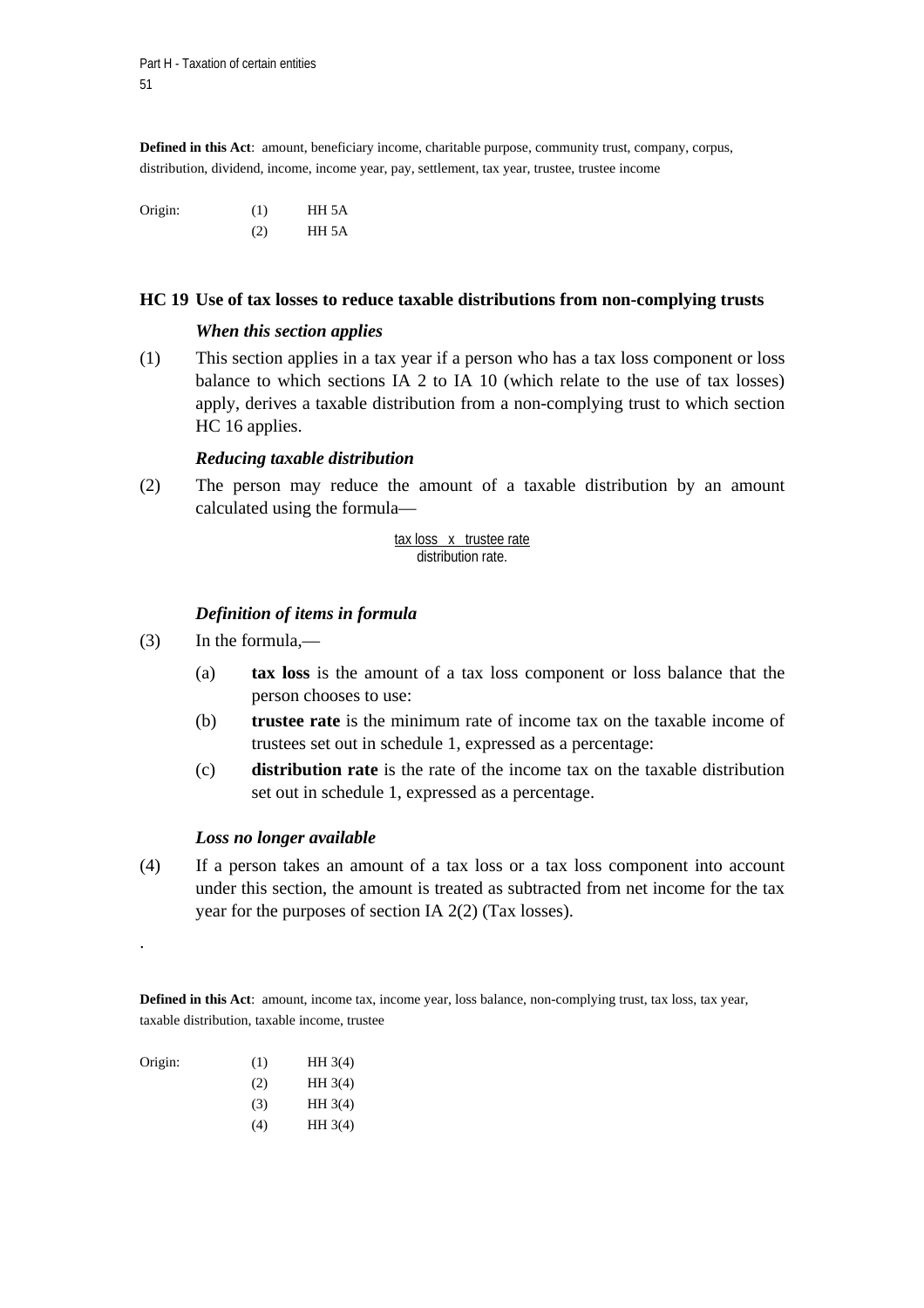# **HC 20 Temporary absences of beneficiaries**

## *When this section applies*

(1) This section applies if a person who is a beneficiary of a trust resident in New Zealand stops being a resident and then, within the period of 5 years of the date of ending their residence, becomes resident in New Zealand again.

## *Income derived during the period*

(2) The person is treated as deriving income under section CV 6 (Amounts derived from trusts during absence from New Zealand) to the extent of the amount of beneficiary income or taxable distribution from a foreign trust or a non-complying trust that would have been the person's income had they remained in New Zealand during the period of their absence.

### *Allocation*

(3) The amount is treated as derived on the day on which the person becomes resident in New Zealand again.

**Defined in this Act**: amount, beneficiary income, foreign trust, income, non-complying trust, resident in New Zealand, taxable distribution

| Origin: | (1) | HH3(3) |
|---------|-----|--------|
|         | (2) | HH3(3) |

 $(HH 3(3))$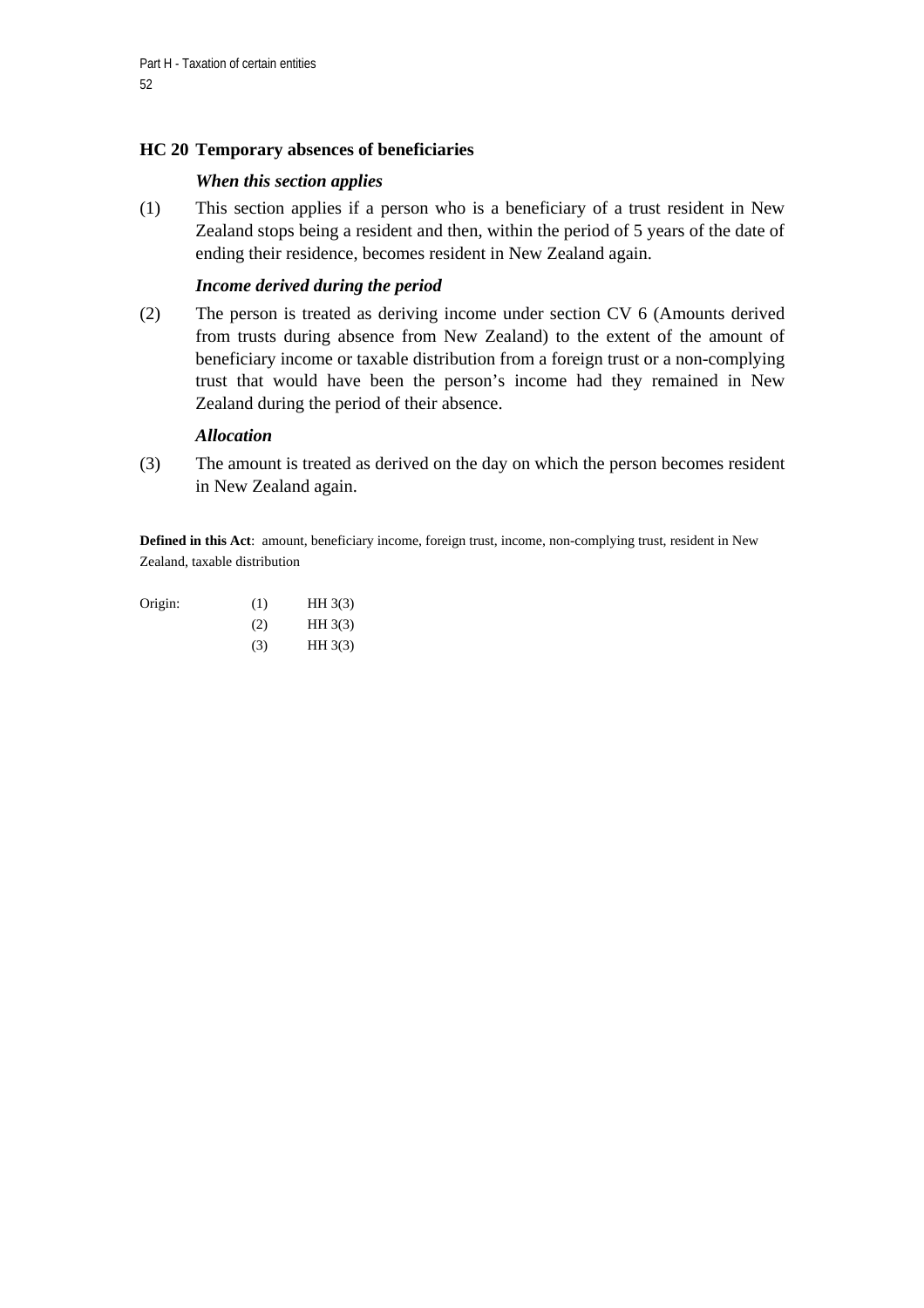## *Tax treatment of trustee income*

## **HC 21 Trustees' obligations**

## *Liability as individual for trustee income*

- (1) A trustee must satisfy the income tax liability for the taxable income of the trustee as if they were an individual beneficially entitled to the trustee income. In determining the income tax liability, the trustee is not—
	- (a) allowed a rebate of income tax under Part K (Rebates); or
	- (b) entitled to be a cash basis person, unless section EW 60 (Trustee of deceased's estate) applies.

## *Calculating trustees' deductions*

(2) For the purposes of calculating a trustee's deductions under section DV 9(2) (Trusts) in an income year, beneficiary income of the trust is treated as if it were trustee income.

### *Superannuation funds*

(3) Sections CX 34, and DV 1 to DV 4 (which relate to superannuation funds) override this section.

**Defined in this Act**: beneficiary income, cash basis person, deduction, income tax liability, income year, superannuation fund, taxable income, trustee, trustee income

| Origin: | (1) | HH 4(1), (2) |
|---------|-----|--------------|
|         | (2) | DV $9(2)$    |
|         | (3) | HH4(1)       |

### **HC 22 Foreign-sourced amounts: non-resident trustees**

### *When this section applies*

(1) This section applies if a trustee who is not resident in New Zealand derives in an income year a foreign-sourced amount that would be assessable income if it were derived by a person resident in New Zealand.

### *Trustee income*

- (2) Despite section BD 1(4)(a) and (b), and BD 1(5)(c) (Income, exempt income, excluded income non-residents' foreign-sourced income, and assessable income), the amount is assessable income of the trustee if, at any time in the income year,—
	- (a) a settlor of the trust is resident in New Zealand; or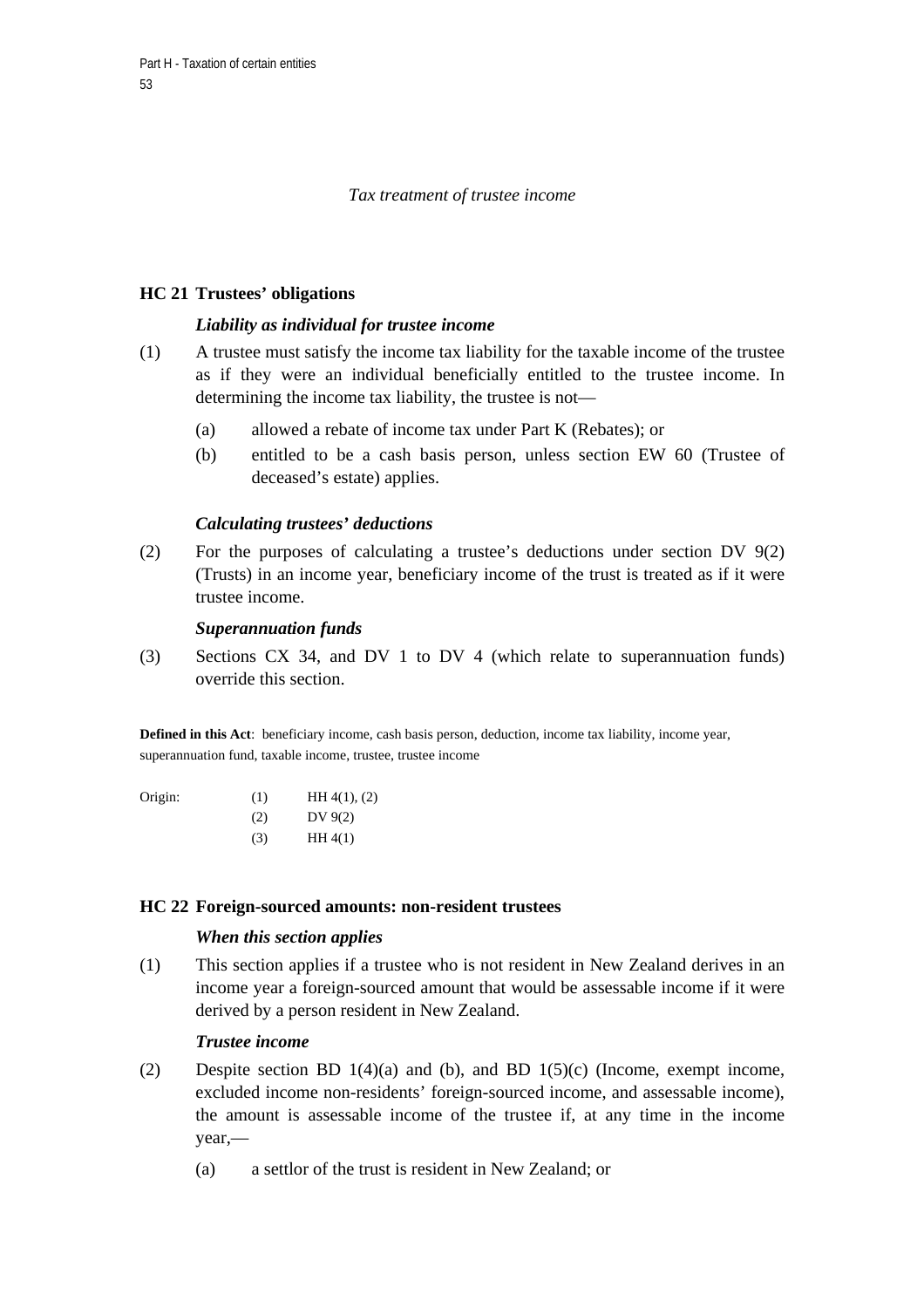- (b) the trust is a superannuation fund; or
- (c) the trust is a testamentary trust or an inter vivos trust, of which—
	- (i) a trustee is resident in New Zealand; and
	- (ii) a settlor died resident in New Zealand (whether or not they died in the income year).

## *First exception*

- (3) Subsection (2) does not apply if—
	- (a) the trustee is resident outside New Zealand at all times in the income year; and
	- (b) no settlement has been made on the trust after 17 December 1987, and if an election has been made under section HZ 2 (Trusts that may become complying trusts), the election has not been made by the trustee.

## *Second exception*

- (4) Subsection (2) does not apply if—
	- (a) the trustee is resident outside New Zealand at all times in the income year; and
	- (b) if a settlement has been made on the trust after 17 December 1987, it was made only by a settlor not resident in New Zealand at any time since that date.

## *Extent to which subsections (3) and (4) apply*

- $(5)$  Subsections (3) and (4) do not—
	- (a) affect a settlor's income tax liability under the trust rules:
	- (b) apply to determine if a trustee's obligations under section HC  $9(1)(a)(ii)$ are met for the purposes of a trust satisfying the requirements of a complying trust.

### *Treatment of non-resident trustee in other provisions*

- (6) Only for the purpose of calculating the taxable income of a trustee referred to in subsection (2), and not for determining whether an amount is beneficiary income, the trustee is treated as resident in New Zealand for the purposes of—
	- (a) sections EW 9 and EW 11 (which relate to financial arrangements):
	- (b) section LC 1 (Credits in respect of tax paid in country or territory outside New Zealand):
	- (c) section MF 11 (Person may elect to maintain branch equivalent tax account):
	- (d) the FIF rules:
	- (e) the international tax rules.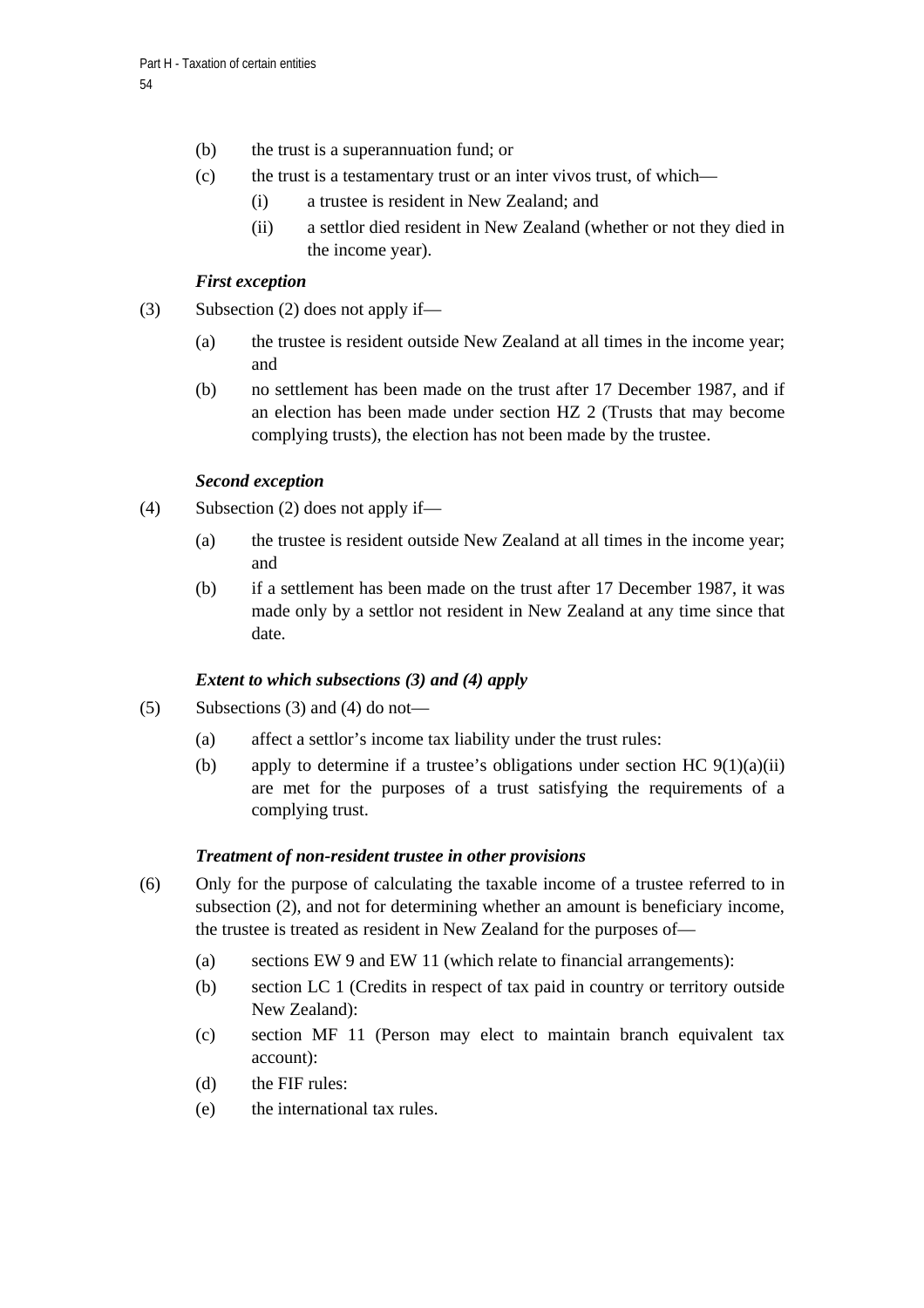Origin:

**Defined in this Act**: amount, assessable income, beneficiary income, branch equivalent tax account, complying trust, excluded income, exempt income, FIF rules, financial arrangement, foreign-sourced amount, income, income tax liability, income year, international tax rules, non-resident, non-residents' foreign-sourced income, resident in New Zealand, settlement, settlor, superannuation fund, taxable income, trust rules, trustee

| Origin: | (1) | HH 4(3)            |
|---------|-----|--------------------|
|         | (2) | HH 4(3)            |
|         | (3) | HH4(6)             |
|         | (4) | HH $4(6)$ provisos |
|         | (5) | HH 4(3A)           |
|         | (6) | HH 4(3A)           |

### **HC 23 Foreign-sourced amounts: resident trustees**

A foreign-sourced amount that a trustee who is resident in New Zealand derives in an income year is exempt income under section CW 44C (Foreign-sourced amounts derived by trustees) if—

- (a) no settlor of the trust is resident in New Zealand at any time in the income year; and
- (b) the trust is not—
	- (i) a superannuation fund; or
	- (ii) a testamentary trust or an inter vivos trust of which a settlor died resident in New Zealand (whether or they died in the income year).

**Defined in this Act**: exempt income, foreign-sourced amount, income year, resident in New Zealand, settlor, superannuation fund, trustee

Origin: HH 4(3B)

### *Settlors and their liabilities*

## **HC 24 Who is a settlor?**

### *When this section applies*

- (1) This section applies for the purposes of—
	- (a) the trust rules; and
	- (b) the consolidation rules; and
	- (c) section CW 47 (New Zealand companies operating in Niue); and
	- (d) sections HC 7 and HC 9(2); and
	- (e) section OB 1, the definition of **settlement**; and
	- (f) section OD 8(3) (Further definitions of associated person).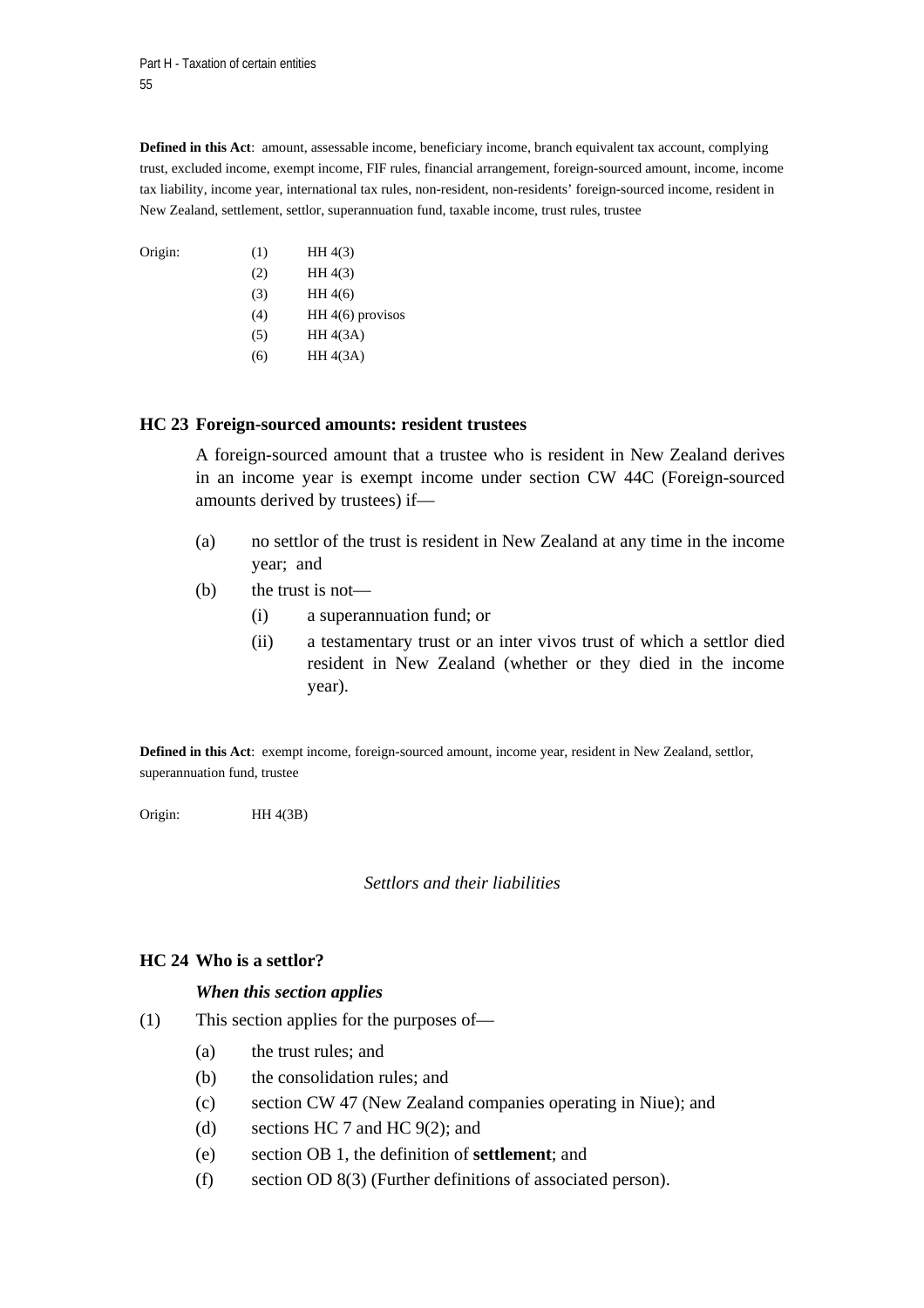## *Settlor defined*

- (2) A **settlor** of a trust is a person who, at any time,—
	- (a) transfers value to or for the benefit of the trust, or on terms of the trust under section HC 25; or
	- (b) is treated as a settlor under section HC 26.

## *Trusts for retirement benefits for employees*

- (3) Despite subsection (2), this section does not apply to a trust that a person resident in New Zealand settles as an employer for the benefit of 1 or more employees, if the trust—
	- (a) is established or created mainly to provide retirement benefits to natural persons; and
	- (b) is neither a foreign superannuation scheme nor a superannuation fund.

**Defined in this Act**: associated person, consolidation rules, employee, employer, foreign superannuation scheme, resident in New Zealand, settlement, settlor, superannuation scheme, superannuation fund, trust rules

| Origin: | (1) | s OB 1 "settlor" |
|---------|-----|------------------|
|         | (2) | s OB 1 "settlor" |
|         | (3) | s HH $1(10)$     |

## **HC 25 Transfers of value to trusts**

### *What is included in transfer*

- (1) A transfer of value to a trust includes—
	- (a) releasing the trust from an obligation to pay money to the person, either by agreement or by operation of law; or
	- (b) providing financial assistance to or for the benefit of the trust with an obligation to pay on demand, when the right to demand is not exercised or is deferred.

### *Manner of distribution*

(2) A distribution may be made directly or indirectly, or by 1 transaction or a series of transactions that may be connected or unconnected.

### *Nature of beneficiary relationship*

(3) The fact that a person is, or will become, a beneficiary of a trust does not constitute the giving or receiving of value.

**Defined in this Act**: amount, distribution, pay, transfer of value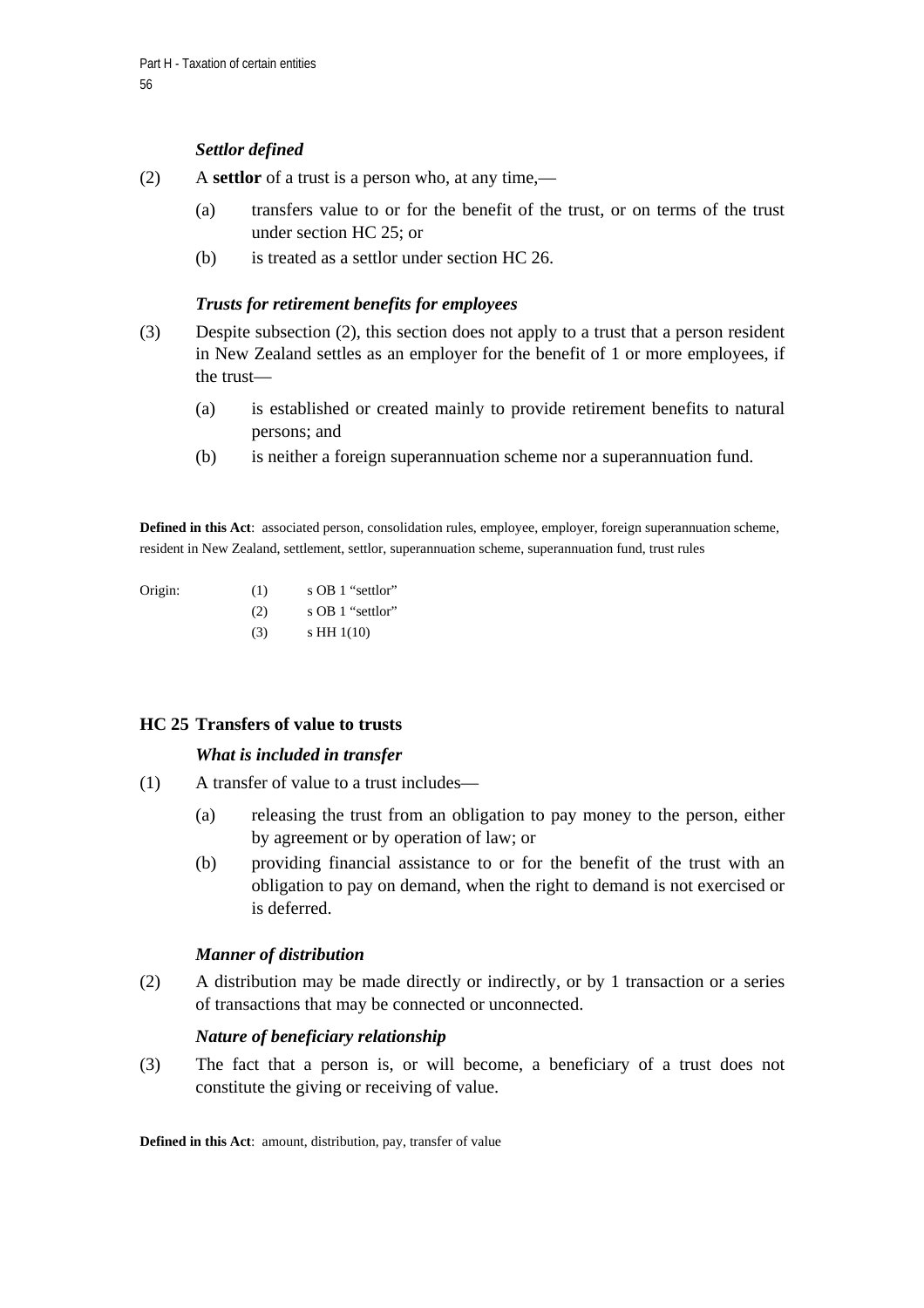Origin: (1) s OB 1 "settlor" (a) (2)  $s$  OB 1 "settlor" (b)  $(3)$  s OB 1 "settlor" (b)

## **HC 26 Activities treated as those of settlor**

## *When this section applies*

(1) This section describes certain activities by a person that result in the person being treated as a settlor. This section applies for the purposes of the trust rules.

### *Avoidance*

(2) If a person acts, or refrains from acting, or enters into a transaction or series of transactions with or in relation to a trust, when what is done or not done has the effect of defeating the intent and application of the trust rules, the person is treated as the settlor of the trust.

## *Shareholders in companies*

(3) If a company settles a trust, when it would have been a controlled foreign company at the date of settlement if it had been a foreign company at that time, a person who has, or would have, a control interest of 10% or more in the company is treated as a settlor of the trust. The categories of control interest are listed in section EX 2 (Four categories for calculating control interests), and a control interest is calculated under sections EX 3 to EX 7.

## *Shareholders in controlled foreign companies*

(4) If a controlled foreign company settles a trust, a person who has a control interest of 10% or more in the company is treated as a settlor of the trust. The categories of control interest are listed in section EX 2 (Four categories for calculating control interests), and a control interest is calculated under sections EX 3 to EX 7.

### *Second trusts*

(5) If a trustee of a trust (**trust A**) settles another trust or makes a distribution to, or on terms of, another trust (in either situation, **trust B**), a person who is a settlor of trust A is treated as a settlor of trust B. This treatment includes a person who is a settlor of trust A under this subsection.

## *Control over trustee or settlor*

(6) If a person (**person A**) acquires rights or powers in relation to a trustee or a settlor of an existing trust, when acquiring those rights or powers has the purpose or effect of enabling person A to require the trustee to treat them (or another person nominated by them) as a beneficiary of the trust, person A is treated as a settlor of the trust.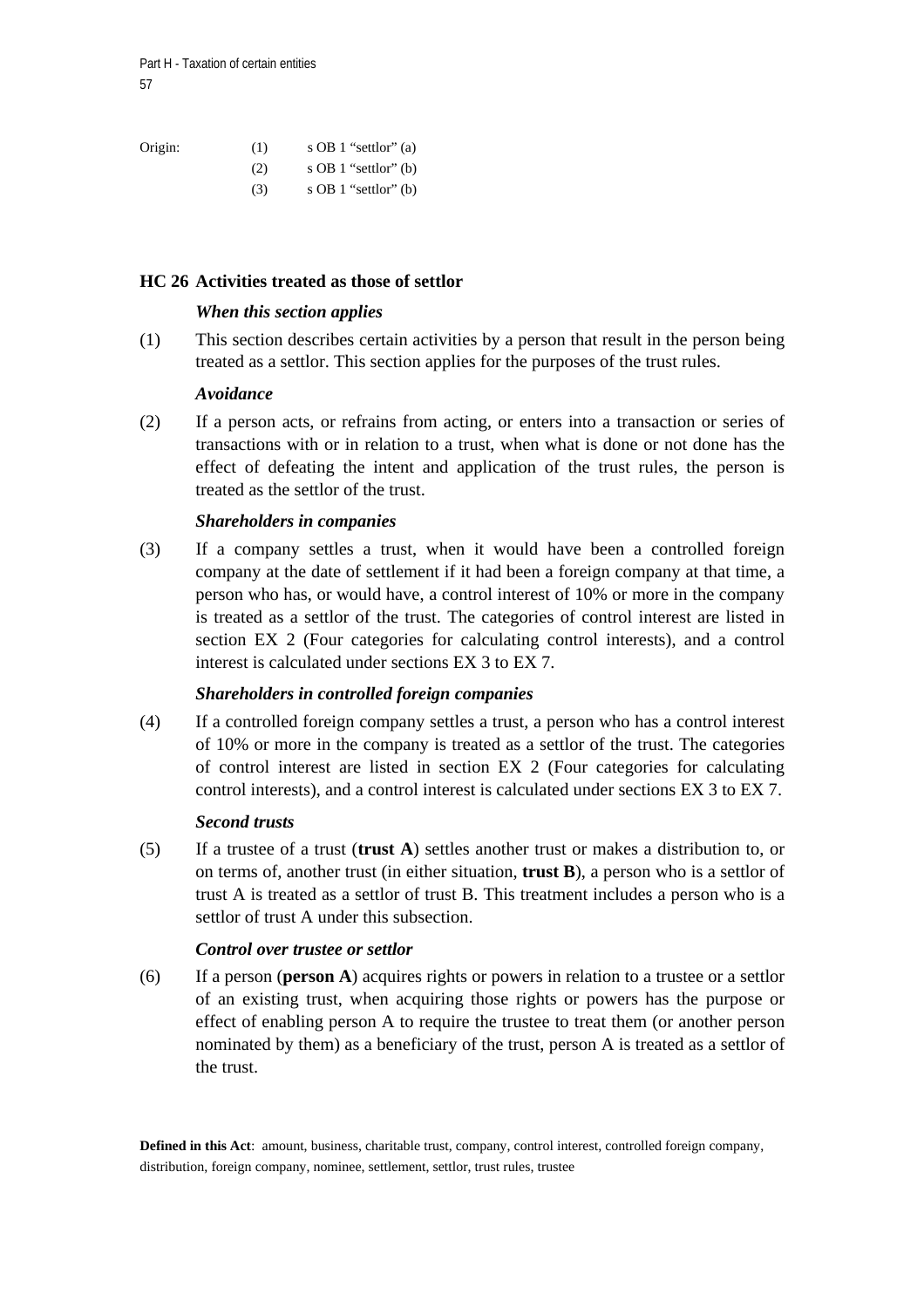| Origin: |  | HH $1(1)$ –(4), (8), (10), OB 1 "settlor" |
|---------|--|-------------------------------------------|
|---------|--|-------------------------------------------|

- $(2)$  OB 1 "settlor" (a)
- (3) HH 1(2)
- (4) HH 1(2)
- (5) HH 1(3)
- (6) HH 1(4)

# **HC 27 Settlors' liability to income tax**

# *When this section applies*

(1) This section applies to person who makes a settlement to or for the benefit of a trust after 17 December 1987, whether or not they settled property on the trust on or before that date.

# *When this section does not apply*

- (2) This section does not apply to—
	- (a) a settlor of a charitable trust:
	- (b) a settlor of a trust that has a trustee resident in New Zealand for the whole of the income year, or if the first settlement on the terms of the trust is made in the income year, from the start of the day on which the settlement is made to the end of the income year:
	- (c) a settlor of a superannuation fund:
	- (d) a settlor who is a natural person who settles property on trust and is not resident in New Zealand at the time of any settlement, and had not previously been resident after 17 December 1987, unless they choose to satisfy the income tax liability of the trustee under section HC 31:
	- (e) a settlor of a trust who establishes, through full disclosure to the Commissioner of the settlements made, that another person who has settled property on the trust should have a greater liability, having regard to the respective settlements made:
	- (f) a settlor of a trust to the extent to which the trustee income is derived from the settlor's remitting an amount under a financial arrangement to which section EH 37 (Other definitions) applies.

# *Liable as agent*

(3) If a trustee of the trust derives trustee income in an income year, and a settlor of the trust is resident in New Zealand in the income year, the settlor is liable as agent of the trustee for income tax payable by the trustee, other than income tax that the trustee is liable for as agent under section HC 30. If there is more than 1 settlor, the liability is joint and several. The agency relationship is dealt with in section HD 11(2) (Trusts).

# *Limited effect of disclosure*

(4) A disclosure under subsection (2)(e) does not apply to determine if a trustee's obligations under section HC  $9(1)(a)(ii)$  are met for the purposes of a trust satisfying the requirements of a complying trust.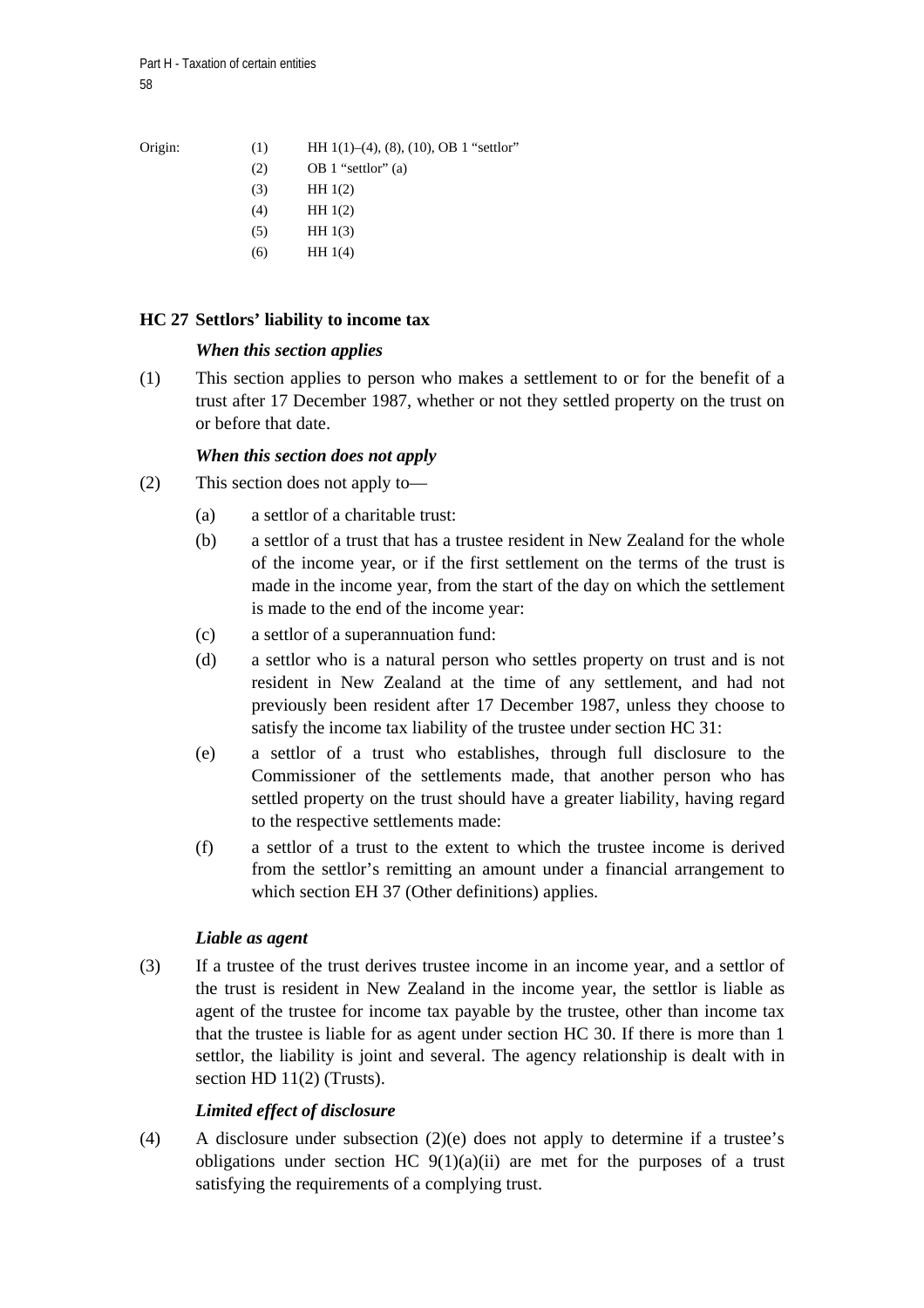**Defined in this Act**: agent, amount, charitable trust, Commissioner, financial arrangement, income tax, income year, income tax liability, pay, resident in New Zealand, settlement, settlor, superannuation fund, trustee, trustee income

Origin:  $(1)$  HH 4(4)  $(HH 4(5))$  $(HH 4(4))$  $(HH 4(5)$  proviso

## **HC 28 Treatment of foreign trusts when settlor becomes resident**

## *What this section applies to*

- (1) This section applies to a trust that meets the following requirements:
	- (a) a settlor of the trust is a natural person who becomes resident in New Zealand; and
	- (b) the trust would have been a foreign trust in relation to a distribution had a distribution been made immediately before a settlor became resident.

## *Election to satisfy tax liability*

(2) A settlor, trustee, or beneficiary of the trust may choose, by the election expiry date, to satisfy the income tax liability of the trustee under section HC 31.

### *Tax consequences of making election*

- (3) For the purposes of section HC 12 and the definition of **taxable distribution**, if an election described subsection (2) has been made, the trust is treated as follows:
	- (a) as a foreign trust to the extent to which the distribution consists of an amount derived by the trustee before the date of the election:
	- (b) as a complying trust to the extent to which the distribution consists of an amount derived by the trustee on or after the date on which the election is made, if the requirements under section HC 9(1) have been met:
	- (c) as a non-complying trust to the extent to which the distribution is made, when an election is made but the requirements referred to in paragraph (b) are not met, for as long as the requirements are not met.

### *Tax consequences when no election made*

- (4) For the purposes of section HC 12 and the definition of **taxable distribution**, if the election referred to in subsection (2) is not made, the trust is treated as follows:
	- (a) as a foreign trust to the extent to which the distribution consists of an amount derived by the trustee before the election expiry date:
	- (b) as a non-complying trust to the extent to which a distribution consists of an amount derived by the trustee on or after the election expiry date.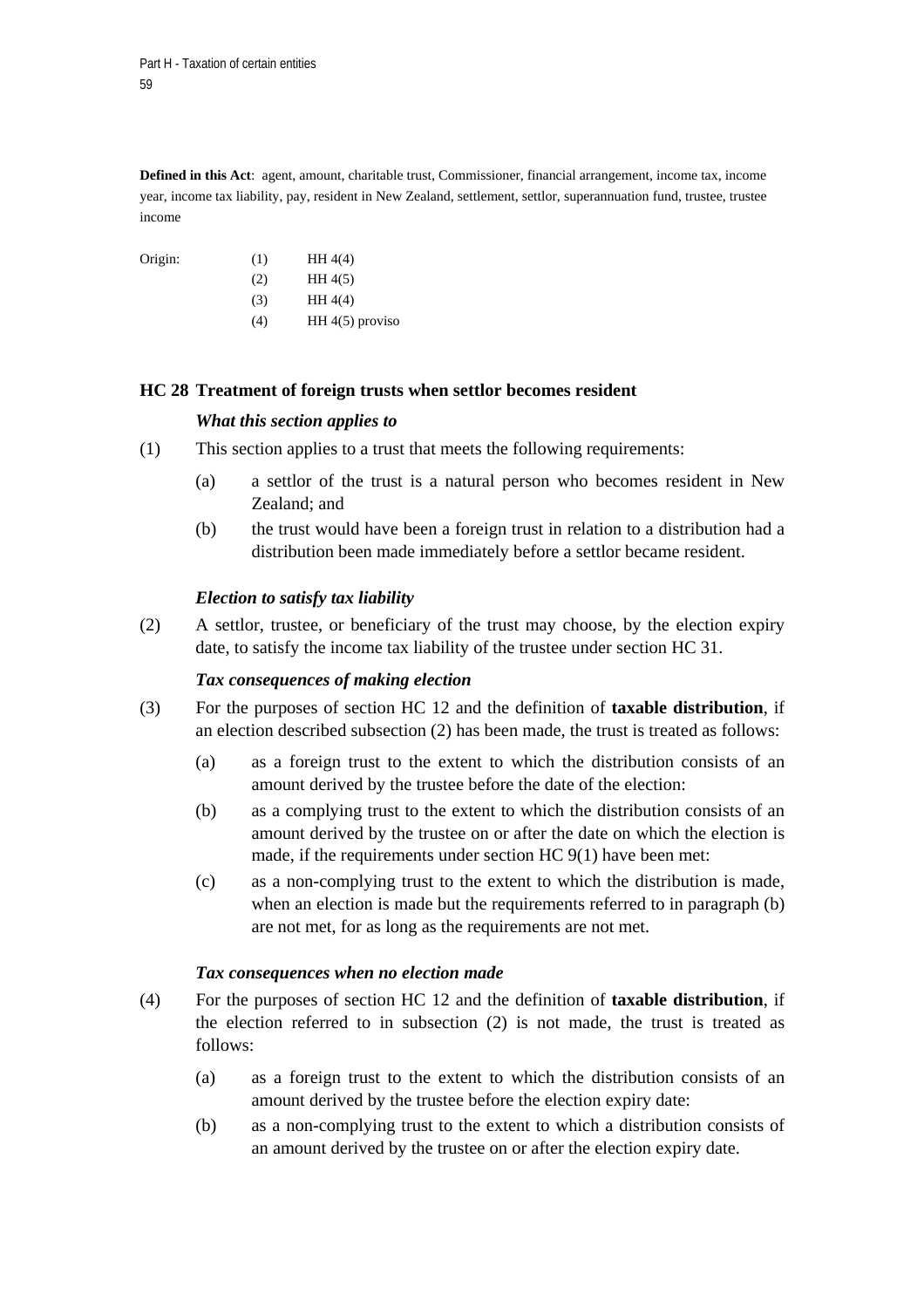# *Election expiry date*

(5) In this section, the election expiry date is the day that is the first anniversary of the day on which the settlor first became resident in New Zealand.

# *Calculating income derived before election, or election expiry date*

- (6) For the purposes of subsections (2) and (3), the amount derived in the part of the income year before the person makes the election, or before the election expiry date, is either—
	- (a) the sum of all amounts derived in the part year; or
	- (b) an amount calculated using the formula—

 days before election date or election expiry date amount derived in income year of election x<br>365

**Defined in this Act**: amount, complying trust, distribution, foreign trust, income, income tax liability, income year, non-complying trust, resident in New Zealand, settlor, taxable distribution, trustee

#### Origin: (1) HH 2(1)

| (2) | HH2(1)       |
|-----|--------------|
| (3) | HH 2(2)      |
| (4) | HH2(3)       |
| (5) | HH $2(3)(a)$ |
| (6) | HH 2(4)      |
|     |              |

*Valuation of property, trading stock, and financial arrangements* 

## **HC 29 When existing trusts come into tax base**

## *When this section applies*

- (1) This section applies in an income year if, through a change in circumstances, an amount derived by a trustee of a trust on a day in the income year is assessable income when it would not have been assessable income had it been derived before that day (other than only as non-resident withholding income). Examples of a change in circumstances are—
	- (a) a non-resident settlor becomes resident in New Zealand, section HC 28:
	- (b) a charitable trust loses its charitable status, section HC 10.

## *Establishing cost of trust property*

- (2) The cost of premises, plant, equipment, and trading stock of the trust at the date of the change in circumstances, at the option of a person who is liable to satisfy any income tax payable by the trustee, is either—
	- (a) the historical cost of the property or trading stock minus any accumulated depreciation loss, or other value (but no higher than market value) that the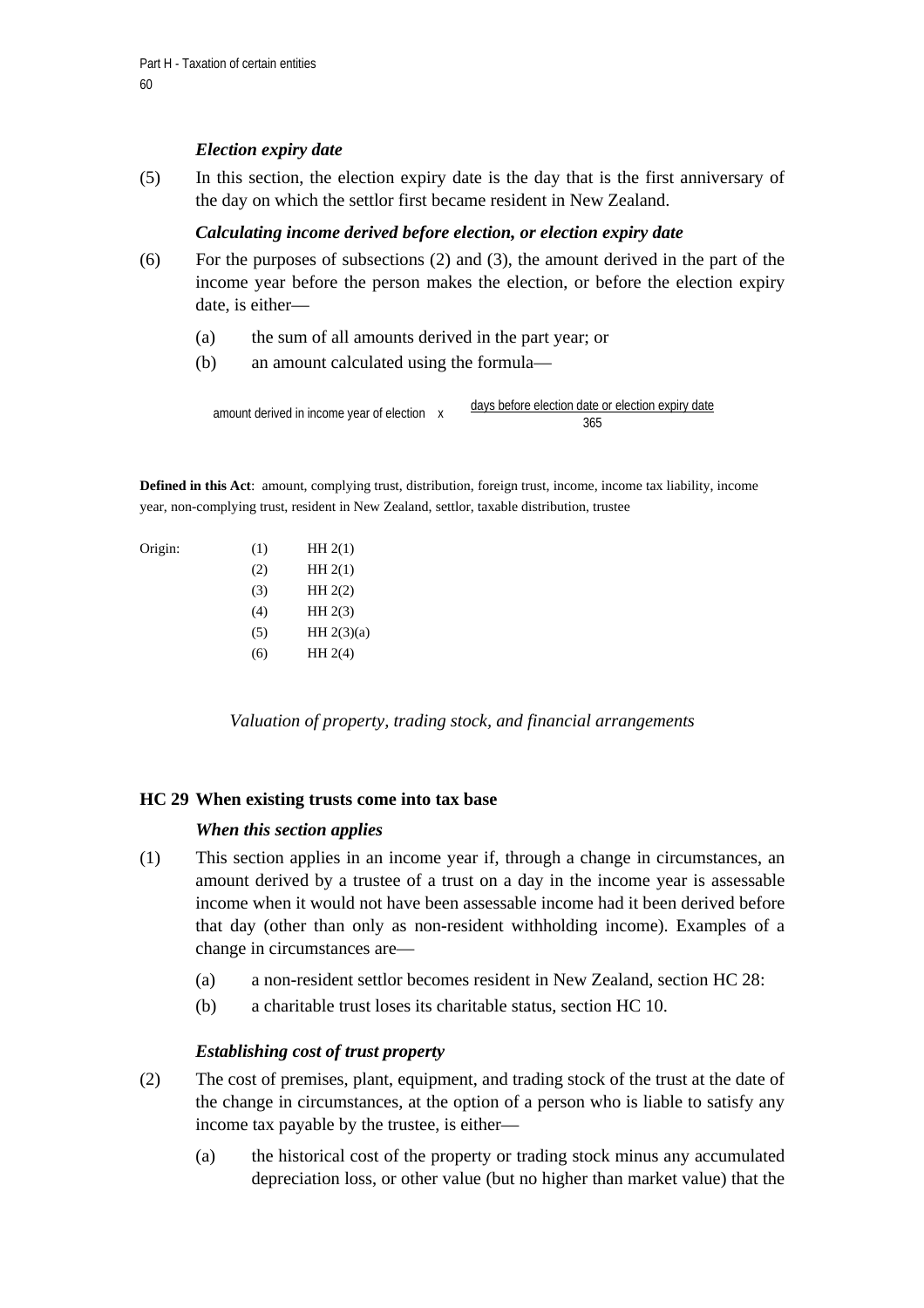trust used at that date for income tax purposes in a country or territory in which the trust is liable to pay income tax on its trustee income; or

(b) the value that would be used at that date calculated as if the income derived by the trustee had been assessable income (other than only as nonresident withholding income).

## *Consideration for financial arrangements*

- (3) For the purposes of this Act, the consideration for a financial arrangement of the trust at the date of the change in circumstances, at the option of a person who is liable to satisfy any income tax payable by the trustee, is either—
	- (a) the market value of the financial arrangement on that date; or
	- (b) the value calculated using the formula—

consideration paid to person  $+$  expenditure – consideration paid by person – income.

## *Definition of items in formula*

- (4) In the formula,—
	- (a) **consideration paid to person** is the consideration paid to the person before the relevant period:
	- (b) **expenditure** is the expenditure that would have been incurred under the financial arrangements rules before the relevant period:
	- (c) **consideration paid by person** is the consideration paid before the relevant period:
	- (d) **income** is the income that would have been derived under the financial arrangements rules before the relevant period.

**Defined in this Act**: amount, assessable income, business, charitable trust, consideration, depreciation loss, financial arrangement, financial arrangements rules, income, income tax, income year, non-resident, non-resident withholding income, pay, resident in New Zealand, this Act, trading stock, trustee, trustee income

| Origin: | (1) | HH <sub>5</sub> |
|---------|-----|-----------------|
|         | (2) | HH 5(a)         |
|         | (3) | HH 5(b)         |
|         | (4) | HH 5(b)         |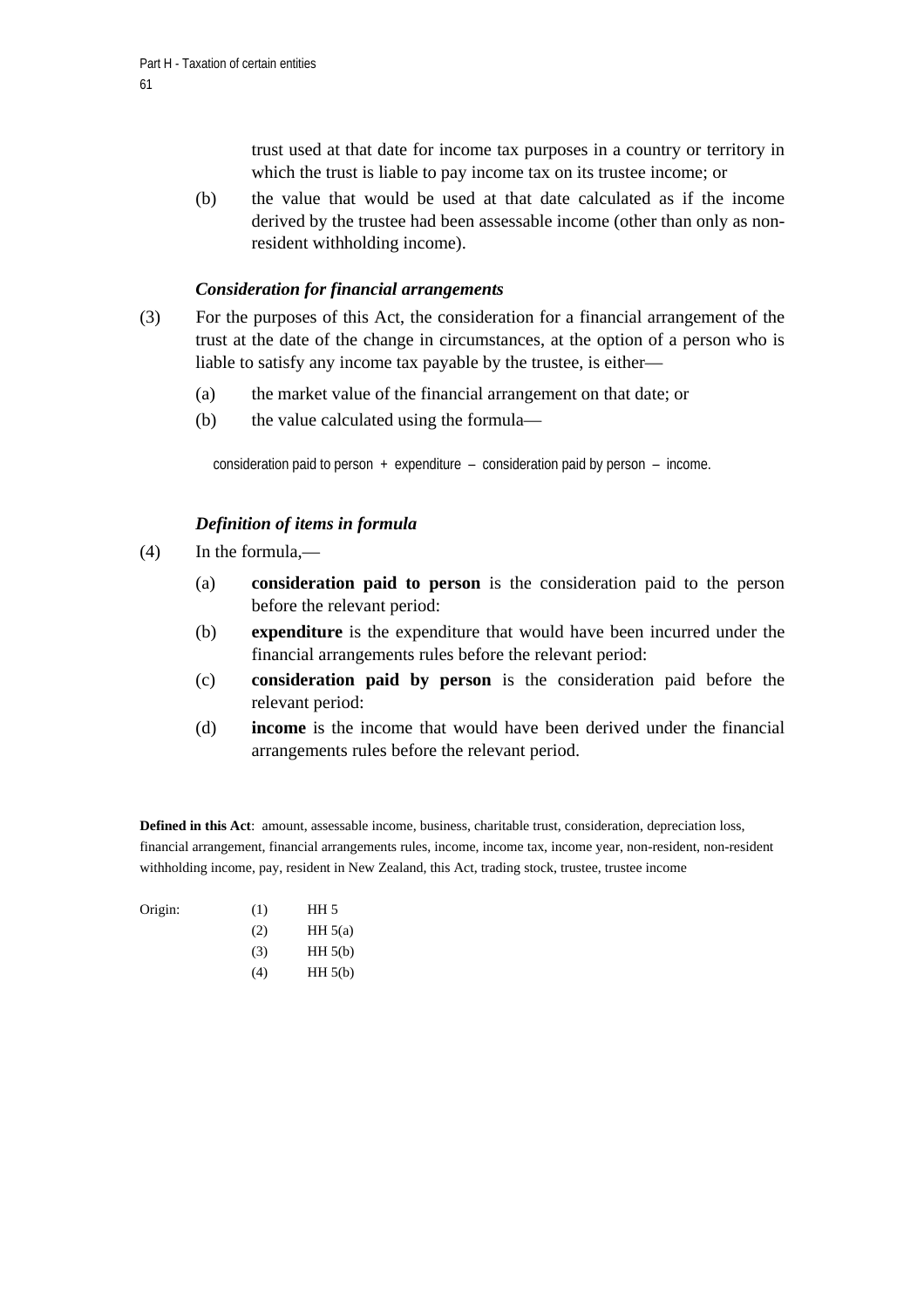## *Rate and payment of income tax*

## **HC 30 Liability of trustee as agent**

## *When this section applies*

(1) This section applies in an income year when a beneficiary of a trust, other than a beneficiary of a community trust, derives an amount of beneficiary income or a taxable distribution.

## *Agency*

(2) The trustee must, as agent, satisfy the income tax liability of the beneficiary for their beneficiary income and taxable distributions derived. The agency relationship is dealt with in section HD 11(1) (Trusts).

## *Relationship to other provisions*

(3) Section HD 4(b) (Treatment of principals) overrides this section.

**Defined in this Act**: agent, amount, beneficiary income, community trust, income tax liability, taxable distribution, trustee

| Origin: | (1) | HH3(2)   |
|---------|-----|----------|
|         | (2) | HH3(2)   |
|         | (3) | HK 3(1A) |

## **HC 31 Election to satisfy income tax liability of trustee**

### *Election to satisfy tax liability*

(1) A trustee, settlor, or beneficiary of a trust may choose to satisfy the income tax liability of the trustee of the trust.

## *Liability of person making election*

(2) The person making an election referred to in subsection (1) is liable for the income tax payable by the trustee, other than income tax that the trustee is liable for as agent.

### *Application of election*

(3) An election may apply either for an income year or from the date on which the election is made. It then applies for all following income years.

## *Time of providing election*

(4) Notification of an election under this section must be provided within the time allowed for providing a return of income for the relevant income year. If section HC 28 applies, notification must be provided by the election expiry date.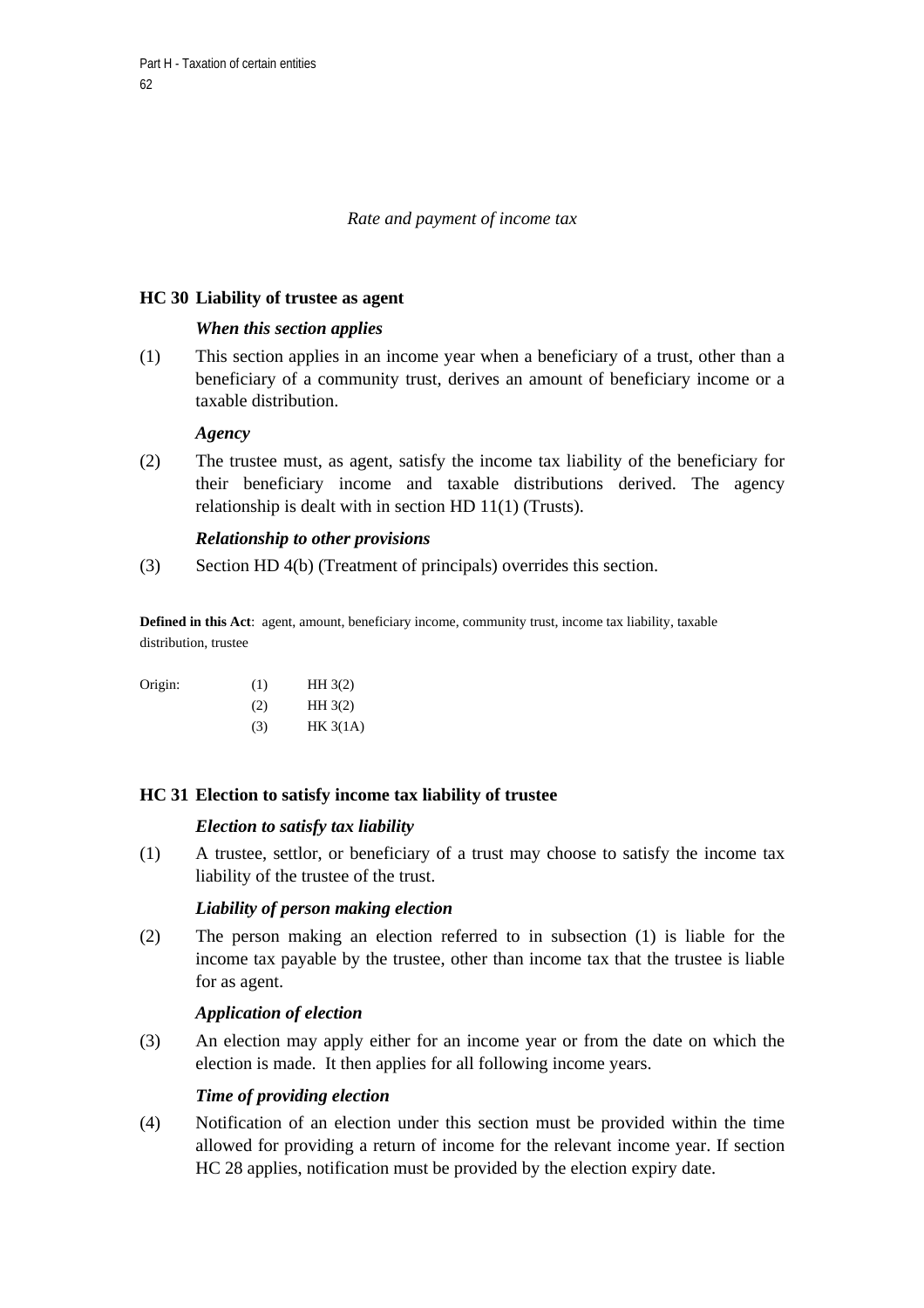**Defined in this Act**: agent, income tax, income tax liability, income year, pay, return of income, settlor, trustee

| Origin: | (1) | HH 4(7) |
|---------|-----|---------|
|         | (2) | HH 4(7) |
|         | (3) | HH 4(7) |
|         | (4) | HH 4(7) |

#### **HC 32 Rate of tax: taxable distributions from non-complying trusts**

Income tax is imposed on a taxable distribution from a non-complying trust under section BF 1(b) at the rate set out in schedule 1, part A, clause 5.

**Defined in this Act**: income tax, non-complying trust, taxable distribution

Origin: HH 3(4)

#### **HC 33 Rate of tax: beneficiary income of minors**

#### *When this section applies*

(1) This section applies in an income year when a person who is a minor derives an amount of beneficiary income from a trust. The amount is treated as trustee income for the purposes of determining the rate of tax that applies, who pays the relevant tax, and who provides the returns of income.

#### *Amounts excluded from rule*

- (2) This section does not apply—
	- (a) if the total amount of beneficiary income that the minor derives in an income year is less than \$1,000; or
	- (b) to beneficiary income derived—
		- (i) from a trust settled in the way described in section HC 34:
		- (ii) from a testamentary trust described in section HC 35:
		- (iii) from a Māori authority:
		- (iv) directly from a group investment fund:
		- (v) for whom a child disability allowance is paid under the Social Security Act 1964.

#### *Excluded income*

(3) The amount the minor derives as beneficiary is excluded income of the minor under section CX 44B (Amounts derived by minors from trusts).

#### *Meaning of minor*

(4) For the purposes of this section, and sections HC 34, HC 35, and LB 1A (Treatment of imputation credits of beneficiary minor), a **minor** is a natural person resident in New Zealand who is under 16 years of age on the trust's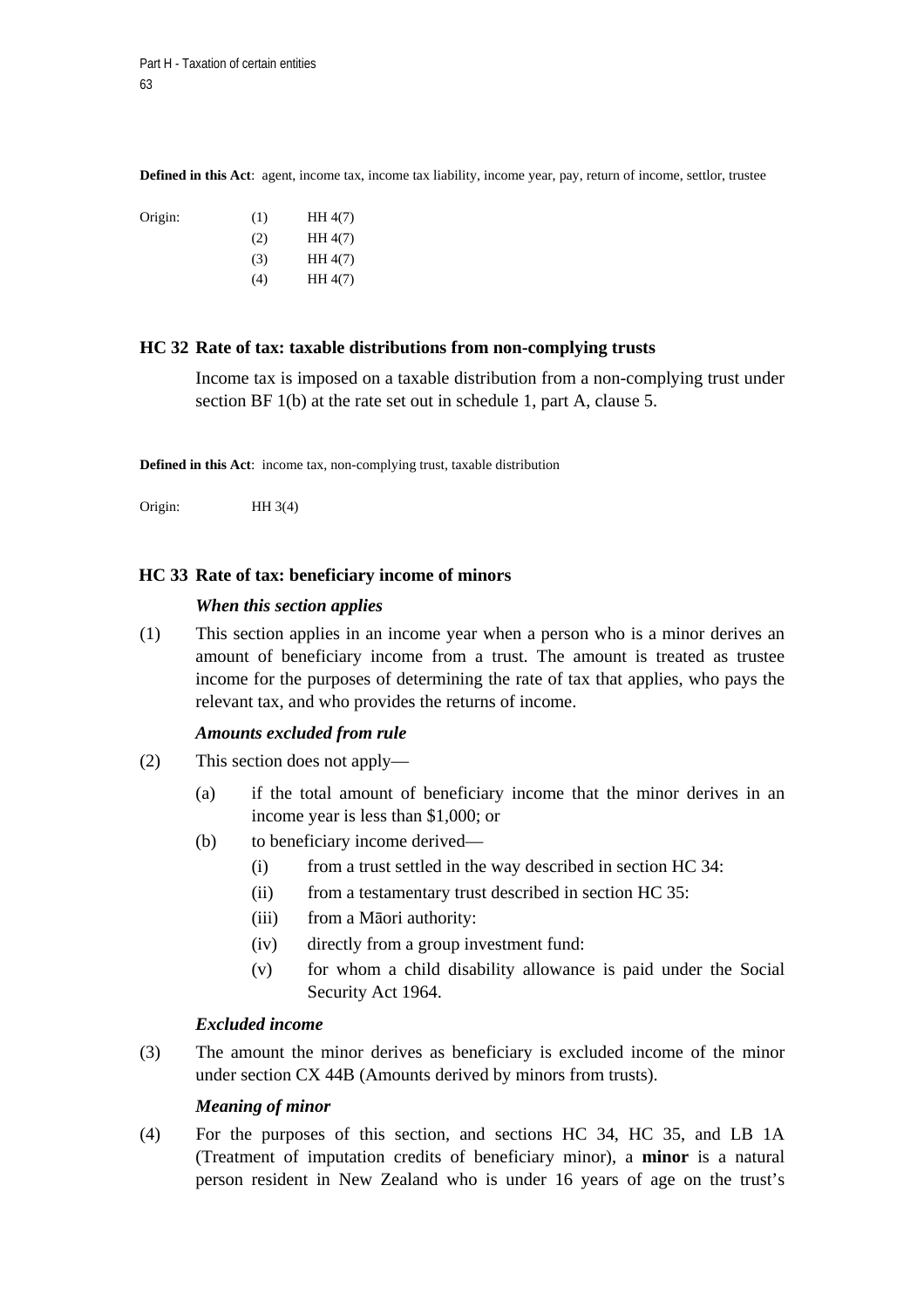balance date for the income year in which the income derived by the trustee is also beneficiary income of the minor.

### *Relationship with other provisions*

(5) This section overrides sections HC 4, HC 15 to HC 17, HC 19, HC 20, and HC 30.

**Defined in this Act**: amount, beneficiary income, distribution, excluded income, group investment fund, income year, imputation credit, Māori authority, minor, pay, resident in New Zealand, return of income, trustee, trustee income

Origin:

| Origin: | (1) | HH 3A               |
|---------|-----|---------------------|
|         | (2) | HH 3A-3C, 3E        |
|         | (3) | HH 3(1)(b)          |
|         | (4) | $HH 3F(2)$ , $(2A)$ |
|         | (5) | HH $3A(1)(b)$       |

## **HC 34 Minors' beneficiary income from unrelated source**

### *When this section applies*

(1) This section applies for the purposes of section HC 33(2)(b)(i), but does not apply if services are provided to the trust by a relative, guardian, or associated person, except those services that are incidental to the operation of the trust. Examples of incidental services are bookkeeping, accounting, or trustee services.

### *Amounts excluded from application of minor beneficiary rule*

- (2) Section HC 33(3) does not apply to beneficiary income derived by person who is a minor if all the settlements on the trust were made by—
	- (a) a person who is not a relative or a guardian of the minor, nor a person associated with a relative or a guardian; or
	- (b) a person who is a relative acting as agent of the minor if—
		- (i) the settlor has received the property from a person other than a relative, guardian, or their associate; or
		- (ii) the settlor is required by a court order to pay damages or compensation to the minor; or
		- (iii) a protection order has been made against the settlor under section 14 of the Domestic Violence Act 1995 in relation to which the minor is a protected person, when the settlement (which may be made jointly with another person) is made before the order is made or during the time the order is in force.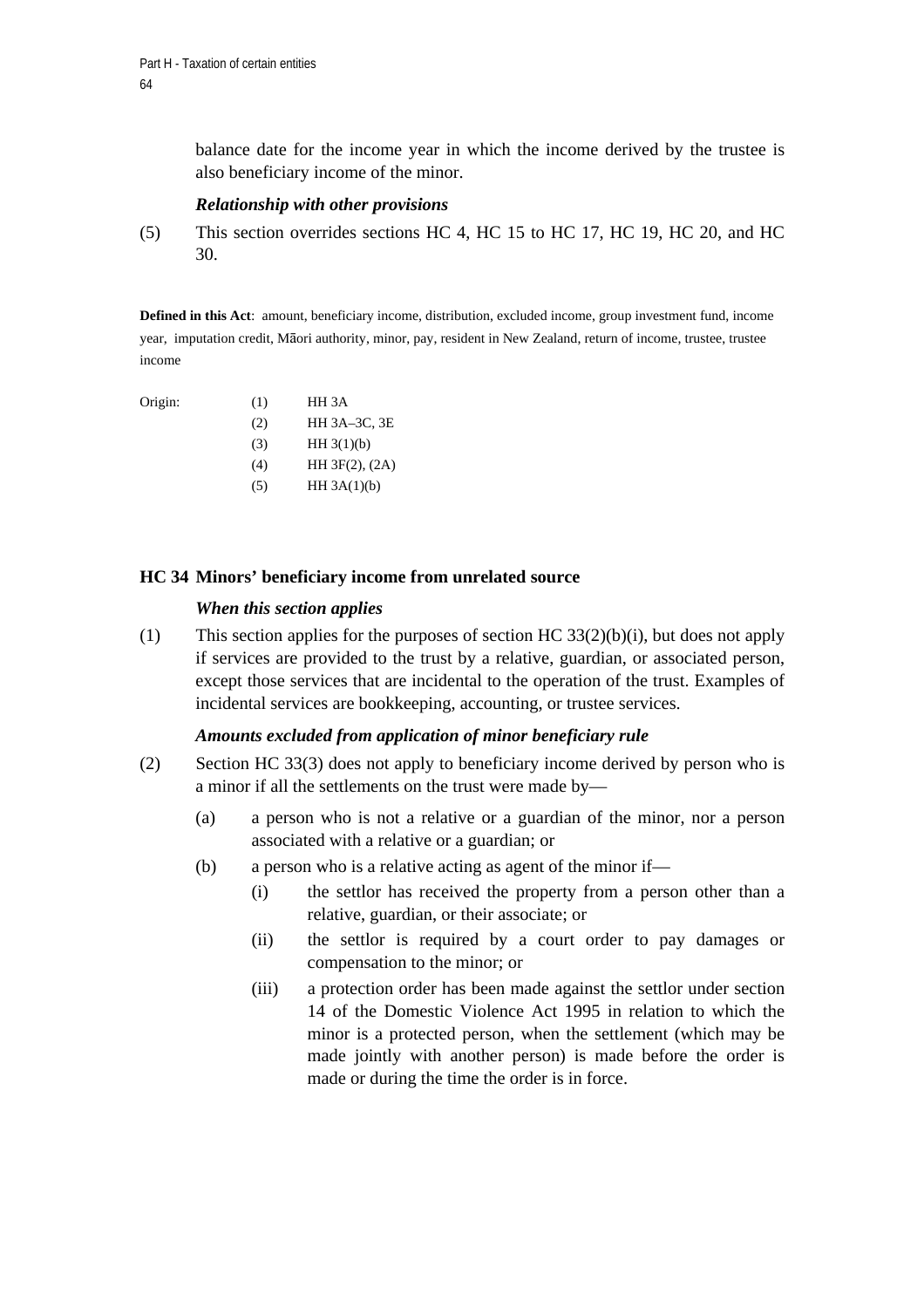# *Amounts treated as excluded from application of minor beneficiary rule*

- (3) If more than 1 settlement is made on the trust and not all settlements meet the requirements set out in subsection (2), section HC 33(3) does not apply if the only settlements that fail to meet the requirements are made through—
	- (a) the disposal, for less than market value, of property whose total value is not more than \$5,000 at the end of the income year (the settlement being valued on the date of settlement); or
	- (b) providing financial assistance for less than market value in the form of a loan whose total value is no more than \$1,000 on any day in the income year.

## *Settlements outside the exclusion*

(4) Subsection (3) does not apply if none of the settlements is of a kind referred to in subsection (2).

# *Meaning of financial assistance, guardian, relative*

(5) In this section,—

**financial assistance** may include assistance through a loan, guarantee, security, or in another way, and financial assistance is treated as having been provided to, or for the benefit of, a trust for less than market value if—

- (a) the assistance is provided at below market rates; or
- (b) an amount payable for the assistance are payable on demand and the right to demand is not exercised or is deferred

**guardian** has the meaning set out in section 15 of the Care of Children Act 2004, but does not include a guardian appointed under—

- (a) section 110(1)(a) to (d) of the Children, Young Persons, and their Families Act 1989; or
- (b) section 31 of the Care of Children Act 2004; or
- (c) section 53 of the Public Trust Office Act 1957 by a court order; or
- (d) section 7(4) of the Adoption Act 1955

**relative** means a person (**person A**) who is connected with another person (**person B**) in any of the following ways:

- (a) through blood relationship within the fourth degree:
- (b) by marriage if person A is married (or is in a relationship in the nature of marriage) to person B or to a person who is connected by blood relationship or adoption to person B, or who is a guardian of person B:
- (c) by adoption if person A has been adopted as the child or person B, or as a child of a person who is related within the third degree to person B:
- (d) through a trust if person A is the trustee of the trust under which person B has benefited or is eligible to benefit.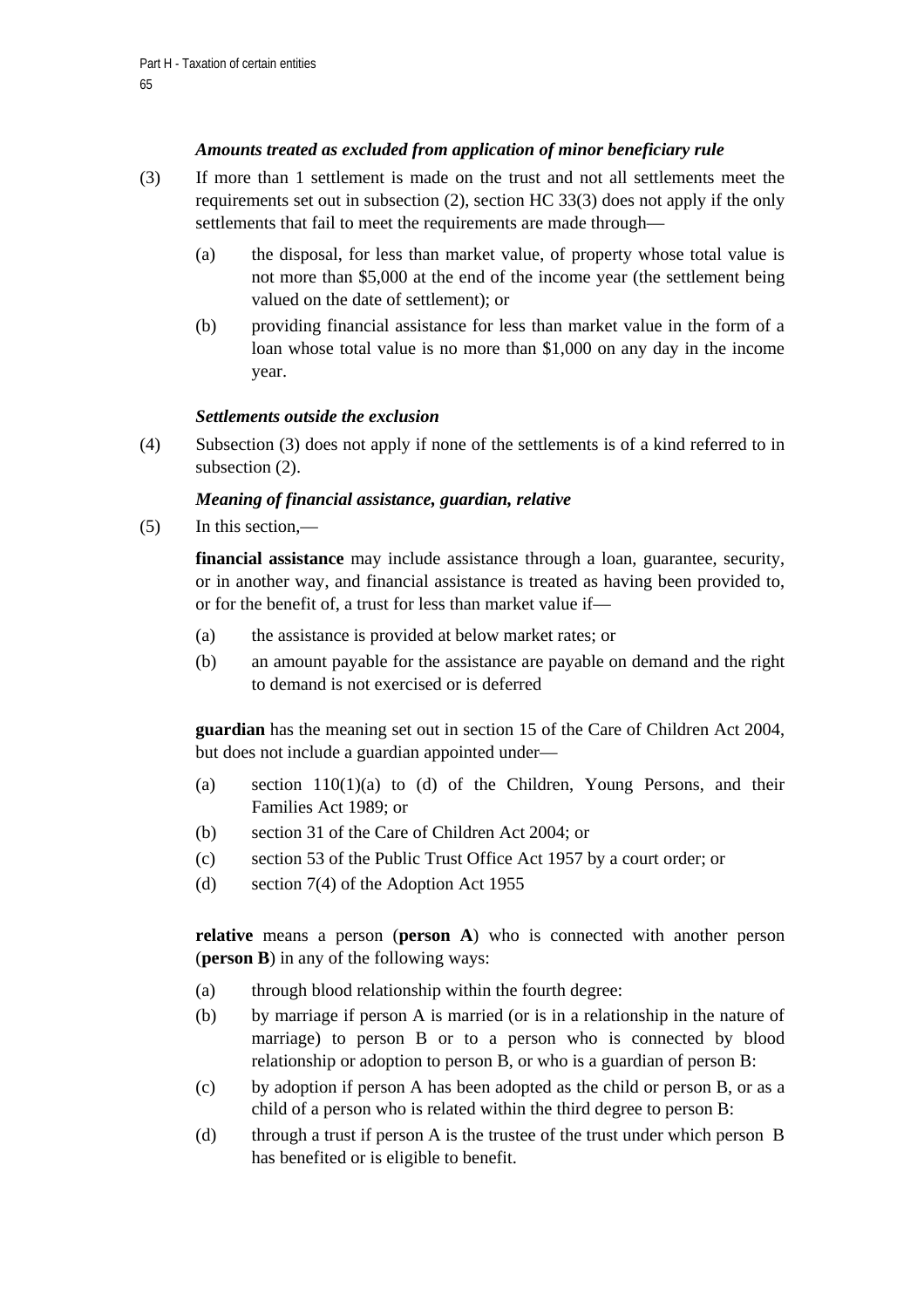**Defined in this Act**: agent, amount, associated person, beneficiary income, financial assistance, guardian, income year, minor, pay, relative, settlement, settlor, trustee

| Origin: | (1) | $HH$ 3C, $HH$ 3D(3), (4) |
|---------|-----|--------------------------|
|         | (2) | HH 3C                    |
|         | (3) | HH 3D(1), (2)            |
|         | (4) | HH 3D(1A)                |
|         | (5) | HH 3F(1), (3), (4)       |

### **HC 35 Minors' beneficiary income from testamentary trust**

### *When this section applies*

(1) This section applies for the purposes of section HC  $33(2)(b)(ii)$ .

## *Amounts excluded from application of minor beneficiary rule*

- (2) Section HC 33(3) does not apply to beneficiary income derived by person who is a minor if all the settlements on the trust were made under a will, codicil, intestacy, or court variation if—
	- (a) the minor is alive within 12 months of the date of the settlor's death; or
	- (b) the minor has a brother, sister, half-brother, or half-sister alive within 12 months of the date of the settlor's death.

**Defined in this Act**: beneficiary income, minor, settlement, settlor

Origin:  $(1)$  HH 3C(1)(e)  $(HH 3C(1)(e))$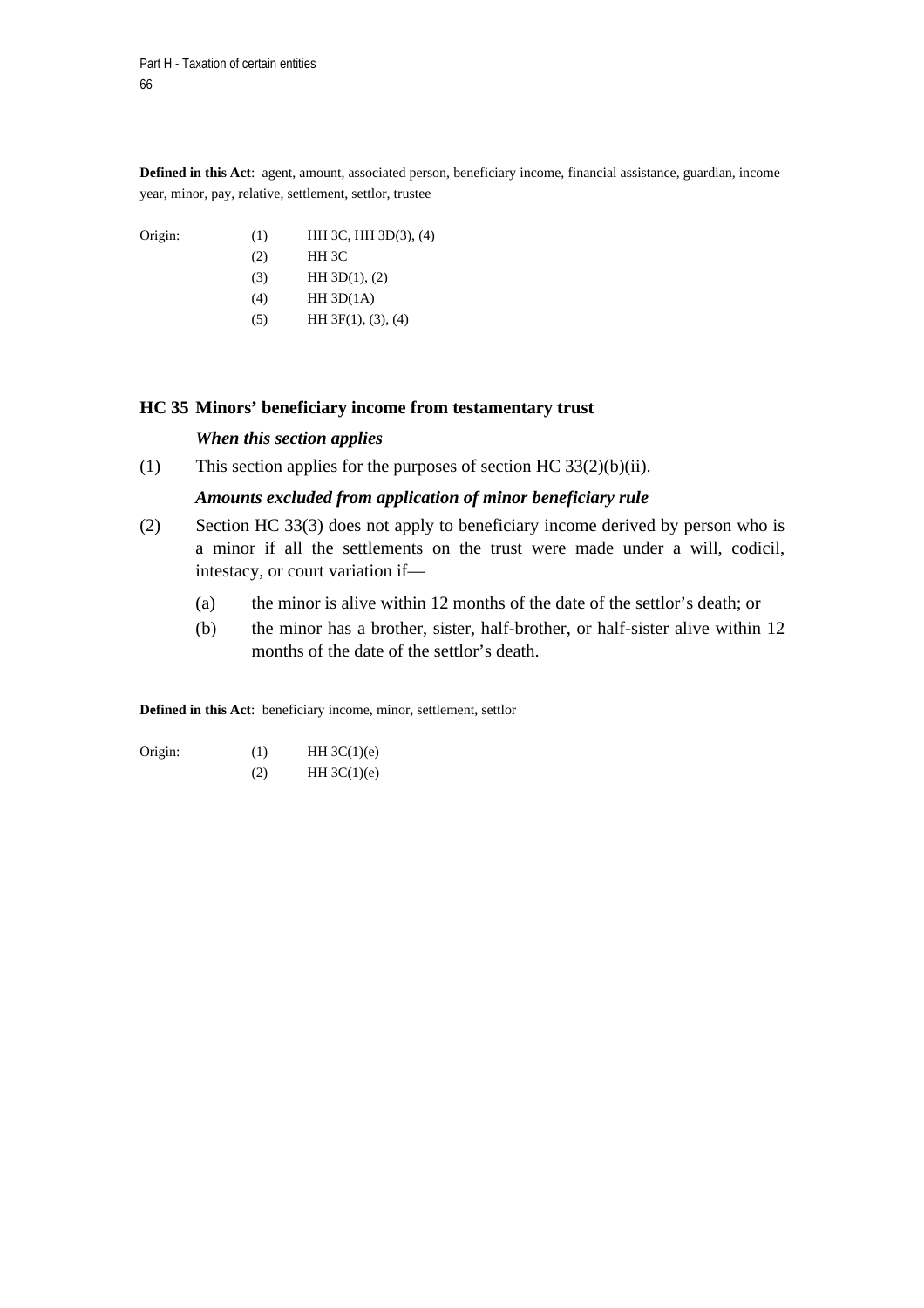# **Subpart HD—Agents**

## *General provisions*

## **HD 1 Outline of subpart**

## *When this subpart applies*

(1) This subpart set out the circumstances in which a person is treated for the purposes of this Act and the Tax Administration Act 1994 as an agent of another person in relation to the tax obligations of that other person.

## *Provisions relating to agents*

- (2) The following provisions in other subparts of this Act set up certain agency relationships for income tax purposes, or provide certain tax consequences and requirements of an agency relationship:
	- (a) section EY 48(5) (Non-resident life insurers may become resident):
	- (b) section FC 16(3) (Liability to make return and pay income tax):
	- (c) sections FD 4(2) and FD 6 (which relate to consolidated groups and nominated companies):
	- (d) sections FDA 2(4) and FDA 5 (which relate to imputation groups and nominated companies):
	- (e) section HB 25 (Assessments of shareholders' liabilities):
	- (f) section HC 27(3) (Settlors' liability to income tax):
	- (g) section HC 30(2) (Income tax liability on beneficiary income and taxable distributions):
	- (h) section LD 6 (Allowance for provisional tax paid by agent):
	- (i) section NF 2(4), (6) and (7) (Deduction of resident withholding tax):
	- (j) section NF 3(1) and (5) (Requirements for agents or trustees to make resident withholding tax deductions on receipt of payments):
	- (k) section NF 5 (Non-resident withholding tax deducted in substitution for resident withholding tax):
	- (l) section NG 8(2) (Deduction of non-resident withholding tax):
	- (m) section NG 15 (Deductions of non-resident withholding tax deemed to be received by person entitled to payment):
	- (n) section OB 1, the definition of **offered or entered into in New Zealand**.

**Defined in this Act**: agent, beneficiary income, company, consolidated group, deduction, imputation group, income tax, income tax liability, nominated company, non-resident, non-resident withholding tax, offered or entered into in New Zealand, pay, provisional tax, resident withholding tax, return of income, settlor, shareholder, taxable distribution, this Act, trustee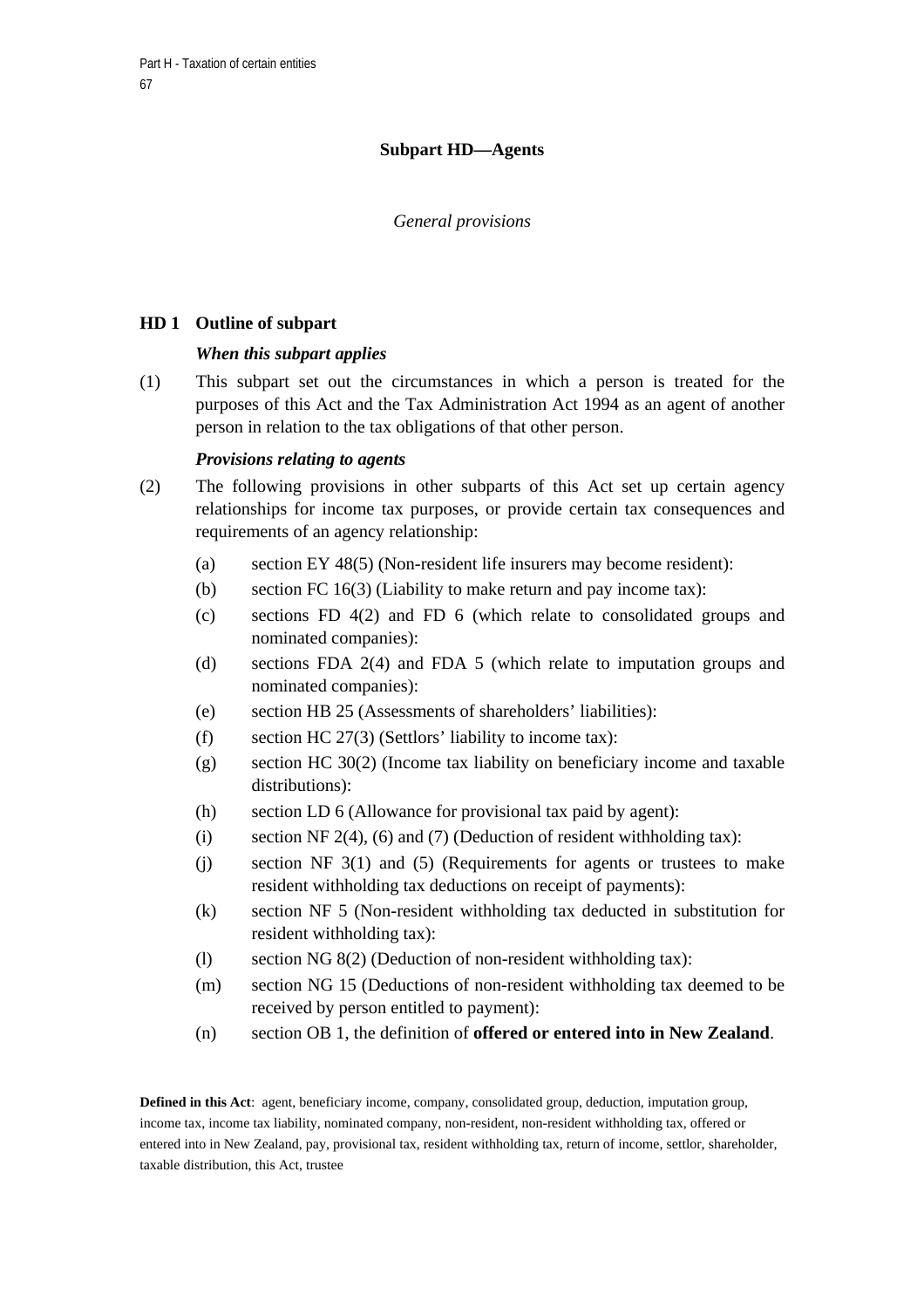Part H - Taxation of certain entities 68

Origin: (1) HK 1(1)  $(2)$  new

## **HD 2 Joint liability of principal and agent for tax obligations**

Principals and agents are jointly and severally liable for the tax obligations relating to the agency, and the Commissioner may issue an assessment for the same tax to both an agent and their principal. The liability of the one remains despite an assessment of the other.

**Defined in this Act**: agent, assessment, Commissioner

Origin: HK 3(2)

#### **HD 3 Agents' duties and liabilities**

#### *Assessments, returns, and payment of tax*

- (1) An agent must—
	- (a) make the assessments that their principal is required to make; and
	- (b) provide the returns of income tax required of their principal; and
	- (c) satisfy their principal's income tax liability.

#### *Joint and several liability*

(2) If 2 or more persons are liable as agents in relation to the same tax, the liability is joint and several.

#### *Agent as separate person*

(3) The agent is treated in their capacity as agent as a separate person, and may claim in relation to the agency income only those rebates or exemptions to which the principal is entitled.

**Defined in this Act**: agent, assessment, income tax, income tax liability, pay, return of income

| Origin: | (1) | HK 1(1)      |
|---------|-----|--------------|
|         | (2) | HK3(3)       |
|         | (3) | HK 1(1), (2) |

## **HD 4 Treatment of principals**

Despite section HD 3,—

(a) a principal remains liable for their tax obligations, and is not released from them merely through the existence of the agency; and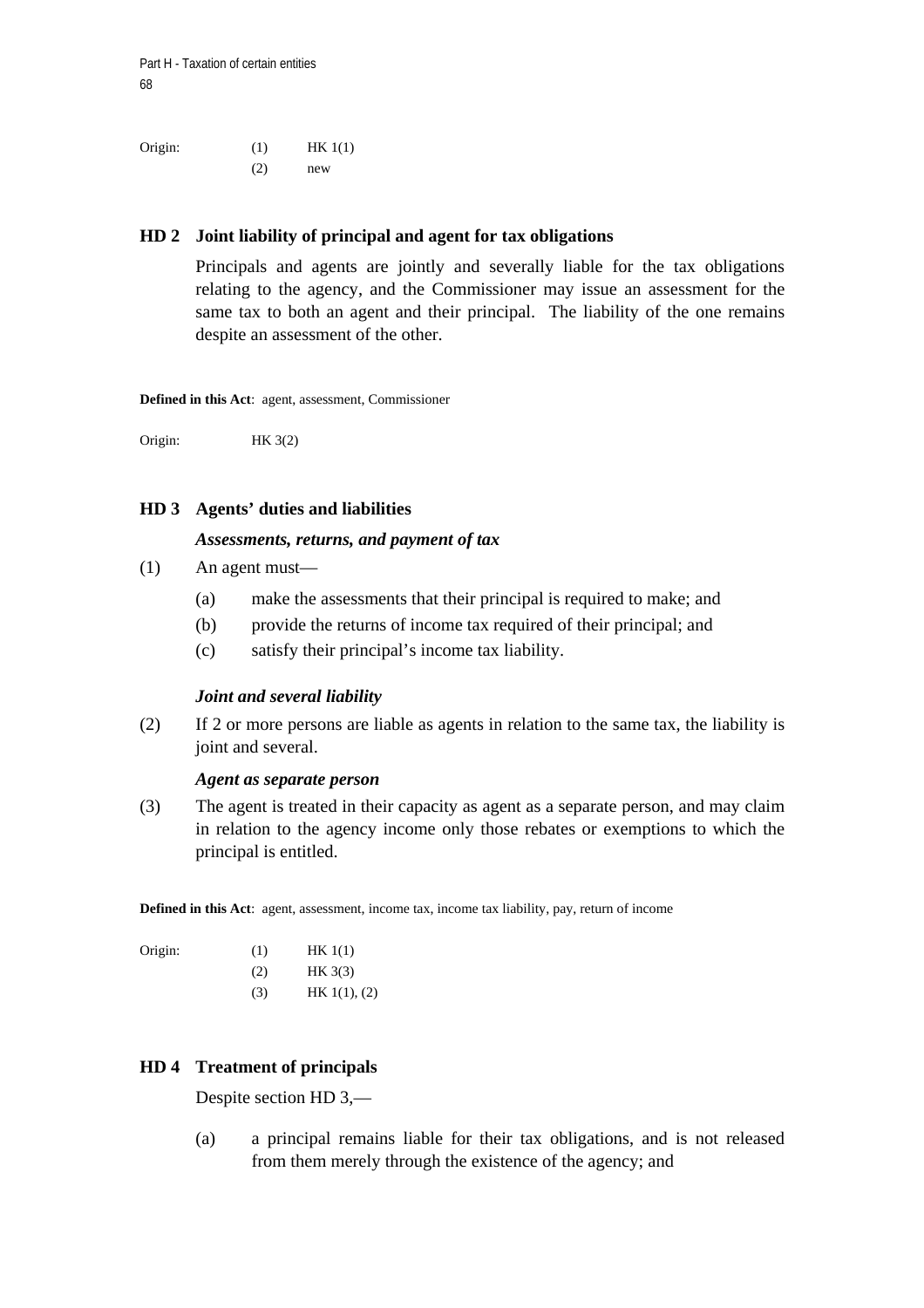(b) if the Commissioner agrees, the principal and the agent may decide that the principal is to undertake the duties set out in section HD 3(1).

**Defined in this Act**: agent, Commissioner

Origin: HK 3(1), (1A)

## **HD 5 Matters between principals and agents**

#### *Assessment as authority*

(1) The Commissioner's assessment is, as between principal and agent, sufficient authority for the payment of tax by the agent.

#### *Recovering payment*

- (2) On paying tax, an agent is entitled to be reimbursed by the principal, and may—
	- (a) recover the amount from the principal; or
	- (b) deduct the amount from money that the agent holds if the money belongs or is payable to the principal.

#### *Retaining funds*

(3) For the purposes of paying tax in relation to which an agent is or may become liable, the agent may retain an amount from money that belongs or is payable to the principal. This subsection applies only in relation to tax payable for a tax year or for a previous tax year.

### *Effective relationship*

(4) If a person who is carrying on business in New Zealand is sufficiently under the control of another person in business, whether in New Zealand or elsewhere, so that the relationship between them is effectively that of principal and agent, the Commissioner may treat the first business as the principal's business carried on by the agent on behalf of the principal.

### *Hardship*

- (5) The Commissioner may set a new due date for an agent to pay a tax liability if, when the assessment is made.—
	- (a) the agent—
		- (i) is unable to pay the tax liability because they do not hold money that belongs to the principal; and
		- (ii) has not paid away money after being assessed in relation to the agency; and
	- (b) the enforcement of payment would cause hardship to the agent.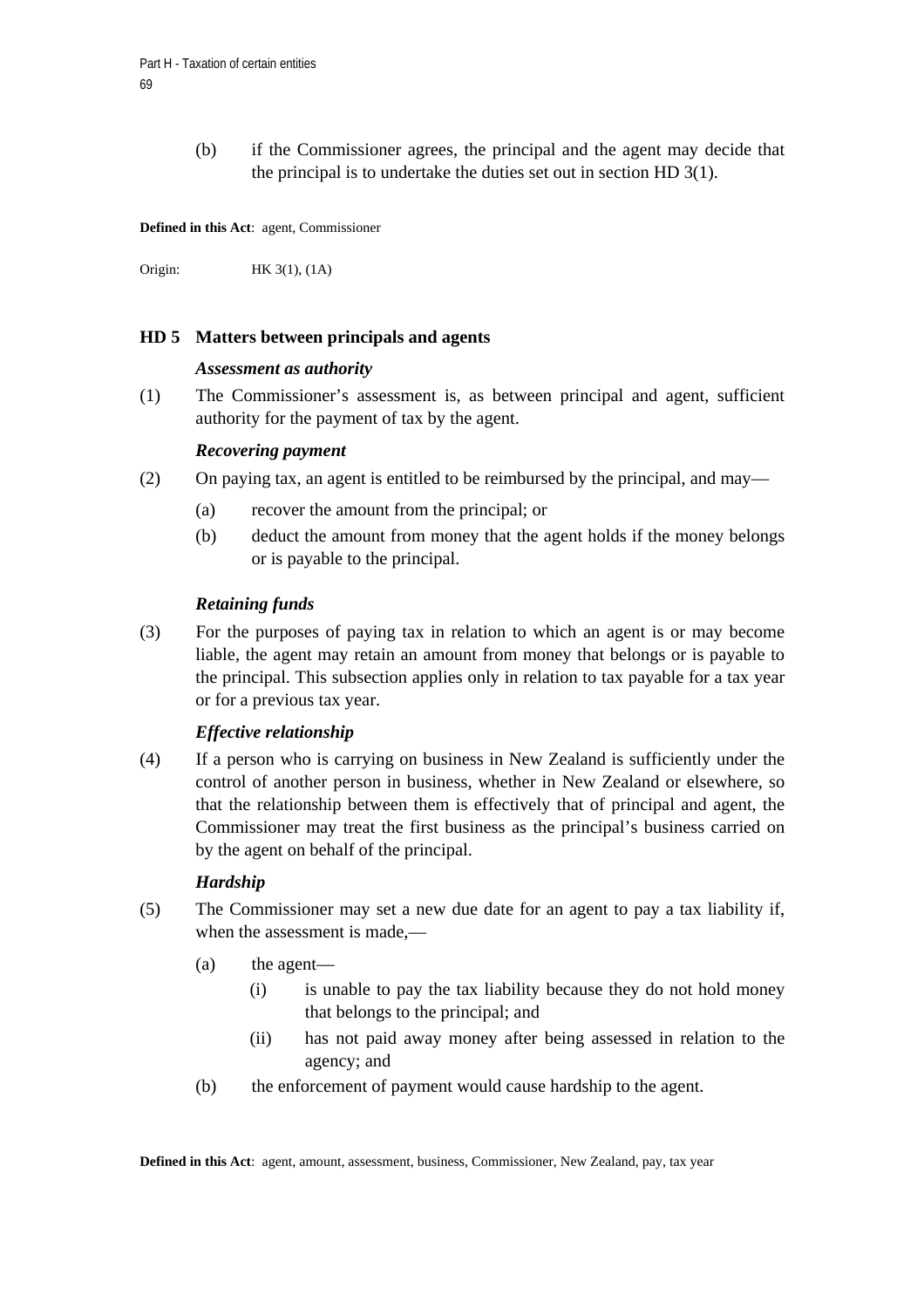Part H - Taxation of certain entities 70

| Origin: | (1)     | HK 6        |
|---------|---------|-------------|
|         | (2)     | HK 4        |
|         | (3)     | <b>HK 5</b> |
|         | (4)     | HK 8        |
|         | $\circ$ | HK7(2)      |

## **HD 6 Rate of tax**

### *Calculating rate*

(1) The rate of tax on the tax liability payable by an agent is calculated by using the formula—

principal's taxable income x principal's tax rate x proportion of agency taxable income.

## *Definitions of items in formula*

- (2) In the formula,—
	- (a) **principal's taxable income** is the amount of their taxable income for a tax year calculated under section BC 5 (Taxable income):
	- (b) **principal's tax rate** is the relevant rate set out in schedule 1:
	- (c) **proportion of agency taxable income** is the tax liability relating to the proportion of each principal's taxable income that relates to the agency.

Defined in this Act: agent, pay, tax year, taxable income

| Origin: | (1) | HK <sub>2</sub> |
|---------|-----|-----------------|
|         | (2) | HK <sub>2</sub> |

### *Particular cases*

### **HD 7 Circumstances giving rise to agency**

For the purposes of this Act and the Tax Administration Act 1994, a person is treated as an agent in relation to the income of another person in the circumstances set out in sections HD 8 to HD 14.

**Defined in this Act**: agent, income, this Act

Origin: new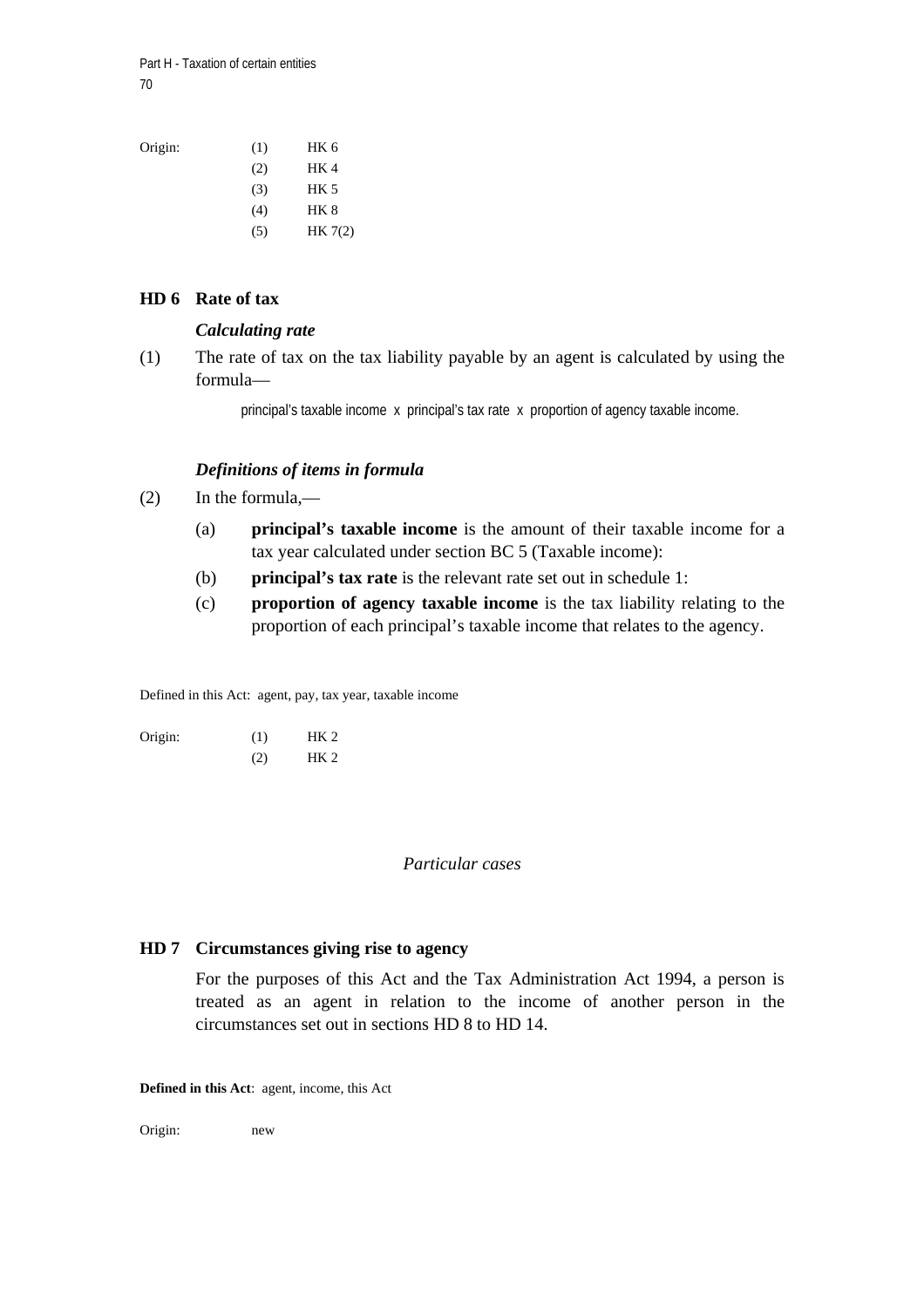## **HD 8 Guardians**

A person (**person A**) is treated as an agent of another person (**person B**) if, as guardian, manager, or otherwise, person A receives, controls, or disposes of income that the person B derives while under a legal disability.

**Defined in this Act**: agent, income

Origin: HK 9

## **HD 9 Mortgagees in possession**

A person (**person A**) is treated as an agent of another person (**person B**) if, as mortgagee in possession of land or other property, person A derives income from the land or property on behalf or for the benefit of the person B as mortgagor.

**Defined in this Act**: agent, income

Origin: HK 10

### **HD 10 Nominated companies**

#### *Consolidated groups*

(1) A nominated company is treated under section FD 6(1) (Nominated companies) as the agent of a consolidated group, and of each company that is at the time a member of that group.

#### *Imputation groups*

(2) A nominated company is treated under section FDA 5(3) (Nominated company) as the agent of an imputation group, and of each company that is at the time a member of that group.

**Defined in this Act**: agent, company, consolidated group, imputation group, nominated company

| Origin: | (1) | FD(6(1)  |
|---------|-----|----------|
|         | (2) | FDA 5(3) |

## **HD 11 Trusts**

## *Beneficiary income and taxable distributions*

(1) If a beneficiary of a trust, other than a beneficiary of a community trust, derives an amount of beneficiary income or taxable distribution in a tax year, the trustee of the trust is treated under section HC 30 (Liability of trustee as agent) as the agent of the beneficiary.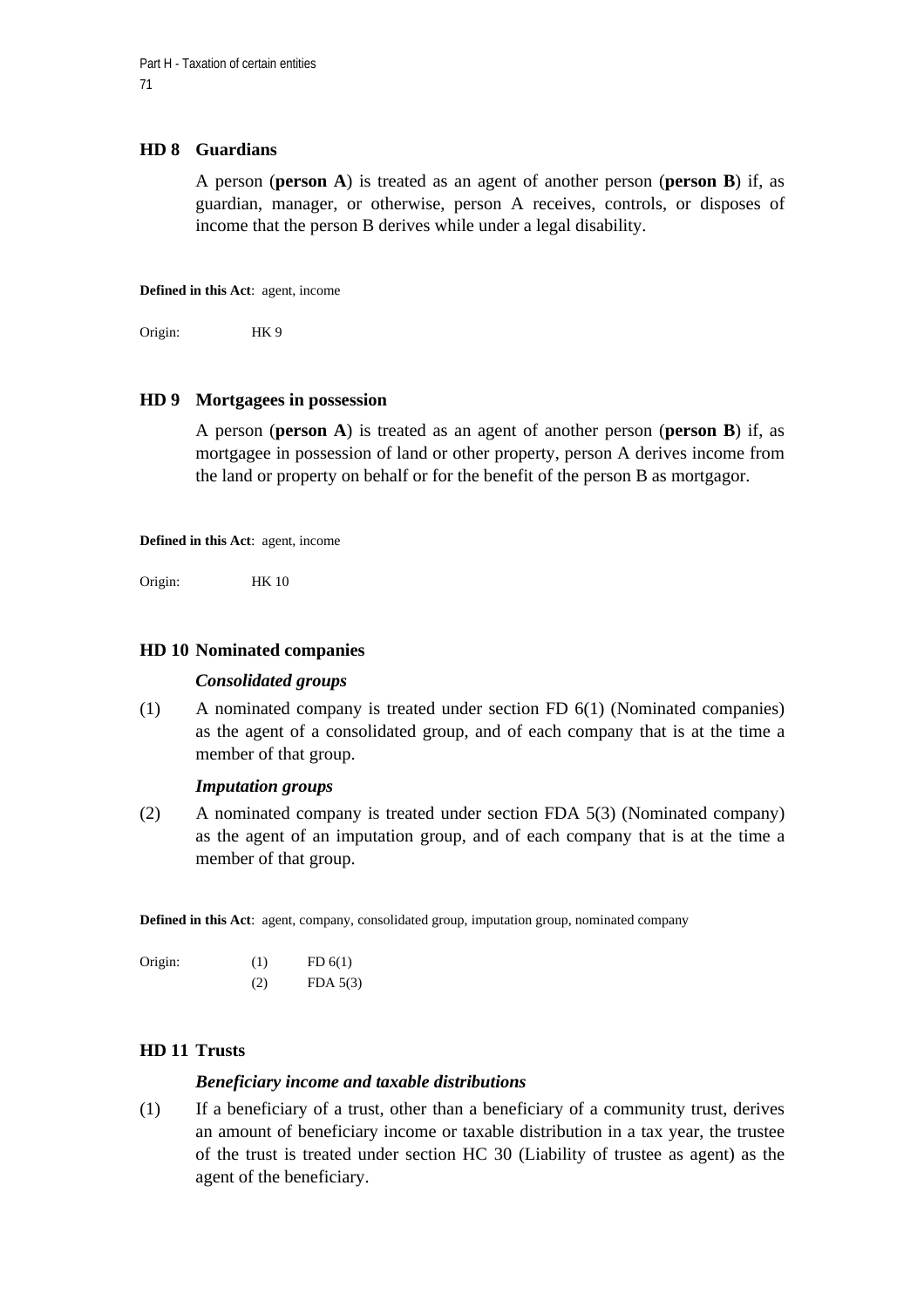## *Settlors*

(2) If a trustee of a trust, other than a charitable trust, derives trustee income in a tax year, and a settlor of the trust is resident in New Zealand in the tax year, the settlor is treated under section HC 27 (Settlor's liability to income tax) as the agent of the trustee for income tax payable by the trustee (but not for income tax that the trustee is liable for as agent).

**Defined in this Act**: agent, beneficiary income, charitable trust, community trust, income tax, income tax liability, pay, resident in New Zealand, settlor, tax year, taxable distribution, trustee, trustee income

| Origin: | (1) | HH3(2)  |
|---------|-----|---------|
|         | (2) | HH 4(4) |

## **HD 12 Unit trusts**

A trustee of a unit trust is treated as an agent of the unit trust in relation to income derived by the unit trust.

**Defined in this Act**: agent, income, trustee, unit trust

Origin: HE 1

### **HD 13 Companies issuing debentures**

#### *Agency*

- (1) A company is treated as an agent of a person if—
	- (a) the company has issued a debenture; and
	- (b) the person, as a debenture holder, derives income from the debenture.

## *Excluded debentures*

- (2) Subsection (1) does not apply to a debenture if—
	- (a) it is a debenture to which section FC 1 (Floating rate of interest on debentures) applies; or
	- (b) it is issued to a New Zealand resident, and the company provides the Commissioner with a certified list containing particulars of the debentures, debenture holders, and details of the interest payments before an assessment is made in a tax year of the debenture holder.

# *Liability of persons named*

(3) A person named as a debenture holder in the list referred to in subsection (2)(b) is liable for income tax on income derived from the debenture. Subsection (4) overrides this subsection.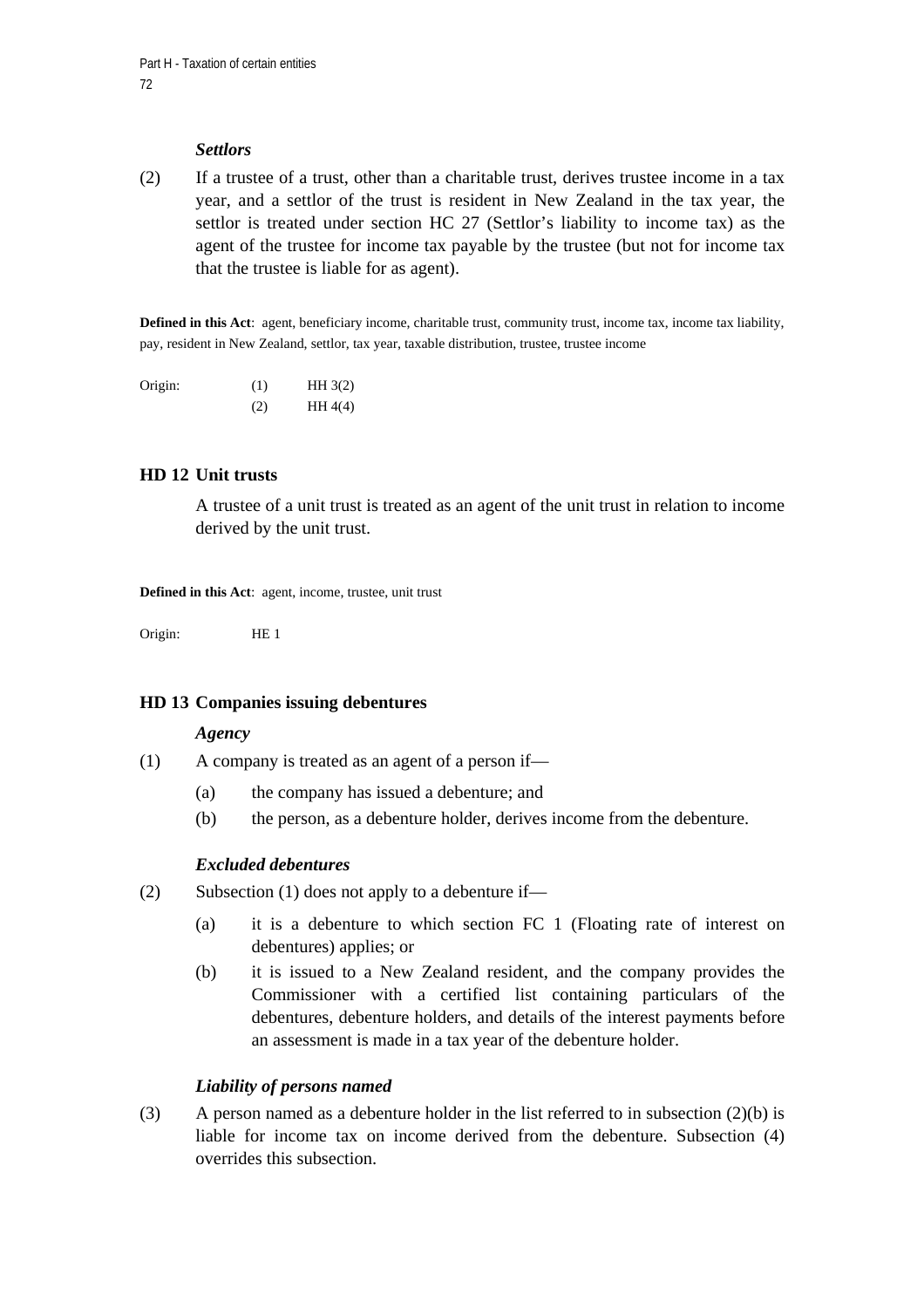## *Continuing liability until notification*

(4) Despite section BB 2 (Main obligations), if a debenture holder disposes of a debenture, they remain liable for income tax unless they notify the Commissioner of the disposal before an assessment is made in a tax year that takes into account the income derived from the debentures. On notification, the subsequent holder is liable in relation to the debentures, and the liability of the transferor is ended.

## *Recovery of tax paid*

(5) If a person who formerly held a debenture pays income tax on taxable income that takes into account income derived by a subsequent holder, the income tax is treated as paid on behalf of the subsequent holder to the extent of the liability of the subsequent holder, and the person may recover that amount from them.

## *Matters not taken into account*

(6) For the purposes of subsection (1), it does not matter whether the debenture is charged on the company's property, nor whether a debenture holder is an absentee.

**Defined in this Act**: absentee, agent, assessment, Commissioner, company, debentures, debenture holder, income, income tax, interest, New Zealand resident, notify, pay, tax year, taxable income

| Origin: | (1) | <b>HK 12</b>    |
|---------|-----|-----------------|
|         | (2) | HK 12, HK 13(1) |
|         | (3) | HK 13(2), (3)   |
|         | (4) | HK 13(2), (3)   |
|         | (5) | HK 13(4)        |
|         | (6) | HK 12           |

## **HD 14 Shell companies**

## *When this section applies*

- (1) This section applies when—
	- (a) an arrangement has been entered into in relation to a company; and
	- (b) an effect of the arrangement is that the company cannot meet an income tax liability whether existing at the time of the arrangement or arising after that time; and
	- (c) it is reasonable to conclude that—
		- (i) a purpose of the arrangement is to have the effect described in paragraph (b); and
		- (ii) if a director of the company at the time of the arrangement made reasonable inquiries, they would have anticipated the existence of an income tax liability that the company would, or would likely, be required to meet.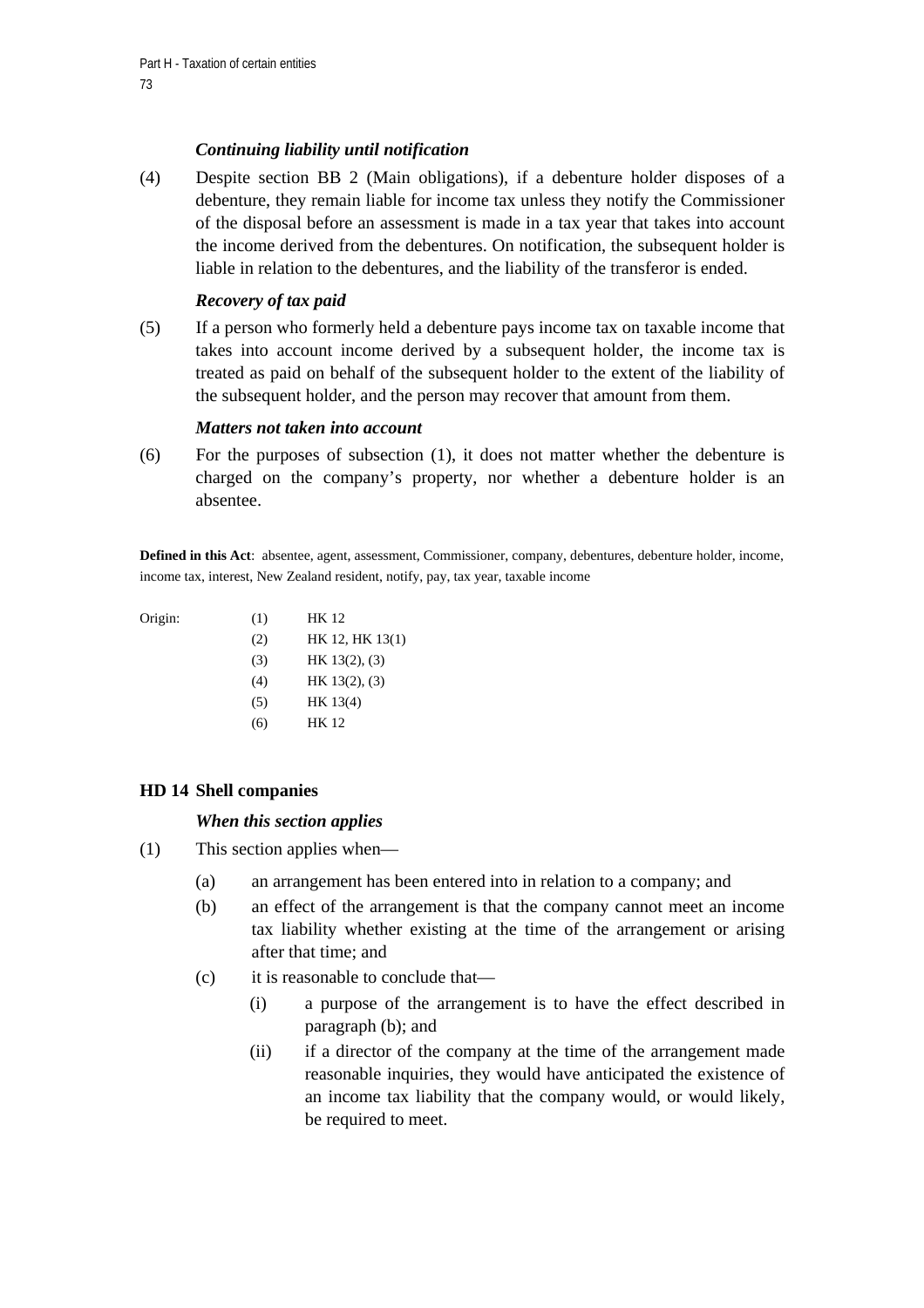## *When this section does not apply*

- (2) This section does not apply to an arrangement if—
	- (a) the Commissioner is a party to the arrangement:
	- (b) the income tax liability is no more than an amount of income tax that arises as a direct result of the performance of the arrangement, and that liability has been met:
	- (c) at the time of the arrangement, the company was under statutory management under the Reserve Bank of New Zealand Act 1989 or the Corporations (Investigation and Management) Act 1989.

## *Director's liability*

- (3) All persons who are directors of the company at the time the arrangement is entered into are treated as agents of the company in relation to its income tax liability, and the liability is joint and several. But a director has no liability if—
	- (a) they do not derive a benefit from the arrangement, and at the first reasonable opportunity after becoming aware of the arrangement, or the aspects of the arrangement that cause this section to apply to it, they record formally their dissent in relation to the arrangement either with the company or with the Commissioner; or
	- (b) they were not at the relevant time involved in the executive management of the company and had no knowledge of the arrangement, or the aspects of the arrangement that cause this section to apply to it.

## *Shareholder's liability*

- (4) A person who is a controlling shareholder or an interested shareholder at the time of the arrangement is treated as an agent of the company in relation to its income tax liability but, despite section HD 3(2), the liability is limited to the greater of—
	- (a) the market value of the person's direct and indirect shareholding in the company at the time of the arrangement; and
	- (b) the value of the benefit that the person derives from the arrangement.

## *Items excluded from shareholder's liability*

- (5) For the purposes only of determining the extent of the liability in subsection (4), the following are excluded:
	- (a) a late payment penalty:
	- (b) interest arising for late payment of some or all of the liability.

## *Company liquidations*

(6) In order to give effect to this section, if a company has been liquidated, the Commissioner may at any time after the liquidation make an assessment of a company for an income tax liability of the company as if it had not been liquidated. The time bar applies, but this subsection overrides other provisions in this Act and the Tax Administration Act 1994.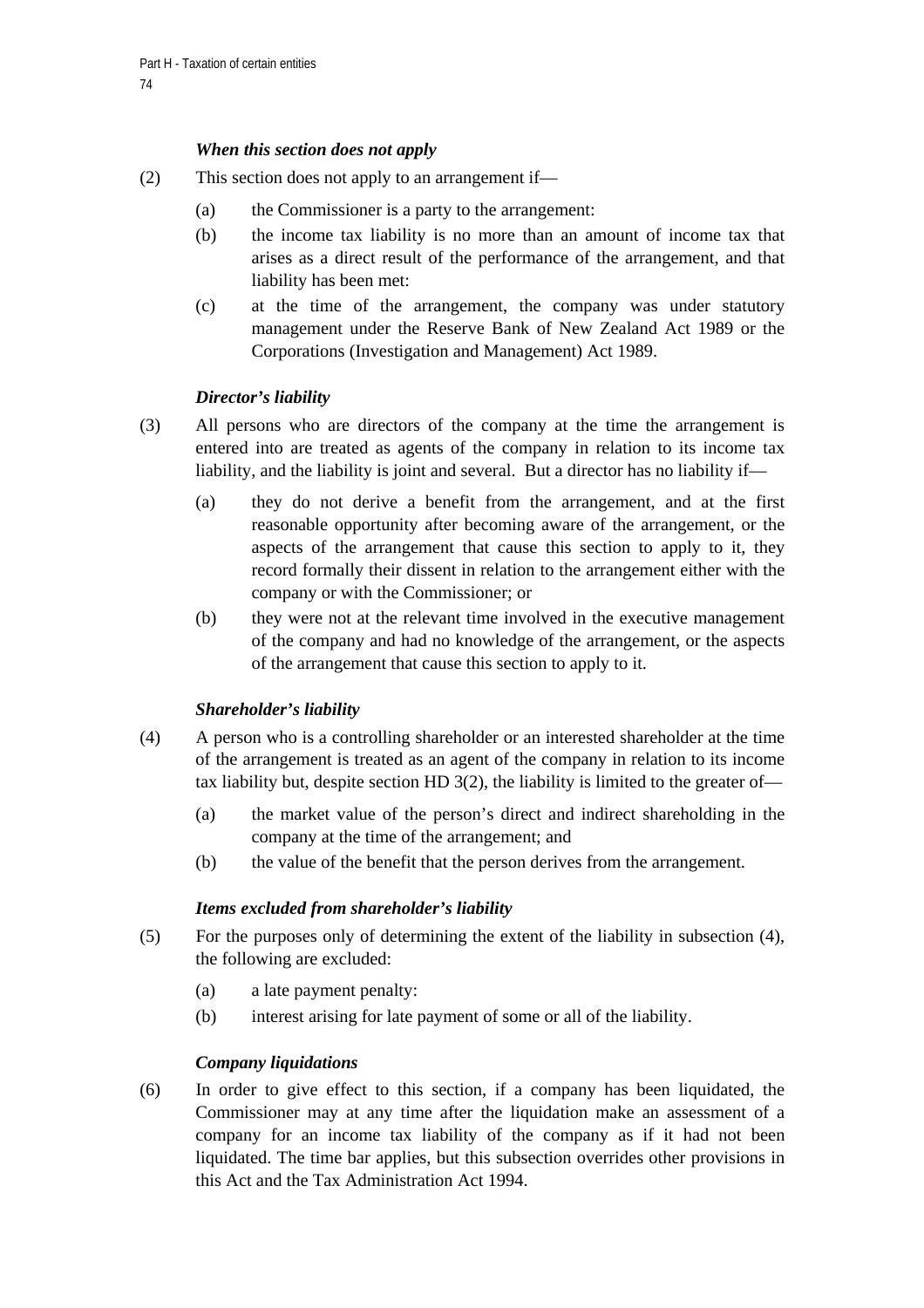## *Agents for purposes of notification or objection procedures*

(7) In making an assessment under subsection (6), the Commissioner must nominate 1 or more persons as having the tax liability set out in the assessment. The nominated person or persons are treated as agents of the company in relation to any notification or objection procedure concerning the assessment.

#### *When liability does not arise*

- (8) No liability arises under this section for a tax year in relation to which—
	- (a) a company has provided returns within the time allowed under section 37 of the Tax Administration Act 1994 for the providing returns for the tax year in which the company is liquidated; and
	- (b) the Commissioner has not issued a notice of assessment of the company for the tax year before the end of 4 years following the end of the tax year in which the company is liquidated.

### *Defined terms for this section*

(9) In this section,—

**director** means,—

- (a) a person who occupies the position of director, whether or not the position has that title:
- (b) for an entity that is treated as a company under this Act, a person who acts in the same or similar way as a director would if the entity were a company incorporated in New Zealand under the Companies Act 1993

**controlling shareholder**, for a company, means a person whose voting interest or market value interest in the company at the time of the arrangement, together with any interests of an associated person, is 50% or more

**interested shareholder** means a person who, at the time the arrangement is entered into, has a voting interest or market value interest in the company, and because of the size of the benefit that the person derives from the arrangement, it is reasonable to conclude that the person is a party to the arrangement.

**Defined in this Act**: agent, amount, arrangement, assessment, associated person, Commissioner, company, controlling shareholder, director, income tax, income tax liability, interest, interested shareholder, market value interest, notice, notify, return of income, tax year, this Act, time bar, voting interest

| Origin: | (1) | HK 11(1)      |
|---------|-----|---------------|
|         | (2) | HK 11(2)      |
|         | (3) | HK 11(3), (6) |
|         | (4) | HK 11(4)      |
|         | (5) | HK 11(4)      |
|         | (6) | HK 11(7)      |
|         | (7) | HK 11(8)      |
|         | (8) | HK 11(9)      |
|         | (9) | HK 11(10)     |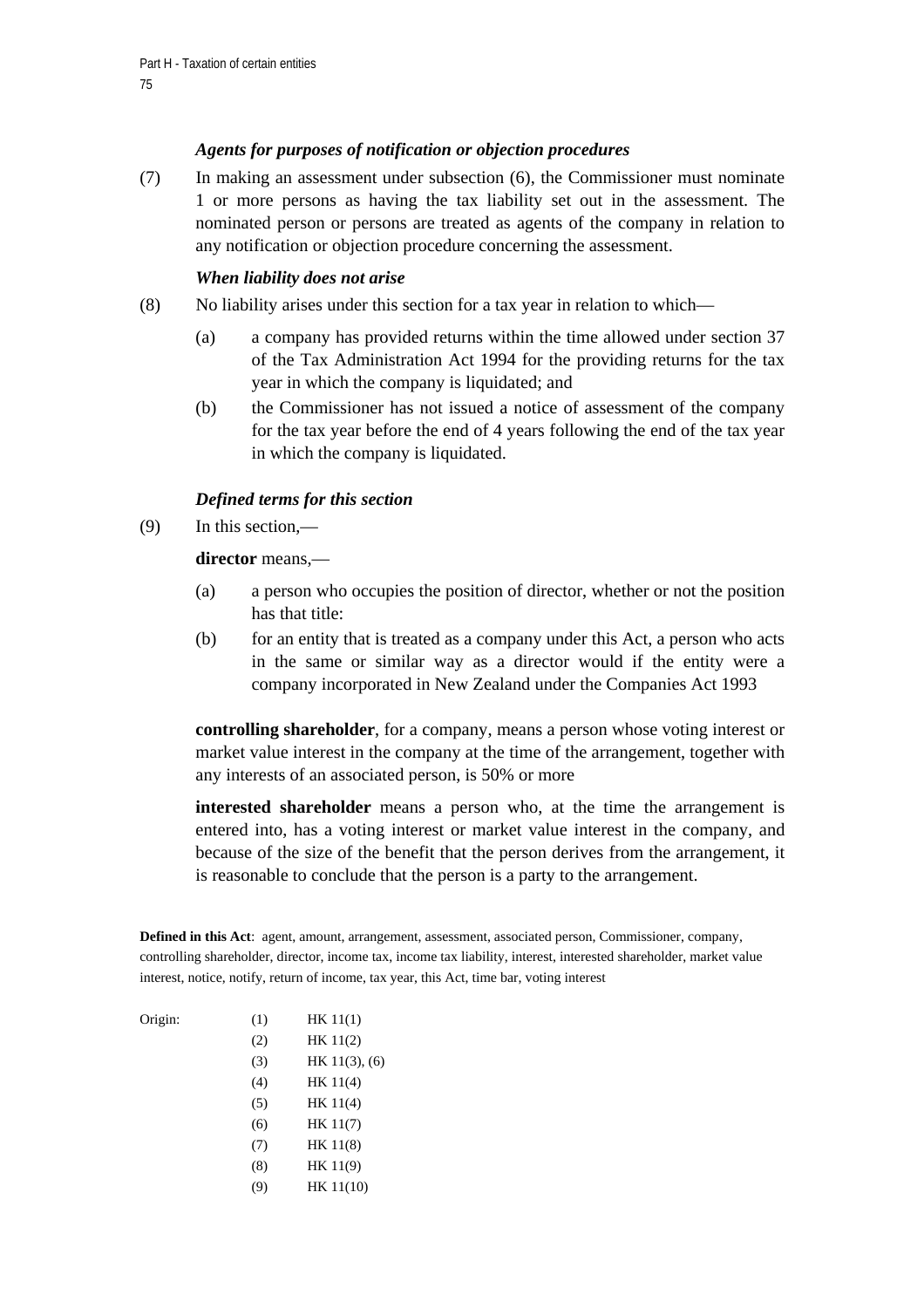### *Absentees*

### **HD 15 Agency in relation to absentees generally**

## *What sections HD 16 to HD 22 do*

(1) Sections HD 16 to HD 22 apply for the purposes of this Act to treat a person as an agent in relation to the income of an absentee when certain conditions are met. The person must meet the tax obligations set out in section HD 3 in relation to the gross income to which the agency applies.

### *Absentee defined*

- (2) In this subpart, **absentee** means—
	- (a) a natural person who is for the time being out of New Zealand:
	- (b) an overseas company, unless it has a fixed and permanent place of business in New Zealand at which it carries on business in its own name:
	- (c) an overseas company when the Commissioner declares that it is an absentee for the purposes of this Act by giving notice to the company, or its agent or representative in New Zealand.

Defined in this Act: absentee, agent, business, Commissioner, company, gross, income, New Zealand, notice, overseas company, this Act

Origin: (1) HK 1, HK 16 (2) OB 1 "absentee"

#### **HD 16 Persons receiving absentees' income**

A person is treated as an agent if they receive, control, or dispose of income derived by an absentee.

**Defined in this Act**: absentee, agent, income

Origin: HK 20

### **HD 17 Persons carrying on business for or with absentees**

A person is treated as an agent if they carry on in New Zealand—

(a) a business for an absentee, whether or not the income is received by the agent: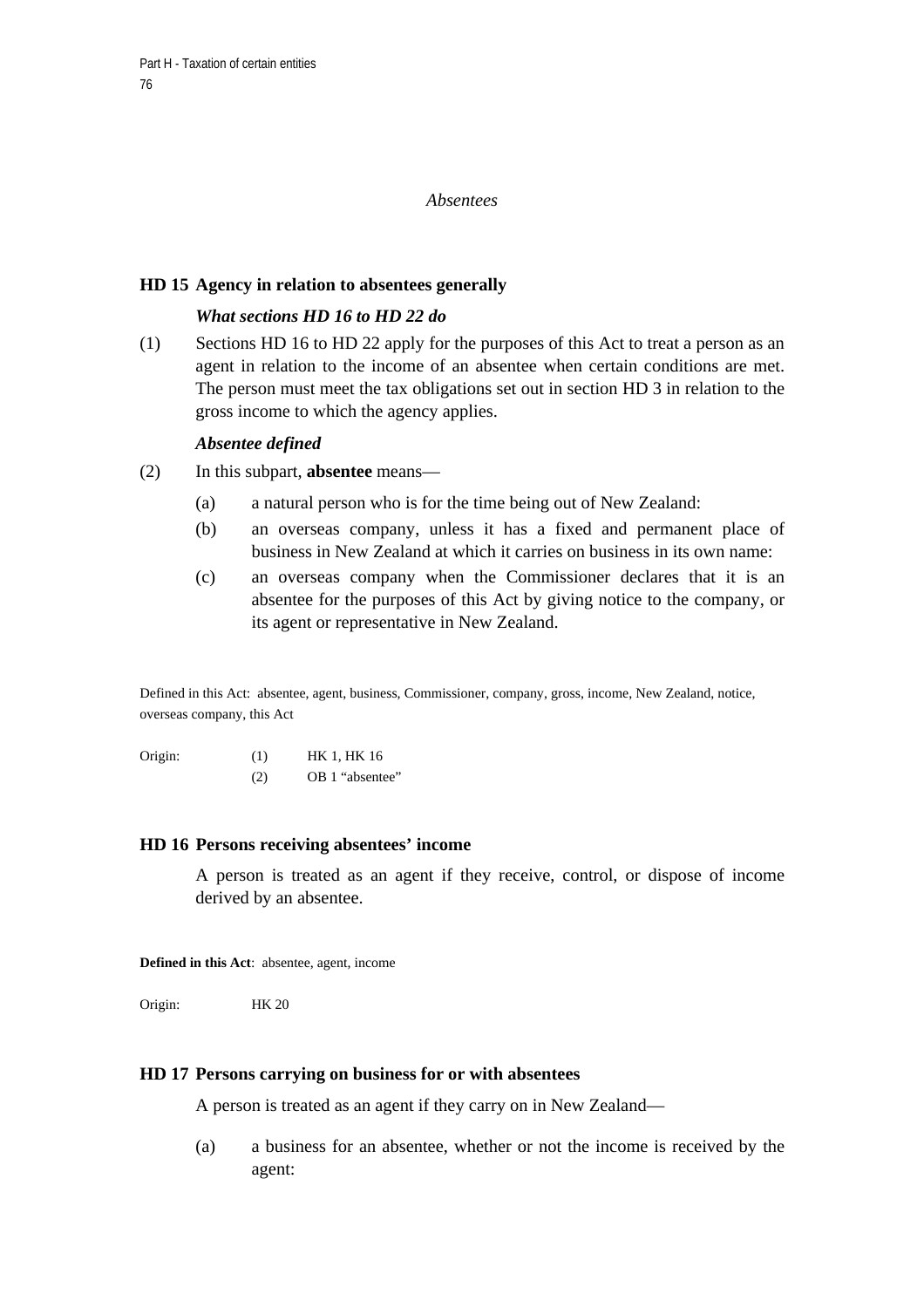(b) a business in partnership with an absentee, in relation to the amount that would be the taxable income of the absentee derived from the business in a tax year without any apportionment under section FB 2(1) (Apportionment of income derived partly in New Zealand and partly elsewhere).

**Defined in this Act**: absentee, agent, amount, business, income, tax year, taxable income

Origin: HK 16, HK 17

### **HD 18 Companies**

### *Paying dividends*

(1) A New Zealand company is an agent of an absentee to whom it pays or credits dividends as a shareholder, or as a holder of a debenture to which section FC 1 or FC 2 (which relate to debentures) applies.

### *Relationship with RWT rules*

(2) Section NG 3 (Non-resident withholding tax to be final tax in certain cases) overrides this section.

**Defined in this Act**: absentee, agent, company, debentures, dividend, non-resident withholding tax, pay, RWT rules, shareholder

| Origin: | (1) | <b>HK 21</b> |
|---------|-----|--------------|
|         | (2) | new          |

## **HD 19 Banking companies**

### *Receiving deposit in course of business activities*

(1) A person, including a banking or other company, or a local or public authority, is treated as an agent if in the course of their business activities, they receive or hold money as a deposit and pay interest to an absentee on the money deposited by the absentee.

### *Threshold*

(2) This section applies only if the interest paid on the deposit is more than \$100.

### *Relationship with RWT rules*

(3) Section NG 3 (Non-resident withholding tax to be final tax in certain cases) overrides this section.

**Defined in this Act**: absentee, agent, banking company, business, company, interest, local authority, non-resident withholding tax, pay, public authority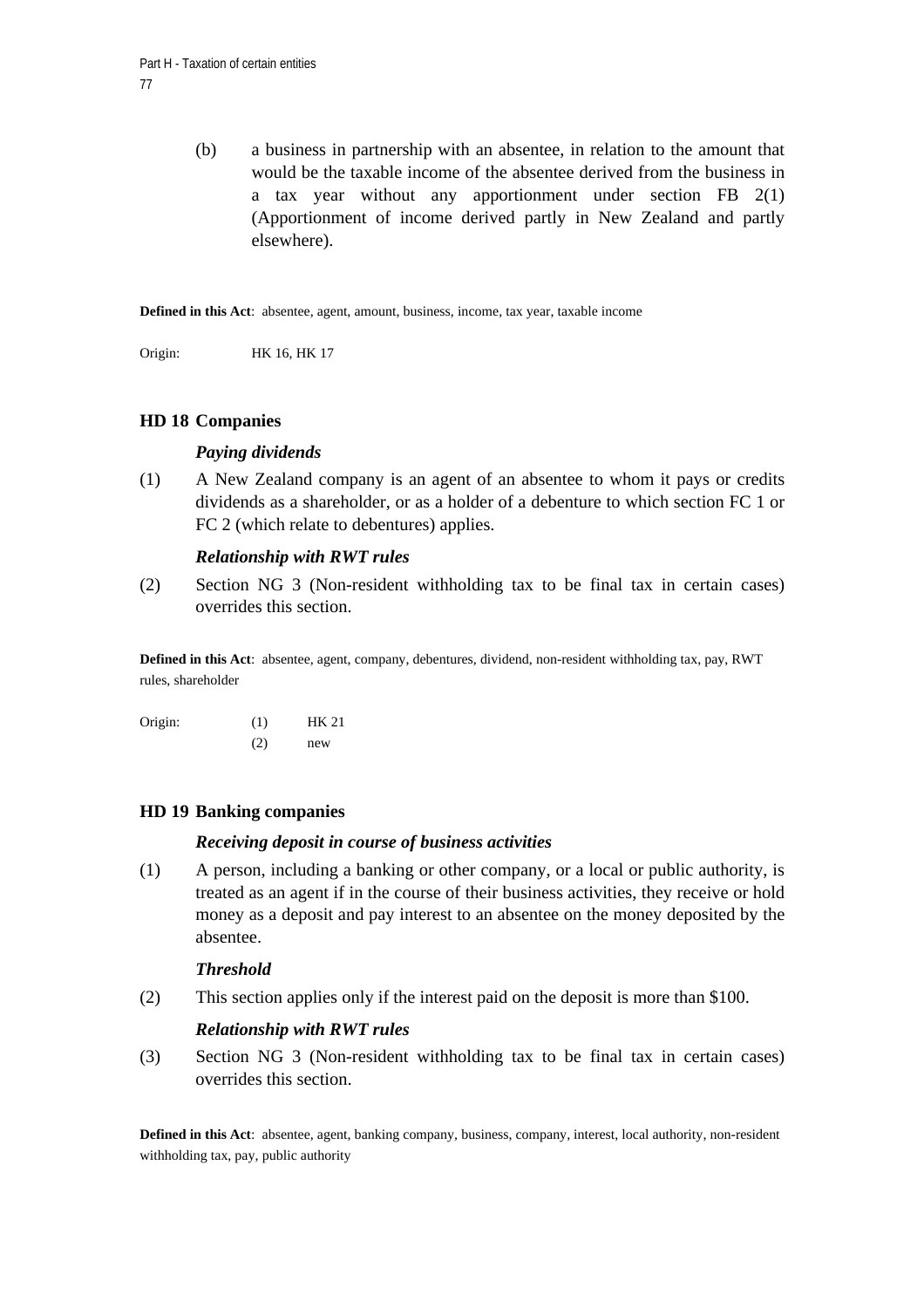| Origin: | (1) | HK 23 |
|---------|-----|-------|
|         | (2) | HK 23 |
|         | (3) | new   |

#### **HD 20 Trustees of group investment funds**

A person is treated as an agent if they are a trustee of a group investment fund and an absentee is an investor to whom a dividend is paid or credited.

**Defined in this Act**: absentee, agent, dividend, group investment fund, pay, trustee

Origin: HK 22

#### **HD 21 Shipping businesses**

A person is treated as an agent if they are the master of a ship owned by or under charter to an absentee who carries on a business carrying goods or passengers.

**Defined in this Act**: absentee, agent, business

Origin: HK 18(1)

#### **HD 22 Persons remitting amounts outside New Zealand**

#### *Absentee landlords, mortgagors, or creditors*

(1) A person is treated as an agent if they are a tenant, mortgagor, or other person who remits an amount to an absentee who is their landlord, mortgagee, or creditor, when the amount is income derived by the absentee. But this subsection applies only after the Commissioner has notified the person that they are accountable as the absentee's agent.

#### *When fund outside New Zealand*

(2) If the amount referred to in subsection (1) is paid by or on account of a person resident in New Zealand from a fund outside New Zealand, it is treated as an amount to which this section applies.

**Defined in this Act**: absentee, agent, amount, Commissioner, income, New Zealand, notify, resident in New Zealand

| Origin: | (1) | <b>HK 19</b> |
|---------|-----|--------------|
|         | (2) | <b>HK 19</b> |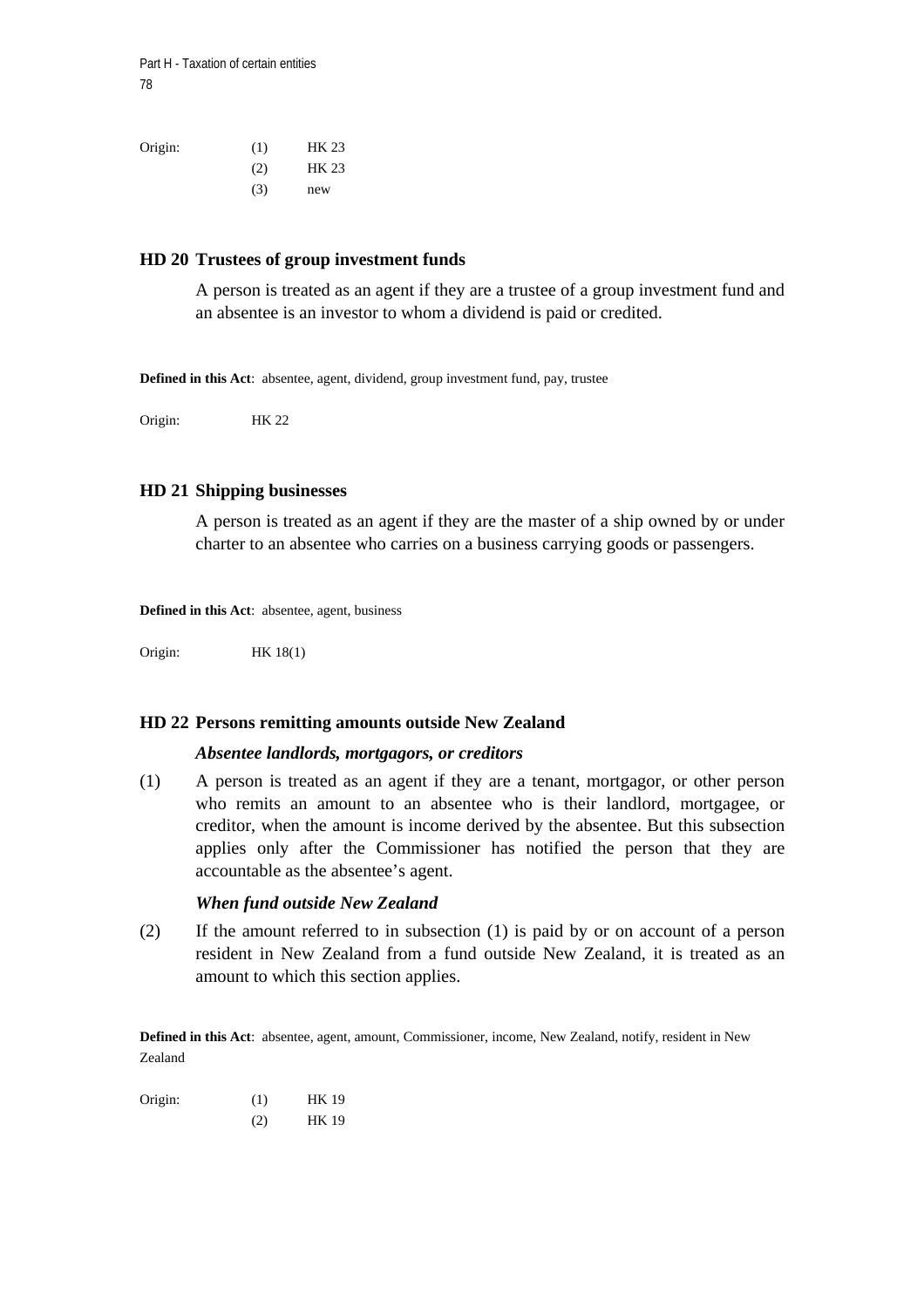### *Non-residents*

### **HD 23 Agency in relation to non-residents generally**

## *What sections HD 24 and HD 25 do*

(1) Sections HD 24 and HD 25 apply for the purposes of this Act to treat a person as an agent in relation to the income of a non-resident taxpayer when certain conditions are met. The person must meet the tax obligations set out in section HD 3 in relation to the gross income to which the agency applies.

### *Non-resident taxpayer defined*

- (2) In sections HD 24 and HD 25, a **non-resident taxpayer** means a person who—
	- (a) is liable for income tax on employment income derived in New Zealand; and
	- (b) has no fixed and permanent place to live in New Zealand.

**Defined in this Act**: agent, employment income, gross, income, income tax, New Zealand, non-resident, nonresident taxpayer, this Act

Origin: (1) HK 24(1)  $(HK 24(4))$ 

## **HD 24 Employers**

### *Employment of non-resident taxpayers*

(1) An employer who employs a non-resident taxpayer is treated as an agent in relation to the employment income derived in New Zealand by the non-resident taxpayer. If the taxpayer does not meet their income tax liability, the employer must deduct the amount of income tax payable from their employment income and pay it to the Commissioner on the taxpayer's behalf.

### *Employment by non-resident traders*

(2) A non-resident trader who employs a person in New Zealand is treated as an agent in relation to the person's employment income. If the trader has an agent in New Zealand, the agent must meet the trader's obligations under section HD 3.

Defined in this Act: agent, Commissioner, employer, employment income, income tax, income tax liability, New Zealand, non-resident taxpayer, non-resident trader, pay

Origin: (1) HK 24(2)

(2) HK 25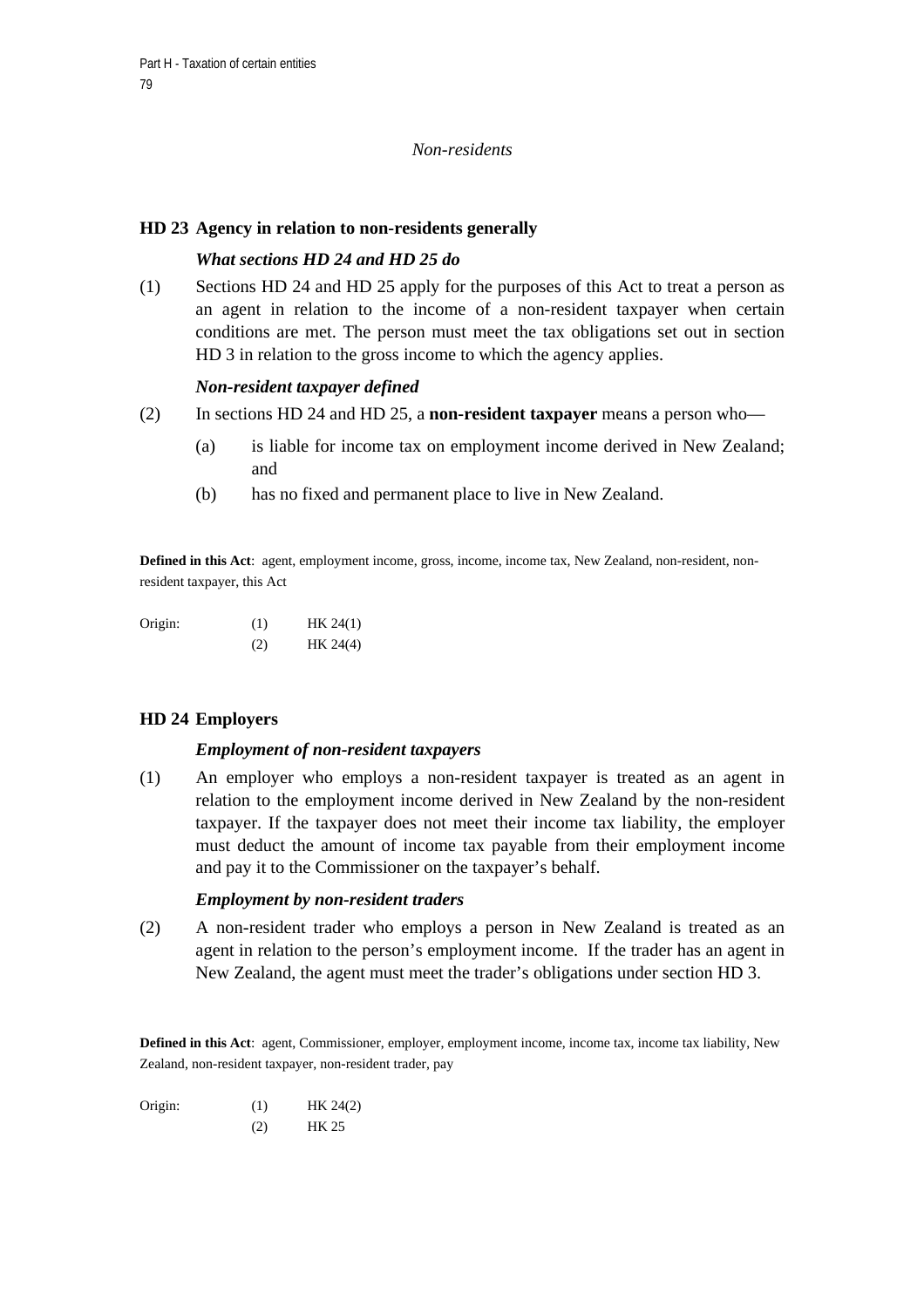### **HD 25 Government pensions and payments under superannuation schemes**

If a non-resident taxpayer derives a pension from the government of New Zealand or under an unregistered superannuation scheme established in New Zealand, the income tax payable must be deducted from an instalment or instalments of the pension or payment and paid to the Commissioner on the taxpayer's behalf.

**Defined in this Act**: Commissioner, income tax, New Zealand, non-resident taxpayer, pay, superannuation scheme

Origin: HK 24(3)

### **HD 26 Persons buying goods from overseas**

### *Who this section applies to*

- (1) This section applies in relation to a purchase of goods to—
	- (a) a person in New Zealand (**person A**); and
	- (b) a person who is resident in a country or territory outside New Zealand, and not resident in New Zealand (**person B**).

### *Treatment of persons buying goods*

- (2) If person A is instrumental in arranging the purchase of goods from person B, and the goods are either in New Zealand or are to be imported into New Zealand under the contract of purchase, person A and person B and the income are treated as follows:
	- (a) person B is treated as carrying on a business in New Zealand; and
	- (b) person A is treated as person B's agent in relation to the income derived from the business; and
	- (c) the income from the business is treated as derived from New Zealand.

### *Exemption*

(3) Person A is not liable as agent for the payment of income tax if the Commissioner is satisfied that in corresponding circumstances in a country or territory outside New Zealand, person B, if resident in New Zealand, would not be liable for income tax in that country or territory.

**Defined in this Act**: agent, business, Commissioner, derived from New Zealand, income, income tax, New Zealand, pay, resident in New Zealand

| Origin: | (1) | HK 26(1) |
|---------|-----|----------|
|         | (2) | HK 26(1) |
|         | (3) | HK 26(2) |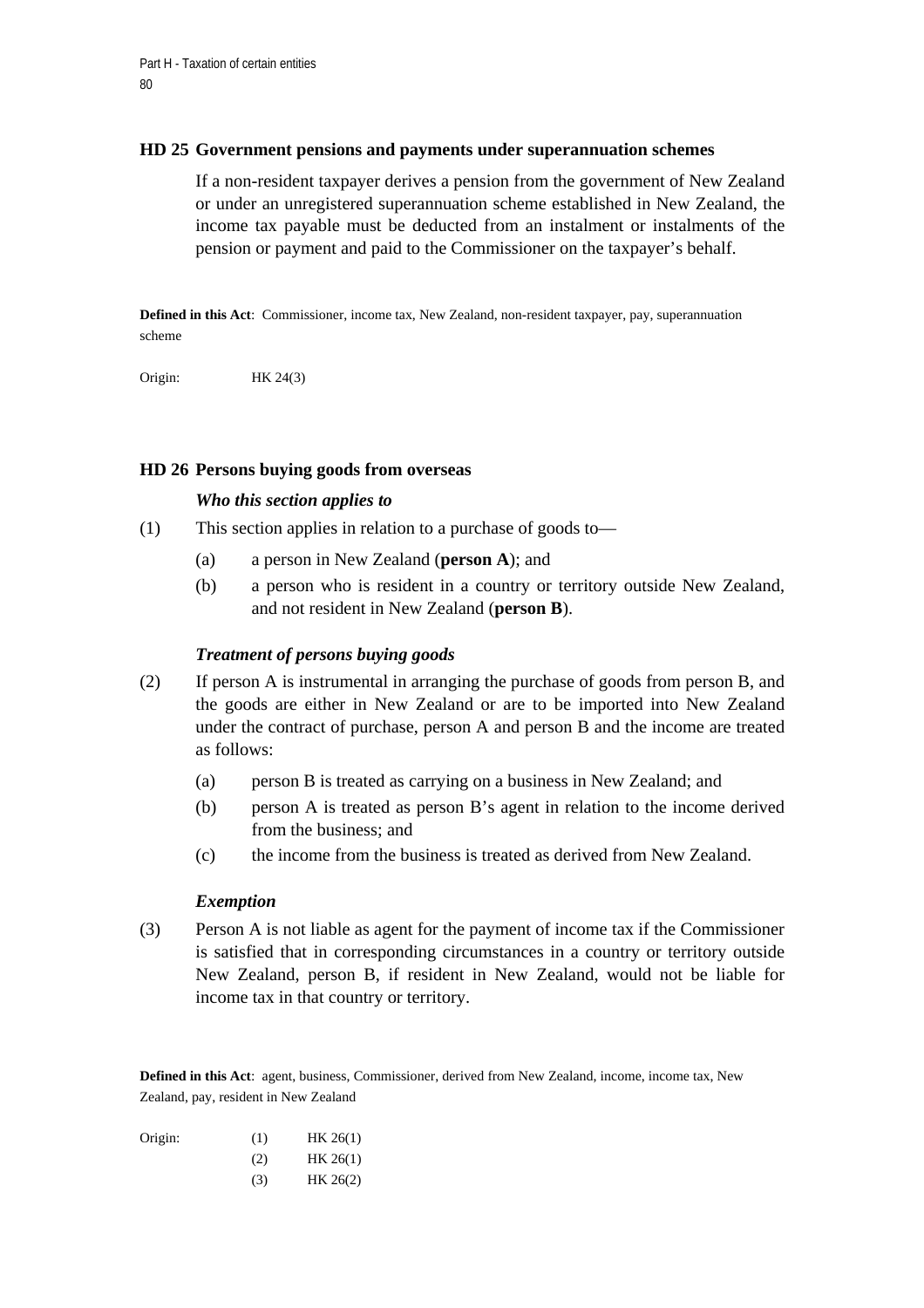## **Subpart HE — Mutual associations**

### **HE 1 Income and deductions of mutual associations**

### *Income and allocation*

- (1) The treatment of amounts derived by mutual associations and from mutual associations is dealt with in—
	- (a) section CB 29 (Amounts derived by mutual associations); and
	- (b) section CB 30 (Amounts derived by members from mutual associations).

### *Deductions and allocation*

(2) The treatment of association rebates that a mutual association pays to a member is dealt with in section DV 14 (Association rebates).

**Defined in this Act**: amount, association, association rebate, deduction, income, member

| Origin | (1) | new |
|--------|-----|-----|
|        | (2) | new |

## **HE 2 Classes of mutual transaction**

### *When mutual transactions arise*

- (1) In this subpart, and sections CB 29, CB 30, and DV 14, a mutual transaction arises when an association—
	- (a) enters into a transaction with members of the association, or a transaction with members of the association and other persons; and
	- (b) the association takes the transaction into account in an income year in determining its net income or net loss under section BC 4 (Net income and net loss).

### *Transfers of value*

- (2) For the purposes of subsection (1), a transaction means a transfer of value from an association to a person when the cause of the transfer is the membership of the person in the association, and includes—
	- (a) the borrowing by the association of money from 1 or more of members, to the extent to which the money is applied as a loan to a member:
	- (b) the lending by the association of money to 1 or more of members:
	- (c) for an association that is a statutory producer board—
		- (i) a levy paid by 1 or more of members:
		- (ii) a produce transaction.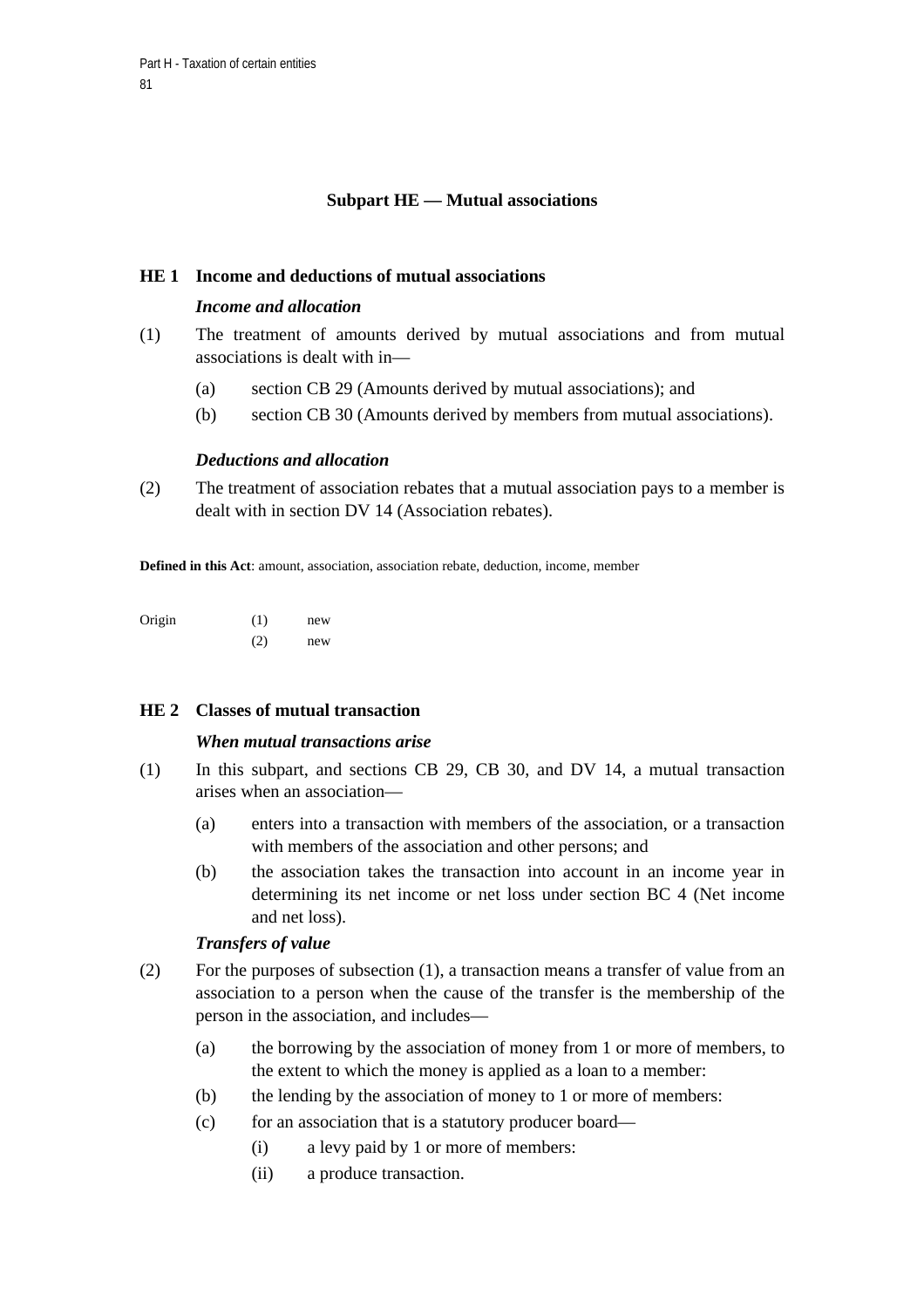**Defined in this Act**: association, income year, levy, member, net income, net loss, produce transactions, statutory producer board, transfer of value

Origin  $(1)$  HF 1(8)  $(HF 1(8))$ 

### **HE 3 Association rebate**

#### *Meaning*

- (1) In this subpart and in sections CB 29, CB 30, and DV 14, an **association rebate** means a payment by an association to a member that is made—
	- (a) through a distribution of profits of the association:
	- (b) not later than 6 months after the end of the accounting year of the association in relation to which the payment is made.

### *Exclusion*

- (2) An association rebate does not include—
	- (a) a cash distribution for which the association has made a determination under section ME  $30(1)$  or ME  $35(1)(a)$  (which relate to imputation credits of statutory producer boards or co-operative companies); or
	- (b) a distribution described in section CD 18 (Capital distributions on liquidation) or CD 24 (Payments corresponding to notional distributions of producer boards and co-operative companies).

**Defined in this Act**: accounting year, association, association rebate, imputation credit, member, statutory producer board

- Origin (1) HF 1(9) "rebate"
	- (2) HF 1(9) "rebate"

#### **HE 4 Apportionment when transactions with members and non-members**

In determining its net income or net loss for an income year under section BC 4 (Net income and net loss), if an association takes into account transactions with both members and non-members, the association must apportion the expenditure or loss that it incurs in the income year between those transactions with members, and those with persons who are not members.

**Defined in this Act**: association, income year, member, net income, net loss

Origin: HF 1(4)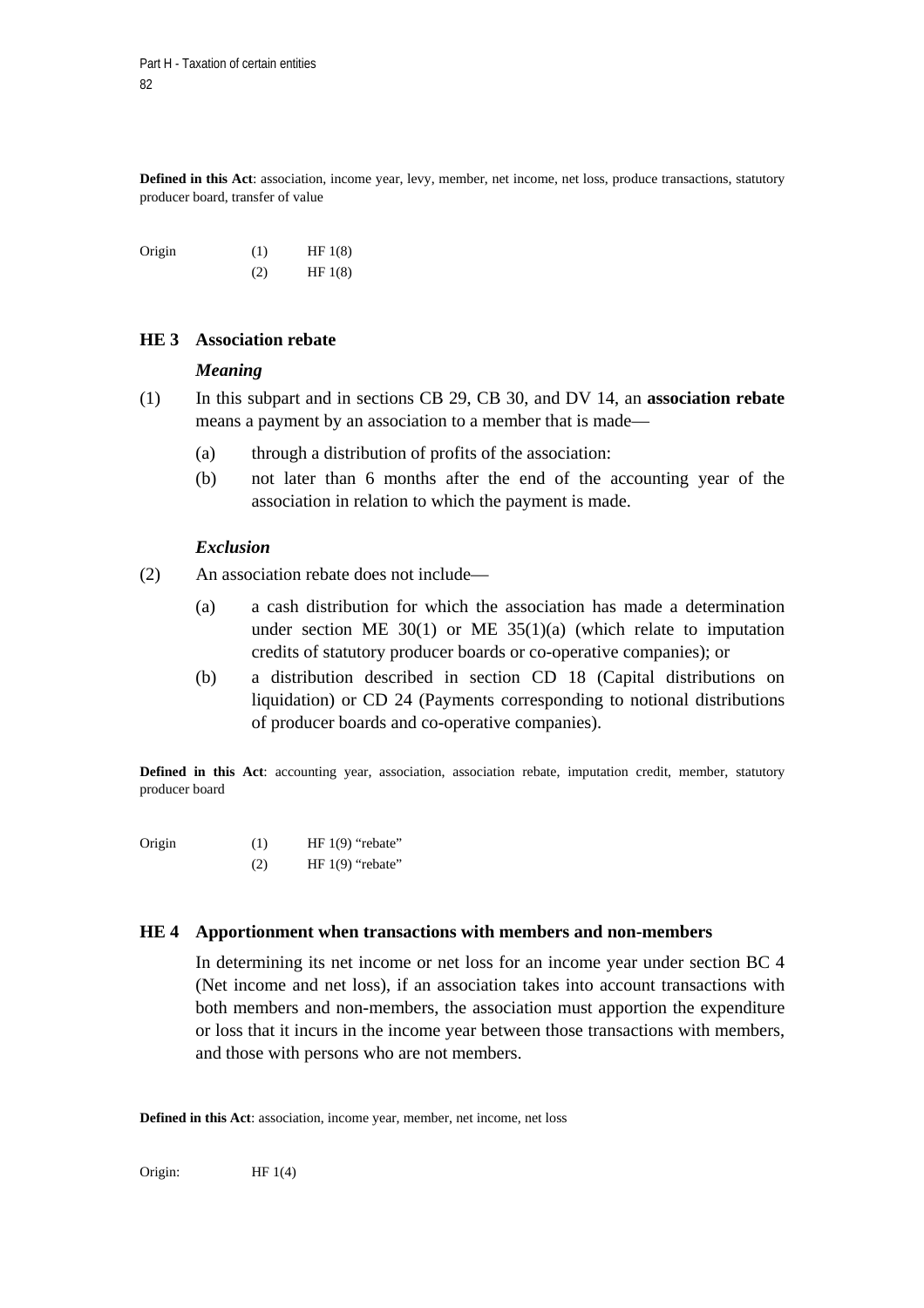### **HE 5 Association rebates paid by shares or credit**

## *When this section applies*

- (1) This section applies when an association that enters into mutual transactions with members pays an association rebate to 1 or more members through—
	- (a) issuing fully or partly paid-up shares in the association; or
	- (b) providing credit for all or part of an amount unpaid on shares in the association.

### *Not bonus issue*

(2) The amount, or the relevant part of it, is not treated as a bonus issue.

**Defined in this Act**: association, association rebate, bonus issue, member, shares

Origin:  $(1)$  HF 1(7) (2) HF 1(7)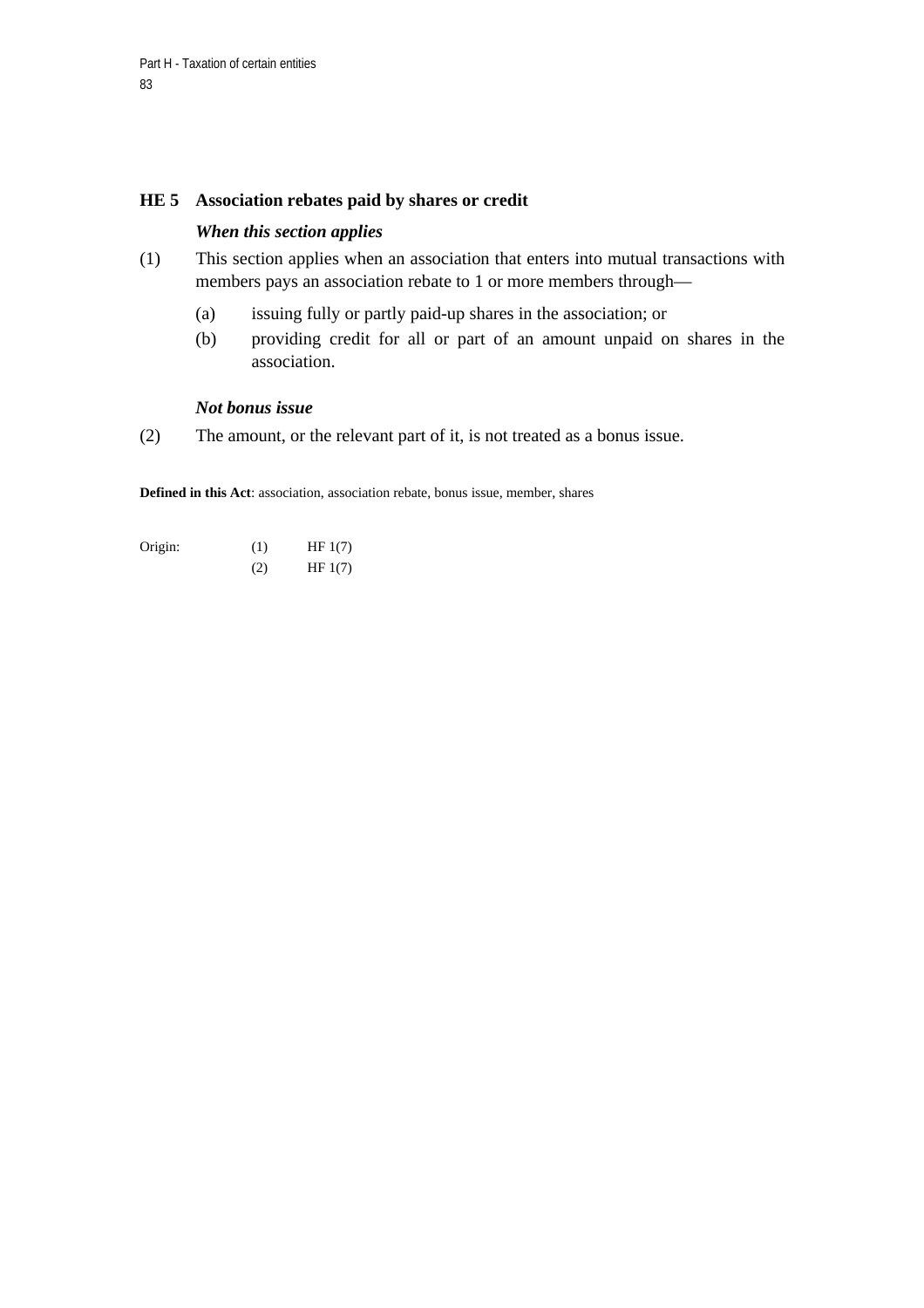# **HF — Māori authorities**

*Introductory provisions* 

### **HF 1 Māori authorities and the Māori authority rules**

### *Who is a Māori authority?*

(1) A Māori authority is a person eligible under section HF 2 who has made an effective election under section HF 11.

### *Māori authority rules*

- (2) The Māori authority rules means the following:
	- (a) section GC 27A (Arrangement to obtain tax advantage with respect to Māori authority credit account provisions (subpart MK)):
	- (b) this subpart:
	- (c) section LD 3A (Māori authority credit to be credited against income tax assessed):
	- (d) section MD 2B (Limits on refunds of tax in relation to Māori authorities):
	- (e) subpart MK (Māori authority credit accounts):
	- (f) schedule 1, part A, clause 2 (Basic rates of income tax and specified superannuation contribution withholding tax):
	- (g) sections 31, 57, 68B, 70B, 140CB, 140DB, and 181B of the Tax Administration Act 1994.

**Defined in this Act**: arrangement, basic rates, income tax, Māori authority, Māori authority credit account, Māori authority rules, specified superannuation contribution withholding tax, tax advantage

- Origin: (1) OB 1 "Māori authority"
	- (2) OB 1 "Māori authority rules"

### **HF 2 Who is eligible to be a Māori authority?**

#### *What this section does*

(1) This section sets out the persons eligible to choose under section HF 11 to become a Māori authority.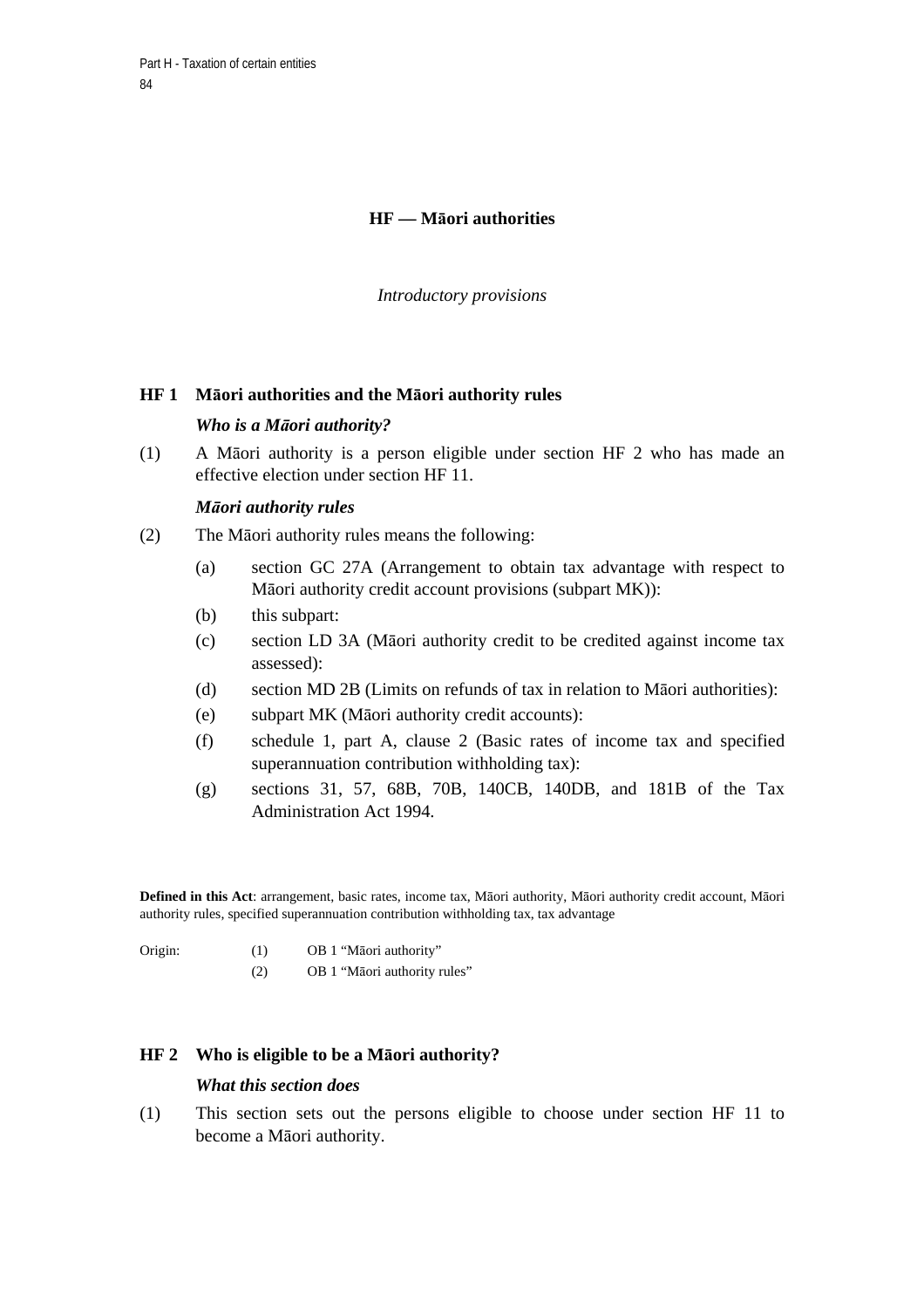# *Companies*

- (2) The following are eligible to make an election:
	- (a) a company established by an order made under Te Ture Whenua Māori Act 1993 (the Māori Land Act 1993):
	- (b) a company that owns land that is subject to Te Ture Whenua Māori Act 1993 (the Māori Land Act 1993):
	- (c) a company that, on behalf of beneficiaries under the deed of settlement between the Crown and Māori dated 23 September 1992, receives and manages assets that are distributed to the company by the Treaty of Waitangi Fisheries Commission:
	- (d) a company that,—
		- (i) on behalf of Māori claimants, receives and manages assets that are transferred by the Crown as part of the settlement of a claim under the Treaty of Waitangi; and
		- (ii) is contemplated by the deed of settlement of the claim as performing the functions described in subparagraph (i).

# *Trusts*

- (3) The following are eligible to make an election:
	- (a) the trustees of a trust established by an order made under Te Ture Whenua Māori Act 1993 (the Māori Land Act 1993):
	- (b) the trustees of a trust who own land that is subject to Te Ture Whenua Māori Act 1993 (the Māori Land Act 1993):
	- (c) the trustees of a trust who, on behalf of beneficiaries under the deed of settlement between the Crown and Māori dated 23 September 1992, receives and manages assets that are distributed to the company by the Treaty of Waitangi Fisheries Commission:
	- (d) the trustees of a trust who,—
		- (i) on behalf of Māori claimants, receive and manage assets that are transferred by the Crown as part of the settlement of a claim under the Treaty of Waitangi; and
		- (ii) are contemplated by the deed of settlement of the claim as performing the functions described in subparagraph (i).

# *Māori Trustee*

(4) The Māori Trustee in the Māori Trustee's capacity as an agent for an owner of land that is subject to Te Ture Whenua Māori Act 1993 (the Māori Land Act 1993) is eligible to make an election.

# *Māori Trust Board*

(5) A Māori Trust Board, as defined in section 2 of the Māori Trust Boards Act 1955, is eligible to make an election.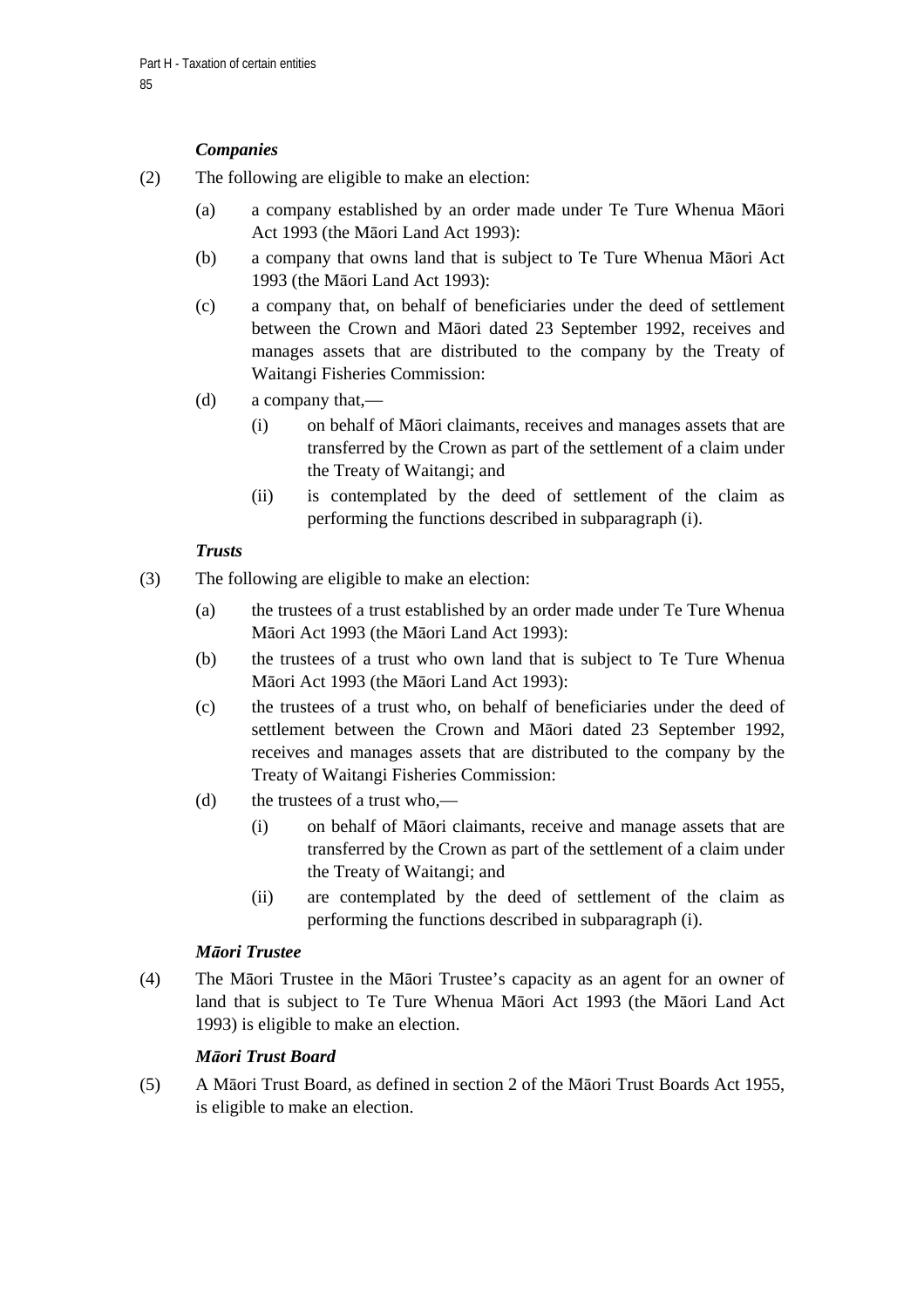## *Crown Forestry Rental Trust*

(6) The Crown Forestry Rental Trust, established by deed in accordance with section 34 of the Crown Forest Assets Act 1989, is eligible to make an election.

### *Treaty of Waitangi Fisheries Commissioner*

(7) The Treaty of Waitangi Fisheries Commission, established under the Māori Fisheries Act 1989, is eligible to make an election.

**Defined in this Act**: agent, Commissioner, company, Māori authority, trustee

Origin:  $(1)$  HI 2

- (2) HI 2(a), (c), (i), (k)
- $(H1 2(b), (d), (i), (l))$
- $(H)$  HI 2(e)
- $(HI 2(f))$
- (6) HI  $2(g)$
- $(H1 2(h))$

## **HF 3 Applying provisions to Māori authorities**

## *Relationship with provisions generally*

(1) A provision in the Māori authority rules overrides any other provision in this Act that may apply to a Māori authority unless a provision specifically provides otherwise.

### *Relationship with company rules*

- (2) A Māori authority must not—
	- (a) amalgamate with a company that is not a Māori authority; or
	- (b) be part of a consolidated group that includes a company that is not a Māori authority; or
	- (c) be a co-operative company if a shareholder is not a Māori authority.

### *Treatment of tax losses*

(3) No person other than a Māori authority may subtract some or all of a tax loss component or loss balance from the net income of a Māori authority, and a Māori authority may not subtract some or all of a tax loss component or loss balance from the net income of another person who is not a Māori authority.

**Defined in this Act**: amalgamation, company, consolidated group, co-operative company, loss balance, Māori authority, Māori authority rules, net income, shareholder, tax loss component, this Act

Origin:  $(1)$  HI 1(1)  $(H1(2))$  $(H1(2))$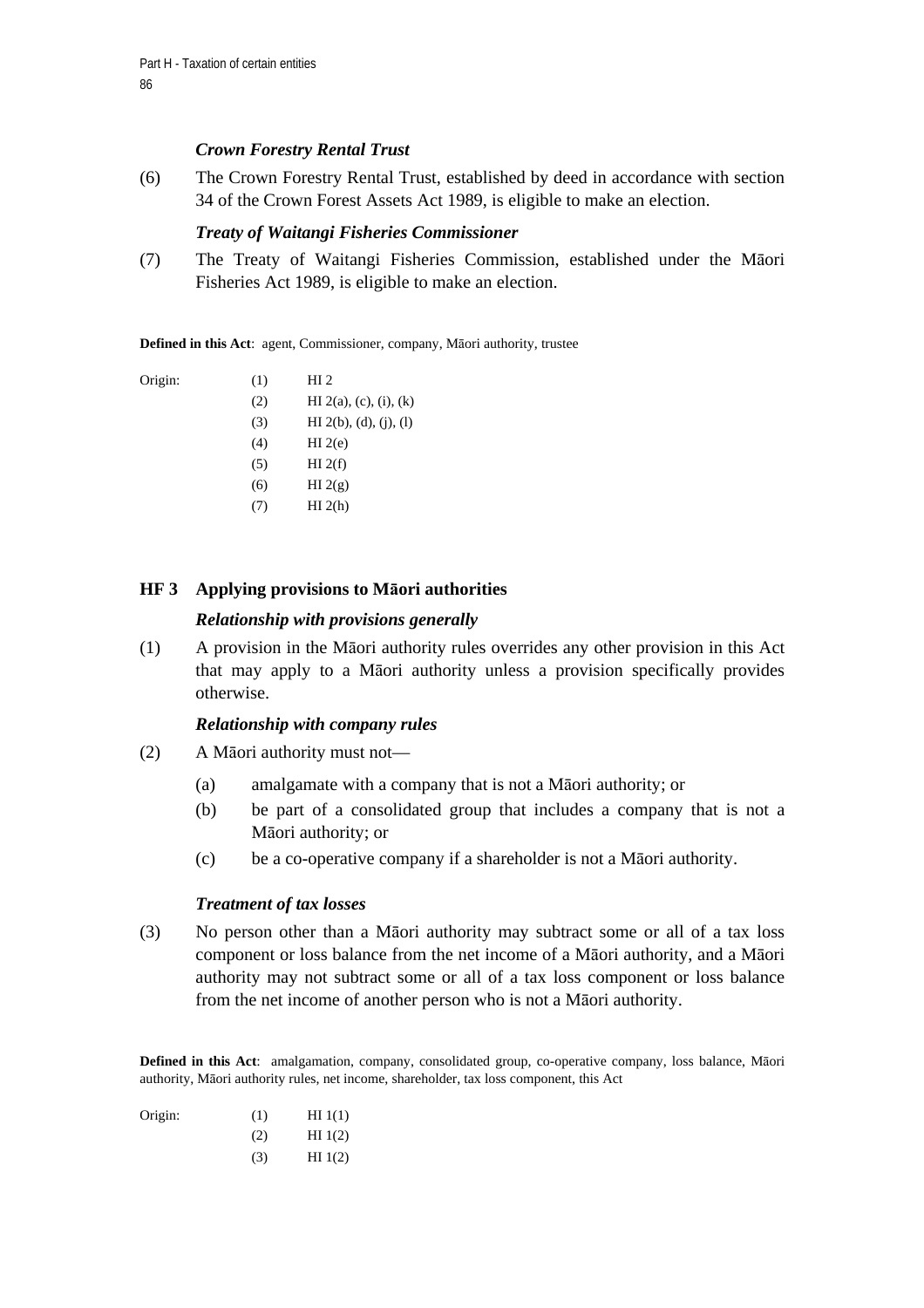## *Māori authority distributions*

## **HF 4 What constitutes a Māori authority distribution?**

## *Transfer of value*

(1) A transfer of value from a Maori authority to a person is a Māori authority distribution if the cause of the transfer is the membership of the person in the Māori authority.

### *Distributions*

(2) A transfer of value under this section includes an amount advanced to a member by a Māori authority, to the extent to which the advance is not a genuine investment by the authority but a distribution of an amount that falls within sections BD 1(1) and CA 1(2) (which relate to amounts that are income).

### *Distributions with credits attached*

(3) A Māori authority distribution includes the amount of any credit attached to it.

### *Dividends*

(4) A Māori authority distribution that, but for this subsection, would be a dividend of a member, is treated as not being a dividend except for the purposes of section CW 10 (Dividend within New Zealand wholly-owned group).

## *Value of distribution by reference to market values*

- (5) For the purposes of this section, if the transfer of value is—
	- (a) the disposal of property to a member without consideration, or for a consideration that is less than the market value of the property, the value of the Māori authority distribution is the amount by which the market value of the property is more than the consideration; and
	- (b) the acquisition of property from a member for a consideration that is more than the market value of the property, the value of the Māori authority distribution is the amount by which the market value is less than the consideration.

**Defined in this Act**: amount, dividend, income, Māori authority, member, transfer of value, wholly-owned group

| Origin: | (1) | HI(4(1) |
|---------|-----|---------|
|         | (2) | HI(4(1) |
|         | (3) | HI(4(1) |
|         | (4) | HI(4(2) |
|         | (5) | HI(4(1) |

Origin: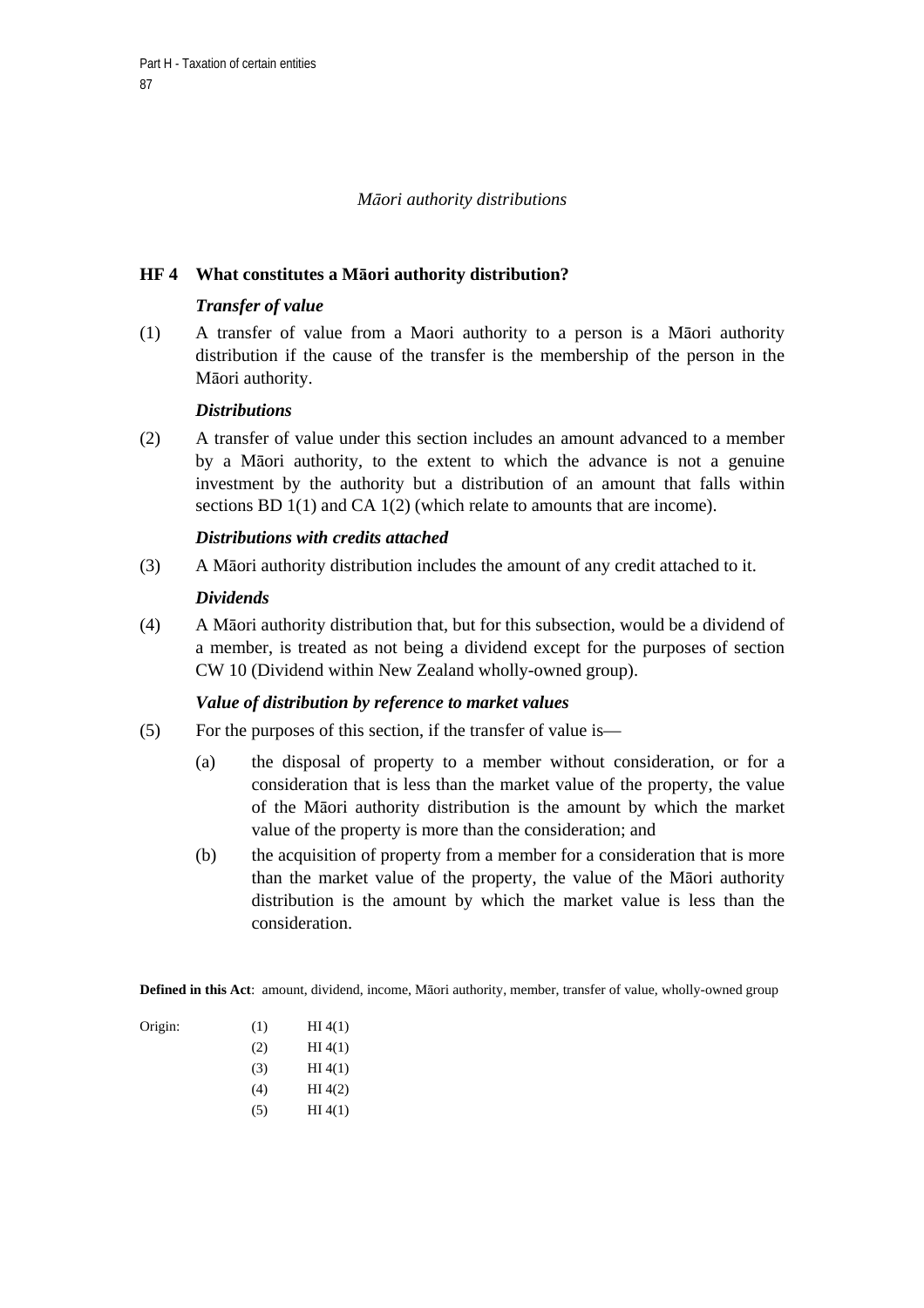#### **HF 5 Notional distributions of co-operative companies**

A Māori authority that is a co-operative company may make a notional distribution to a member under section ME 5 (Debits arising to imputation credit account) as if a Māori authority credit were an imputation credit.

**Defined in this Act**: co-operative company, imputation credit, Māori authority, Māori authority credit, member

Origin: HI 4(3)

### **HF 6 Tax treatment of Māori authority distributions**

A Māori authority distribution to a member is—

- (a) income of the member under section CV 7 (Māori authority distributions), if the amount is—
	- (i) a taxable Māori authority distribution; or
	- (ii) a notional distribution:
- (b) exempt income of the member under section CW 44D (Māori authority distributions), if paragraph (a) does not apply.

**Defined in this Act**: amount, exempt income, income, Māori authority, member, taxable Māori authority distribution

Origin: HI 5(1)

### **HF 7 Taxable Māori authority distributions**

An Māori authority distribution is a **taxable Māori authority distribution** if the source is income of the Māori authority that is—

- (a) derived by the Māori authority in the 2004–05 tax year or a later tax year; and
- (b) not exempt income of the Māori authority; and
- (c) not a cash distribution made to a member in relation to a notional distribution for which the Māori authority has made a determination under section ME 35 (Co-operative company may make annual determination to attach imputation credit to certain distributions).

**Defined in this Act**: co-operative company, exempt income, imputation credit, income, Māori authority, member, tax year, taxable Māori authority distribution

Origin: **HI** 5(2), (3)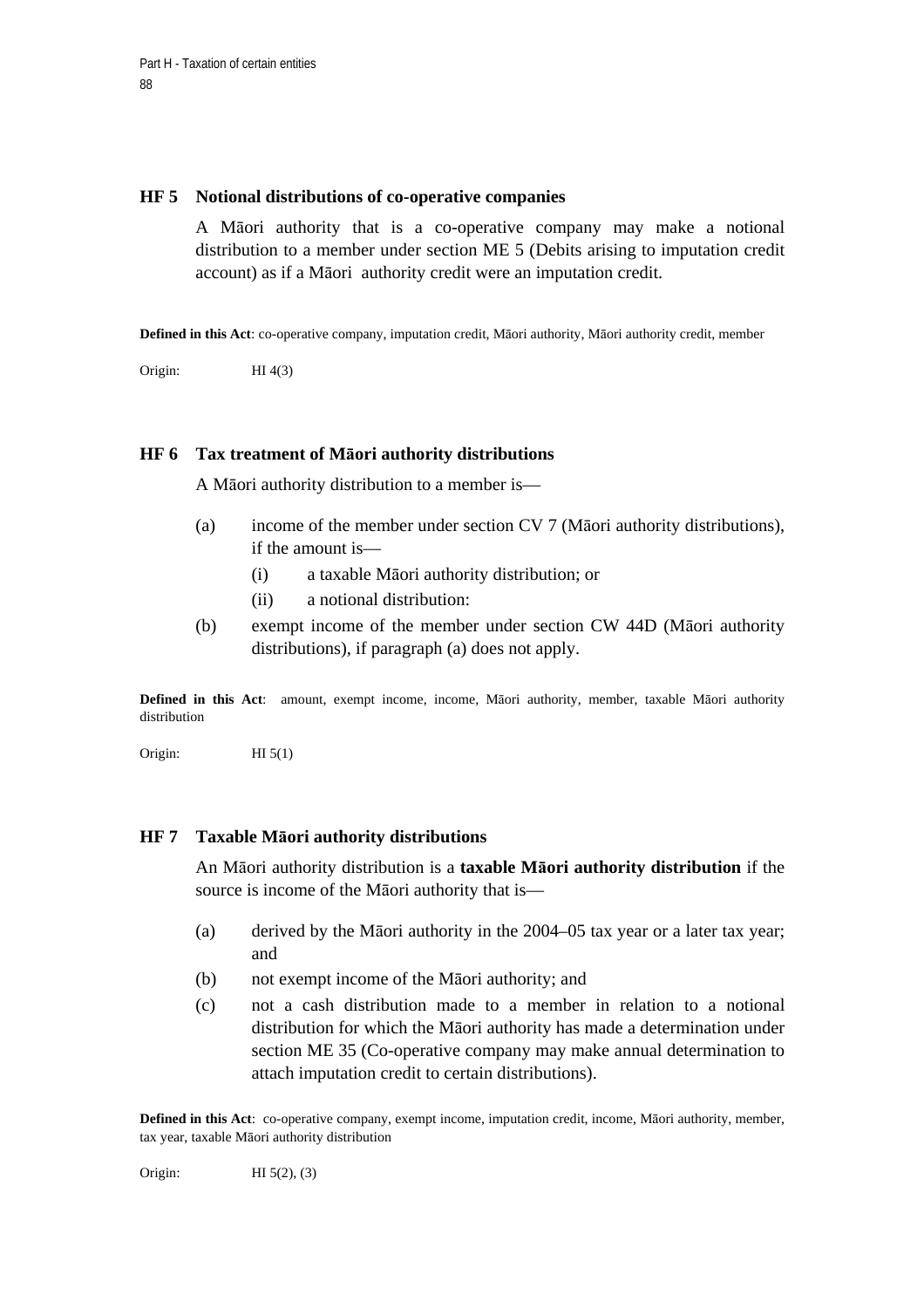#### **HF 8 Proportional allocation**

If a Māori authority distribution consists of a taxable Māori authority distribution and another amount, the Māori authority must allocate an equal proportion of each type of distribution to every member to whom the distribution is made.

**Defined in this Act**: amount, Māori authority, member, taxable Māori authority distribution

Origin: HI 6

## Table HF 9 Transitional rules

#### **CONSEQUENCES OF CHANGE IN ENTITY STATUS FOR PURPOSE OF MĀORI AUTHORITY RULES**

| <b>Row</b>   | <b>If</b>         | becomes                                    | then                                                                                                                                                                                                                                                                                                                                                                                          |
|--------------|-------------------|--------------------------------------------|-----------------------------------------------------------------------------------------------------------------------------------------------------------------------------------------------------------------------------------------------------------------------------------------------------------------------------------------------------------------------------------------------|
| 1            | a company         | a Māori authority                          | the company ceases to be an imputation authority<br>(a)<br>credit account company, and the rules relating to a<br>company ceasing to be an imputation credit account<br>company apply; and<br>retained earnings, accumulated profits, and capital<br>(b)<br>reserves are treated as an amount from which may<br>be made a distribution that is not a taxable Maori<br>authority distribution. |
|              |                   |                                            |                                                                                                                                                                                                                                                                                                                                                                                               |
| $\mathbf{2}$ | a trust           | a Māori authority                          | trustee income is treated as an amount from which may<br>be made a distribution that is not a taxable Maori<br>authority distribution.                                                                                                                                                                                                                                                        |
|              |                   |                                            |                                                                                                                                                                                                                                                                                                                                                                                               |
| 3            | a Māori authority | a company that is not a<br>Māori authority | the Māori authority may transfer a credit balance in<br>(a)<br>the Māori authority credit account to the company's<br>imputation credit account, and section MK 8 applies<br>to a debit balance in the Māori authority credit<br>account; and<br>taxable income derived by the Māori authority in<br>(b)<br>the 2003-04 or an earlier tax year is available<br>subscribed capital.            |
| 4            |                   | a trust that is not a                      |                                                                                                                                                                                                                                                                                                                                                                                               |
|              | a Māori authority | Māori authority                            | taxable income of the Māori authority in the 2003-04 or<br>an earlier tax year is treated as being trustee income.                                                                                                                                                                                                                                                                            |

| <b>Row</b> | Τf                | <b>becomes</b>                             | and reverts to being | then                                                                                                                                 |
|------------|-------------------|--------------------------------------------|----------------------|--------------------------------------------------------------------------------------------------------------------------------------|
| 5          | a Māori authority | a company that is not a<br>Māori authority | a Māori authority    | market value calculations<br>(a)<br>are required in accordance<br>with section HF 10; and<br>(b) the company must apply<br>row $1$ . |
| 6          | a Māori authority | a trust that is not a<br>Māori authority   | a Māori authority    | (a) market value calculations<br>are required in accordance<br>with section HF 10; and<br>(b) the company must apply<br>row $2.$     |

#### **How to use this table**

Read columns from left to right according to the row that fits the situation.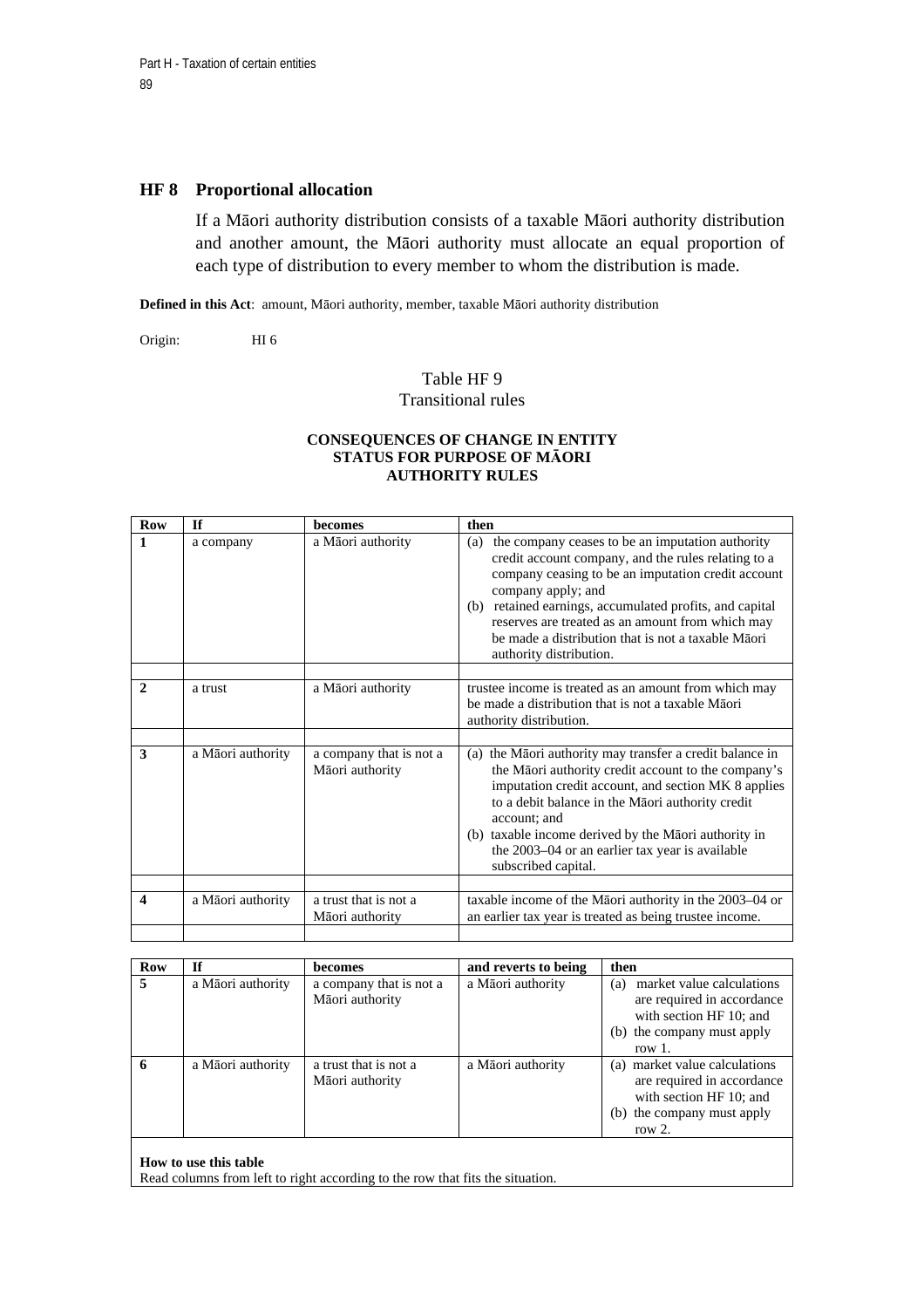### *Changing status*

### **HF 9 Treatment of companies and trusts that choose to apply this subpart**

### *Company becoming Māori authority*

(1) If a company becomes a Māori authority in a tax year, the company must apply row 1 of table HF 9.

### *Trust becoming Māori authority*

(2) If a trust becomes a Māori authority in a tax year, the trustee must apply row 2 of table HF 9.

### *Māori authority becoming company*

(3) If a Māori authority is a company that stops being a Māori authority in a tax year, it must apply row 3 of table HF 9.

### *Māori authority becoming trust*

(4) If a Māori authority is a trust that stops being a Māori authority in a tax year, the trustee must apply row 4 of table HF 9.

**Defined in this Act**: company, Māori authority, tax year, trustee

| Origin: | (1) | HI 8(1)   |
|---------|-----|-----------|
|         | (2) | HI 8(2)   |
|         | (3) | HI $8(3)$ |
|         | (4) | HI 8(4)   |

## **HF 10 Market value calculations**

### *When this section applies*

(1) This section applies to property of a company or a trust when the company or the trustees of the trust, having stopped being a Māori authority, revert to being a Māori authority.

### *Treatment*

- (2) The company or the trustees, as applicable, are treated as—
	- (a) disposing of the company's property, or the trust's property, immediately before becoming a Māori authority for a consideration that is the market value of the property on the date of disposal; and
	- (b) acquiring the property of the Māori authority for a consideration that is the market value of the property on the date of disposal referred to in paragraph (a).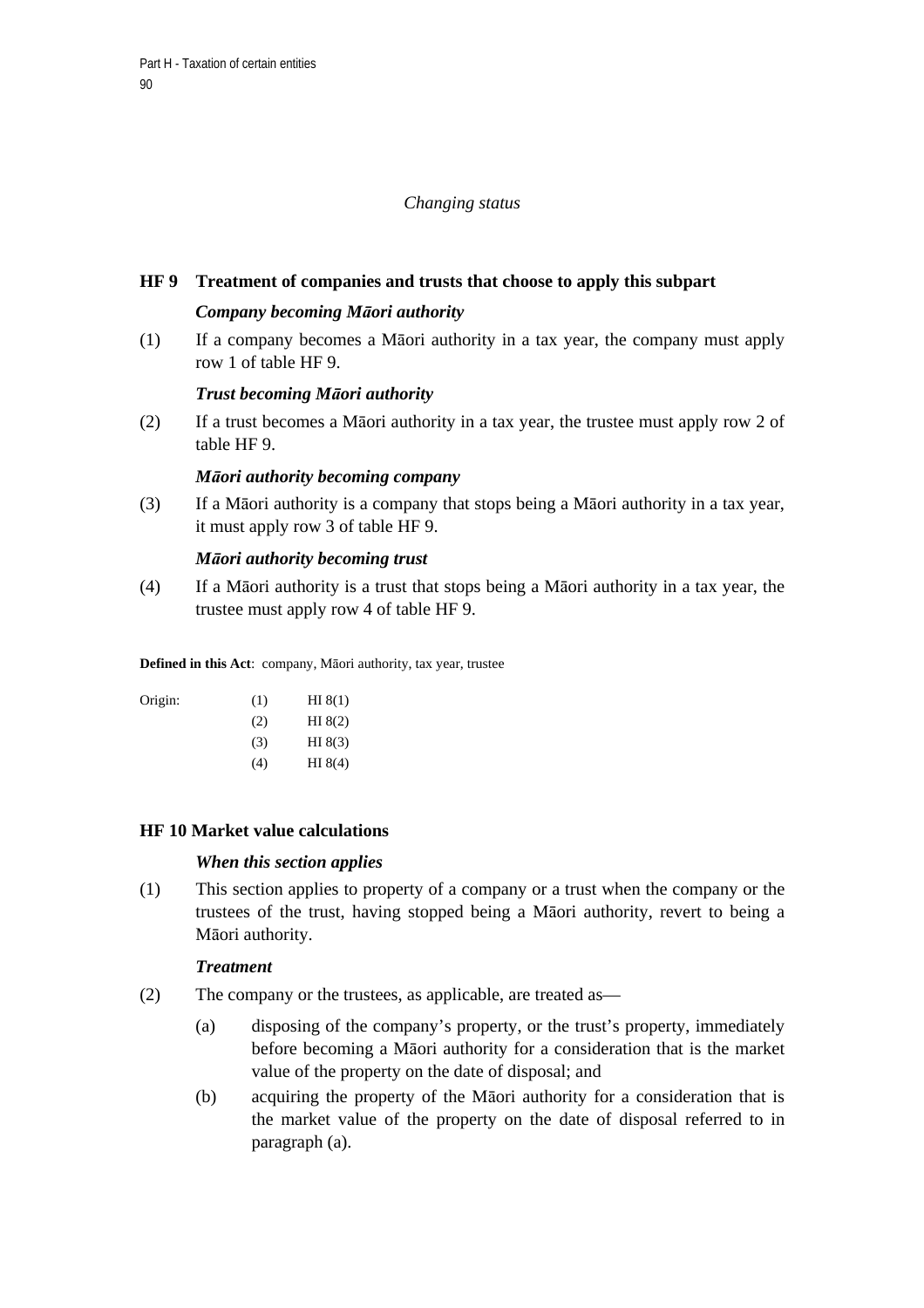# *Market value for both*

(3) In subsection (2), the market value of the property is the market value for both the company, or the trustees, as applicable, and the Māori authority.

## *Depreciation*

- (4) Despite sections EE 47 to EE 50, and EZ 21 (which relate to depreciation), the cost to a Māori authority of property to which this section applies, is the lesser of—
	- (a) the market value of the property on the date it was acquired; and
	- (b) the original cost of the property to the company or the trust.

**Defined in this Act**: company, Māori authority, trustee

| Origin: | (1) | HI 9              |
|---------|-----|-------------------|
|         | (2) | HI $9(2)$ , $(4)$ |
|         | (3) | HI $9(3)$ , $(5)$ |
|         | (4) | HI $9(6)$         |

## *Māori authority elections*

## **HF 11 Electing to be Māori authority**

## *Notice*

(1) A person who is eligible under section HF 2 may choose to become a Māori authority by providing a notice to the Commissioner.

## *Acceptance notified*

(2) Having received a notice under subsection (1), the Commissioner must notify the person of the acceptance of the election and provide an acceptance date in the notice.

## *When election takes effect*

(3) The election takes effect on the date set out in the notice of acceptance.

## *When election no longer effective*

- (4) An election under this section stops having effect if the person—
	- (a) notifies the Commissioner that the election is cancelled, and the election stops being effective from the date set out in the notice:
	- (b) stops being a Māori authority.

**Defined in this Act**: Commissioner, Māori authority, notice, notify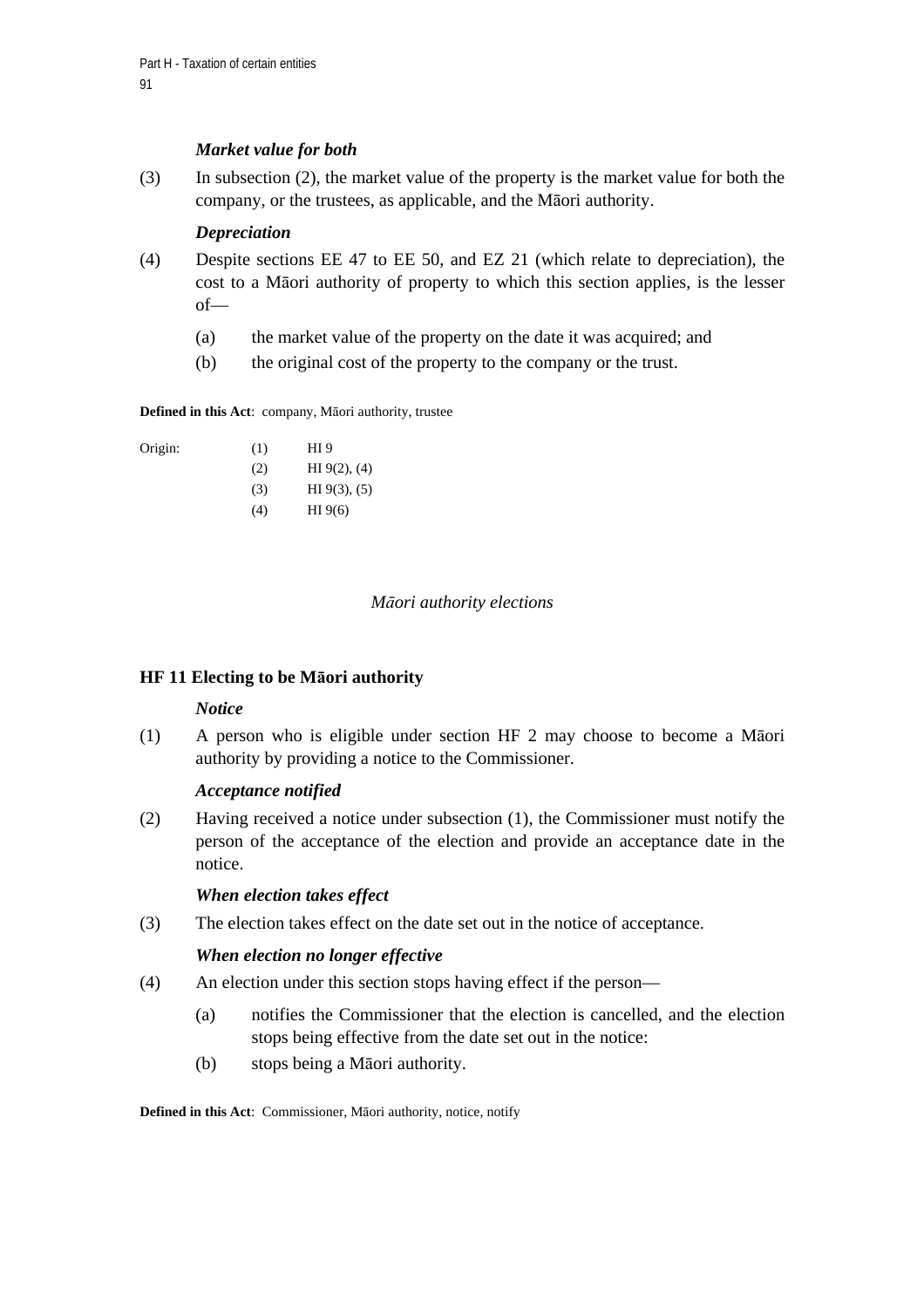Part H - Taxation of certain entities 92

Origin: (1) HI 3(1)  $(H1 3(2))$  (3) HI 3(3) (4) HI 3(4)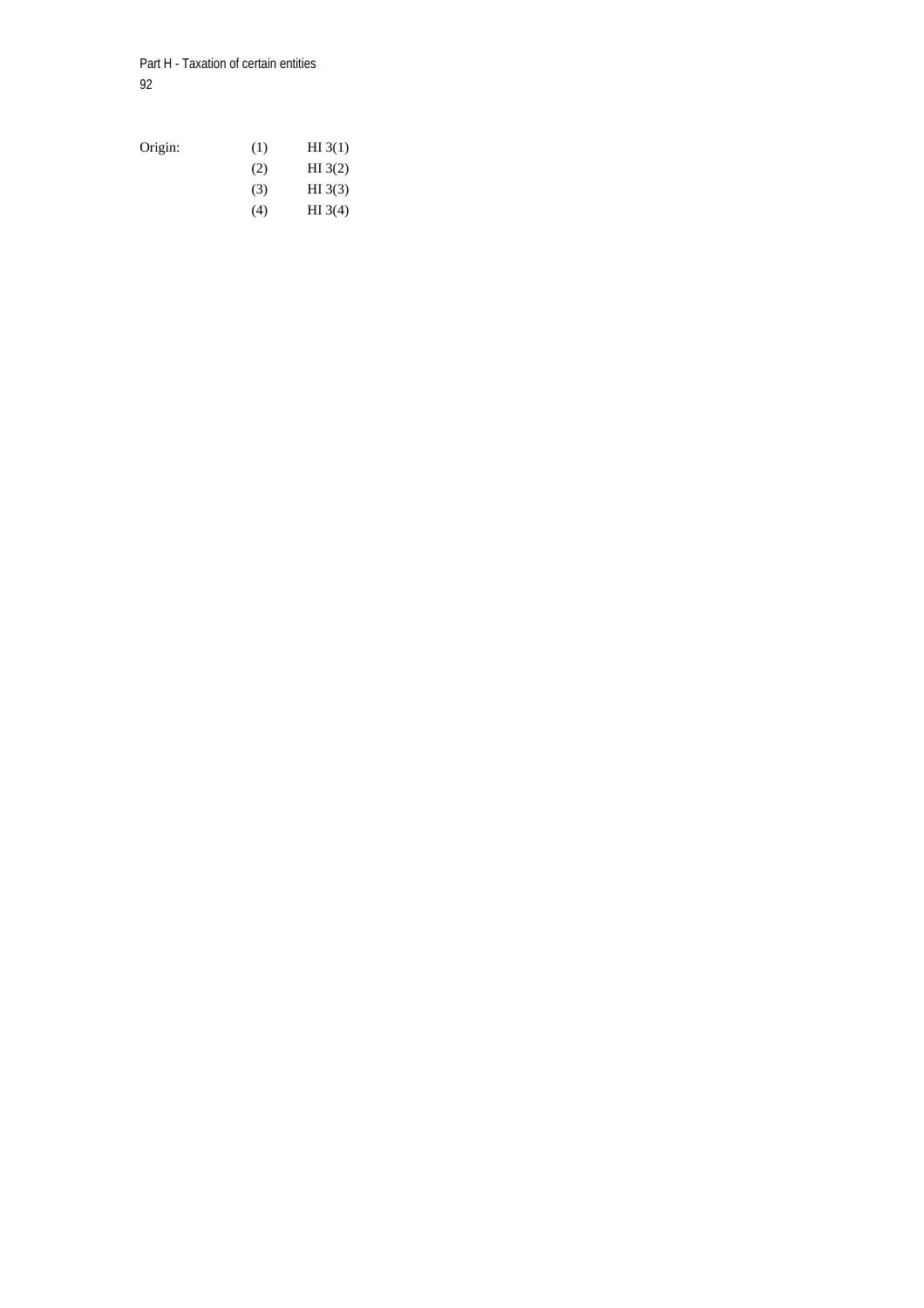# **Subpart HG — Other entities**

## **HG 1 Partnerships and joint ventures**

### *Partnership income*

- (1) For the purposes of the obligations imposed by section BB 2 (Main obligations), the partners in a partnership are treated, in their capacity as partners, as if the partnership were a separate person. The partners must—
	- (a) calculate the net income of the partnership for a tax year; and
	- (b) for that tax year, provide a joint return of income for the partnership under section 42(1)(b) of the Tax Administration Act 1994.

### *Partner's obligations*

(2) Each partner in a partnership has a separate obligation under section BB 2 for calculating and satisfying their income tax liability, including income derived as a partner in the partnership.

### *Joint income*

- (3) For the purposes of the obligations imposed by section BB 2 (Main obligations), a person (**person A**) who derives or incurs an amount jointly with another person must—
	- (a) calculate the net income of person A for a tax year, taking into account their share of the joint income; and
	- (b) for that tax year, provide a separate return of income under section 42(1)(c) of the Tax Administration Act 1994.

### *Airport operators excluded*

(4) Subsection (3) does not apply to an amount derived or incurred by an airport operator in relation to activities carried on as an airport operator.

**Defined in this Act**: airport operator, amount, income, income tax liability, net income, return of income, tax year, taxable income

| Origin: | (1) | HD(1(1)) |
|---------|-----|----------|
|         |     |          |

- $(HD 1(1))$
- (3)  $HD 1(1)(c)$
- $(4)$  HD  $1(2)$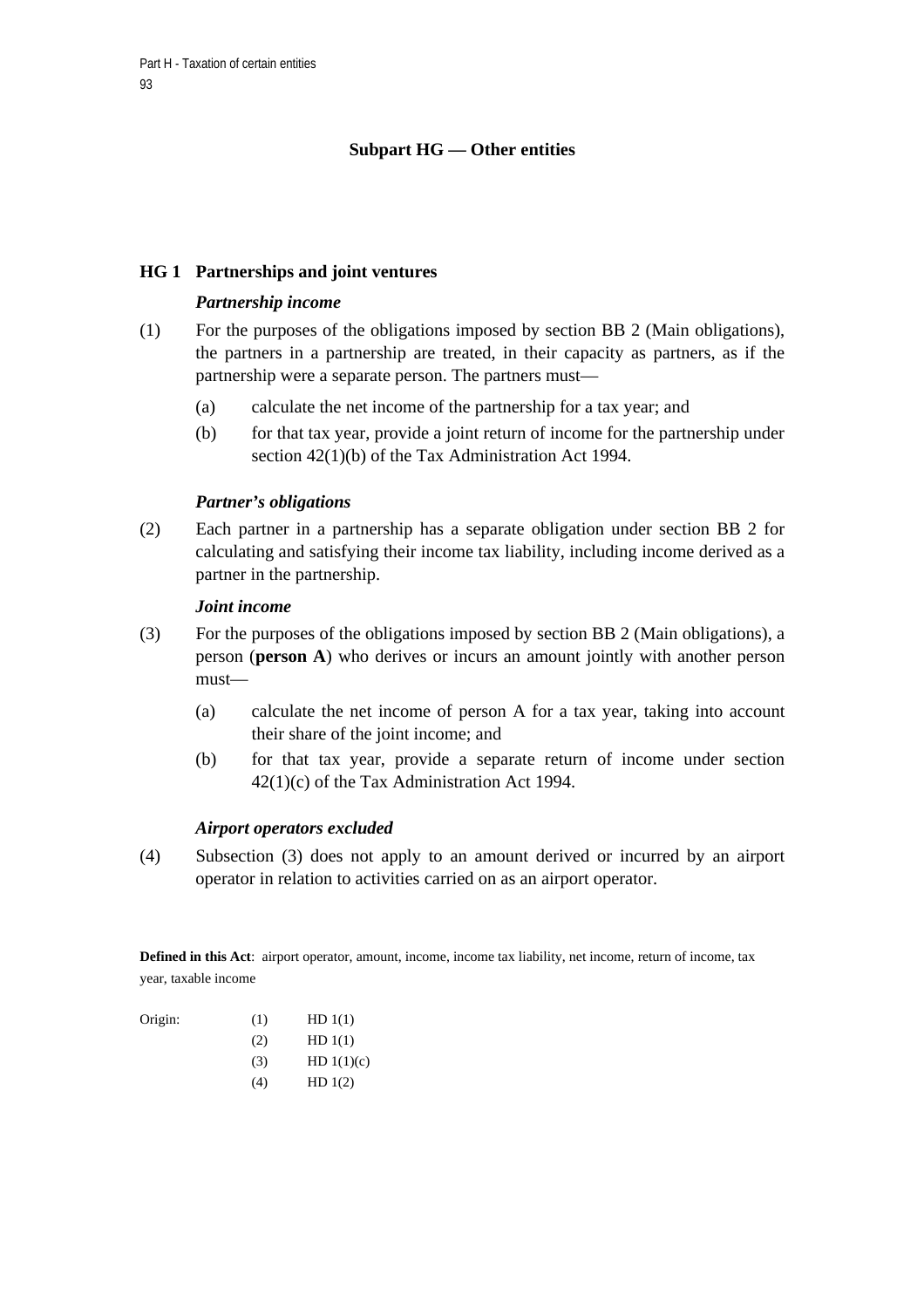# **HG 2 Group investment funds**

### *Separate returns*

(1) The trustee of a group investment fund must provide for a tax year under section 33 of the Tax Administration Act 1994, a separate return of its category A income and its category B income.

## *Income from excepted group investment fund*

(2) If the trustee of a group investment fund derives an amount that is income derived from investments and funds of an excepted group investment fund or category B income, the amount is treated as income derived by the trustee under the trust rules.

### *Category A income*

(3) If the trustee of a group investment fund derives from the investments and funds of the group investment fund an amount that is category A income, the amount is treated as income to which the trustee is beneficially entitled.

**Defined in this Act**: amount, category A income, category B income, excepted group investment fund, group investment fund, income, income tax liability, return of income, trust, tax year, trust rules, trustee

| Origin: | (1) | HE $2(1)$     |
|---------|-----|---------------|
|         | (2) | HE $2(1A)$    |
|         | (3) | HE $2(1A)(a)$ |

## **HG 3 Definitions for section HG 2: Group investment funds**

### *Category A income*

(1) **Category A income**, for a group investment fund other than an excepted group investment fund, means an amount derived from the investments and funds of the group investment fund, calculated using the formula—

> last day value – designated source investments – pre-1983 investments last day value x fund income

### *Definitions for items in formula*

- (2) In the formula,—
	- (a) **last day value** means the amount of the current value of all investments and funds of the group investment fund on the last day of an income year:
	- (b) **designated source investments** means the designated source investments of the group investment fund on the last day of the income year:
	- (c) **pre-1983 investments** means the pre-1983 investments of the group investment fund on the last day of the income year:
	- (d) **fund income** is the income derived from all investments and funds of the group investment fund in an income year.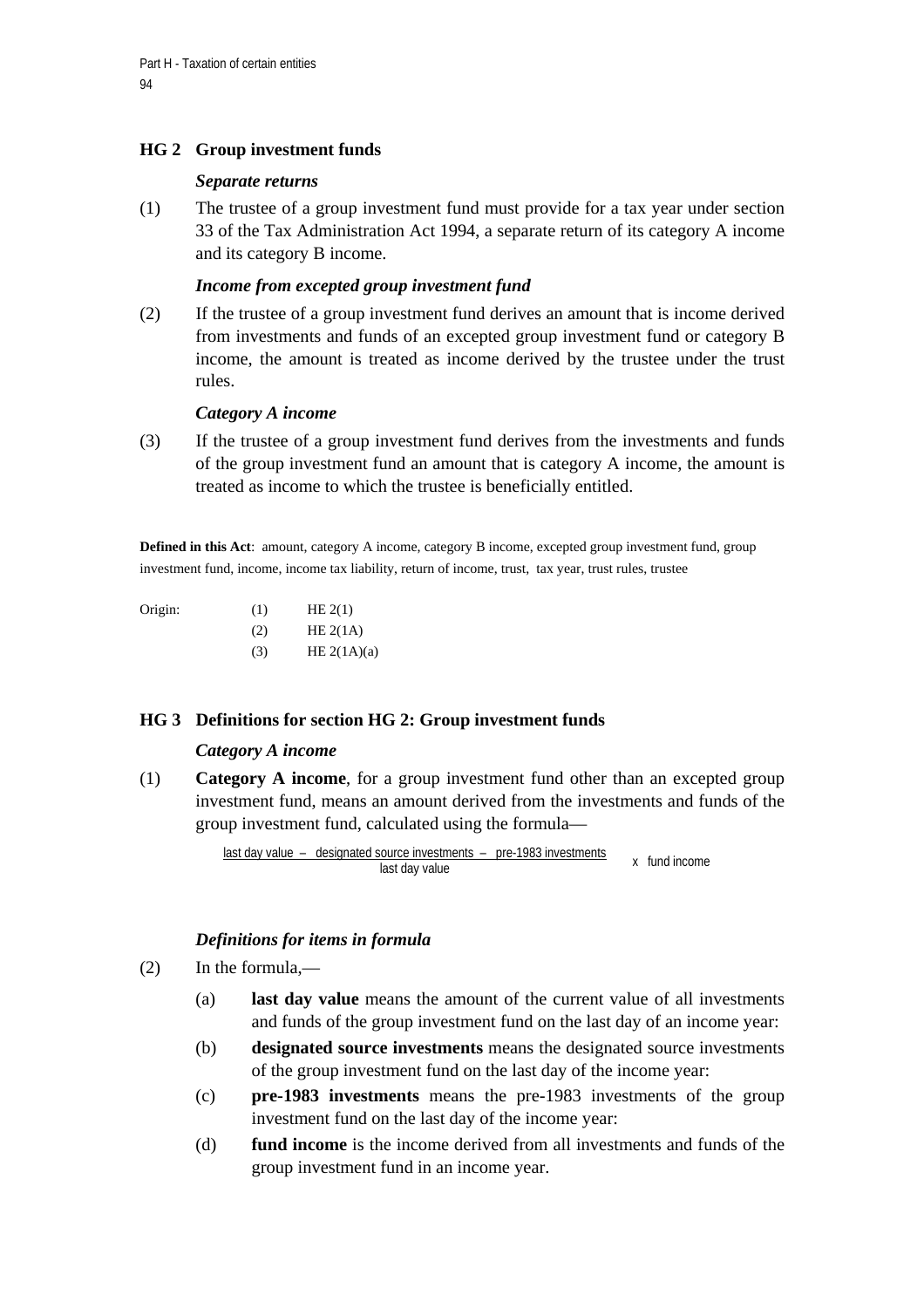# *Category B income*

(3) **Category B income**, for a group investment fund other than an excepted group investment fund, means the income derived from investments and funds of the group investment fund that is not category A income.

# *Current value*

- (4) **Current value**, for a group investment fund, means the capital value (as defined by the Trustee Companies Act 1967 or the Public Trustee Act 2001) of the investments and funds of the group investment fund that is—
	- (a) for any day in an income year, unless paragraph (b) applies,—
		- (i) last determined before the day under section 31 of the Trustee Companies Act 1967 or section 66 of the Public Trust Act 2001; or
		- (ii) determined on the day, if that day is the day on which the capital value is determined:
	- (b) for the purposes of the definition of **designated source investments** in subsection (8), and **pre-1983 investments** in subsection (9), the current value attributable to the investments and funds referred to in paragraph (a) at the time the amount is ascertained, determined as if those investments and funds comprised all the investments and funds in the group investment fund at the time.

## *Designated sources*

- (5) **Designated sources**, for a group investment fund, means a trust (other than the trust under which the fund is established) whose trustee is a trustee of the group investment fund, that—
	- (a) is created—
		- (i) by will or codicil, or by order of court varying or modifying the provisions of a will or codicil; or
		- (ii) on intestacy (including partial intestacy) or by order of court varying or modifying, in relation to an estate, the application of the law relating to the distribution of intestate estates; or
		- (iii) by order of court; or
		- (iv) by an enactment; or
		- (v) to administer funds that are compensation or other money arising from the death of, or injury to, a person; or
		- (vi) to vary the terms of a will or codicil, or in relation to an estate, to vary the application of the law relating to the distribution of intestate estates, in either case for the sole purpose of effecting a settlement out of court of an application made, or proposed to be made, under the Family Protection Act 1955 or a claim, or a proposed claim, to be made under the Law Reform (Testamentary Promises) Act 1949, if the Commissioner considers that the terms are mainly the same as those likely to have been ordered by the court: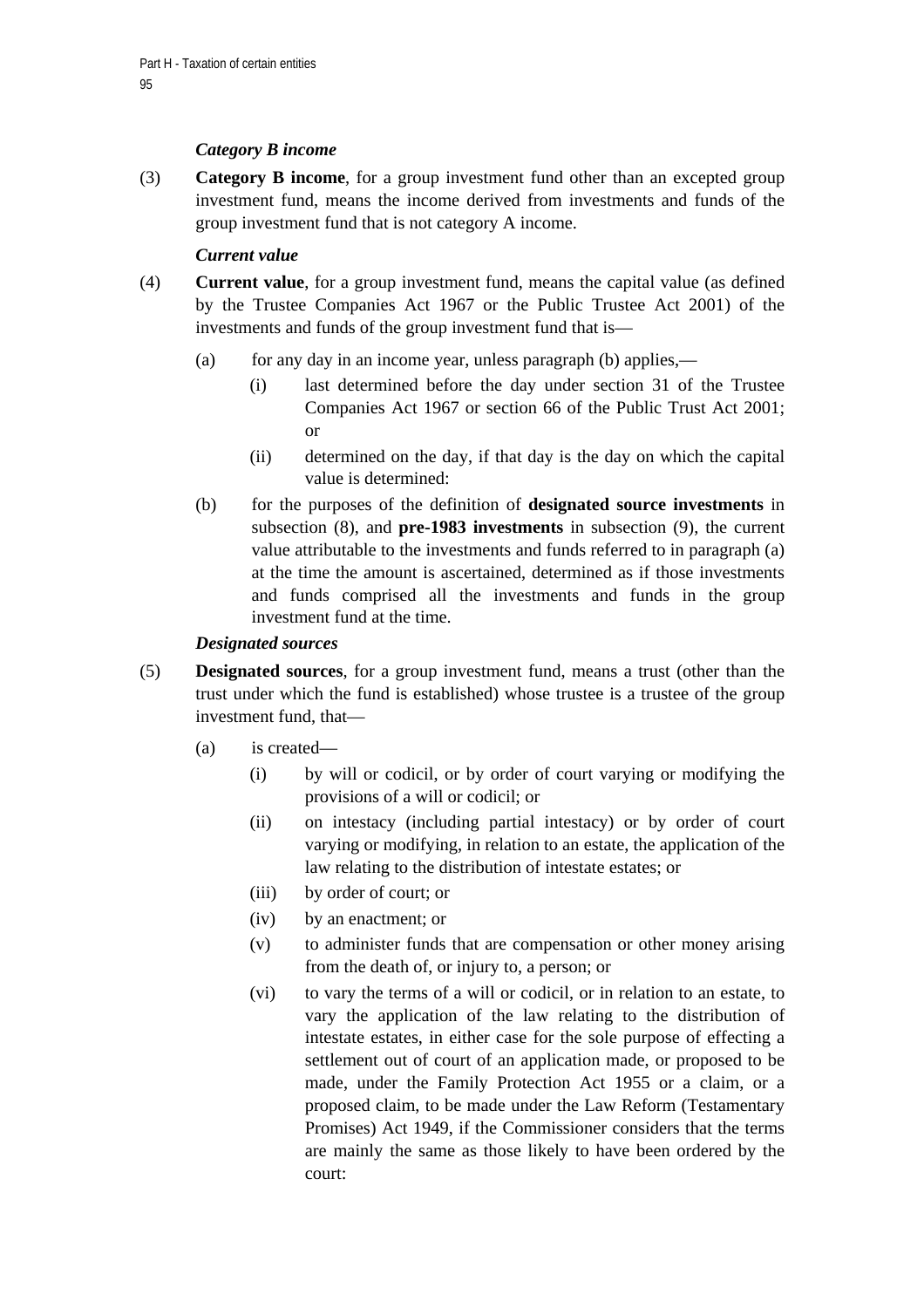(b) is not carried on for the private benefit of an individual, and whose funds are applied all or mainly for benevolent, philanthropic, cultural, or public purposes within New Zealand.

# *Excepted group investment fund*

- (6) **Excepted group investment fund** means a group investment fund whose investments and funds are invested wholly—
	- (a) in investments authorised under section  $4(1)(a)$  to (j) of the Trustee Act 1956 (which is interpreted as if the Trustee Amendment Act 1988 had not been enacted), and are not investments authorised solely by the instrument (if any) creating the trust under which the fund is established; or
	- (b) in, and for the purposes of, the carrying of a forestry business on land in New Zealand, to the extent to which the investments and funds are invested in the land that the fund owned or otherwise held on 22 June 1983 for the purposes of the forestry business.

## *Group investment fund*

- (7) **Group investment fund** means a group investment fund established under—
	- (a) the Public Trust Act 2001; or
	- (b) the Trustee Companies Act 1967; or
	- (c) the Public Trust Office Act 1957.

### *Designated source investments*

(8) **Designated source investments**, for a group investment fund at any time, means the current value of investments and funds from designated sources invested at the time in the group investment fund.

### *Pre-1983 investments*

- (9) **Pre-1983 investments**, for a group investment fund at any time, means the current value of investments and funds that were invested in the group investment fund at 22 June 1983 (other than investments and funds attributable to amounts from designated sources) as if those investments and funds had continued to be invested at the time, including—
	- (a) money deposited between 15 June and 23 June 1983 with the trustee of the group investment fund for investment in the fund; and
	- (b) money deposited between 22 June and 16 July 1983 with the trustee of the group investment fund for investment in the fund, which, on or before 22 June 1983, was committed to deposit that money.

**Defined in this Act**: amount, business, category A income, category B income, Commissioner, current value, designated sources, designated source investments, excepted group investment fund, group investment fund, income, income year, New Zealand, pre-1983 investments, trustee

- Origin: (1) OB 1 "category A income"
	- (2) HE 2(3), OB 1 "category A income"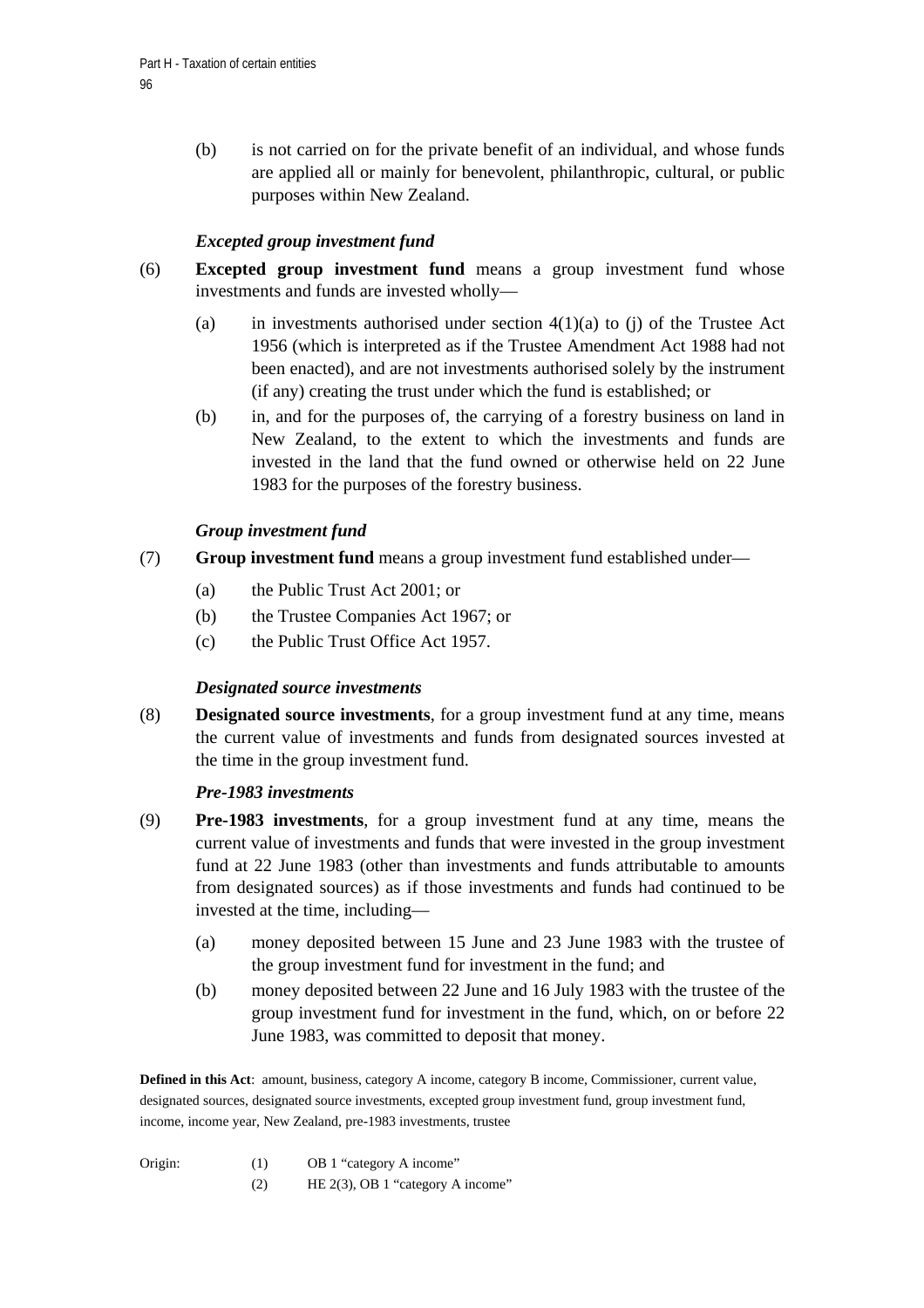- (3) OB 1 "category B income"
- (4) HE 2(2), OB 1 "current value"
- $(5)$  HE 2(3)
- (6) OB 1 "designated group investment fund"
- (7) OB 1 "group investment fund"
- (8) HE 2(3)
- (9) HE 2(3)

### **HG 4 Government Superannuation Fund**

The Government Superannuation Fund Authority is treated for income tax purposes as if the Government Superannuation Fund were a superannuation scheme that is a trust and the Authority a trustee of that scheme.

**Defined in this Act**: income tax, Government Superannuation Fund, superannuation scheme, trust, trustee

Origin: HJ 1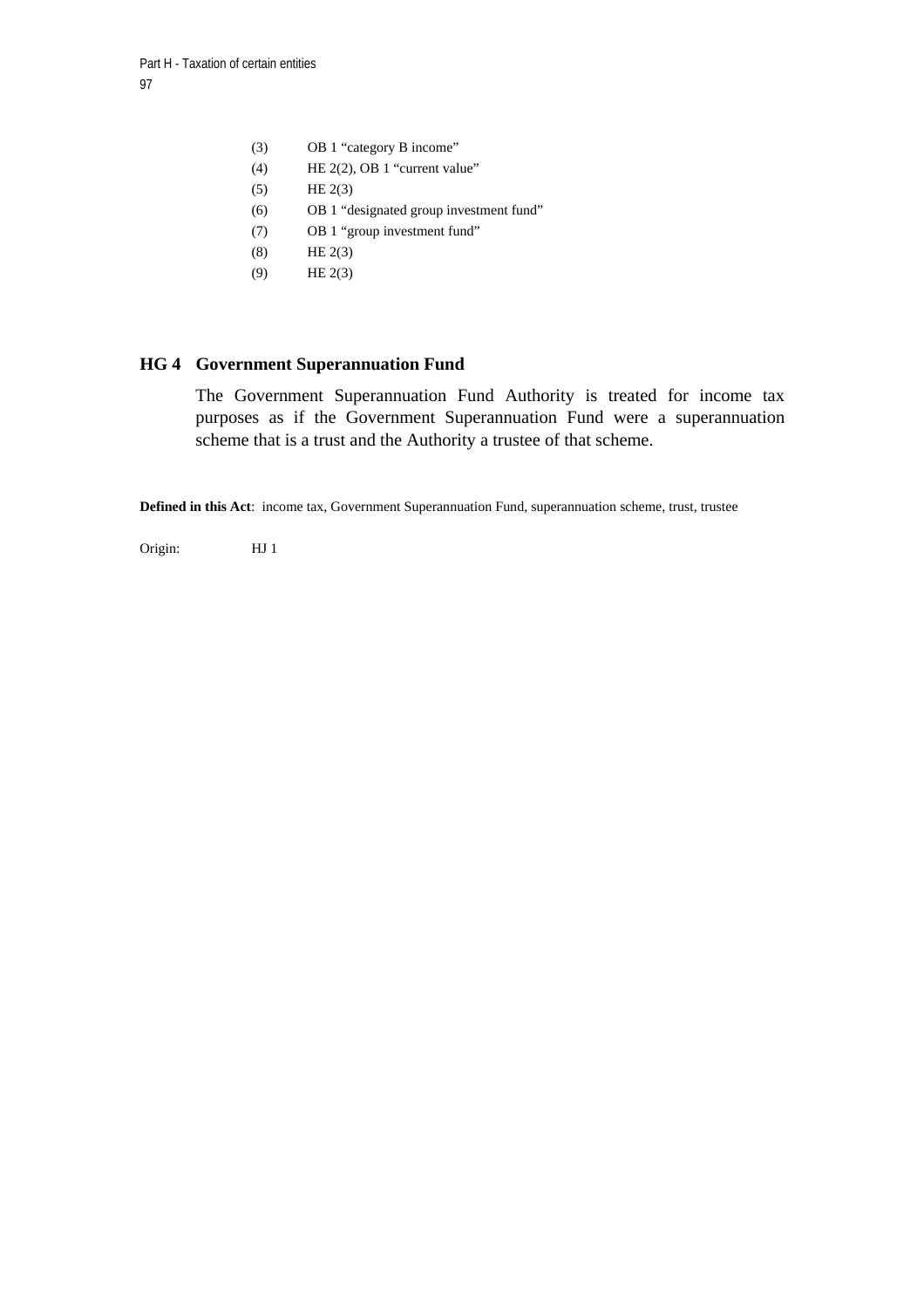# **Subpart HZ — Terminating provisions**

### **HZ 1 Distributions from trusts of pre-1989 tax reserves**

### *When this section applies*

- (1) This section applies if, and to the extent to which, a distribution is received from a trust that is not a unit trust, a group investment fund, or a superannuation scheme, when the distribution—
	- (a) consists of amount of income or a capital gain derived by the trustee in the 1987–88 or earlier tax year; and
	- (b) is not also beneficiary income to which an entitlement exists in the tax year.

### *Treatment of distribution*

(2) The distribution is not income, and the provisions of this Act and the Tax Administration Act 1994 that correspond to the provisions of the Income Tax Act 1976, the Income Tax Act 1994, and the Income Tax Amendment Act (No 5) 1988 specified in the provision to section 9 of the Act last referred to, do not apply.

**Defined in this Act**: beneficiary income, distribution, group investment fund, income, superannuation scheme, tax year, this Act, trustee, trustee income, unit trust

Origin: (1) HZ 1 (2) HZ 1

### **HZ 2 Trusts that may become complying trusts**

## *When this section applies*

(1) This section applies in relation to a settlement made on a trust on or before 17 December 1987 (whether or not an further settlements have been made on the trust after that date) when a settlor, trustee, or beneficiary of the trust chooses under section 228(7) of the Income Tax Act 1976 on or before 31 May 1989 to pay income tax on trustee income derived in the 1988–89 and subsequent tax years.

### *Trustee income derived in earlier tax years*

(2) Trustee income that is derived from outside New Zealand, or derived from New Zealand only as non-resident withholding income in relation to which the income tax obligations have been satisfied, in the 1987–88 and earlier tax years when no trustee was resident in New Zealand is treated as liable to income tax (other than only as non-resident withholding income).